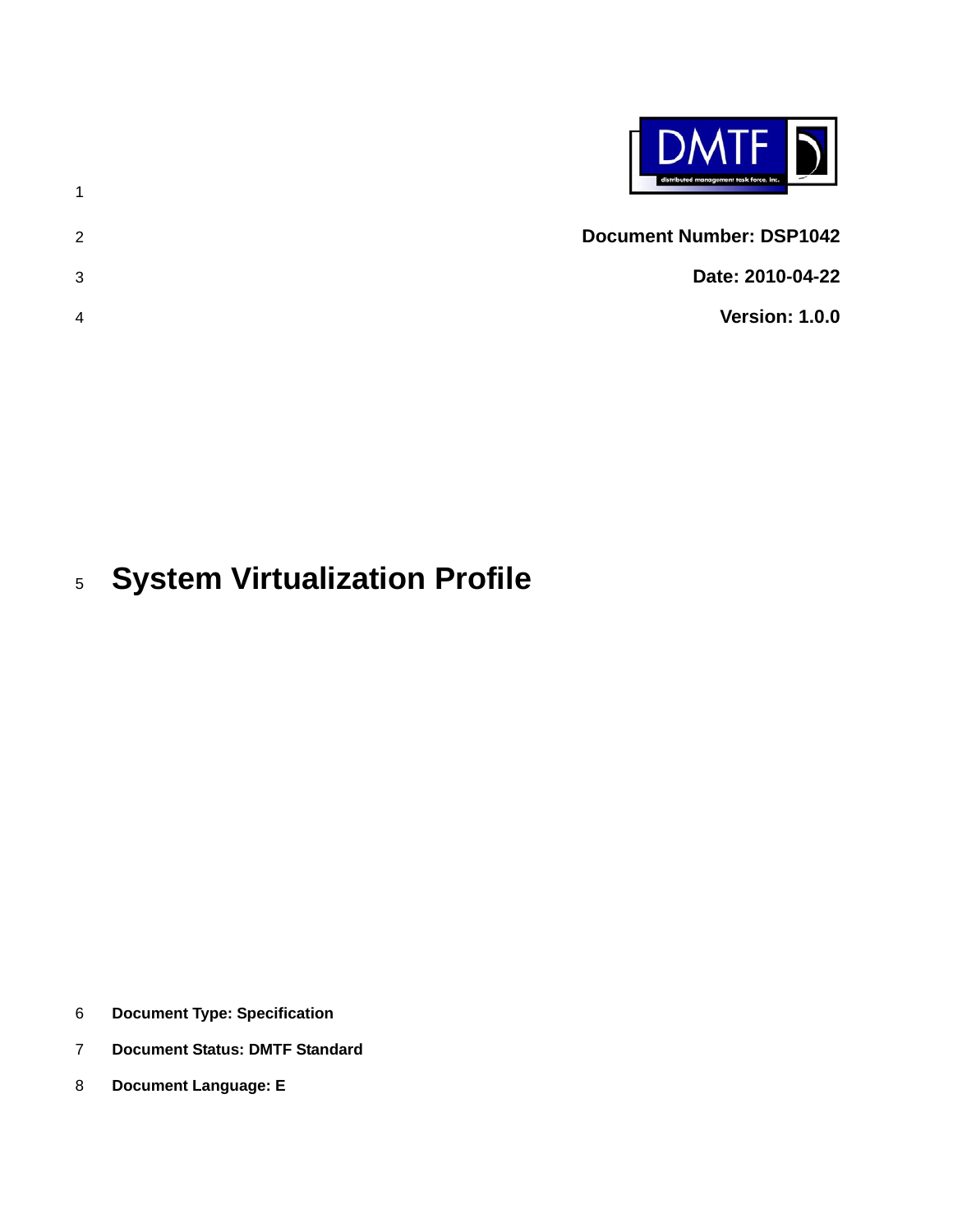#### 9 | Copyright Notice

10 | Copyright © 2007, 2010 Distributed Management Task Force, Inc. (DMTF). All rights reserved.

11 12 13 14 DMTF is a not-for-profit association of industry members dedicated to promoting enterprise and systems management and interoperability. Members and non-members may reproduce DMTF specifications and documents, provided that correct attribution is given. As DMTF specifications may be revised from time to time, the particular version and release date should always be noted.

15 Implementation of certain elements of this standard or proposed standard may be subject to third party

16 patent rights, including provisional patent rights (herein "patent rights"). DMTF makes no representations

17 18 to users of the standard as to the existence of such rights, and is not responsible to recognize, disclose, or identify any or all such third party patent right, owners or claimants, nor for any incomplete or

19 inaccurate identification or disclosure of such rights, owners or claimants. DMTF shall have no liability to

20 any party, in any manner or circumstance, under any legal theory whatsoever, for failure to recognize,

21 disclose, or identify any such third party patent rights, or for such party's reliance on the standard or

22 incorporation thereof in its product, protocols or testing procedures. DMTF shall have no liability to any

23 party implementing such standard, whether such implementation is foreseeable or not, nor to any patent

24 owner or claimant, and shall have no liability or responsibility for costs or losses incurred if a standard is

25 withdrawn or modified after publication, and shall be indemnified and held harmless by any party

26 implementing the standard from any and all claims of infringement by a patent owner for such

27 implementations.

28 For information about patents held by third-parties which have notified the DMTF that, in their opinion,

29 such patent may relate to or impact implementations of DMTF standards, visit

30 <http://www.dmtf.org/about/policies/disclosures.php>.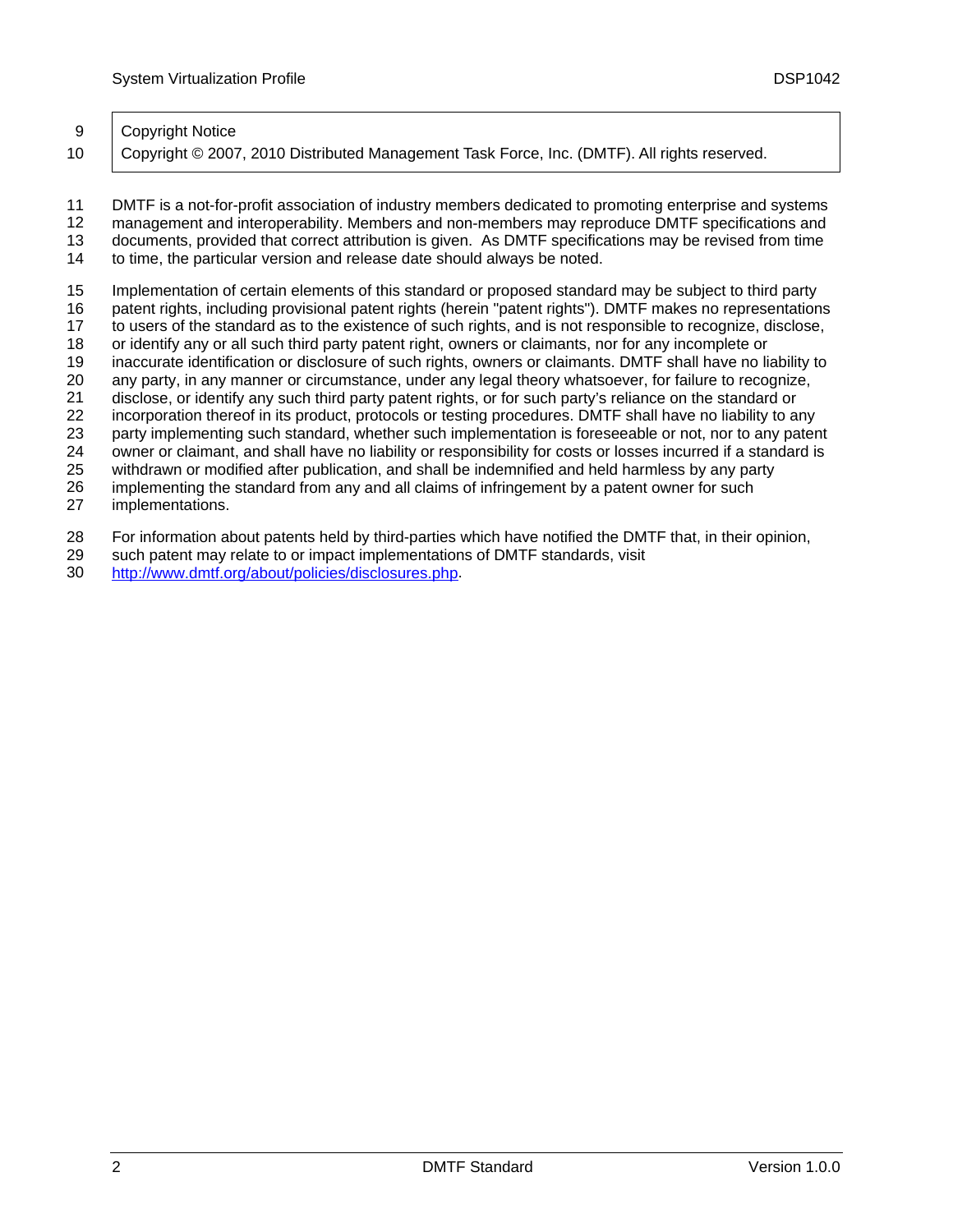# 31 CONTENTS

| 32       | 1 |            |       |                                                                        |  |  |
|----------|---|------------|-------|------------------------------------------------------------------------|--|--|
| 33       | 2 |            |       |                                                                        |  |  |
| 34       | 3 |            |       |                                                                        |  |  |
| 35       | 4 |            |       |                                                                        |  |  |
| 36       | 5 |            |       |                                                                        |  |  |
|          |   |            |       |                                                                        |  |  |
| 37       | 6 |            |       |                                                                        |  |  |
| 38<br>39 |   | 6.1<br>6.2 |       |                                                                        |  |  |
| 40       |   | 6.3        |       |                                                                        |  |  |
| 41       |   | 6.4        |       |                                                                        |  |  |
| 42       |   | 6.5        |       |                                                                        |  |  |
| 43       | 7 |            |       |                                                                        |  |  |
| 44       |   | 7.1        |       |                                                                        |  |  |
| 45       |   | 7.2        |       |                                                                        |  |  |
| 46       |   |            | 7.2.1 |                                                                        |  |  |
| 47       |   |            | 7.2.2 |                                                                        |  |  |
| 48       |   | 7.3        |       |                                                                        |  |  |
| 49       |   |            | 7.3.1 |                                                                        |  |  |
| 50       |   |            | 7.3.2 |                                                                        |  |  |
| 51       |   | 7.4        |       |                                                                        |  |  |
| 52       |   |            | 7.4.1 |                                                                        |  |  |
| 53       |   |            | 7.4.2 | CIM_VirtualSystemManagementCapabilities.VirtualSystemTypesSupported[]  |  |  |
| 54       |   |            |       |                                                                        |  |  |
| 55       |   |            | 7.4.3 | CIM_VirtualSystemManagementCapabilities.SynchronousMethodsSupported[]  |  |  |
| 56       |   |            |       |                                                                        |  |  |
| 57       |   |            | 7.4.4 | CIM_VirtualSystemManagementCapabilities.AsynchronousMethodsSupported[] |  |  |
| 58       |   |            |       |                                                                        |  |  |
| 59       |   |            | 7.4.5 | CIM_VirtualSystemManagementCapabilities.IndicationsSupported[] array   |  |  |
| 60       |   |            |       |                                                                        |  |  |
| 61       |   |            | 7.4.6 | Grouping Rules for implementations of methods of the                   |  |  |
| 62       |   |            |       |                                                                        |  |  |
| 63       |   | 7.5        |       |                                                                        |  |  |
| 64       |   |            | 7.5.1 |                                                                        |  |  |
| 65       |   |            | 7.5.2 |                                                                        |  |  |
| 66       |   |            | 7.5.3 | CIM_VirtualSystemSettingData.VirtualSystemIdentifier property 24       |  |  |
| 67       |   |            | 7.5.4 |                                                                        |  |  |
| 68<br>69 |   | 7.6        |       |                                                                        |  |  |
| 70       |   | 7.7        | 7.7.1 |                                                                        |  |  |
| 71       |   |            | 7.7.2 |                                                                        |  |  |
| 72       |   |            | 7.7.3 |                                                                        |  |  |
| 73       |   |            | 7.7.4 |                                                                        |  |  |
| 74       |   |            | 7.7.5 |                                                                        |  |  |
| 75       | 8 | Methods    |       |                                                                        |  |  |
| 76       |   | 8.1        |       |                                                                        |  |  |
| 77       |   |            | 8.1.1 |                                                                        |  |  |
| 78       |   |            | 8.1.2 |                                                                        |  |  |
| 79       |   |            | 8.1.3 |                                                                        |  |  |
| 80       |   | 8.2        |       |                                                                        |  |  |
| 81       |   |            | 8.2.1 | CIM_VirtualSystemManagementService.DefineSystem() method 29            |  |  |
| 82       |   |            | 8.2.2 | CIM_VirtualSystemManagementService.DestroySystem() method31            |  |  |
|          |   |            |       |                                                                        |  |  |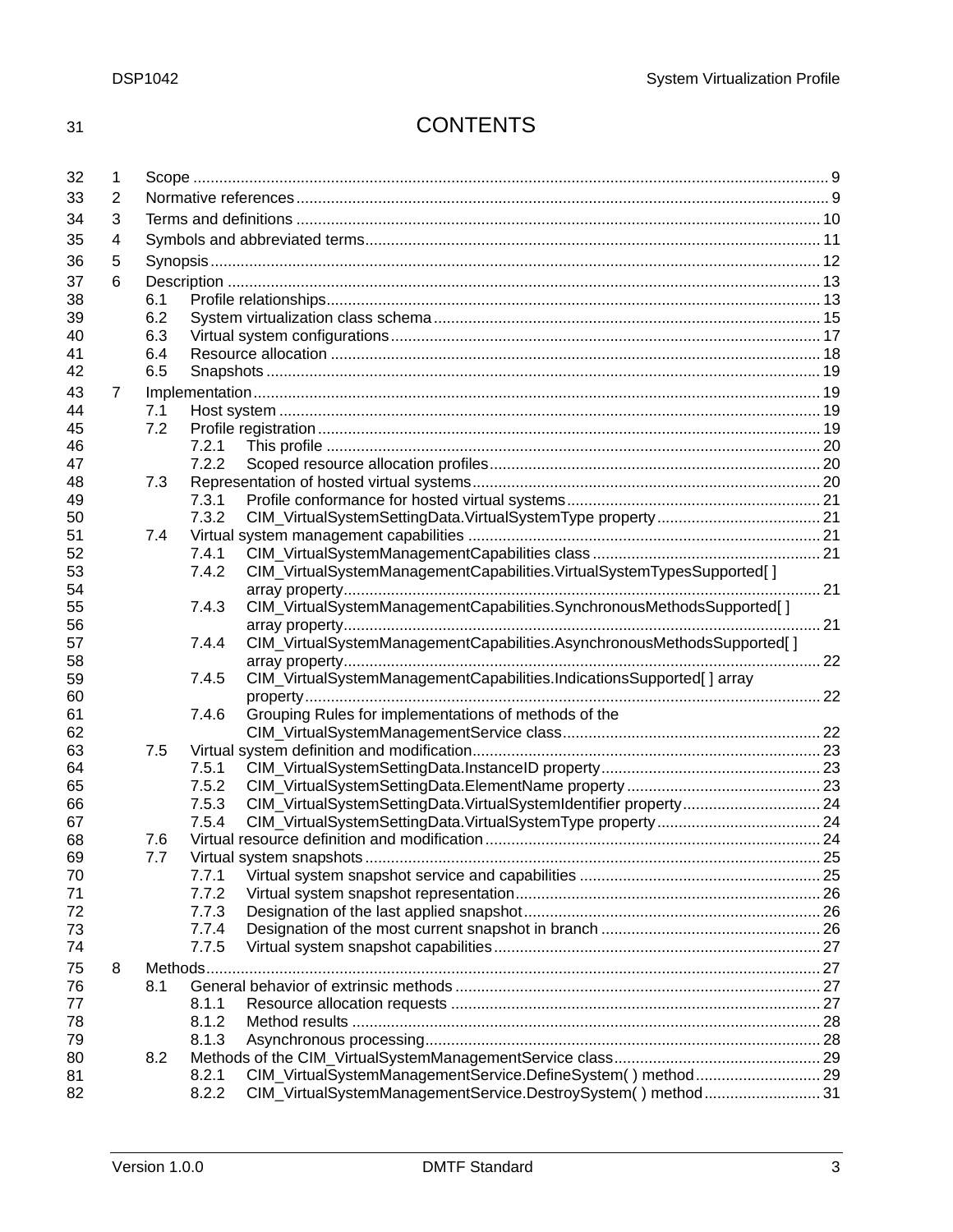| 83       |   |     | 8.2.3  | CIM_VirtualSystemManagementService.AddResourceSettings() method                      |  |
|----------|---|-----|--------|--------------------------------------------------------------------------------------|--|
| 84       |   |     |        |                                                                                      |  |
| 85       |   |     | 8.2.4  | CIM_VirtualSystemManagementService.ModifyResourceSettings() method  34               |  |
| 86       |   |     | 8.2.5  | CIM_VirtualSystemManagementService.ModifySystemSettings() method 35                  |  |
| 87       |   |     | 8.2.6  | CIM_VirtualSystemManagementService.RemoveResourceSettings() method  36               |  |
| 88       |   | 8.3 |        |                                                                                      |  |
| 89       |   |     | 8.3.1  | CIM_VirtualSystemSnapshotService.CreateSnapshot() method  37                         |  |
| 90       |   |     | 8.3.2  |                                                                                      |  |
| 91       |   |     | 8.3.3  |                                                                                      |  |
| 92       |   | 8.4 |        |                                                                                      |  |
| 93       |   |     | 8.4.1  |                                                                                      |  |
| 94       |   |     | 8.4.2  |                                                                                      |  |
| 95       |   |     | 8.4.3  |                                                                                      |  |
| 96       |   |     | 8.4.4  |                                                                                      |  |
| 97       |   |     | 8.4.5  |                                                                                      |  |
|          |   |     | 8.4.6  |                                                                                      |  |
| 98<br>99 |   |     |        |                                                                                      |  |
|          |   |     | 8.4.7  |                                                                                      |  |
| 100      |   |     | 8.4.8  |                                                                                      |  |
| 101      |   |     | 8.4.9  |                                                                                      |  |
| 102      |   |     | 8.4.10 |                                                                                      |  |
| 103      |   |     | 8.4.11 |                                                                                      |  |
| 104      |   |     |        |                                                                                      |  |
| 105      |   |     | 8.4.13 |                                                                                      |  |
| 106      |   |     |        |                                                                                      |  |
| 107      |   |     |        |                                                                                      |  |
| 108      |   |     |        |                                                                                      |  |
| 109      |   |     |        |                                                                                      |  |
| 110      |   |     |        |                                                                                      |  |
| 111      |   |     |        |                                                                                      |  |
| 112      |   |     |        |                                                                                      |  |
| 113      | 9 |     |        |                                                                                      |  |
| 114      |   | 9.1 |        |                                                                                      |  |
| 115      |   | 9.2 |        |                                                                                      |  |
| 116      |   |     | 9.2.1  | SLP-Based discovery of CIM object managers hosting implementations of this           |  |
| 117      |   |     |        |                                                                                      |  |
| 118      |   |     | 9.2.2  | Locate conformant implementations using the EnumerateInstances() operation  46       |  |
| 119      |   |     | 9.2.3  | Locate conformant implementations using the ExecuteQuery() operation 46              |  |
| 120      |   |     | 9.2.4  | Locate host systems represented by central instances of this profile  46             |  |
| 121      |   |     | 9.2.5  | Locate implementations of scoped resource allocation profiles  47                    |  |
| 122      |   |     | 9.2.6  |                                                                                      |  |
| 123      |   |     | 9.2.7  |                                                                                      |  |
| 124      |   |     | 9.2.8  |                                                                                      |  |
| 125      |   |     | 9.2.9  | Obtain a set of central instances of scoped resource allocation profiles 49          |  |
|          |   |     | 9.2.10 |                                                                                      |  |
| 126      |   |     |        |                                                                                      |  |
| 127      |   |     | 9.2.11 | 9.2.12 Determine the resource pool for a resource allocation request or an allocated |  |
| 128      |   |     |        |                                                                                      |  |
| 129      |   |     |        |                                                                                      |  |
| 130      |   |     |        |                                                                                      |  |
| 131      |   |     |        |                                                                                      |  |
| 132      |   |     |        |                                                                                      |  |
| 133      |   |     |        |                                                                                      |  |
| 134      |   | 9.3 |        |                                                                                      |  |
| 135      |   |     | 9.3.1  |                                                                                      |  |
| 136      |   |     | 9.3.2  |                                                                                      |  |
| 137      |   |     | 9.3.3  |                                                                                      |  |
| 138      |   | 9.4 |        |                                                                                      |  |
| 139      |   |     | 9.4.1  |                                                                                      |  |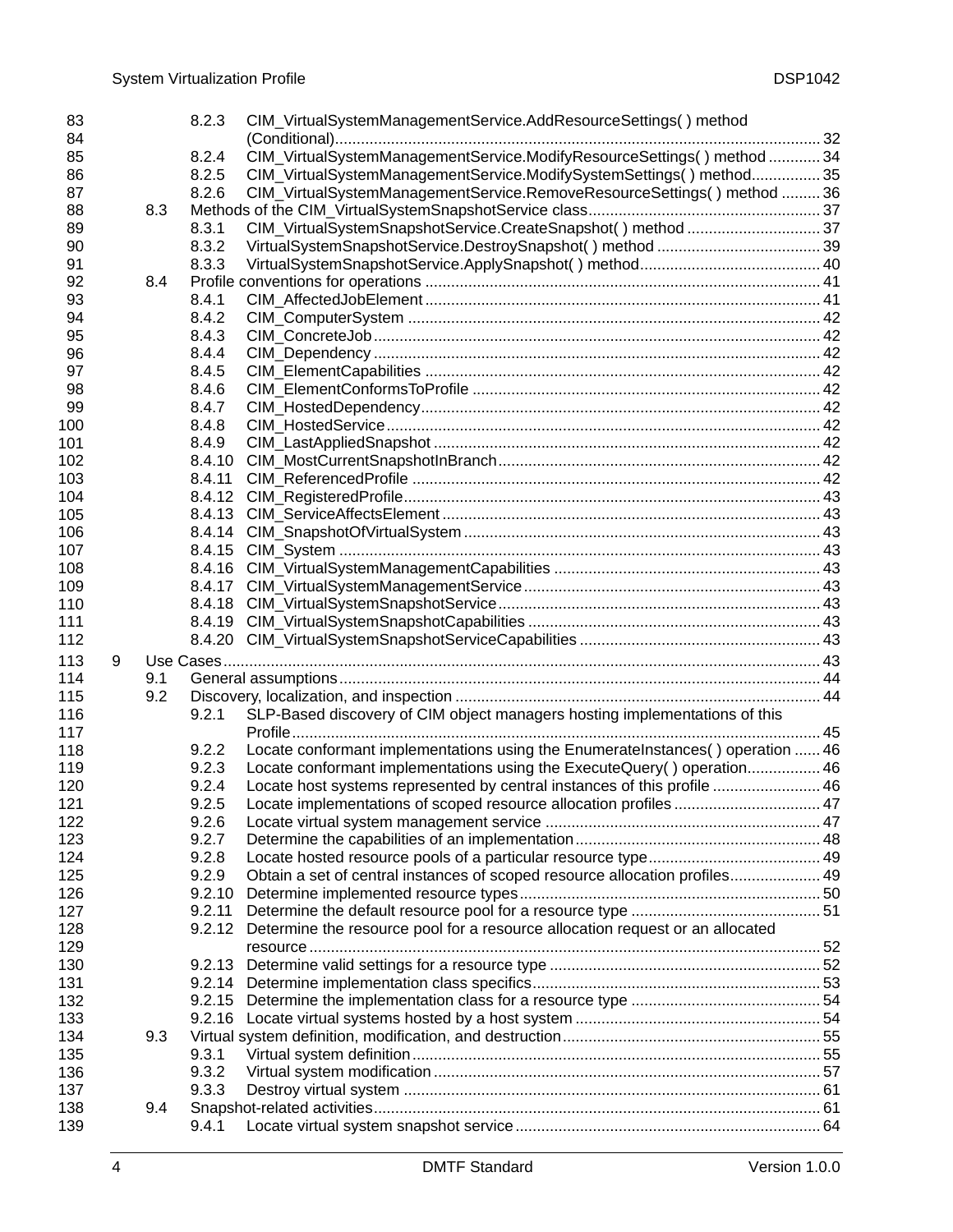| 140        |                 |              | 9.4.2          |  |
|------------|-----------------|--------------|----------------|--|
| 141        |                 |              | 9.4.3          |  |
| 142        |                 |              | 9.4.4          |  |
| 143<br>144 |                 |              | 9.4.5          |  |
| 145        |                 |              | 9.4.6<br>9.4.7 |  |
| 146        |                 |              | 9.4.8          |  |
| 147        |                 |              | 9.4.9          |  |
| 148        |                 |              | 9.4.10         |  |
|            |                 |              |                |  |
| 149        | 10 <sup>1</sup> |              |                |  |
| 150        |                 | 10.1         |                |  |
| 151        |                 | 10.2         |                |  |
| 152        |                 | 10.3         |                |  |
| 153        |                 | 10.4         |                |  |
| 154        |                 | 10.5         |                |  |
| 155        |                 | 10.6         |                |  |
| 156<br>157 |                 | 10.7<br>10.8 |                |  |
|            |                 |              |                |  |
| 158<br>159 |                 | 10.9         |                |  |
| 160        |                 |              |                |  |
| 161        |                 |              |                |  |
| 162        |                 |              |                |  |
| 163        |                 |              |                |  |
| 164        |                 |              |                |  |
| 165        |                 |              |                |  |
| 166        |                 |              |                |  |
| 167        |                 |              |                |  |
| 168        |                 |              |                |  |
| 169        |                 |              |                |  |
| 170        |                 |              |                |  |
| 171        |                 |              |                |  |
| 172        |                 |              |                |  |
| 173        |                 |              |                |  |
| 174        |                 |              |                |  |
| 175        |                 |              |                |  |
| 176        |                 |              |                |  |

### 177 **Figures**

| 178        |                                                                                                      |  |
|------------|------------------------------------------------------------------------------------------------------|--|
| 179        |                                                                                                      |  |
| 180        | Figure 3 – System Virtualization Profile instance diagram: Discovery, localization, and inspection45 |  |
| 181<br>182 | Figure 4 – Virtual system configuration based on input virtual system configurations and             |  |
| 183        |                                                                                                      |  |
| 184        |                                                                                                      |  |
| 185        |                                                                                                      |  |

#### 186 **Tables**

| 188 |  |
|-----|--|
| 189 |  |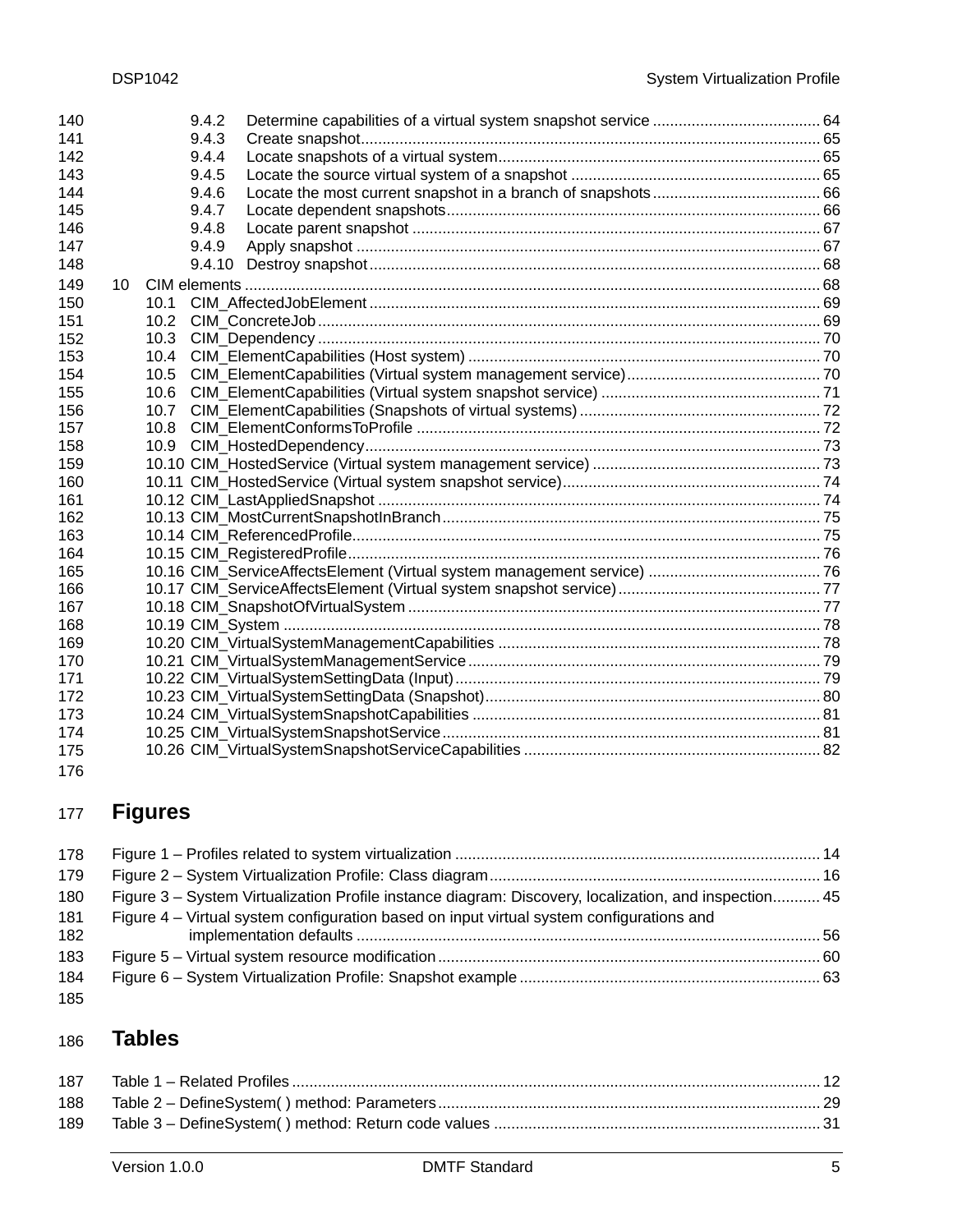| 190 |                                                                                         |  |
|-----|-----------------------------------------------------------------------------------------|--|
| 191 |                                                                                         |  |
| 192 |                                                                                         |  |
| 193 |                                                                                         |  |
| 194 |                                                                                         |  |
| 195 |                                                                                         |  |
| 196 |                                                                                         |  |
| 197 |                                                                                         |  |
| 198 |                                                                                         |  |
| 199 |                                                                                         |  |
| 200 |                                                                                         |  |
| 201 |                                                                                         |  |
| 202 |                                                                                         |  |
| 203 |                                                                                         |  |
| 204 |                                                                                         |  |
| 205 |                                                                                         |  |
| 206 |                                                                                         |  |
| 207 |                                                                                         |  |
| 208 |                                                                                         |  |
| 209 |                                                                                         |  |
| 210 |                                                                                         |  |
| 211 | Table 25 - Association: CIM_ElementCapabilities (Virtual system management) 71          |  |
| 212 |                                                                                         |  |
| 213 | Table 27 - Association: CIM_ElementCapabilities (Snapshots of virtual systems)  72      |  |
| 214 |                                                                                         |  |
| 215 |                                                                                         |  |
| 216 | Table 30 - Association: CIM_HostedService (Virtual system management service) 73        |  |
| 217 |                                                                                         |  |
| 218 |                                                                                         |  |
| 219 |                                                                                         |  |
| 220 |                                                                                         |  |
| 221 |                                                                                         |  |
| 222 | Table 36 - Association: CIM_ServiceAffectsElement (Virtual system management service)77 |  |
| 223 |                                                                                         |  |
| 224 |                                                                                         |  |
| 225 |                                                                                         |  |
| 226 |                                                                                         |  |
| 227 |                                                                                         |  |
| 228 |                                                                                         |  |
| 229 |                                                                                         |  |
| 230 |                                                                                         |  |
| 231 |                                                                                         |  |
| 232 |                                                                                         |  |
| 233 |                                                                                         |  |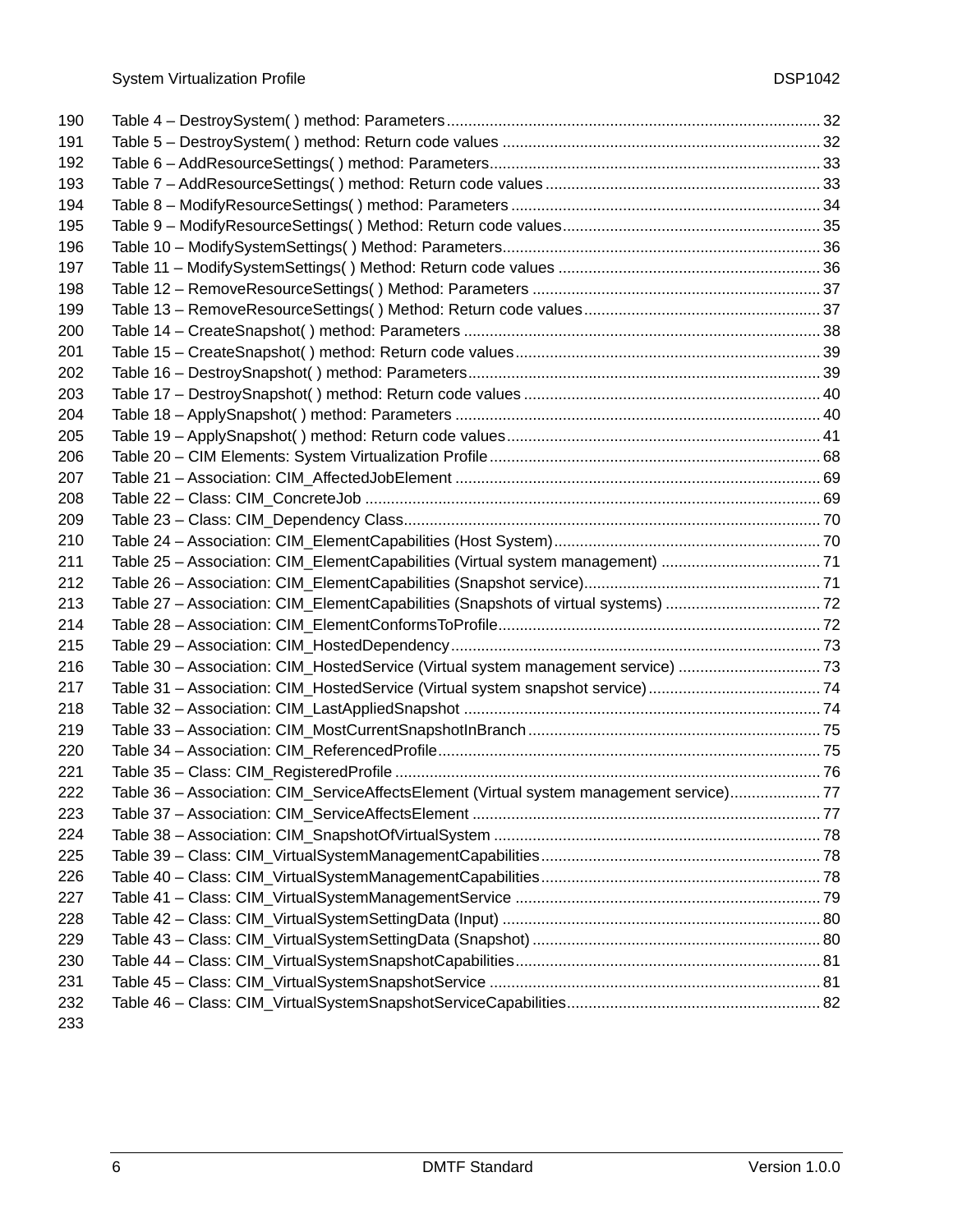## **Foreword**

- This profile (DSP1042, *System Virtualization Profile*) was prepared by the System Virtualization,
- Partitioning and Clustering Working Group of the DMTF.
- The DMTF is a not-for-profit association of industry members dedicated to promoting enterprise and systems management and interoperability.

#### **Acknowledgments**

- The authors wish to acknowledge the following people.
- Editor:
- Michael Johanssen IBM
- Contributors:
- Gareth Bestor IBM
- Chris Brown HP
- Mike Dutch Symantec
- 247 Jim Fehlig Novell
- Kevin Fox Sun Microsystems, Inc.
- Ron Goering IBM
- Daniel Hiltgen EMC/VMware
- Michael Johanssen IBM
- Larry Lamers EMC/VMware
- Andreas Maier IBM
- Aaron Merkin IBM
- John Parchem Microsoft
- Nihar Shah Microsoft
- David Simpson IBM
- Carl Waldspurger EMC/VMware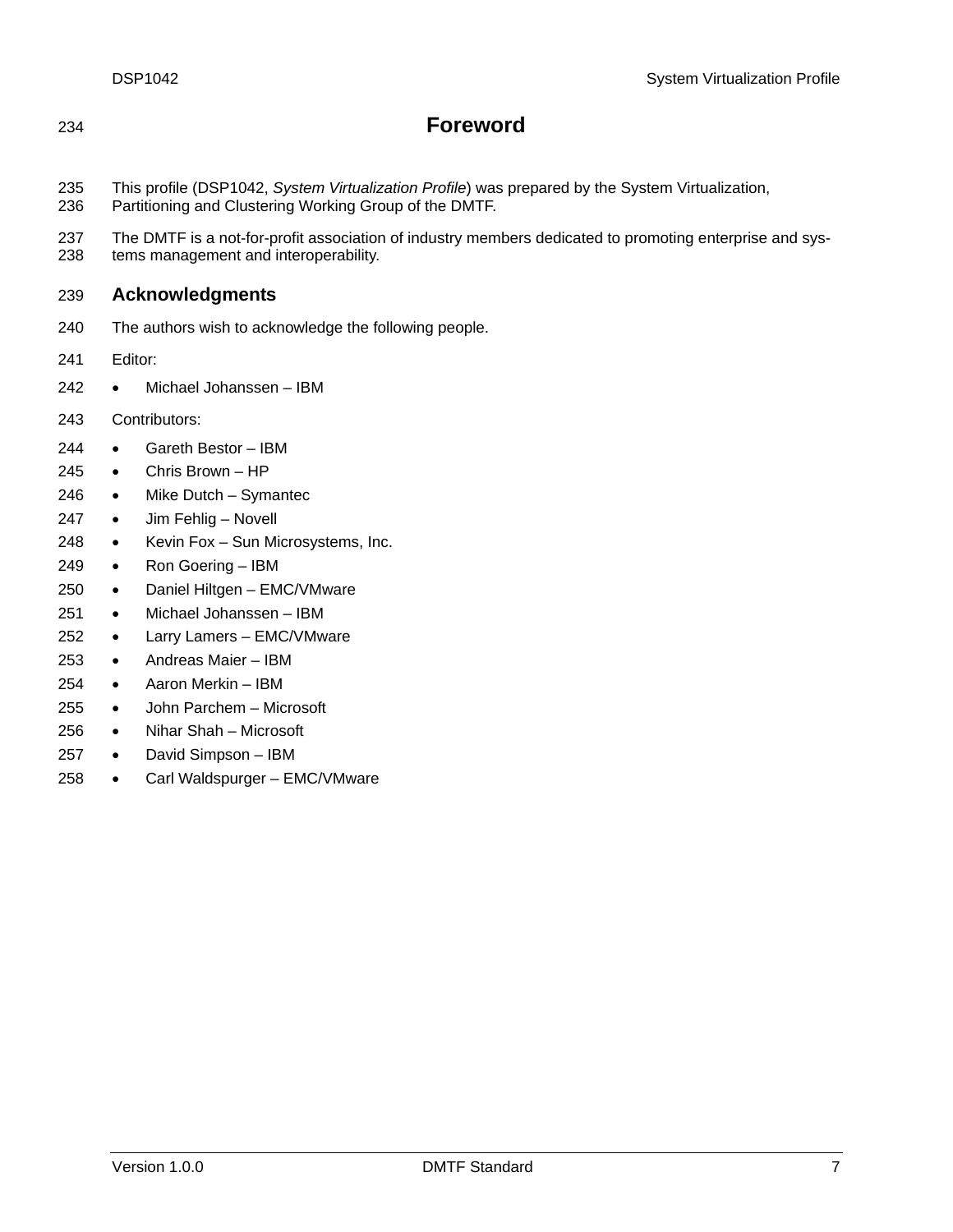## 259 **Introduction**

260 261 262 263 264 265 The information in this specification should be sufficient for a provider or consumer of this data to unambiguously identify the classes, properties, methods, and values that shall be instantiated and manipulated to represent and manage a host system, its resources, and related services, and to create and manipulate virtual systems. The target audience for this specification is implementers who are writing CIM-based providers or consumers of management interfaces that represent the components described in this document.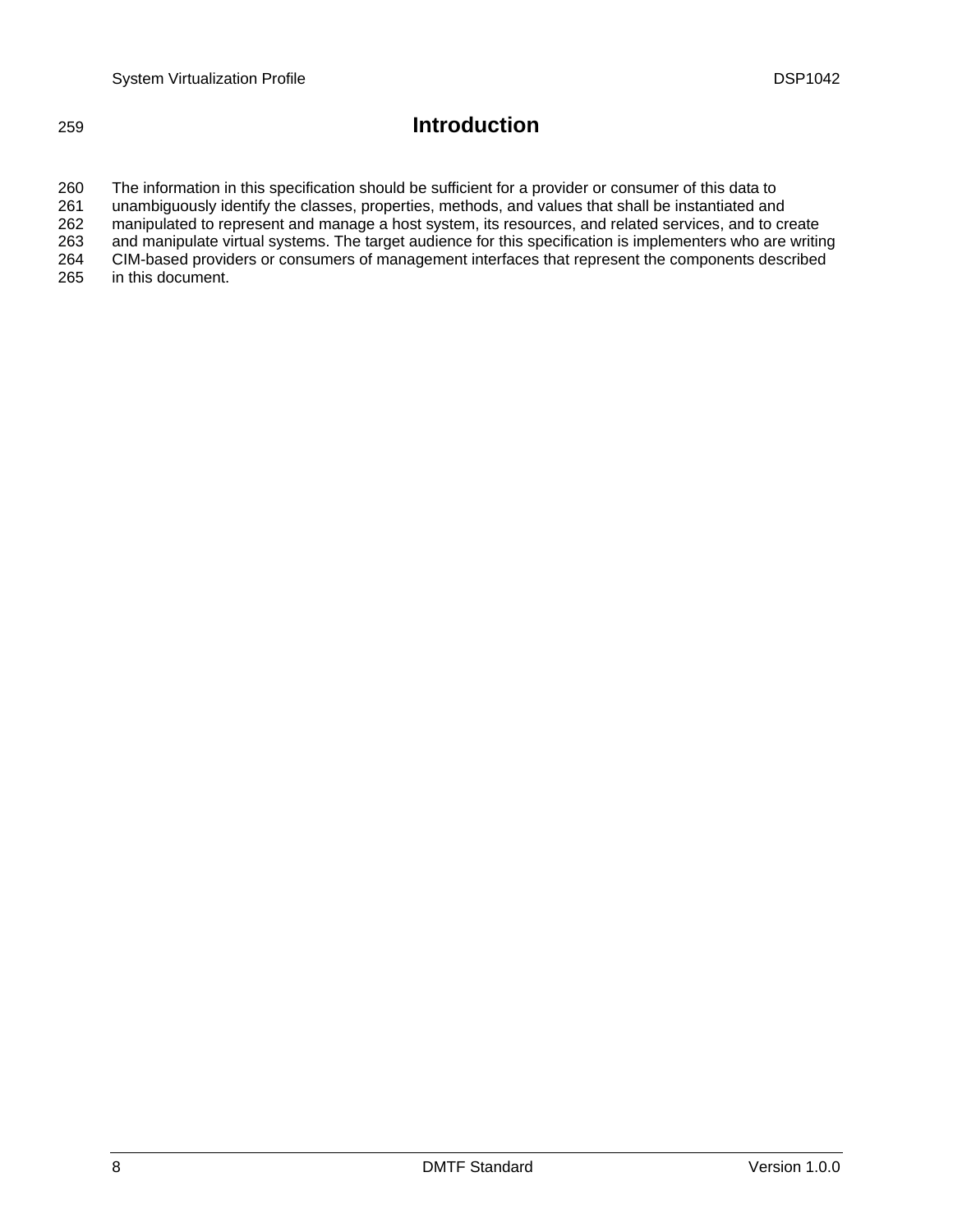## <span id="page-8-0"></span><sup>266</sup>**System Virtualization Profile**

### 267 **1 Scope**

268 This profile is an autonomous profile that specifies the minimum top-level object model needed for the

- 269 representation of host systems and the discovery of hosted virtual computer systems. In addition, it
- 270 specifies a service for the manipulation of virtual computer systems and their resources, including
- 271 operations for the creation, deletion, and modification of virtual computer systems and operations for the
- 272 addition or removal of virtual resources to or from virtual computer systems.

### 273 **2 Normative references**

274 275 The following referenced documents are indispensable for the application of this document. For dated references, only the edition cited applies. For undated references, the latest edition of the referenced

- 276 document (including any amendments) applies.
- 277 DMTF DSP0004, *CIM Infrastructure Specification 2.5*
- 278 [http://www.dmtf.org/standards/published\\_documents/DSP0004\\_2.5.pdf](http://www.dmtf.org/standards/published_documents/DSP0004_2.5.pdf)
- 279 DMTF DSP0200, *CIM Operations over HTTP 1.3* 280 [http://www.dmtf.org/standards/published\\_documents/DSP0200\\_1.3.pdf](http://www.dmtf.org/standards/published_documents/DSP0200_1.3.pdf)
- 281 DMTF DSP0201, *Representation of CIM in XML 2.3* 282 [http://www.dmtf.org/standards/published\\_documents/DSP0201\\_2.3.pdf](http://www.dmtf.org/standards/published_documents/DSP0201_2.3.pdf)
- 283 DMTF DSP1001, *Management Profile Specification Usage Guide 1.0*  284 [http://www.dmtf.org/standards/published\\_documents/DSP1001\\_1.0.pdf](http://www.dmtf.org/standards/published_documents/DSP1001_1.0.pdf)
- 285 DMTF DSP1012, *Boot Control Profile 1.0*  286 [http://www.dmtf.org/standards/published\\_documents/DSP1012\\_1.0.pdf](http://www.dmtf.org/standards/published_documents/DSP1012_1.0.pdf)
- 287 DMTF DSP1022, *CPU Profile 1.0*  288 [http://www.dmtf.org/standards/published\\_documents/DSP1022\\_1.0.pdf](http://www.dmtf.org/standards/published_documents/DSP1022_1.0.pdf)
- 289 DMTF DSP1027, *Power State Management Profile 1.0*  290 [http://www.dmtf.org/standards/published\\_documents/DSP1027\\_1.0.pdf](http://www.dmtf.org/standards/published_documents/DSP1027_1.0.pdf)
- 291 DMTF DSP1033, *Profile Registration Profile 1.0*
- 292 [http://www.dmtf.org/standards/published\\_documents/DSP1033\\_1.0.pdf](http://www.dmtf.org/standards/published_documents/DSP1033_1.0.pdf)
- 293 DMTF DSP1041, *Resource Allocation Profile 1.1*
- 294 [http://www.dmtf.org/standards/published\\_documents/DSP1041\\_1.1.pdf](http://www.dmtf.org/standards/published_documents/DSP1041_1.1.pdf)
- 295 DMTF DSP1043, *Allocation Capabilities Profile 1.0*  296 [http://www.dmtf.org/standards/published\\_documents/DSP1043\\_1.0.pdf](http://www.dmtf.org/standards/published_documents/DSP1043_1.0.pdf)
- 297 DMTF DSP1044, *Processor Device Resource Virtualization Profile 1.0*  298 [http://www.dmtf.org/standards/published\\_documents/DSP1044\\_1.0.pdf](http://www.dmtf.org/standards/published_documents/DSP1044_1.0.pdf)
- 299 DMTF DSP1045, *Memory Resource Virtualization Profile 1.0*
- 300 [http://www.dmtf.org/standards/published\\_documents/DSP1045\\_1.0.pdf](http://www.dmtf.org/standards/published_documents/DSP1045_1.0.pdf)

#### 301 DMTF DSP1047, *Storage Resource Virtualization Profile 1.0*  302 [http://www.dmtf.org/standards/published\\_documents/DSP1047\\_1.0.pdf](http://www.dmtf.org/standards/published_documents/DSP1047_1.0.pdf)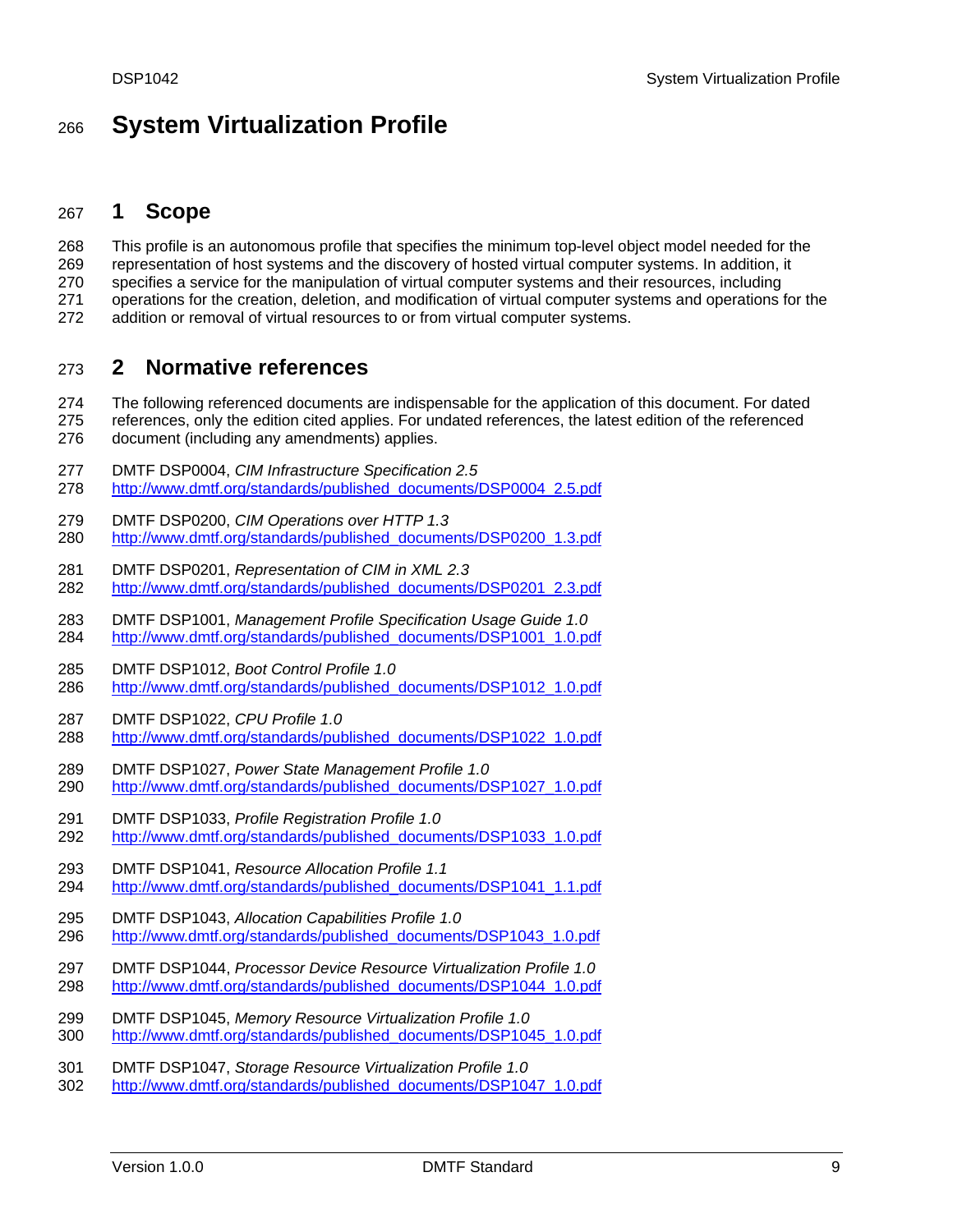- <span id="page-9-0"></span>303 DMTF DSP1052, *Computer System Profile 1.0*
- 304 [http://www.dmtf.org/standards/published\\_documents/DSP1052\\_1.0.pdf](http://www.dmtf.org/standards/published_documents/DSP1052_1.0.pdf)
- 305 DMTF DSP1053, *Base Metrics Profile 1.0*
- 306 [http://www.dmtf.org/standards/published\\_documents/DSP1053\\_1.0.pdf](http://www.dmtf.org/standards/published_documents/DSP1053_1.0.pdf)
- 307 DMTF DSP1057, *Virtual System Profile 1.0*  308 [http://www.dmtf.org/standards/published\\_documents/DSP1057\\_1.0.pdf](http://www.dmtf.org/standards/published_documents/DSP1057_1.0.pdf)
- 309 DMTF DSP1059, *Generic Device Resource Virtualization Profile 1.0*
- 310 [http://www.dmtf.org/standards/published\\_documents/DSP1059\\_1.0.pdf](http://www.dmtf.org/standards/published_documents/DSP1059_1.0.pdf)
- 311 ISO/IEC Directives, Part2:2004, *Rules for the structure and drafting of International Standards*,
- 312 <http://isotc.iso.org/livelink/livelink.exe?func=ll&objId=4230456&objAction=browse&sort=subtype>

## 313 **3 Terms and definitions**

- 314 For the purposes of this document, the following terms and definitions apply. For the purposes of this 315 document, the terms and definitions in [DSP1033](#page-8-0) and [DSP1001](#page-8-0) also apply.
- 316 **3.1**
- 317 **can**
- 318 used for statements of possibility and capability, whether material, physical, or causal
- 319 **3.2**
- 320 **cannot**
- 321 used for statements of possibility and capability, whether material, physical, or causal
- 322 **3.3**
- 323 **conditional**
- 324 indicates requirements to be followed strictly in order to conform to the document and from which no
- 325 deviation is permitted, when the specified conditions are met
- 326 **3.4**
- 327 **mandatory**
- 328 329 indicates requirements to be followed strictly in order to conform to the document and from which no deviation is permitted
- 330 **3.5**
- 331 **may**
- 332 indicates a course of action permissible within the limits of the document
- 333 **3.6**
- 334 **need not**
- 335 indicates a course of action permissible within the limits of the document
- 336 **3.7**
- 337 **optional**
- 338 indicates a course of action permissible within the limits of the document
- 339 **3.8**
- 340 **referencing profile**
- 341 indicates a profile that owns the definition of this class and can include a reference to this profile in its
- 342 "Related Profiles" table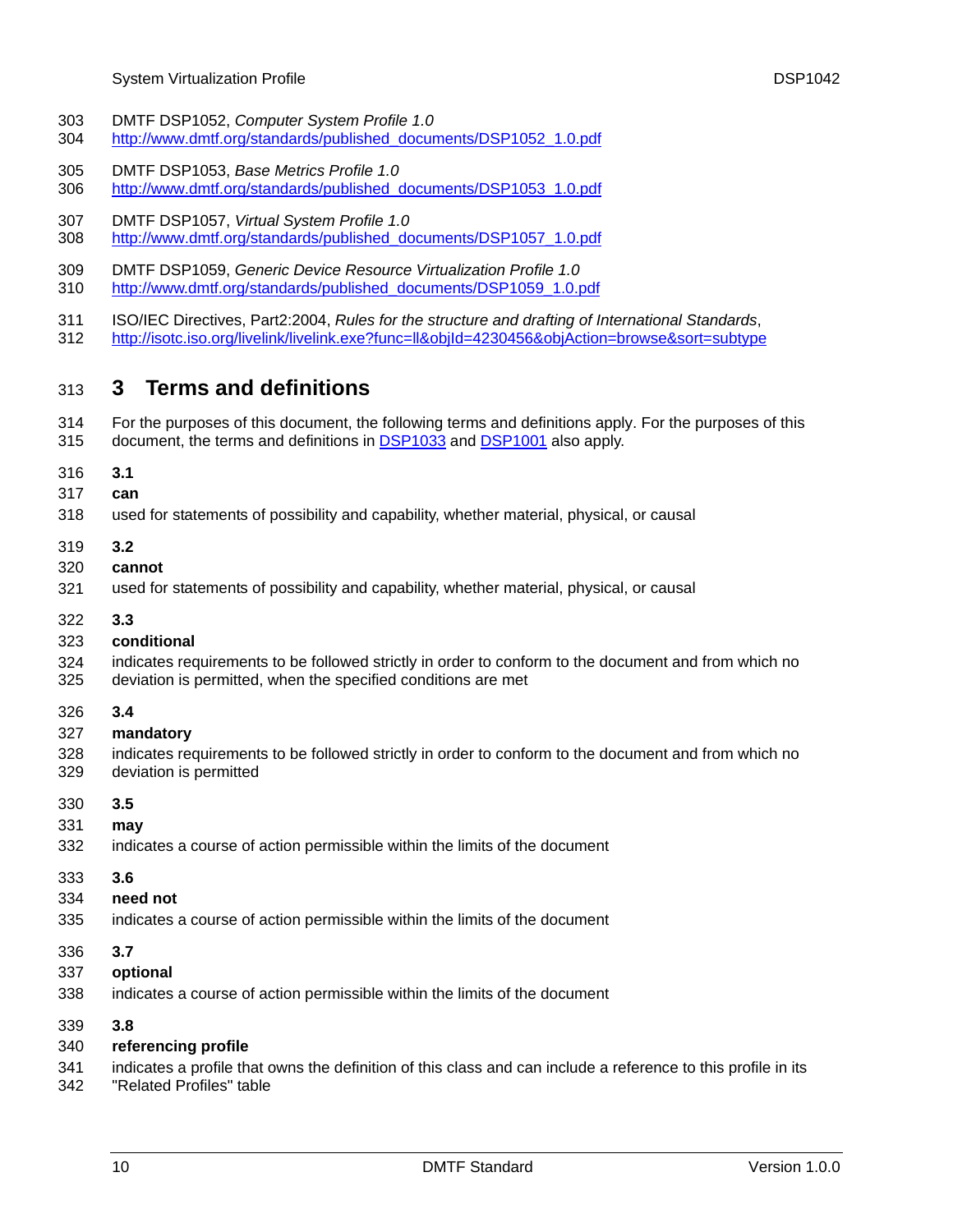<span id="page-10-0"></span>

| 343 | 3.9                                                                                                       |
|-----|-----------------------------------------------------------------------------------------------------------|
| 344 | shall                                                                                                     |
| 345 | indicates requirements to be followed strictly in order to conform to the document and from which no      |
| 346 | deviation is permitted                                                                                    |
| 347 | 3.10                                                                                                      |
| 348 | shall not                                                                                                 |
| 349 | indicates requirements to be followed strictly in order to conform to the document and from which no      |
| 350 | deviation is permitted                                                                                    |
| 351 | 3.11                                                                                                      |
| 352 | should                                                                                                    |
| 353 | indicates that among several possibilities, one is recommended as particularly suitable, without mention- |
| 354 | ing or excluding others, or that a certain course of action is preferred but not necessarily required     |
| 355 | 3.12                                                                                                      |
| 356 | should not                                                                                                |
| 357 | indicates that a certain possibility or course of action is deprecated but not prohibited                 |
| 358 | 3.13                                                                                                      |
| 359 | unspecified                                                                                               |
| 360 | indicates that this profile does not define any constraints for the referenced CIM element                |
| 361 | 3.14                                                                                                      |
| 362 | implementation                                                                                            |
| 363 | a set of software components that realize the classes that are specified or specialized by this profile   |
| 364 | 3.15                                                                                                      |
| 365 | client                                                                                                    |
| 366 | application that exploits facilities specified by this profile                                            |
| 367 | 3.16                                                                                                      |
| 368 | this profile                                                                                              |
| 369 | a reference to this DMTF management profile: DSP1042 (System Virtualization Profile)                      |
| 370 | 3.17                                                                                                      |
| 371 | virtualization platform                                                                                   |
| 372 | virtualizing infrastructure provided by a host system that enables the deployment of virtual systems      |
| 373 | 3.18                                                                                                      |
| 374 | <b>WBEM</b> service                                                                                       |
| 375 | a component that provides a service accessible through a WBEM protocol                                    |
| 376 | A single WBEM service instance may be used by multiple WBEM client instances. The term WBEM               |
| 377 | service is used to denote the entire set of components on the server side that is needed to provide the   |
| 378 | service. For example, in typical WBEM infrastructures this includes a CIM object manager and a set of     |
| 379 | CIM providers.                                                                                            |

# 380 **4 Symbols and abbreviated terms**

- 381 The following symbols and abbreviations are used in this document.
- 382 **4.1**
- 383 **RASD**
- 384 resource allocation setting data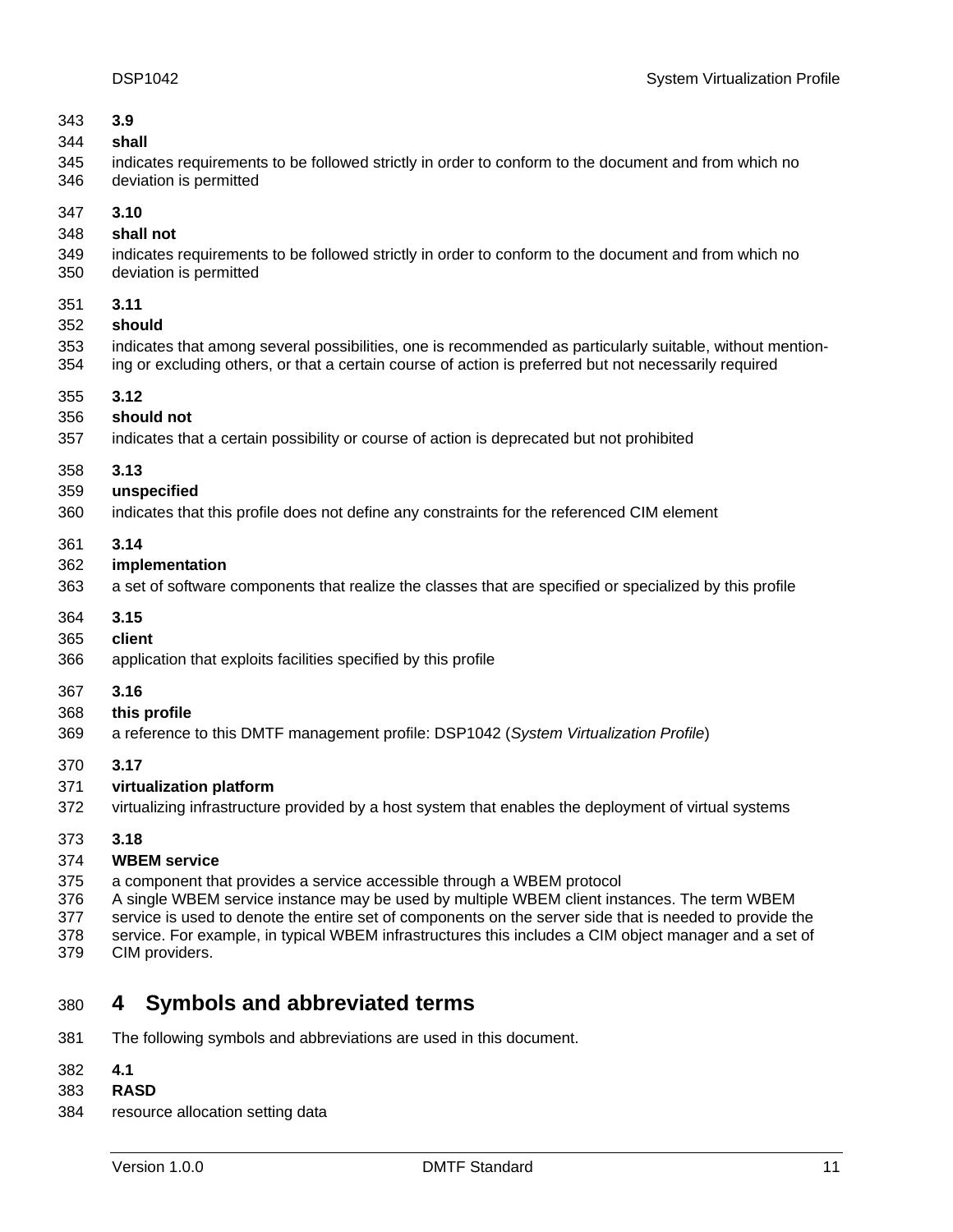<span id="page-11-0"></span>

| 385 4.2 |                           |
|---------|---------------------------|
|         | 386 <b>SLP</b>            |
| 387     | service location protocol |

- 388 **4.3**
- 389 **VS**
- 390 virtual system
- 391 **4.4**
- 392 **VSSD**
- 393 virtual system setting data

## 394 **5 Synopsis**

- 395 **Profile Name:** System Virtualization
- 396 **Version: 1.0.0**
- 397 **Organization:** DMTF
- 398 **CIM Schema Version:** 2.22
- 399 **Central Class:** CIM\_System
- 400 **Scoping Class:** CIM\_System

401 402 This profile is an autonomous profile that defines the minimum object model for the representation of host systems. It identifies component profiles that address the allocation of resources. It extends the object

- 403 model for the representation of virtual systems and virtual resources defined in [DSP1057](#page-9-0).
- 404 405 The central instance and the scoping instance of this profile shall be an instance of the CIM\_System class that represents a host system.
- 406 407 [Table 1](#page-11-1) lists DMTF management profiles that this profile depends on, or that may be used in the context of this profile.

<span id="page-11-1"></span>

**Table 1 – Related Profiles** 

| <b>Profile Name</b>                                | Organization | <b>Version</b> | <b>Relationship</b> | <b>Description</b>                                                                                                                                                     |
|----------------------------------------------------|--------------|----------------|---------------------|------------------------------------------------------------------------------------------------------------------------------------------------------------------------|
| <b>Profile Registration</b>                        | <b>DMTF</b>  | 1.0            | Mandatory           | The DMTF management profile that de-<br>scribes the registration of DMTF<br>management profiles; see 7.2.                                                              |
| Virtual System                                     | <b>DMTF</b>  | 1.0            | Mandatory           | The autonomous DMTF management profile<br>that specifies the minimum object model<br>needed for the inspection and basic<br>manipulation of a virtual system; see 7.3. |
| <b>Processor Device</b><br>Resource Virtualization | <b>DMTF</b>  | 1.0            | Conditional         | The component DMTF management profile<br>that specifies the allocation of processor re-<br>sources; see 7.2.2.                                                         |
| <b>Memory Resource</b><br>Virtualization           | <b>DMTF</b>  | 1.0            | Conditional         | The component DMTF management profile<br>that specifies the allocation of memory re-<br>sources; see 7.2.2.                                                            |
| Storage Adapter Resource<br>Virtualization         | <b>DMTF</b>  | 1.0            | Conditional         | The component DMTF management profile<br>that specifies the allocation of storage<br>adapter resources; see 7.2.2.                                                     |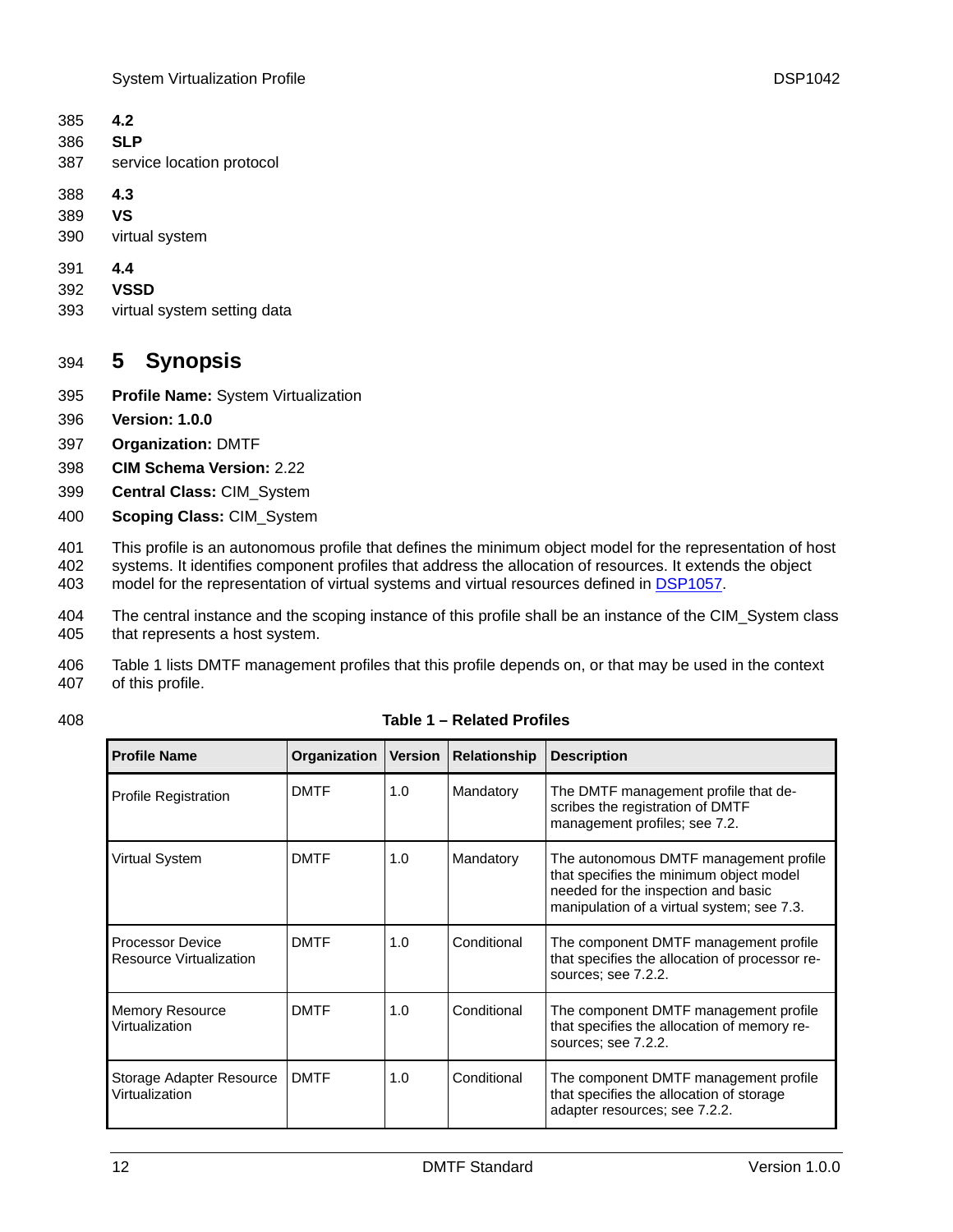<span id="page-12-0"></span>

| <b>Profile Name</b>                       |             |     | Organization   Version   Relationship   Description |                                                                                                              |
|-------------------------------------------|-------------|-----|-----------------------------------------------------|--------------------------------------------------------------------------------------------------------------|
| Generic Device Resource<br>Virtualization | <b>DMTF</b> | 1.0 | Conditional                                         | The component DMTF management profile<br>that specifies the allocation of generic re-<br>sources; see 7.2.2. |

### 409 **6 Description**

- 410 This clause contains informative text only.
- 411 412 This profile defines a top-level object model for the inspection and control of system virtualization facilities provided by host systems. It supports the following range of functions:
- 413 • the detection of host systems that provide system virtualization facilities
- 414 • the discovery of scoped host resources
- 415 • the discovery of scoped resource pools
- 416 • the inspection of host system capabilities for
- 417 the creation and manipulation of virtual systems
- 418 – the allocation of resources of various types
- 419 • the inspection of resource pool capabilities
- 420 • the discovery of hosted virtual systems
- 421 422 • the inspection of relationships between host entities (host systems, host resources, and resource pools) and virtual entities (virtual systems and virtual resources)
- 423 424 • the creation and manipulation of virtual systems using input configurations, predefined configurations available at the host system, or both
- 425 426 • the creation and manipulation of snapshots that capture the configuration and state of a virtual system at a particular point in time

#### 427 **6.1 Profile relationships**

428 429 430 A client that is exploiting system virtualization facilities specified by this profile needs to be virtualization aware. The specified model keeps that knowledge at an abstract level that is independent of a particular system virtualization platform implementation or technology.

431 This profile complements **DSP1057**.

432 433 434 435 • This profile focuses on virtualization aspects related to host systems and their resources, such as modeling the relationships between host resources and virtual resources. Further it addresses virtualization-specific tasks such as the creation or modification of virtual systems and their configurations.

- [DSP1057](#page-9-0) defines a top-level object model for the inspection and basic operation of virtual systems. It is a specialization of [DSP1052](#page-9-0) that defines a management interface for general-436 purpose computer systems. Consequently, the interface specified for the basic inspection and operation of virtual systems is conformant with that specified for real systems. A client that is exploiting capabilities specified by **DSP1052** with respect to virtual systems that are instrument 437 438 439 conformant with **[DSP1057](#page-9-0)** can inherently handle virtual systems like real systems without being 440 virtualization aware. 441 442
- 443 [Figure 1](#page-13-1) shows the structure of DMTF management profiles related to system virtualization.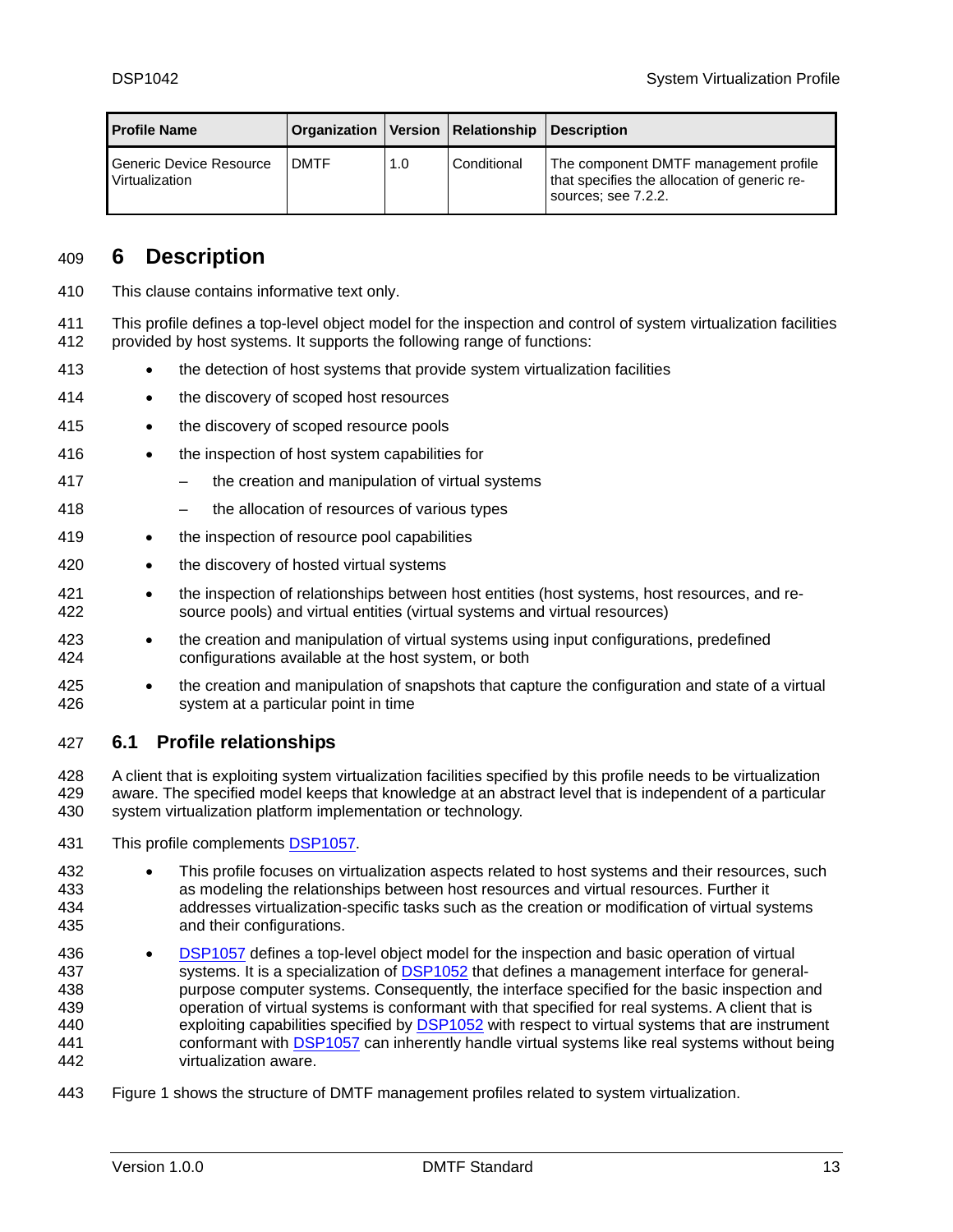<span id="page-13-0"></span>

444

<span id="page-13-1"></span>445 **Figure 1 – Profiles related to system virtualization**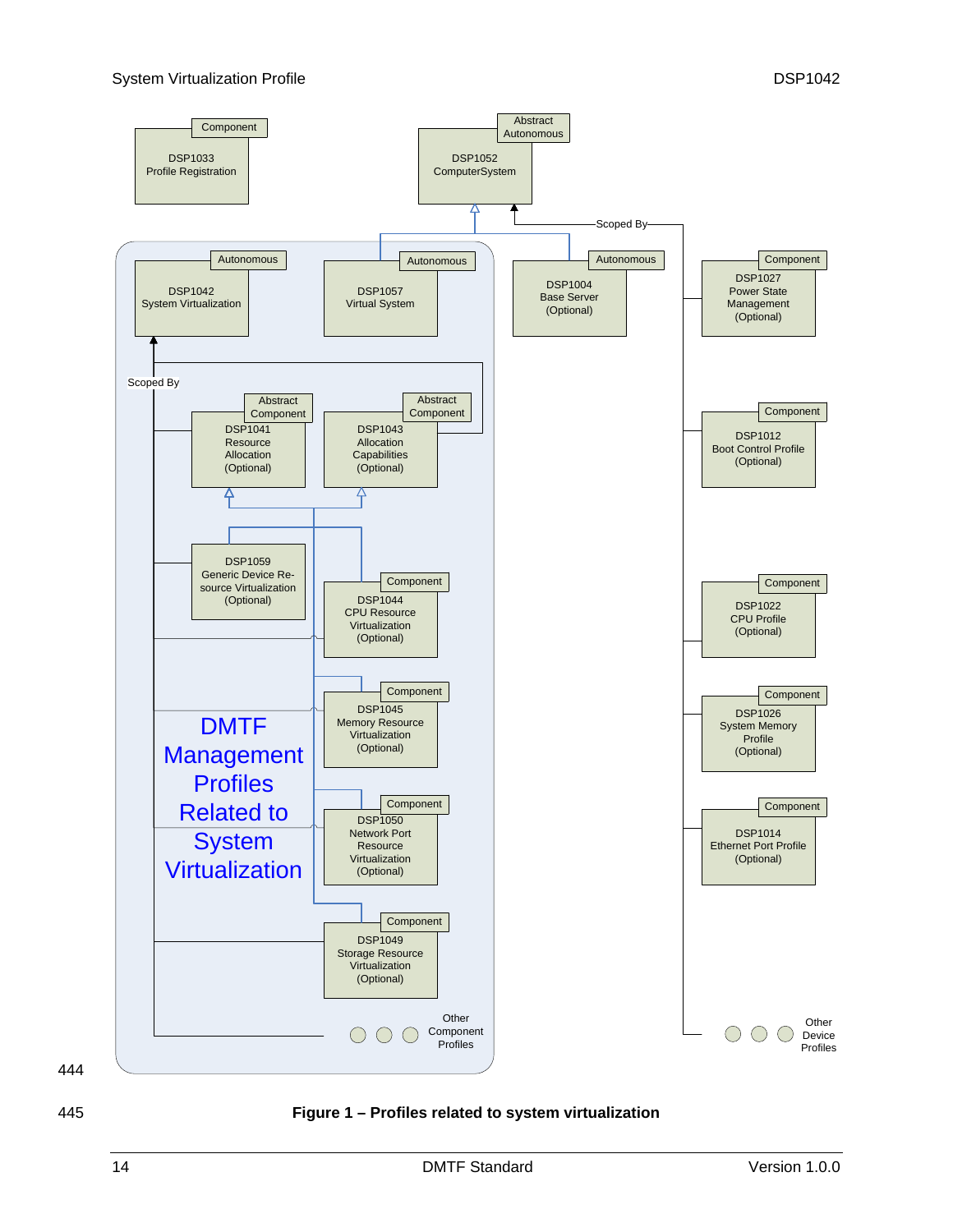- <span id="page-14-0"></span>For example, an implementation that instruments a virtualization platform may implement some of the following DMTF management profiles: 446 447
- 448 • This profile
- 449 450 This profile enables the inspection of host systems, their resources, their capabilities, and their services for creation and manipulation of virtual systems.
- 451 [DSP1057](#page-9-0)

#### 452 [DSP1057](#page-9-0) enables the inspection of and basic operations on virtual systems.

- 453 Resource-type-specific profiles
- 454 455 456 457 Resource-type-specific profiles enable the inspection and operation of resources for one particular resource type. They apply to both virtual and host resources; they do not cover virtualization-specific aspects of resources. A client may exploit resource-type-specific profiles for the inspection and manipulation of virtual and host resources in a similar manner.
- 458 • Resource allocation profiles
- 459 460 Resource allocation profiles enable the inspection and management of resource allocation requests, allocated resources, and resources available for allocation. Resource allocation profiles are based on [DSP1041](#page-8-0) and on [DSP1043](#page-8-0). Resource allocation profiles are scoped by this profile. A client may exploit resource allocation profiles for the inspection of 461 462
- 463 – allocated resources
- 464 – allocation dependencies that virtual resources have on host resources and resource pools
- 465 – capabilities that describe possible values for allocation requests
- 466 – capabilities that describe the mutability of resource allocations
- 467 For some resource types, specific resource allocation profiles are specified that address re-468 source-type-specific resource allocation aspects and capabilities. Examples are [DSP1044](#page-8-0) and 469 [DSP1047.](#page-8-0)
- 470 The management of the allocation of basic virtual resources that are not covered by a resource-471 type-specific resource allocation profile is specified in [DSP1059.](#page-9-0)

#### 472 **6.2 System virtualization class schema**

473 474 [Figure 2](#page-15-1) shows the complete class schema of this profile. It outlines elements that are specified or specialized by this profile, as well as the dependency relationships between elements of this profile and

475 476 other profiles. For simplicity in diagrams, the prefix *CIM\_* has been removed from class and association names.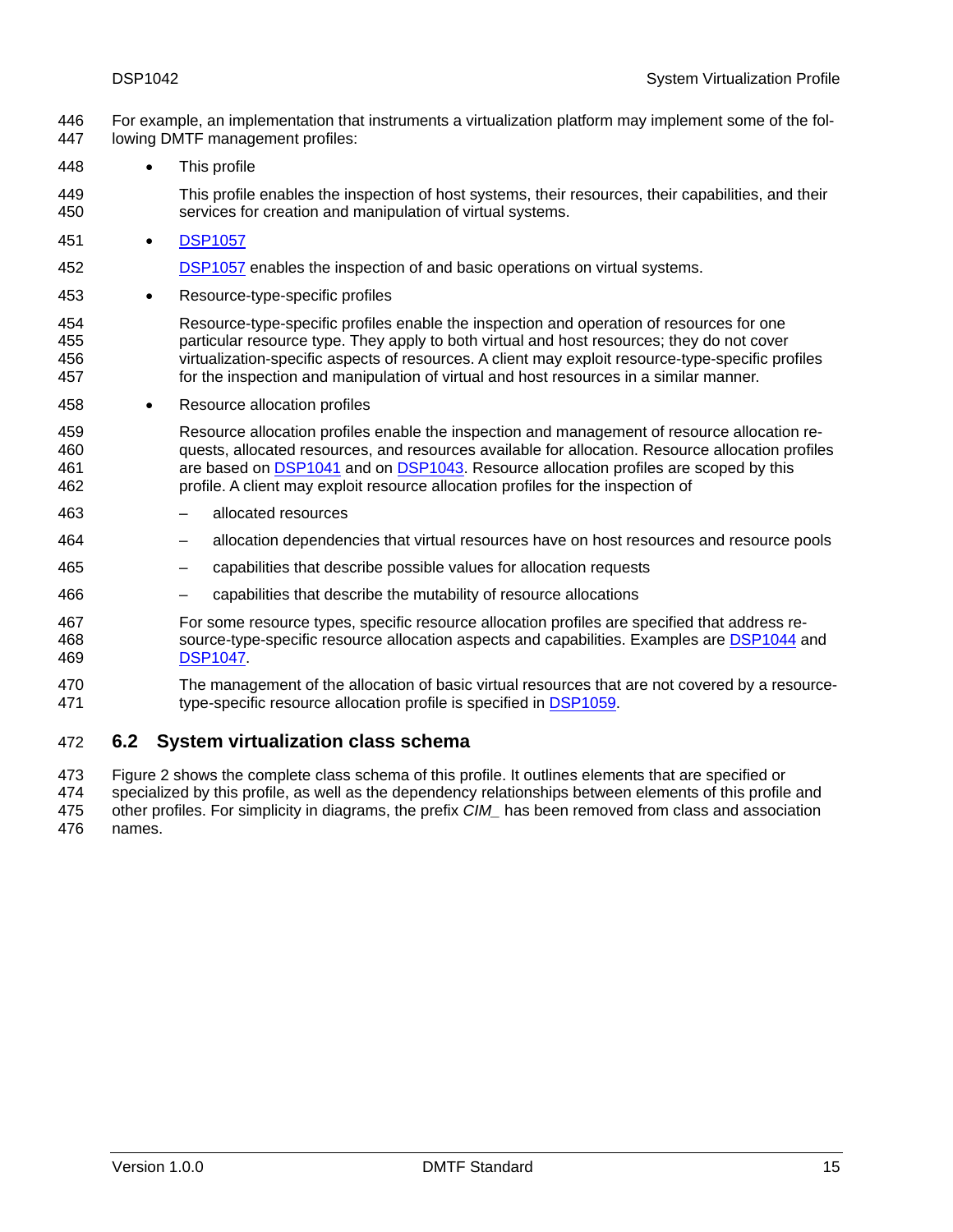<span id="page-15-0"></span>

477 478

<span id="page-15-1"></span>479

#### **Figure 2 – System Virtualization Profile: Class diagram**

- 480 This profile specifies the use of the following classes and associations:
- 481 482 • the CIM\_RegisteredProfile class and the CIM\_ElementConformsToProfile association for the advertisement of conformance to this profile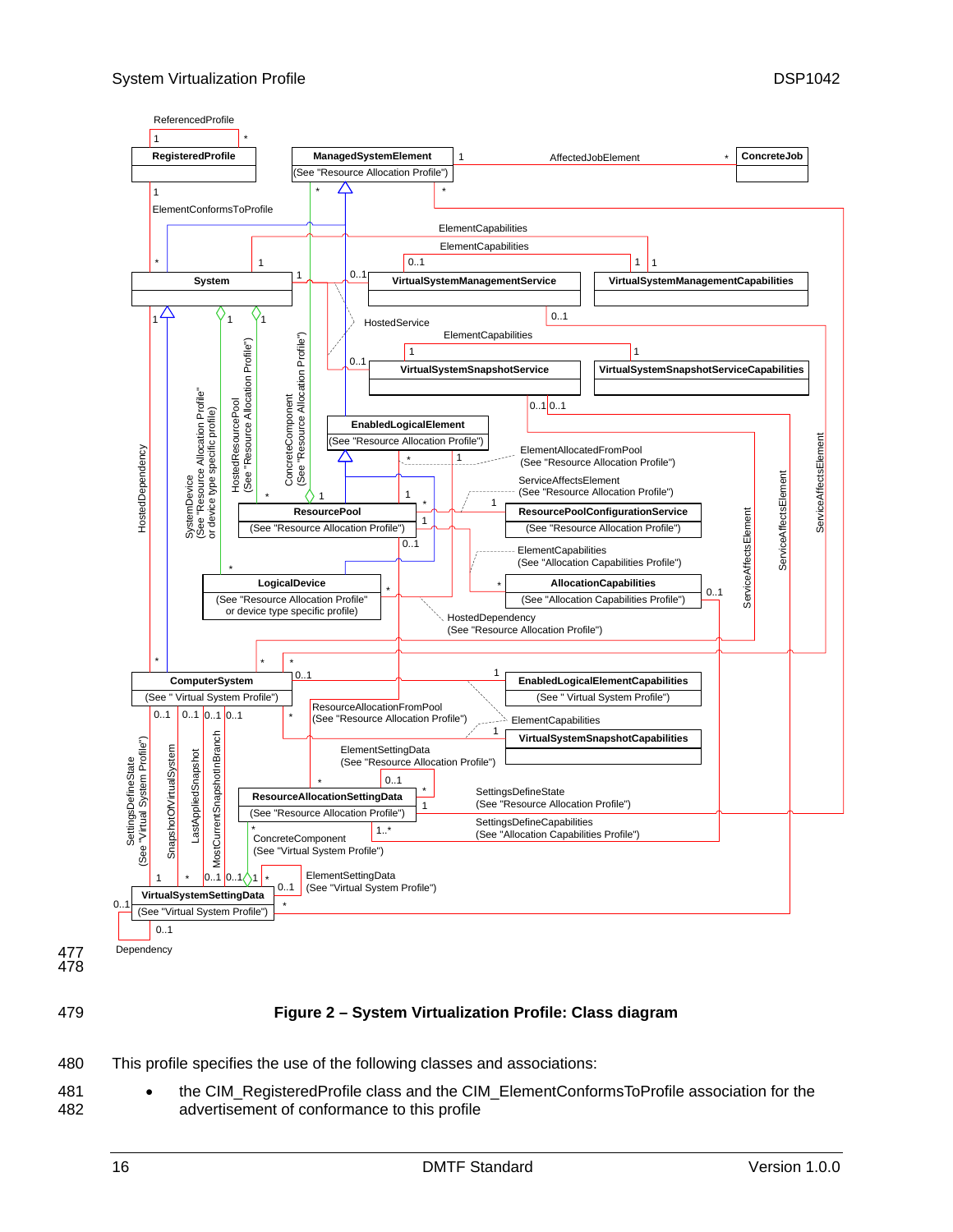<span id="page-16-0"></span>

| 483<br>484        | $\bullet$ | the CIM_ReferencedProfile association for the representation of a scoping relationship between<br>this profile and scoped DMTF management profiles                                                                                                                                   |
|-------------------|-----------|--------------------------------------------------------------------------------------------------------------------------------------------------------------------------------------------------------------------------------------------------------------------------------------|
| 485               | $\bullet$ | the CIM_System class for the representation of host systems                                                                                                                                                                                                                          |
| 486<br>487        | $\bullet$ | the CIM_HostedDependency association for the representation of the hosting relationship be-<br>tween a host system and hosted virtual systems                                                                                                                                        |
| 488<br>489<br>490 | $\bullet$ | the CIM_VirtualSystemManagementService class for the representation of virtual system<br>management services available at a host system, providing operations like the creation and<br>modification of virtual systems and their components                                          |
| 491<br>492        | $\bullet$ | the CIM_HostedService association for the representation of the relationship between a host<br>system and services that it provides                                                                                                                                                  |
| 493<br>494<br>495 | $\bullet$ | the CIM_VirtualSystemManagementCapabilities class for the representation of optional fea-<br>tures, properties, and methods available for the management of virtual systems hosted by a<br>host system                                                                               |
| 496<br>497        | $\bullet$ | the CIM_ElementCapabilities association for the representation of the relationship between a<br>host system, a virtual system or a service, and their respective capabilities                                                                                                        |
| 498<br>499        | $\bullet$ | the CIM_ServiceAffectsElement association for the representation of the relationship between<br>defined services and affected elements like virtual systems or virtual system snapshots                                                                                              |
| 500<br>501<br>502 | $\bullet$ | the CIM_VirtualSystemSettingData class for the representation of snapshots (in addition to the<br>use of that class for the representation of virtual aspects of a virtual system as specified by<br><b>DSP1057)</b>                                                                 |
| 503<br>504        | $\bullet$ | the CIM_VirtualSystemSnapshotService class for the representation of snapshot-related ser-<br>vices available at a host system                                                                                                                                                       |
| 505<br>506        | $\bullet$ | the CIM_VirtualSystemSnapshotServiceCapabilities class for the representation of optional fea-<br>tures, properties, and methods available for the management of snapshots of virtual systems                                                                                        |
| 507<br>508<br>509 | $\bullet$ | the CIM_VirtualSystemSnapshotCapabilities class for the representation of optional features,<br>properties, and methods available for the management of snapshots relating to one particular<br>virtual system                                                                       |
| 510<br>511        | $\bullet$ | the CIM_SnapshotOfVirtualSystem association for the representation of the relationship be-<br>tween a snapshot of a virtual system and the virtual system itself                                                                                                                     |
| 512               |           | the CIM_Dependency association for dependencies among virtual system snapshots                                                                                                                                                                                                       |
| 513<br>514        |           | the CIM_LastAppliedSnapshot association for the representation of the relationship between a<br>virtual system and the snapshot that was most recently applied to it                                                                                                                 |
| 515<br>516<br>517 |           | the CIM_MostCurrentSnapshotInBranch association for the representation of the relationship<br>between a virtual system and the snapshot that is the most current snapshot in a sequence of<br>snapshots captured from the virtual system                                             |
| 518<br>519<br>520 | $\bullet$ | the CIM_ConcreteJob class and the CIM_AffectedJobElement association to model a mecha-<br>nism that allows tracking of asynchronous tasks resulting from operations such as the optional<br>CreateSystem() method of the CIM_VirtualSystemManagementService class                    |
| 521<br>522<br>523 |           | In general, any mention of a class in this document means the class itself or its subclasses. For example,<br>a statement such as "an instance of the CIM_LogicalDevice class" implies an instance of the CIM_Logi-<br>calDevice class or a subclass of the CIM_LogicalDevice class. |

### 524 **6.3 Virtual system configurations**

This profile extends the use of virtual system configurations. [DSP1057](#page-9-0) defines a virtual system configuration as one top-level instance of the CIM\_VirtualSystemSettingData class that aggregates zero 525 526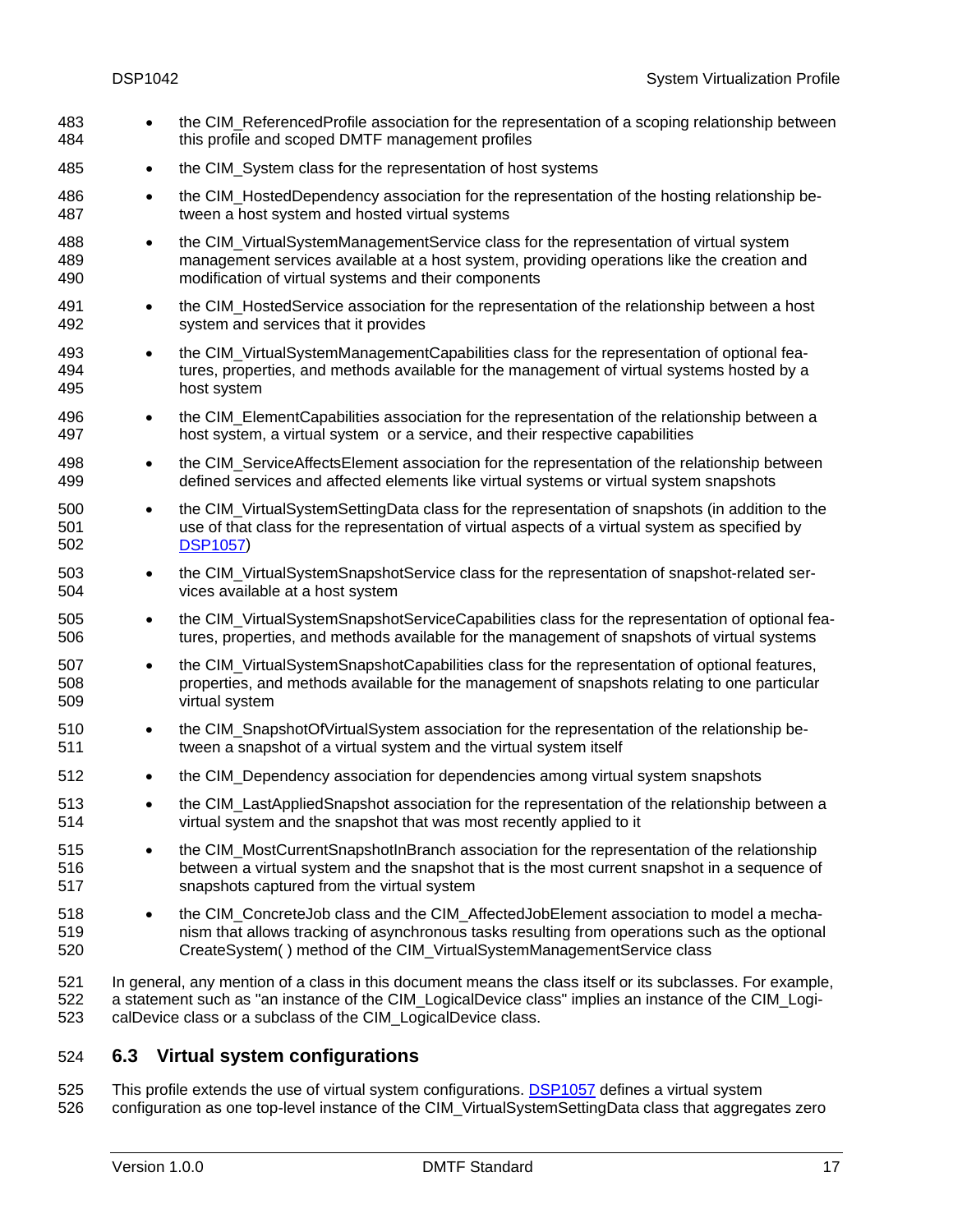- <span id="page-17-0"></span>or more instances of the CIM\_ResourceAllocationSettingData class through the CIM\_VirtualSystemSettingDataComponent association. 527 528
- [DSP1057](#page-9-0) defines the concept of virtual system configurations and applies it to the following types of virtual system configurations: 529 530
- 531 532 • the "State" virtual system configuration, which represents a virtualization-specific state that extends a virtual system representation
- 533 • the "Defined" virtual system configuration, which represents virtual system definitions
- 534 535 • the "Next" virtual system configuration, which represents the virtual system configuration that will be used for the next activation of a virtual system
- 536 537 This profile applies the concept of virtual system configurations and defines the following additional types of virtual system configurations:
- 538 539 • the "Input" virtual system configuration, which represents configuration information for new virtual systems
- 540 541 • the "Reference" virtual system configuration, which represents configuration information that complements an "Input" virtual system configuration for a new virtual system
- 542 • the "Snapshot" virtual system configuration, which represents snapshots of virtual systems

#### 543 **6.4 Resource allocation**

544 545 546 An allocated resource is a resource subset or resource share that is allocated from a resource pool. An allocated resource is obtained based on a resource allocation request. Both allocated resources and resource allocation requests are represented through instances of the

- 547 CIM\_ResourceAllocationSettingData class.
- 548 549 A virtual resource or a comprehensive set of virtual resources is the representation of an allocated resource. For example, a set of virtual processors represent an allocated processor resource.
- 550 551 Resource allocation is the process of obtaining an allocated resource based on a resource allocation request. This profile distinguishes two types of resource allocation:
- 552 • Persistent Resource Allocation
- 553 554 Persistent resource allocation occurs while virtual resources are defined and supporting resources are persistently allocated from a resource pool.
- 555 **Transient Resource Allocation**
- 556 557 558 Transient resource allocation occurs as virtual resources are instantiated and supporting resources are temporarily allocated from a resource pool for the lifetime of the virtual resource instance.
- 559 EXAMPLE 1: Persistent Resource Allocation: File-based virtual disk
- 560 561 A host file is persistently allocated as the virtual disk is defined. The file remains persistently allocated while the virtual disk remains defined even while the virtual system is not instantiated.
- 562 EXAMPLE 2: Transient Resource Allocation: Host memory
- 563 564 565 A contiguous chunk of host memory is temporarily allocated to support virtual memory as the scoping virtual system is instantiated. The memory chunk remains allocated for the time that the virtual system remains instantiated.
- 566 EXAMPLE 3: Transient Resource Allocation: I/O bandwidth
- 567 568 An I/O bandwidth is temporarily allocated as the scoping virtual system is instantiated. The I/O bandwidth remains allocated only while the virtual system remains instantiated.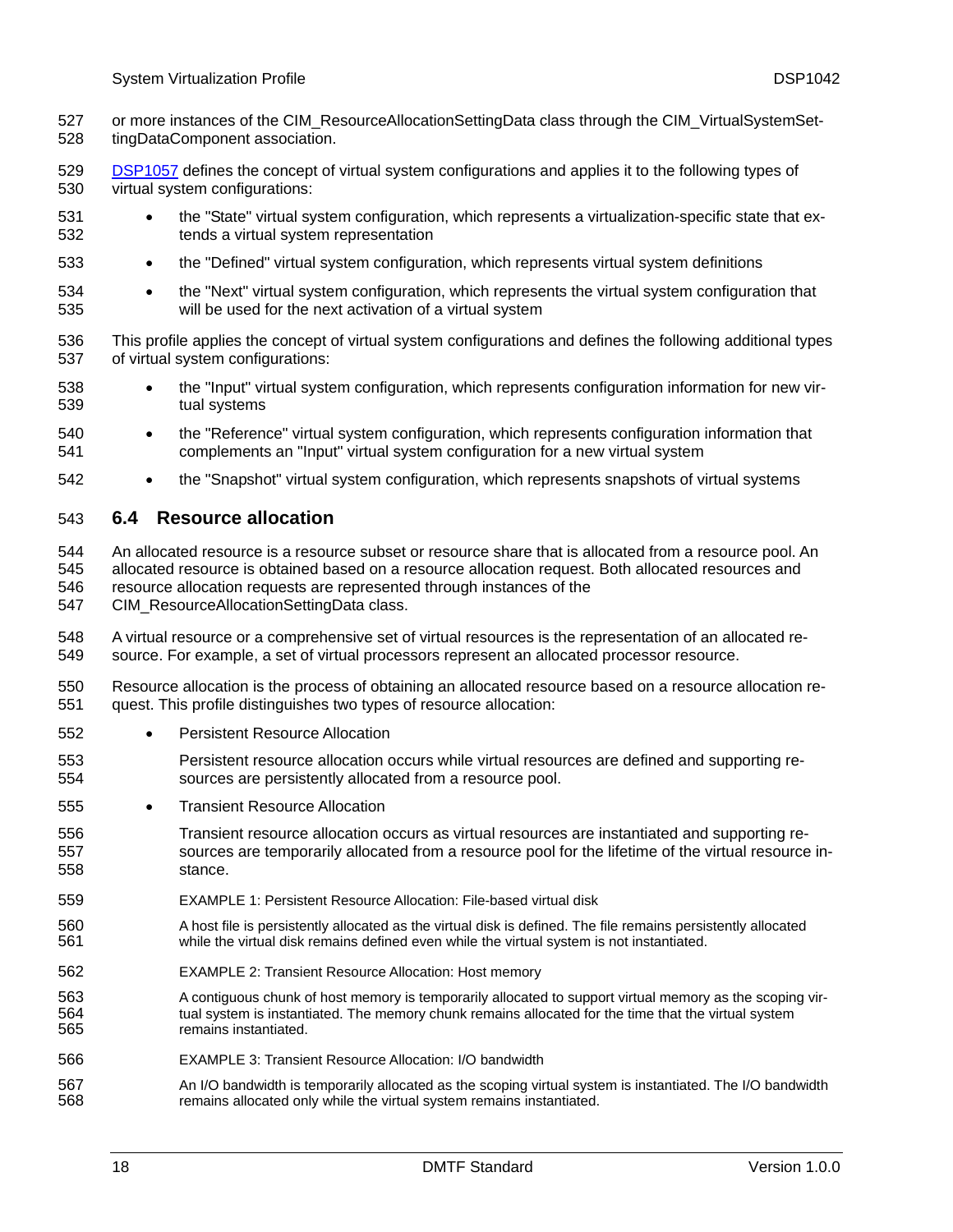- <span id="page-18-0"></span>It is a normal situation that within one implementation large numbers of virtual systems are defined such 569
- that obtaining the sum of all resource allocation requests would overcommit the implementation's capabili-570
- ties. Nevertheless, the implementation is able support virtual systems or resources in performing their 571
- tasks if it ensures that only a subset of such virtual systems or resources is active at a time that the sum 572
- of their allocated resources remains within the implementation's capabilities. 573

#### 574 **6.5 Snapshots**

- 575 A snapshot is a reproduction of the virtual system as it was at a particular point in the past. A snapshot
- 576 contains configuration information and may contain state information of the virtual system and its
- 577 578 resources, such as the content of virtual memory or the content of virtual disks. A snapshot can be applied back into the virtual system any time, reproducing a situation that existed when the snapshot was cap-
- 579 tured.
- 580 581 582 583 584 The extent of snapshot support may vary: an implementation may support full snapshots, snapshots that capture the virtual system's disks only, or both. Further, an implementation may impose restrictions on the virtual system state of the source virtual system—for example, supporting the capturing of snapshots only while the virtual system is in the "Defined" state. The extent of snapshot support is modeled through specific capabilities classes.
- 585 586 Implementations may establish relationships between snapshots. For example, snapshots may be ordered by their creation time.
- 587 588 589 590 This profile specifies mechanisms for the creation, application, and destruction of snapshots. It specifies a snapshot model that enables the inspection of snapshot-related configuration information such as the virtual system configurations that were effective when the snapshot was captured. Relationships between snapshots are also modeled.
- 591 592 593 This profile specifies mechanisms that enable the inspection of configuration information of snapshots and their related virtual systems only. This profile does not specify mechanisms for the inspection of the content that was captured in a snapshot, such as raw virtual memory images or raw virtual disk images.

## 594 **7 Implementation**

- 595 596 This clause details the requirements related to classes and their properties for implementations of this profile. The CIM Schema descriptions for any referenced element and its sub-elements apply.
- 597 598 The list of all required methods can be found in [8](#page-26-1) ("[Methods](#page-26-1)") and the list of all required properties can be found in [10](#page-67-1) (["CIM elements"](#page-67-1)).
- 599 600 Where reference is made to CIM Schema properties that enumerate values, the numeric value is normative and the descriptive text following it in parentheses is informational. For example, in the statement "If
- 601 an instance of the CIM\_VirtualSystemManagementCapabilities class contains the value
- 602 3 (DestroySystemSupported) in an element of the SynchronousMethodsSupported[ ] array property," the
- 603 value "3" is normative text and "(DestroySystemSupported)" is informational text.

### 604 **7.1 Host system**

605 606 The CIM\_System class shall be used for the representation of host systems. There shall be one instance of the CIM\_System class for each host system that is managed conformant to this profile.

### <span id="page-18-1"></span>607 **7.2 Profile registration**

608 [DSP1033](#page-8-0) describes how an implementation of a profile shall advertise that a profile is implemented.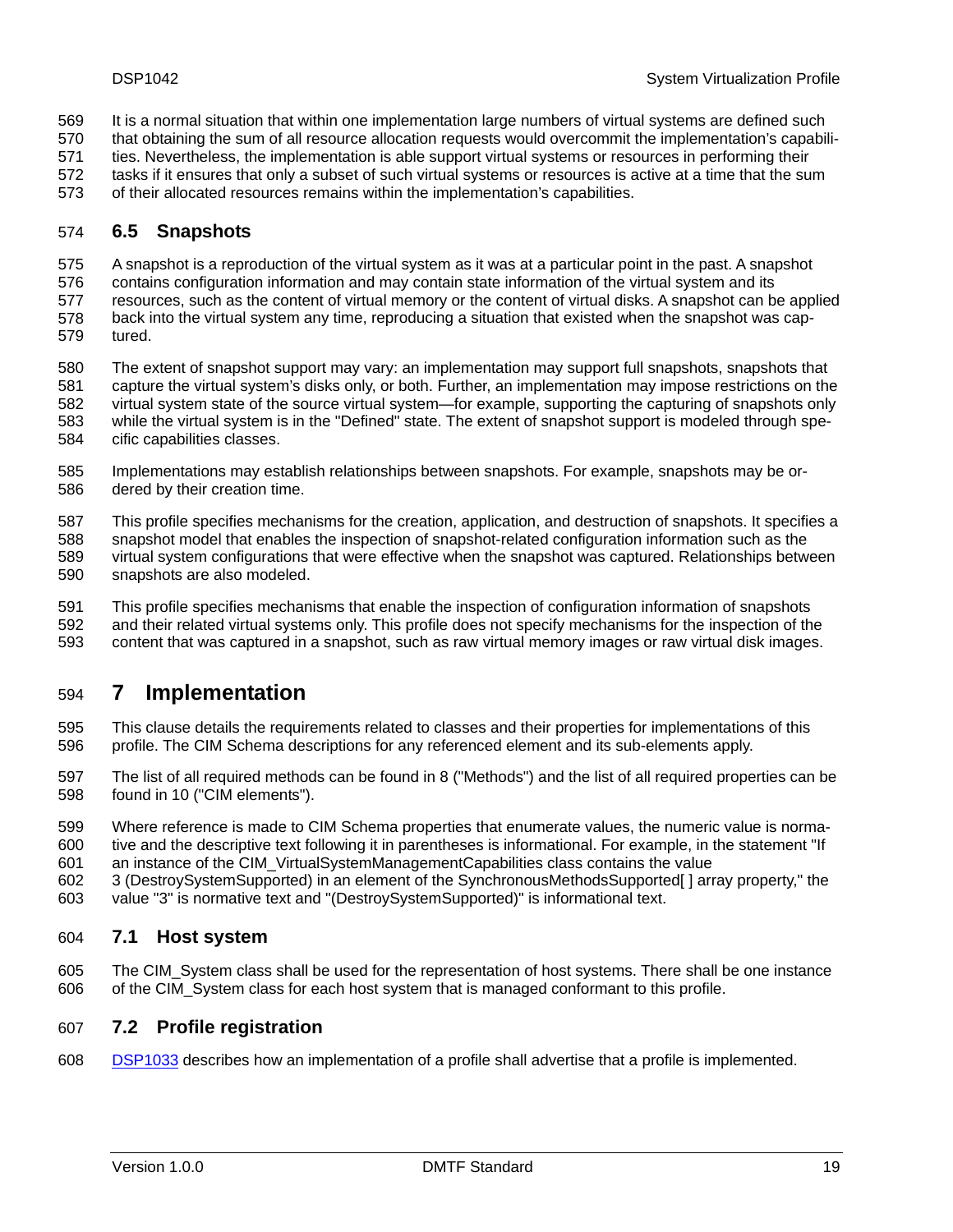#### <span id="page-19-0"></span>609 **7.2.1 This profile**

The implementation of this profile shall be indicated by an instance of the CIM\_RegisteredProfile class in 610

the CIM Interop namespace. Each instance of the CIM\_System class that represents a host system that 611

is manageable through this profile shall be a central instance of this profile by associating it with the 612

instance of the CIM\_RegisteredProfile class through an instance of the CIM\_ElementConformsToProfile 613

association. 614

#### <span id="page-19-2"></span>615 **7.2.2 Scoped resource allocation profiles**

616 617 An implementation of this profile may indicate that it is capable of representing the allocation of resources to support virtual resources by implementing scoped resource-allocation DMTF management profiles.

618 The support of scoped resource-allocation profiles is conditional with respect to the presence of an in-

619 stance of the CIM\_RegisteredProfile class in the Interop namespace that represents the scoped resour-

620 ce–allocation profile implementation and is associated with the instance of the CIM\_RegisteredProfile

- 621 622 class that represents an implementation of this profile through an instance of the CIM\_ReferencedProfile association.
- Resource-allocation DMTF management profiles are based on [DSP1041](#page-8-0) and [DSP1043.](#page-8-0) The resource-624 allocation DMTF management profiles that are scoped by this profile are listed in [Table 1](#page-11-1), starting with 623 625 [DSP1044.](#page-8-0)
- 626 627 An implementation that provides conditional support for inspecting and managing the allocation of resources of one particular resource type shall apply one of the following implementation approaches:
- 628 629 • If a resource-type-specific resource-allocation DMTF management profile is specified for that resource type, that profile should be implemented.
- 630 • If no resource-type-specific resource-allocation DMTF management profile exists at version 1.0 631 or later, [DSP1059](#page-9-0) should be implemented.
- 632 633 For any implementation of a scoped-resource-allocation DMTF management profile, all of the following conditions shall be met:
- 634 635 636 637 The instance of the CIM\_RegisteredProfile class that represents the implementation of this profile and the instance of the CIM\_RegisteredProfile class that represents the implementation of the scoped resource-allocation DMTF management profile shall be associated through an instance of the CIM\_ReferencedProfile association.
- 638 • One of the following conditions regarding profile implementation advertisement shall be met:
- 639 640 641 642 643 – Central Class Profile Implementation Advertisement: Instances of the CIM\_ElementConformsToProfile association shall associate each instance of the CIM\_ResourcePool class that is a central instance of the scoped-resource-allocation DMTF management profile with the instance of the CIM\_RegisteredProfile class that represents an implementation of the scoped-resource-allocation DMTF management profile.
- 644 645 646 647 648 649 – Scoping Class Profile Implementation Advertisement: No instances of the CIM\_ElementConformsToProfile association shall associate any instance of the CIM\_ResourcePool class that is a central instance of the scoped-resourceallocation DMTF management profile with the instance of the CIM\_RegisteredProfile class that represents an implementation of the scoped-resource-allocation DMTF management profile.

### <span id="page-19-1"></span>650 **7.3 Representation of hosted virtual systems**

651 This profile strengthens the requirements for the representation of virtual system configurations specified 652 by [DSP1057](#page-9-0) for hosted virtual systems.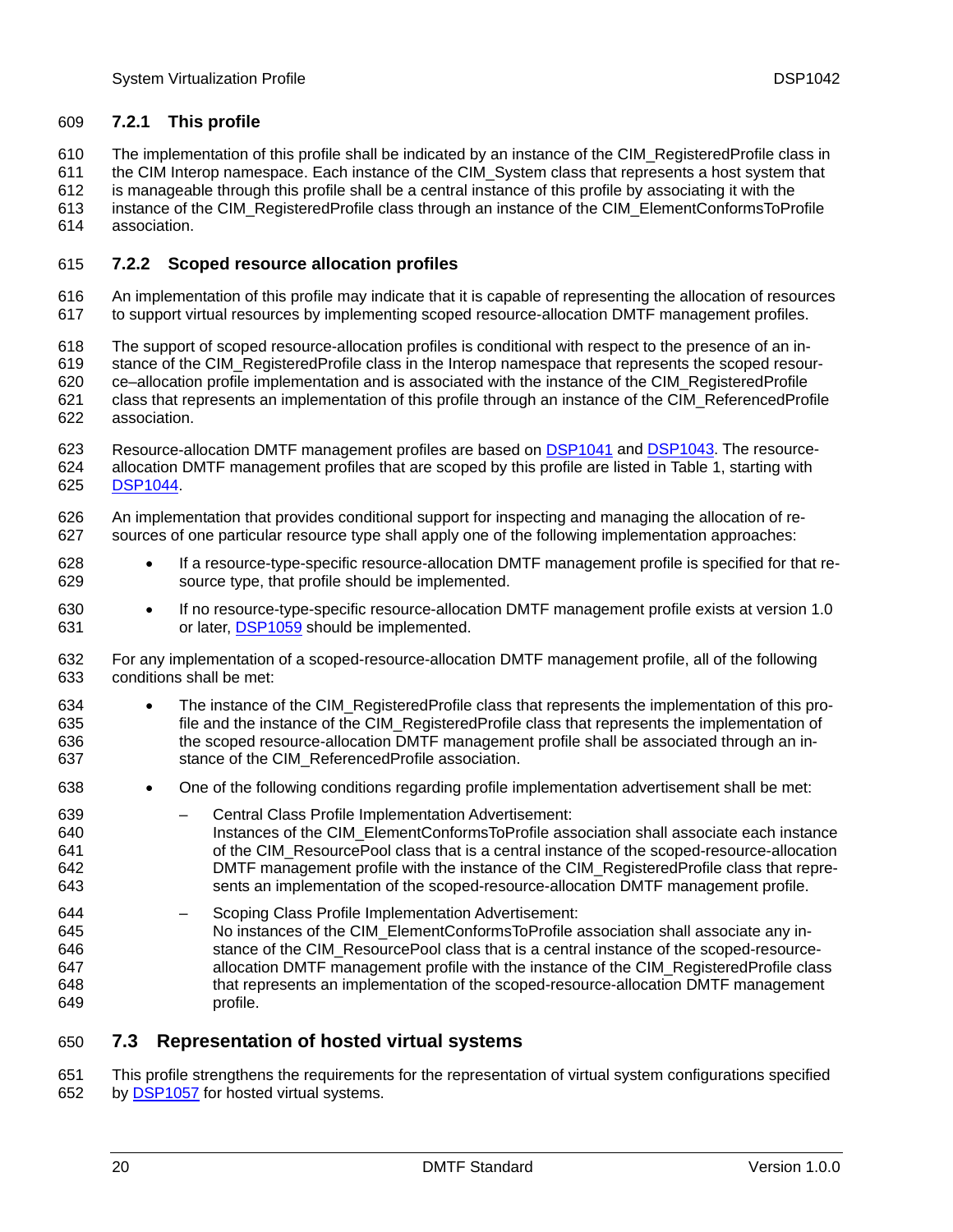#### <span id="page-20-0"></span>653 **7.3.1 Profile conformance for hosted virtual systems**

Any virtual system that is hosted by a conformant host system shall be represented by an instance of the 654

CIM\_ComputerSystem class that is a central instance of **DSP1057**. That instance shall be associated with 655

- the instance of the CIM\_System class that represents the conformant host system through an instance of 656
- the CIM\_HostedDependency association. 657

#### 658 **7.3.2 CIM\_VirtualSystemSettingData.VirtualSystemType property**

- 659 The value of the VirtualSystemType property shall be equal to an element of the
- 660 VirtualSystemTypesSupported[ ] array property in the instance of the
- 661 CIM\_VirtualSystemManagementCapabilities class that is associated with the instance of the
- 662 CIM\_VirtualSystemManagementService class that represents the host system, or shall be NULL if the
- 663 value of the VirtualSystemTypesSupported[] array property is NULL (see [7.4.2](#page-20-1)).

#### 664 **7.4 Virtual system management capabilities**

- 665 This subclause models capabilities of virtual system management in terms of the
- 666 CIM\_VirtualSystemManagementCapabilities class.

#### 667 **7.4.1 CIM\_VirtualSystemManagementCapabilities class**

- 668 669 An instance of the CIM\_VirtualSystemManagementCapabilities class shall be used to represent the virtual system management capabilities of a host system. That instance shall be associated with the instance of
- 670 the CIM\_System class that represents the host system through the CIM\_ElementCapabilities association.

#### <span id="page-20-1"></span>672 671 **7.4.2 CIM\_VirtualSystemManagementCapabilities.VirtualSystemTypesSupported[ ] array property**

- 673 The implementation of the VirtualSystemTypesSupported[ ] array property is optional. The
- 674 VirtualSystemTypesSupported[ ] array property should be implemented.
- 675 676 If the VirtualSystemTypesSupported[ ] array property is implemented, the provisions in this subclause apply.
- 677 Array values shall designate the set of supported virtual system types. If the
- 678 VirtualSystemTypesSupported[ ] array property is not implemented (has a value of NULL), the
- 679 680 implementation does not externalize the set of implemented virtual system types, but internally still may exhibit different types of virtual systems.

#### 682 681 **7.4.3 CIM\_VirtualSystemManagementCapabilities.SynchronousMethodsSupported[ ] array property**

- 683 684 The implementation of the SynchronousMethodsSupported[ ] array property is optional. The SynchronousMethodsSupported[] array property should be implemented.
- 685 686 If the SynchronousMethodsSupported[ ] array property is implemented, the provisions in this subclause apply.
- 687 Array values shall designate the set of methods of the CIM\_VirtualSystemManagementService class that
- 688 are implemented with synchronous behavior only. A NULL value or an empty value set shall be used to
- 689 indicate that no methods are implemented with synchronous behavior. If a method is designated within
- 690 the value set of the SynchronousMethodsSupported[ ] property, that method shall always exhibit
- 691 synchronous behavior and shall not be designated within the value set of the
- 692 AsynchronousMethodsSupported[ ] property.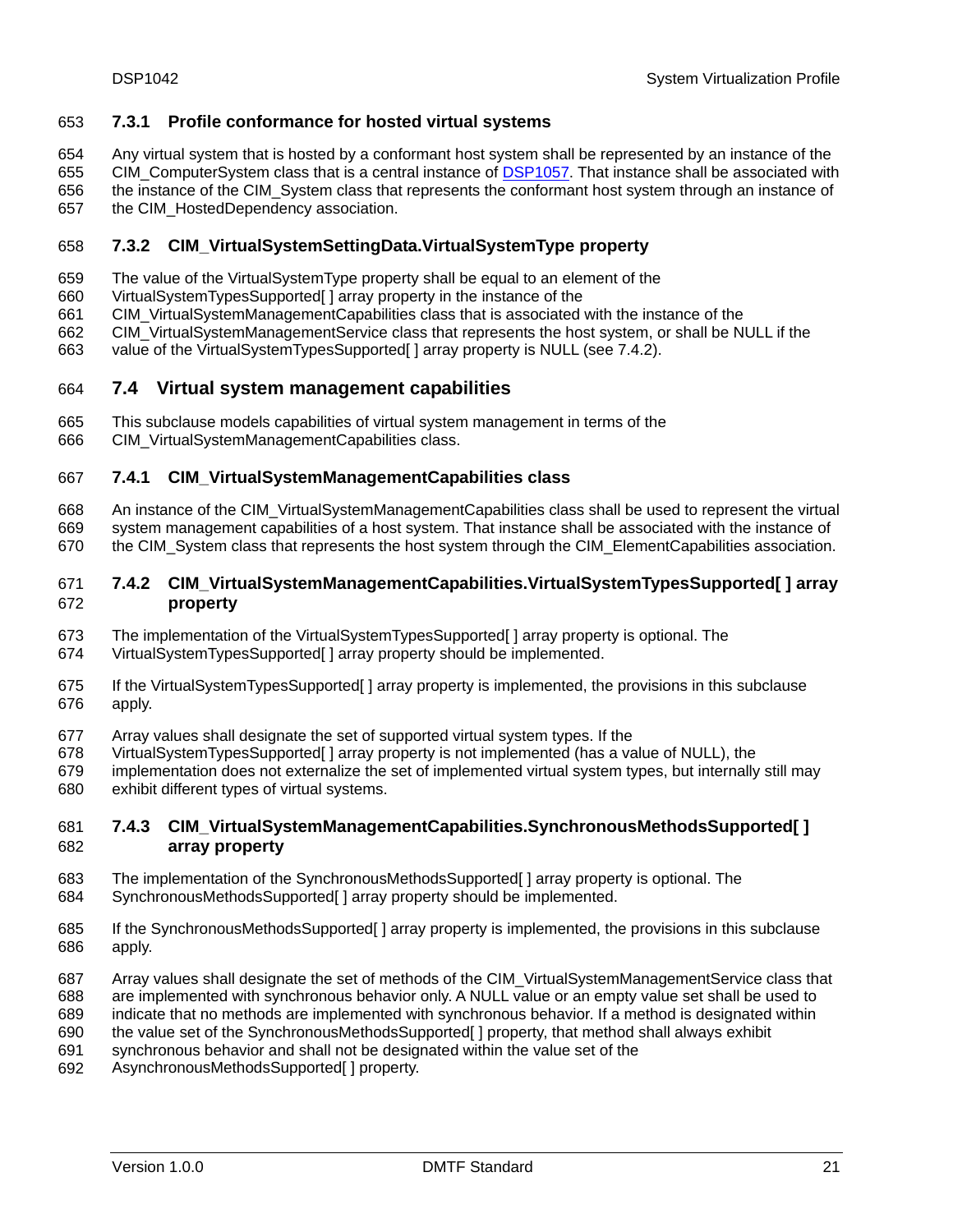#### <span id="page-21-1"></span><span id="page-21-0"></span>693 **7.4.4 CIM\_VirtualSystemManagementCapabilities.AsynchronousMethodsSupported[ ]**  694 **array property**

- 695 696 The implementation of the AsynchronousMethodsSupported[ ] array property is optional. The AsynchronousMethodsSupported[ ] array property should be implemented.
- 697 698 If the AsynchronousMethodsSupported[ ] array property is implemented, the provisions in this subclause apply.
- 699 Array values shall designate the set of methods of the CIM\_VirtualSystemManagementService class that
- 700 are implemented with synchronous and potentially with asynchronous behavior. A NULL value or an
- 701 empty value set shall be used to indicate that no methods are implemented with asynchronous behavior.
- 702 703 If a method is designated with a value in the AsynchronousMethodsSupported[ ] array property, it may
- show either synchronous or asynchronous behavior.

#### 705 704 **7.4.5 CIM\_VirtualSystemManagementCapabilities.IndicationsSupported[ ] array property**

- 706 707 The implementation of the IndicationsSupported[ ] array property is optional. The IndicationsSupported[ ] array property should be implemented.
- 708 If the IndicationsSupported[ ] array property is implemented, the provisions in this subclause apply.
- 709 710 Array values shall designate the set of types of indications that are implemented. A NULL value or an empty value set shall be used to indicate that indications are not implemented.

#### 712 711 **7.4.6 Grouping Rules for implementations of methods of the CIM\_VirtualSystemManagementService class**

- 713 The grouping rules specified in this subclause shall be applied for implementations of methods of the
- 714 CIM\_VirtualSystemManagementService class. Within a group either all methods or no method at all shall
- 715 be implemented; nevertheless synchronous and asynchronous behavior may be mixed.

#### <span id="page-21-2"></span>716 **7.4.6.1 Virtual system definition and destruction**

- 717 If virtual system definition and destruction are implemented, the DefineSystem( ) and DestroySystem( )
- 718 719 methods of the CIM\_VirtualSystemManagementService class shall be implemented, and the values 2 (DefineSystemSupported) and 3 (DestroySystemSupported) shall be set in the
- 720 SynchronousMethodsSupported[ ] or AsynchronousMethodsSupported[ ] array properties within the
- 721 722 instance of the CIM VirtualSystemManagementCapabilities class that describes capabilities of the implementation.
- 723 If virtual system definition and destruction are not implemented, the values 2 (DefineSystemSupported)
- 724 and 3 (DestroySystemSupported) shall not be set in the SynchronousMethodsSupported[ ] or
- 725 AsynchronousMethodsSupported[ ] array properties of the instance of the
- 726 727 CIM\_VirtualSystemManagementCapabilities class that describes the virtual system management capabilities of the host system.

#### <span id="page-21-3"></span>728 **7.4.6.2 Virtual resource addition and removal**

- 729 If the addition and removal of virtual resources to or from virtual systems are implemented, the
- 730 AddResourceSettings( ) and RemoveResourceSettings( ) methods of the
- 731 CIM\_VirtualSystemManagementService class shall be implemented, and the values
- 732 1 (AddResourceSettingsSupported) and 7 (RemoveResourceSettingsSupported) shall be set in the
- 733 SynchronousMethodsSupported[ ] or AsynchronousMethodsSupported[ ] array properties of the instance
- 734 of the CIM\_VirtualSystemManagementCapabilities class that describes the virtual system management
- 735 capabilities of the host system.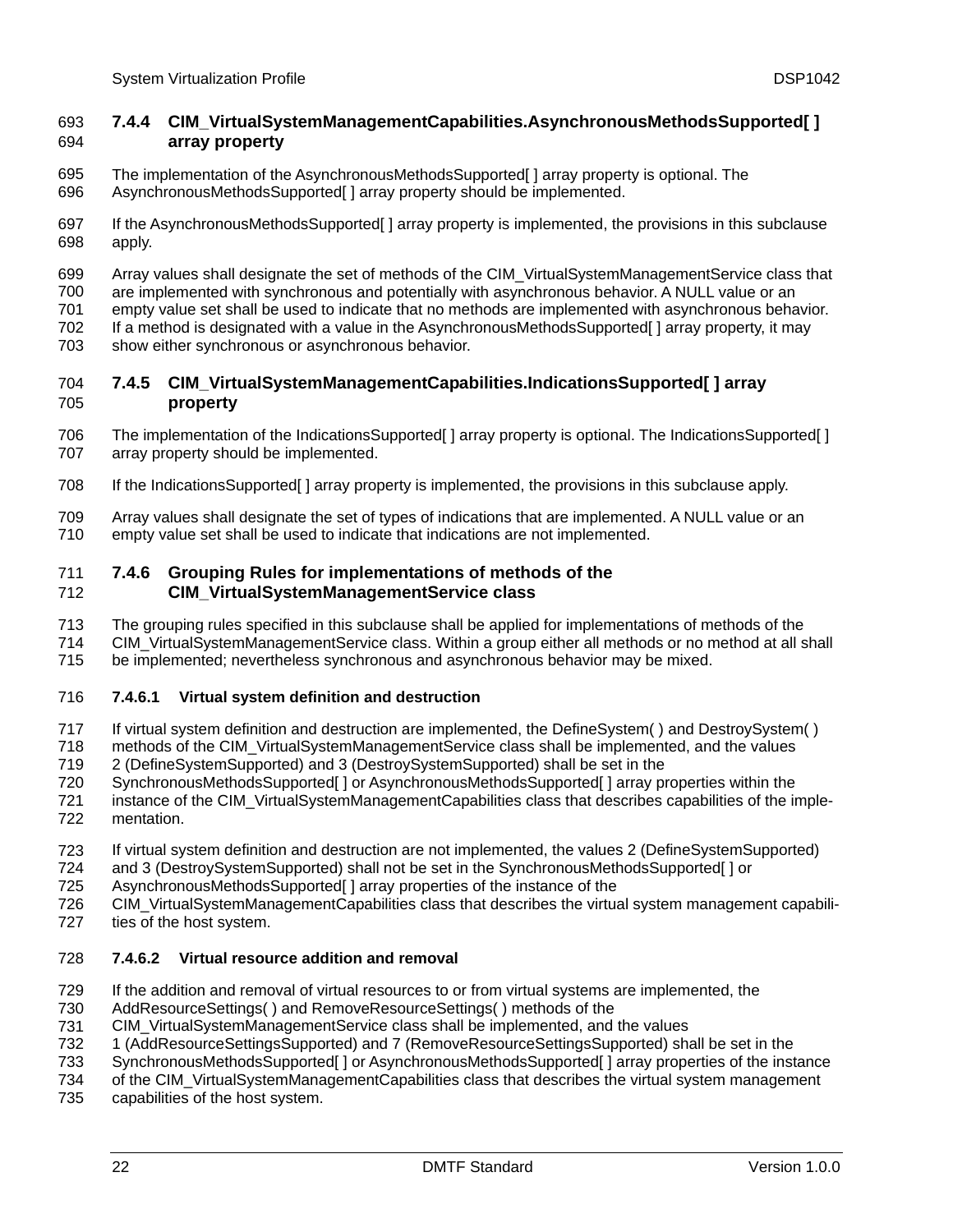- <span id="page-22-0"></span>If the addition and removal of virtual resources to virtual systems is not implemented, the values 736
- 1 (AddResourceSettingsSupported) and 7 (RemoveResourceSettingsSupported) shall not be set in the 737
- SynchronousMethodsSupported[ ] or AsynchronousMethodsSupported[ ] array properties of the instance 738
- of the CIM\_VirtualSystemManagementCapabilities class that describes the virtual system management 739
- capabilities of the host system. 740

#### <span id="page-22-1"></span>741 **7.4.6.3 Virtual system and resource modification**

- 742 If the modification of virtual systems and virtual resources is implemented, the ModifyResourceSettings( )
- 743 and ModifySystemSettings( ) methods of the CIM\_VirtualSystemManagementService class shall be
- 744 implemented, and the values 5 (ModifyResourceSettingsSupported) and
- 745 6 (ModifySystemSettingsSupported) shall be set in the SynchronousMethodsSupported[ ] or
- 746 AsynchronousMethodsSupported[ ] array properties of the instance of the
- 747 748 CIM\_VirtualSystemManagementCapabilities class that describes the virtual system management capabilities of the host system.
- 749 If the modification of virtual systems and virtual resources is not implemented, the values
- 750 5 (ModifyResourceSettingsSupported) and 6 (ModifySystemSettingsSupported) shall not be set in the
- 751 SynchronousMethodsSupported[ ] or AsynchronousMethodsSupported[ ] array properties of the instance
- 752 of the CIM\_VirtualSystemManagementCapabilities class that describes the virtual system management
- 753 capabilities of the host system.

### 754 **7.5 Virtual system definition and modification**

- 755 756 This profile specifies methods for the definition and modification of virtual systems. These method specifications use the CIM\_VirtualSystemSettingData class for the parameterization of system-specific
- 757 properties. Subsequent subclauses specify:
- 758 759 • how a client shall prepare instances of the CIM\_VirtualSystemSettingData class that are used as a parameter for a method that defines or modifies a virtual system
- 760 761 • how an implementation shall interpret instances of the CIM VirtualSystemSettingData class that are used as a parameter for a method that defines or modifies a virtual system
- 762 Definition requests for virtual systems are modeled through the
- 763 CIM\_VirtualSystemManagementService.DefineSystem( ) method, and modification requests for virtual
- 764 system properties are modeled through the
- 765 CIM\_VirtualSystemManagementService.ModifySystemSettings( ) method.

#### 766 **7.5.1 CIM\_VirtualSystemSettingData.InstanceID property**

- 767 A client shall set the value of the InstanceID property to NULL if the instance of the
- 768 CIM\_VirtualSystemSettingData class is created locally. A client shall not modify the value of the
- 769 InstanceID property in an instance of the CIM\_VirtualSystemSettingData class that was received from an
- 770 implementation and is sent back to the implementation as a parameter of a modification method.
- 771 The structure of the value of the InstanceID property is implementation specific. A client shall treat the
- 772 value as an opaque entity and shall not depend on the internal structure of the value.
- 773 An implementation shall use a non-NULL value to identify an existing instance of the
- 774 CIM\_VirtualSystemSettingData class. If the value does not identify an instance of the
- 775 CIM\_VirtualSystemSettingData class, an implementation shall return a return code that indicates an inva-
- 776 lid parameter (see [8.2.4.3\)](#page-34-1).

#### 777 **7.5.2 CIM\_VirtualSystemSettingData.ElementName property**

778 The implementation of the ElementName property is optional.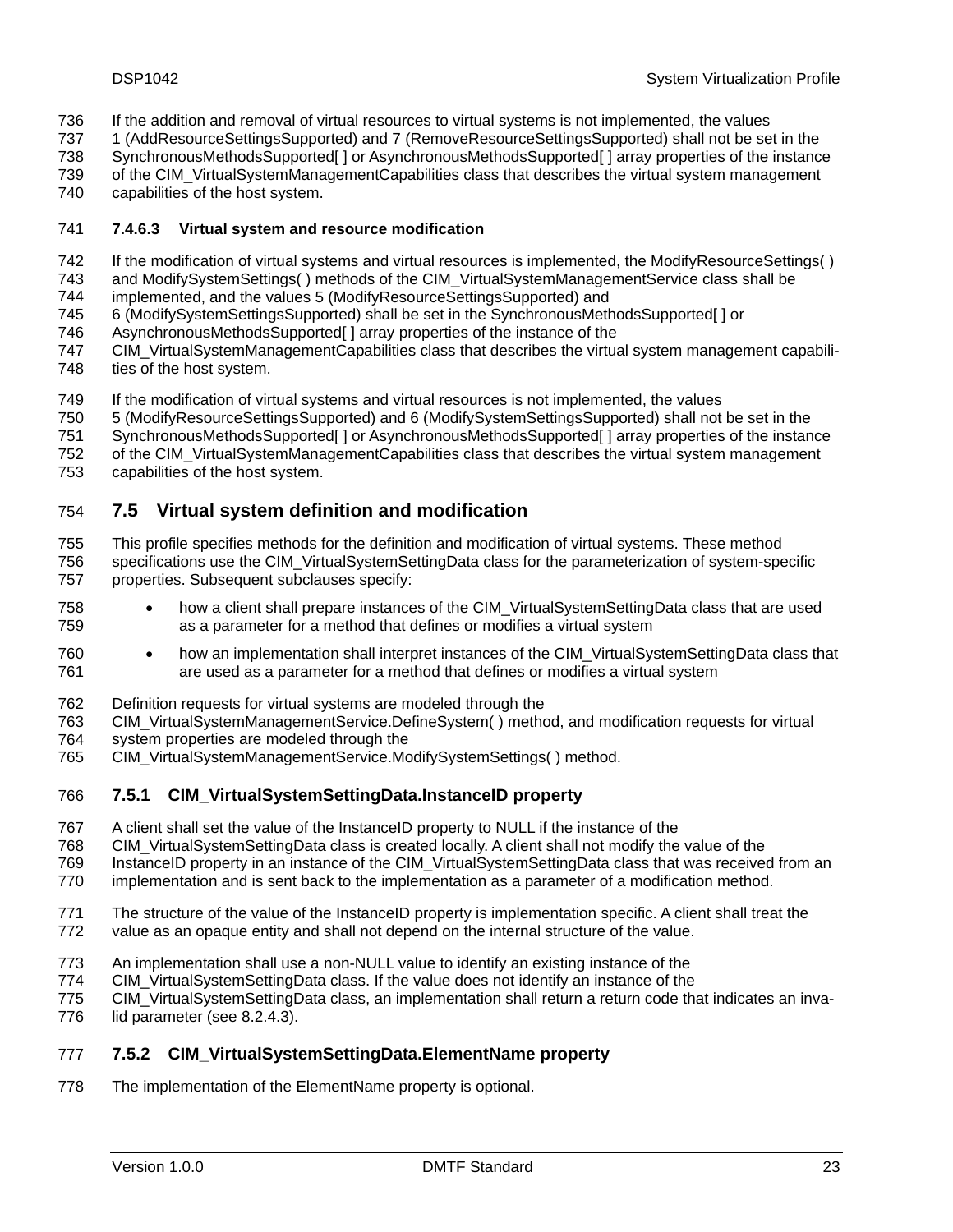- <span id="page-23-0"></span>If the ElementName property is implemented for virtual system definition and modification, the provisions in this subclause apply. 779 780
- 781 782 A client may set the value of the ElementName property to assign a user-friendly name to a virtual system.
- 783 In definition and modification requests, an implementation shall use the value of the ElementName prop-
- 784 785 erty to assign a user-friendly name to the new virtual system. The user-friendly name does not have to be unique within the set of virtual systems that are defined at the host system.
- 786 787 If the implementation supports modification requests that affect the value of the ElementName property, the implementation shall support the CIM\_EnabledLogicalElementCapabilities class for virtual systems as
- 788 specified in [DSP1052.](#page-9-0)

#### 789 **7.5.3 CIM\_VirtualSystemSettingData.VirtualSystemIdentifier property**

- 790 The implementation of the VirtualSystemIdentifier property is optional.
- 791 792 If the VirtualSystemIdentifier property is implemented for virtual system definition and modification, the provisions in this subclause apply.
- 793 794 A client should set the value of the VirtualSystemIdentifier property to explicitly request an identifier for the new virtual system. A client may set the value of the VirtualSystemIdentifier property to NULL.
- 795 796 An implementation shall use the value of the VirtualSystemIdentifier property to assign an identifier to the new virtual system. If the value of the VirtualSystemIdentifier property is NULL, the value of the
- 797 VirtualSystemIdentifier property for the new virtual system is unspecified (implementation dependent).
- 798 799 800 801 Some implementations may accept an implementation-dependent pattern that controls the assignment of a value to the VirtualSystemIdentifier property. For example, an implementation might interpret a regular expression like "^VM\d{1,6}\s" to assign a value to the VirtualSystemIdentifier property that starts with the letters "VM" and is followed by at least one and not more than six digits.

#### 802 **7.5.4 CIM\_VirtualSystemSettingData.VirtualSystemType property**

- 803 The implementation of the VirtualSystemType property is optional.
- 804 805 If the VirtualSystemType property is implemented for virtual system definition and modification, the provisions in this subclause apply.
- 806 807 808 809 810 A client may set the value of the VirtualSystemType property to explicitly request a virtual system type for the new virtual system. A client may set the value of the VirtualSystemType property to NULL, requesting the implementation to assign a virtual system type according to rules specified in this subclause. If requesting a value other than NULL, the client should determine the list of valid system types in advance (see [9.2.7](#page-47-1)).
- 811 An implementation shall use the value of the VirtualSystemType property to assign a type to the new vir-
- 812 tual system. If the value of the VirtualSystemType property is NULL, the implementation shall assign a
- 813 virtual system type in an implementation-dependent way. If the requested virtual system type is not sup-
- 814 ported, an implementation shall fail the method execution with an error code of 4 (Method execution failed
- 815 because invalid parameters were specified by the client).

### 816 **7.6 Virtual resource definition and modification**

- 817 This profile specifies how to define and modify virtual resources using methods of the virtual system
- 818 management service. In these method specifications, the CIM\_ResourceAllocationSettingData class is
- 819 used for parameterization of resource allocation specific properties. For specifications that define the use
- of the CIM\_ResourceAllocationSettingData class, see [DSP1041, DSP1043](#page-8-0), and profiles that specialize 820
- 821 these (for example, [DSP1059](#page-9-0)). [DSP1041](#page-8-0) describes the use of the CIM\_ResourceAllocationSettingData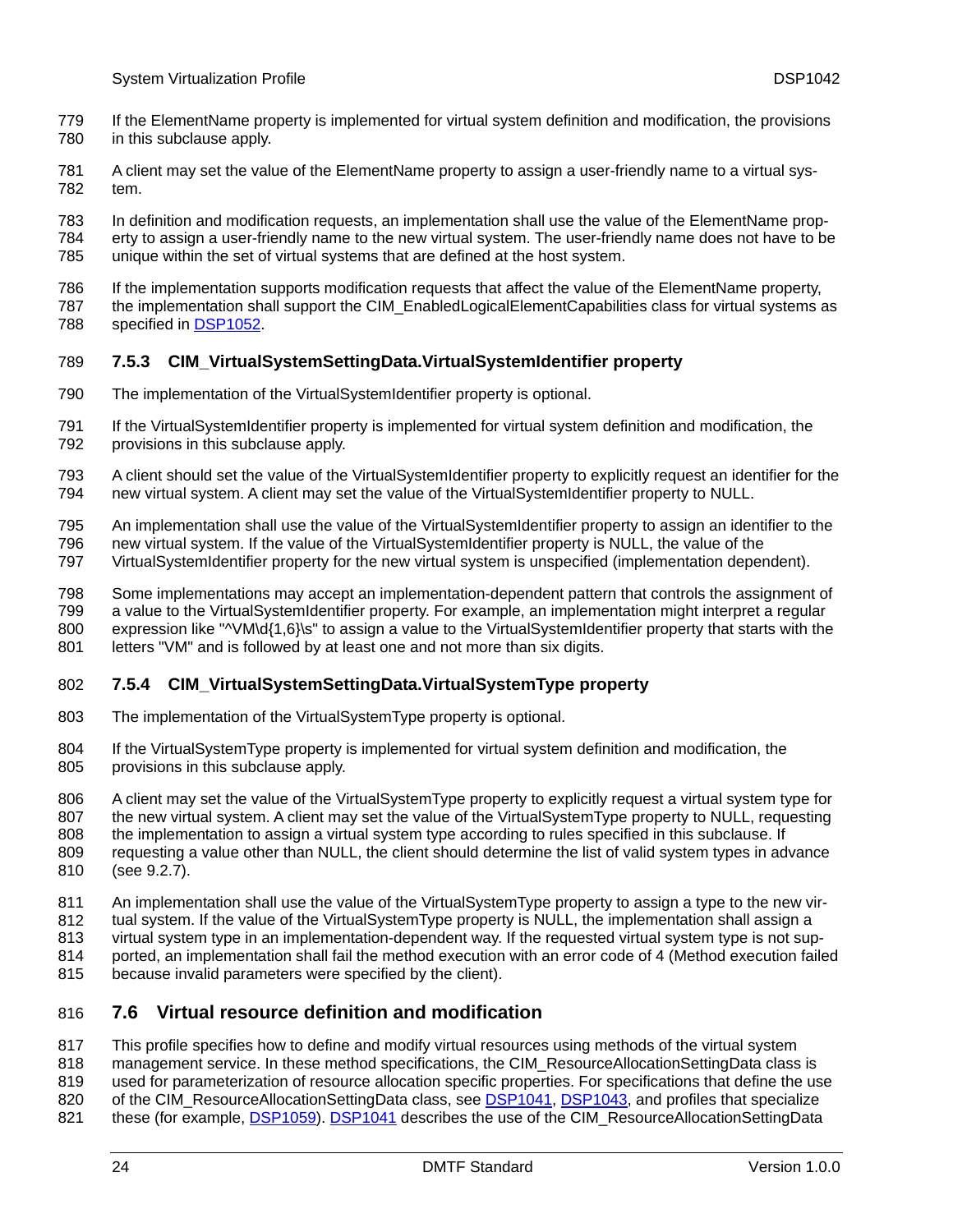- <span id="page-24-0"></span>class, and [DSP1043](#page-8-0) introduces the concept of allowing a client to determine the acceptable value sets for 822
- values of properties of the CIM\_ResourceAllocationSettingData class in virtual resource definition and modification requests. 823 824

#### 825 **7.7 Virtual system snapshots**

- 826 This subclause models the representation and manipulation of snapshots of virtual systems.
- 827 The implementation of virtual system snapshots is optional.
- 828 If virtual system snapshots are implemented, the provisions in this subclause apply.

#### 829 **7.7.1 Virtual system snapshot service and capabilities**

- 830 This subclause models elements of virtual system snapshot management in terms of the
- 831 CIM\_VirtualSystemSnapshotService class and the CIM\_VirtualSystemSnapshotServiceCapabilities class.

#### <span id="page-24-1"></span>832 **7.7.1.1 Virtual system snapshots**

- 833 The implementation of virtual system snapshots is optional.
- 834 If virtual system snapshots are implemented, the provisions in this subclause apply.
- 835 The implementation includes the creation, destruction, and application of virtual system snapshots.
- 836 If virtual system snapshots are implemented, the following conditions shall be met:
- 837 838 • the CIM\_VirtualSystemSnapshotService class shall be implemented and the following methods shall be implemented:
- 839 – CreateSnapshot( ), for at least one type of snapshot
- 840 DestroySnapshot()
- 841 – ApplySnapshot( )
- 842 843 • There shall be exactly one instance of the CIM\_VirtualSystemSnapshotService class associated to the central instance of this profile through an instance of the CIM\_HostedService association.
- 844 845 If virtual system snapshots are not implemented, the CIM\_VirtualSystemSnapshotService class shall not be implemented.
- 846 **7.7.1.2 CIM\_VirtualSystemSnapshotServiceCapabilities class**
- 847 The provisions in this subclause are conditional.
- 848 Condition: Virtual system snapshots are implemented; see [7.7.1.1.](#page-24-1)
- 849 850 If the CIM\_VirtualSystemSnapshotServiceCapabilities class is implemented, the provisions in this subclause apply.
- 851 852 853 854 An instance of the CIM\_VirtualSystemSnapshotServiceCapabilities class shall be used to represent the capabilities of the virtual system snapshot service of a host system. The instance shall be associated with the instance of the CIM\_VirtualSystemSnapshotService class that represents the virtual system snapshot service through the CIM\_ElementCapabilities association.
- 855 856 857 In the instance of the CIM\_VirtualSystemSnapshotServiceCapabilities class that describes virtual system snapshot service, all of the following values shall be set in either the SynchronousMethodsSupported[ ] array property or the AsynchronousMethodsSupported[ ] array property:
- 858 • 2 (CreateSnapshotSupported)
- 859 • 3 (DestroySnapshotSupported)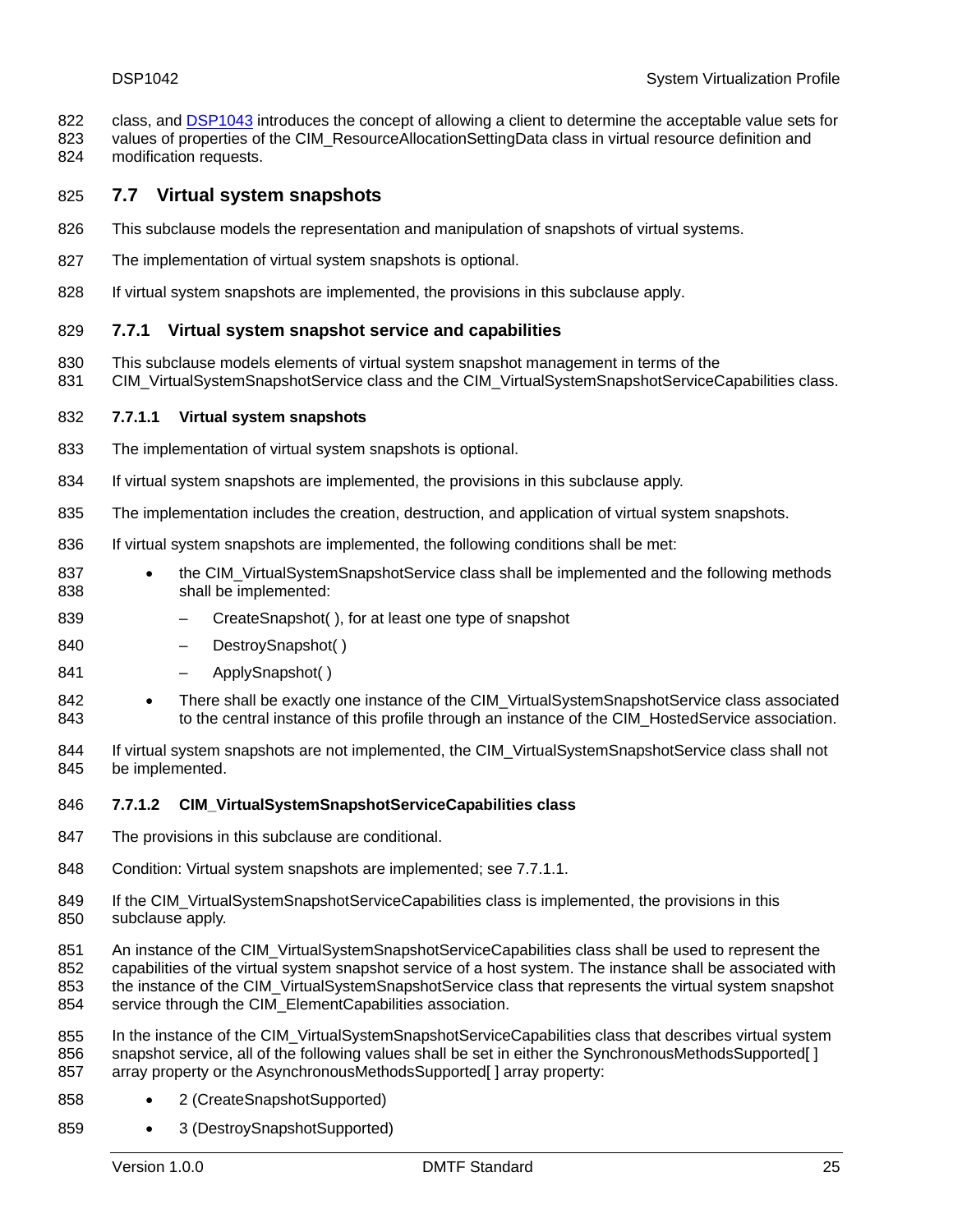#### <span id="page-25-0"></span>860 • 4 (ApplySnapshotSupported)

861 862 863 864 865 866 The implementation of the SynchronousMethodsSupported[ ] array property is conditional with respect to at least one of the snapshot methods being implemented with synchronous behavior. A NULL value or an empty value set shall be used to indicate that no methods are implemented with synchronous behavior. If a method is designated within the value set of the SynchronousMethodsSupported[ ] property, that method shall always exhibit synchronous behavior and shall not be designated within the value set of the AsynchronousMethodsSupported[ ] property.

867 868 869 The implementation of the AsynchronousMethodsSupported[ ] array property is conditional with respect to at least one of the snapshot methods being implemented with aynchronous behavior. A NULL value or an empty value set shall be used to indicate that no methods are implemented with asynchronous behavior.

870 871 872 Further the SnapshotTypesSupported[] array property shall have a non-NULL value and contain at least one element. Each element of the SnapshotTypesSupported[ ] array property shall designate one supported type of snapshot.

#### 873 **7.7.2 Virtual system snapshot representation**

- 874 The provisions in this subclause are conditional.
- 875 Condition: Virtual system snapshots are implemented; see [7.7.1.1.](#page-24-1)
- 876 If the representation of virtual system snapshots is implemented, the provisions in this subclause apply.
- 877 Snapshots of virtual systems shall be represented by instances of the CIM\_VirtualSystemSettingData
- 878 class. Each such instance shall be associated with the instance of the CIM\_ComputerSystem class that
- 879 represents the virtual system that was the source of the snapshot through an instance of the
- 880 CIM\_SnapshotOfVirtualSystem association.

#### 881 **7.7.3 Designation of the last applied snapshot**

- 882 The provisions in this subclause are conditional.
- 883 Condition: Virtual system snapshots are implemented; see [7.7.1.1.](#page-24-1)
- 884 If the designation of the last applied snapshot is implemented, the provisions in this subclause apply.
- 885 If a snapshot was applied to a virtual system, an instance of the CIM\_LastAppliedSnapshot association
- 886 shall connect the instance of the CIM\_ComputerSystem class that represents the virtual system and the
- 887 888 instance of the CIM VirtualSystemSettingData class that represents the snapshot. The association instance shall be actualized as different snapshots are applied.

#### 889 **7.7.4 Designation of the most current snapshot in branch**

- 890 The implementation of the representation the most current snapshot in a branch is conditional.
- 891 Condition: Virtual system snapshots are implemented; see [7.7.1.1.](#page-24-1)
- 892 893 If the designation of the most current snapshot in a branch is implemented, the provisions in this subclause apply.
- 894 A branch of snapshots taken from a virtual system is started in one of two ways:
- 895 • A virtual system snapshot is applied to a virtual system.
- 896 897 In this case, the virtual system snapshot becomes the most current snapshot of a newly started branch.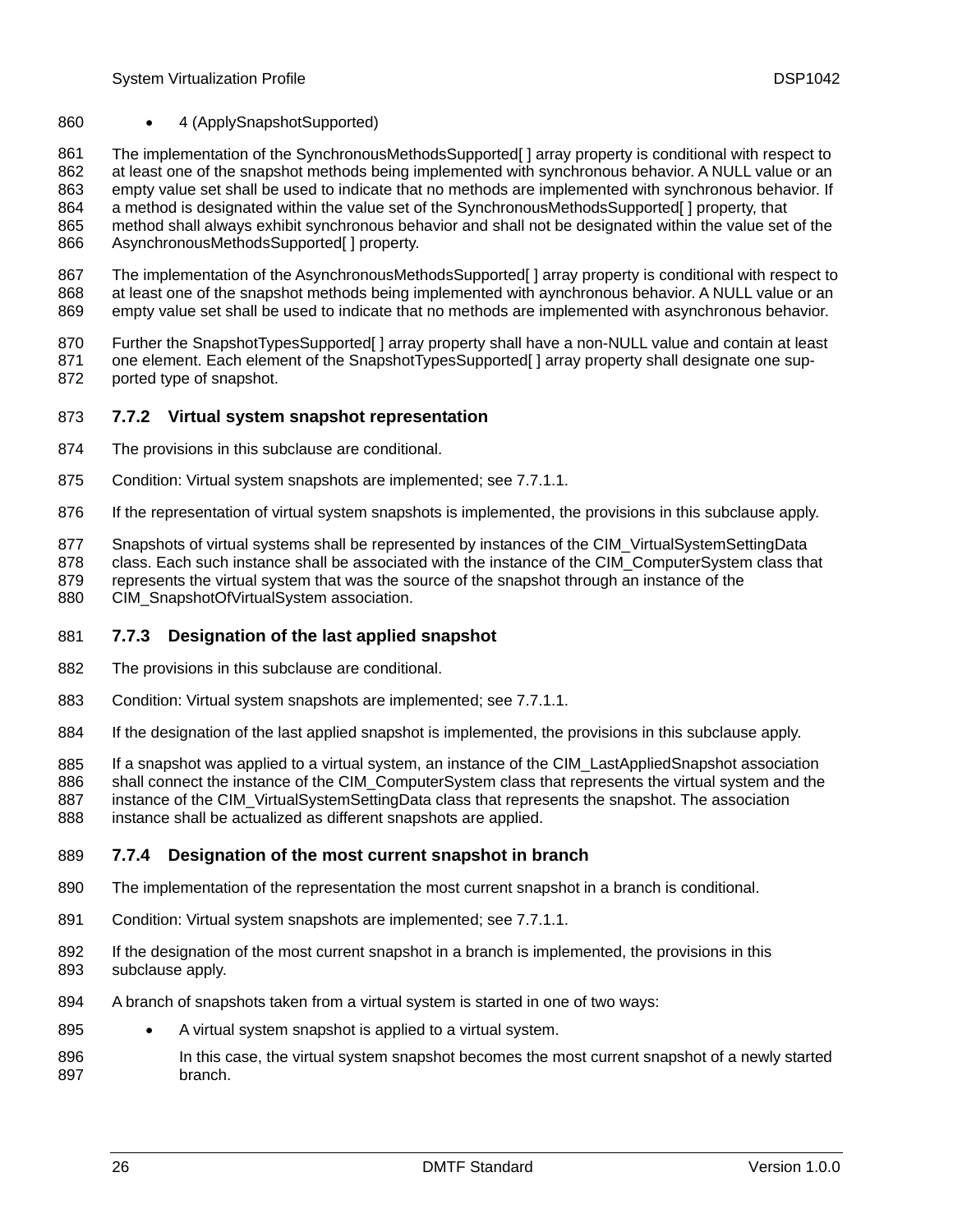- <span id="page-26-0"></span>898 • A virtual system snapshot is captured from a virtual system.
- 899 900 In this case, the virtual system snapshot becomes the most current snapshot in the branch. If no branch exists, a new branch is created.

#### 901 **7.7.5 Virtual system snapshot capabilities**

- 902 The provisions in this subclause are optional.
- 903 If virtual system snapshot capabilities are implemented, the provisions in this subclause apply.
- 904 This subclause models snapshot related capabilities of a virtual system in terms of the
- 905 CIM\_VirtualSystemSnapshotCapabilities class.

#### 906 **7.7.5.1 CIM\_VirtualSystemSnapshotCapabilities.SnapshotTypesEnabled[ ] array property**

- 907 908 909 An implementation shall use the SnapshotTypesEnabled[ ] array property to convey information about the enablement of snapshot types The value set of the SnapshotTypesEnabled[] array property shall designate those snapshot types that are presently enabled (that is, may be invoked by a client).
- 910 911 NOTE: Elements may be added and removed from the array property as respective snapshot types are enabled for the virtual system; the conditions for such changes are implementation specific.

#### 912 **7.7.5.2 CIM\_VirtualSystemSnapshotCapabilities.GuestOSNotificationEnabled property**

- 913 The implementation of the GuestOSNotificationEnabled property is optional.
- 914 If the GuestOSNotificationEnabled property is implemented, the provisions in this subclause apply.
- 915 An implementation may use the GuestOSNotificationEnabled property to convey information about the
- 916 capability of the guest operating system that is running within a virtual system to receive notifications
- 917 about an imminent snapshot operation. The behavior of the guest operating system in response to such a
- 918 notification is implementation dependent. For example, the guest operating system may temporarily sus-
- 919 pend operations on virtual resources that might interfere with the snapshot operation.

### <span id="page-26-1"></span>920 **8 Methods**

921 922 This clause defines extrinsic methods and profile conventions for intrinsic methods. The specifications provided in this clause apply in addition to the descriptions provided in the CIM Schema.

#### 923 **8.1 General behavior of extrinsic methods**

924 This subclause models behavior applicable to all extrinsic methods that are specified in this profile.

#### <span id="page-26-2"></span>925 **8.1.1 Resource allocation requests**

- 926 Some methods specify the ResourceSettings[ ] array parameter. If set to a value other than NULL, each
- 927 element of the ResourceSettings[ ] array parameter shall contain an embedded instance of the CIM\_Re-
- 928 929 sourceAllocationSettingData class that describes a resource allocation request for a virtual resource or coherent set of virtual resources.
- 930 The use of the CIM\_ResourceAllocationSettingData class as input for operations is specified in [DSP1041.](#page-8-0)
- 931 One instance of the CIM\_ResourceAllocationSettingData class may affect one virtual resource or a coher-
- 932 ent set of virtual resources. For example, one instance of CIM\_ResourceAllocationSettingData that has
- 933 the value of the ResourceType property set to 3 (Processor) and the value of the VirtualQuantity property
- 934 set to 2 requests the allocation of two virtual processors.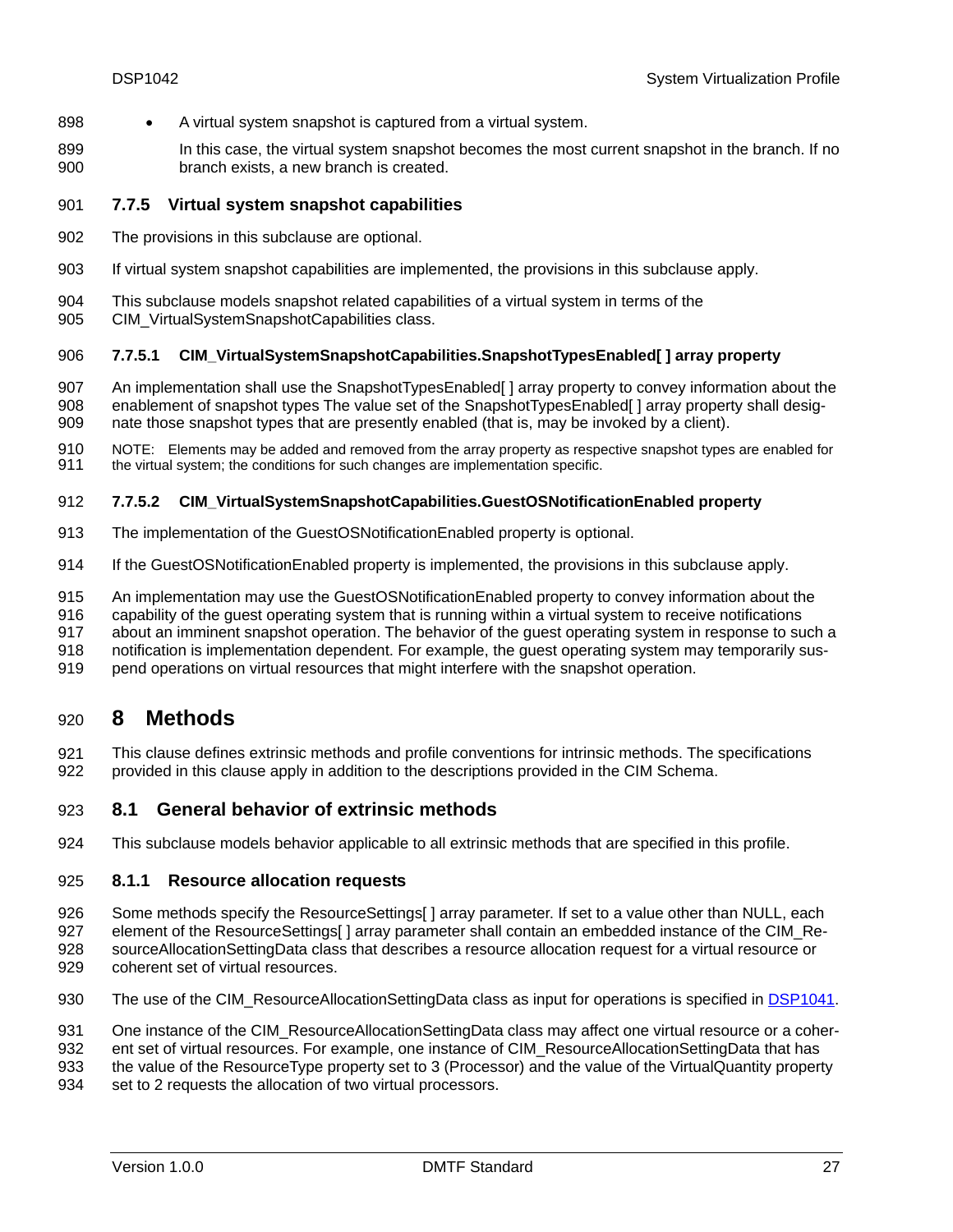- <span id="page-27-0"></span>If one or more resources are not available, or not completely available, during the execution of a method 935
- that requests the allocation of persistently allocated resources into a virtual system configuration, the 936
- implementation may deviate from requested values, may ignore virtual resource allocation requests, or both as long as the resulting virtual system is or remains potentially operational. Otherwise, the 937 938
- 
- implementation shall fail the method execution. 939

#### <span id="page-27-1"></span>940 **8.1.2 Method results**

- 941 If a particular method is not implemented, a value of 1 (Not Supported) shall be returned.
- 942 943 If synchronous execution of a method succeeds, the implementation shall set a return value of 0 (Completed with No Error).
- 944 945 If synchronous execution of a method fails, the implementation shall set a return value of 2 (Failed) or a more specific return code as specified with the respective method.
- 946 947 If a method is executed as an asynchronous task, the implementation shall perform all of the following actions:
- 948 • Set a return value of 4096 (Job Started).
- 949 950 • Set the value of the Job output parameter to refer to an instance of the CIM ConcreteJob class that represents the asynchronous task.
- 951 952 • Set the values of the JobState and TimeOfLastStateChange properties in that instance to represent the state and last state change time of the asynchronous task.
- 953 In addition, the implementation may present state change indications as task state changes occur.
- 954 955 If the method execution as an asynchronous task succeeds, the implementation shall perform all of the following actions:
- 956 Set the value of the JobState property to 7 (Completed).
- 957 958 • Provide an instance of the CIM\_AffectedJobEntity association with property values set as follows:
- 959 960 961 962 963 – The value of the AffectedElement property shall refer to the object that represents the toplevel entity that was created or modified by the asynchronous task. For example, for the DefineSystem( ) method, this is an instance of the CIM\_ComputerSystem class, and for the CreateSnapshot( ) method, this is an instance of the CIM\_VirtualSystemSettingData class that represents a snapshot of a virtual system.
- 964 965 – The value of the AffectingElement property shall refer to the instance of the CIM\_ConcreteJob class that represents the completed asynchronous task.
- 966 967 968 The value of the first element in the ElementEffects[] array property (ElementEffects[0]) shall be set to 5 (Create) for the DefineSystem( ) or CreateSnapshot( ) methods. Otherwise, this value shall be 0 (Unknown).
- 969 970 If the method execution as an asynchronous task fails, the implementation shall set the value of the JobState property to 9 (Killed) or 10 (Exception).

#### <span id="page-27-2"></span>971 **8.1.3 Asynchronous processing**

972 973 An implementation may support asynchronous processing of some methods specified in the CIM\_VirtualSystemManagementService class.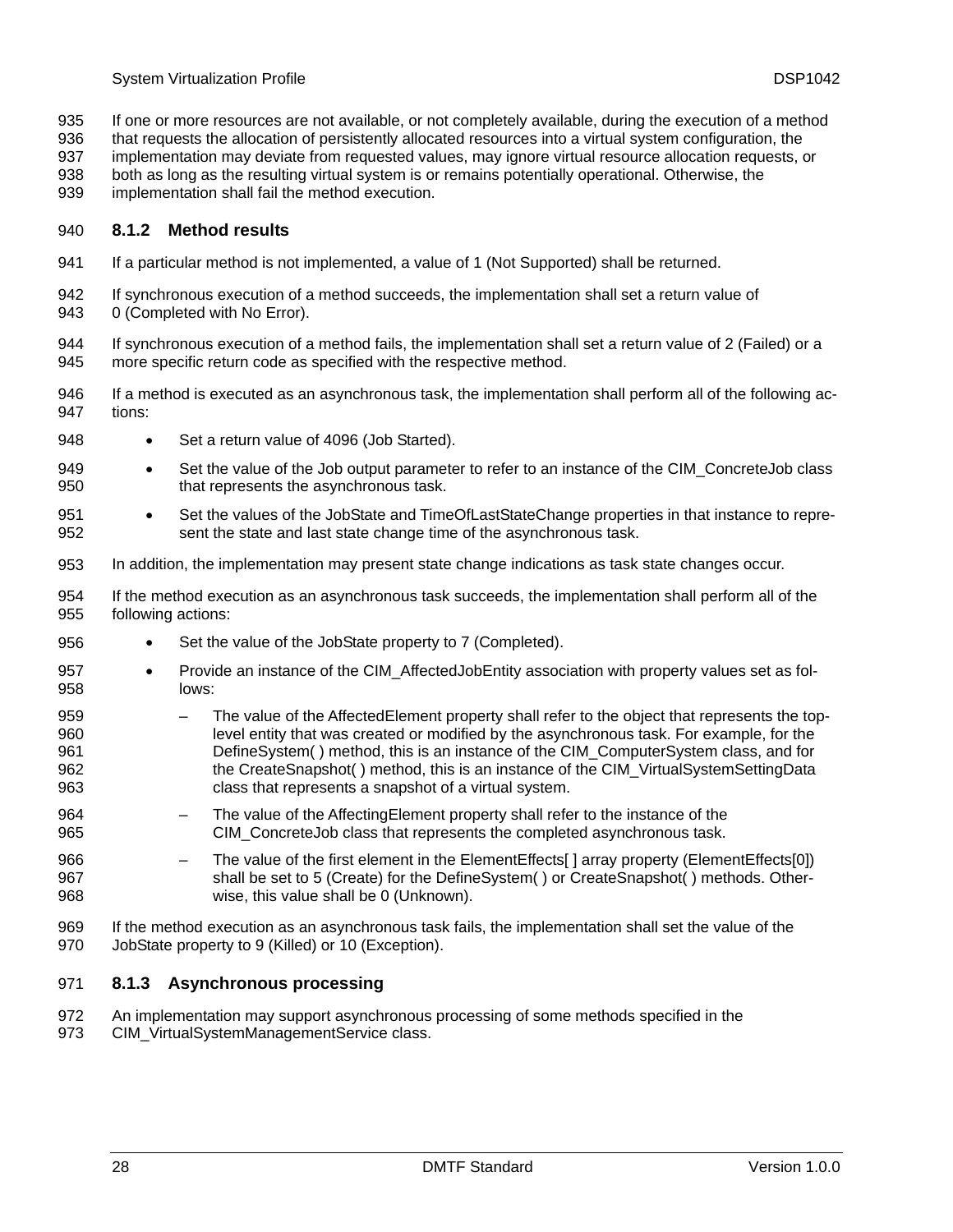#### <span id="page-28-0"></span>974 **8.1.3.1 General requirements**

- 975 All of the following conditions shall be met:
- 976 977 978 • Elements that convey information about which methods of the CIM\_VirtualSystemManagementService class are implemented for asynchronous execution within an implementation are modeled in [7.4.4](#page-21-1).
- 979 980 981 • Elements that convey information about which methods of the CIM\_VirtualSystemSnapshotService class are implemented for asynchronous execution within an implementation are modeled in [7.7.1.1](#page-24-1).
- 982 983 • Elements that convey information about whether a method is executed asynchronously are modeled in [8.1.2](#page-27-1).

#### <span id="page-28-2"></span>984 **8.1.3.2 Job parameter**

- 985 986 The implementation shall set the value of the Job parameter as a result of an asynchronous execution of a method of the CIM\_VirtualSystemManagementService as follows:
- 987 988 • If the method execution is performed synchronously, the implementation shall set the value to NULL.
- 989 990 • If the method execution is performed asynchronously, the implementation shall set the value to refer to the instance of the CIM\_ConcreteJob class that represents the asynchronous task.

#### 991 **8.2 Methods of the CIM\_VirtualSystemManagementService class**

992 993 This subclause models virtual system management services in terms of methods of the CIM\_VirtualSystemManagementService class.

#### 994 **8.2.1 CIM\_VirtualSystemManagementService.DefineSystem( ) method**

- 995 The implementation of the DefineSystem( ) method is conditional.
- 996 Condition: The definition and destruction of virtual systems is implemented; see [7.4.6.1.](#page-21-2)
- 997 998 If the DefineSystem( ) method is implemented, the provisions in this subclause apply; in addition behavior applicable to all extrinsic methods is specified in [8.1.2](#page-27-1).
- 999 The execution of the DefineSystem( ) method shall effect the creation of a new virtual system definition as
- 1000 specified through the values of the SystemSettings parameter, the values of elements in the
- 1001 ResourceSettings[ ] array parameter and elements of the configuration referred to by the value of the
- 1002 ReferencedConfiguration parameter, and through default values that are established within the
- 1003 implementation.
- 1004 [Table 2](#page-28-1) contains requirements for parameters of this method.
- <span id="page-28-1"></span>1005

#### **Table 2 – DefineSystem( ) method: Parameters**

| <b>Qualifiers</b> | <b>Name</b>             | <b>Type</b>                      | <b>Description/Values</b> |
|-------------------|-------------------------|----------------------------------|---------------------------|
| IN                | <b>SystemSettings</b>   | string                           | See 8.2.1.2.              |
| IN                | ResourceSettings[]      | string                           | See 8.2.1.3.              |
| IN                | ReferencedConfiguration | CIM_VirtualSystemSettingData REF | See 8.2.1.4.              |
| <b>OUT</b>        | ResultingSystem         | CIM_ComputerSystem REF           | See 8.2.1.5.              |
| <b>OUT</b>        | Job                     | CIM ConcreteJob REF              | See 8.1.3.2.              |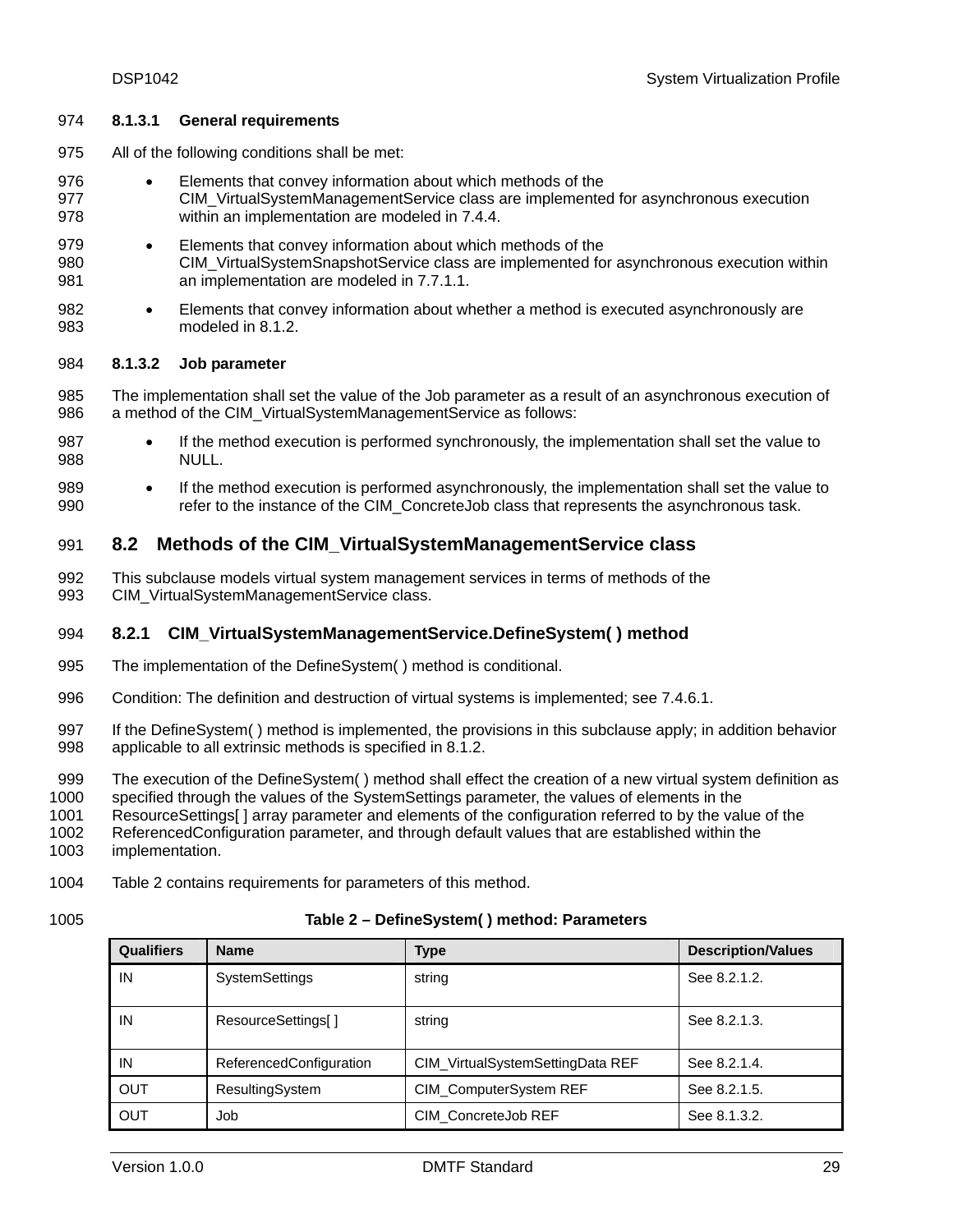#### <span id="page-29-1"></span>1006 **8.2.1.1 Value preference rules**

The DefineSystem( ) method facilitates the definition of a new virtual system at the host system, based on client requirements specified through one or more virtual system configurations: 1007 1008

- 1009 • "Input" virtual system configuration
- 1010 1011 1012 1013 The "Input" virtual system configuration is prepared locally by the client and provided in the form of embedded instances of the CIM\_VirtualSystemSettingData class in the SystemSettings parameter and embedded instances of the CIM\_ResourceAllocationSettingData class as values for elements of the ResourceSettings[] array parameter.
- 1014 • "Reference" virtual system configuration
- 1015 1016 1017 The "Reference" virtual system configuration is a "Defined" virtual system configuration that already exists within the implementation; it is referenced by the ReferencedConfiguration parameter.
- 1018 1019 1020 An implementation shall define the virtual system based on "Input" and "Reference" configuration. It may extend a virtual system definition beyond client requirements based on implementation-specific rules and requirements.
- 1021 1022 If only the "Reference" virtual system configuration is provided by the client, the implementation shall create a copy or cloned configuration of the "Reference" virtual system configuration.
- 1023 1024 1025 If both configurations are provided by the client, the implementation shall give the "Input" virtual system configuration preference over the "Reference" configuration. An implementation may support this behavior at two levels:
- 1026 1027 1028 • The basic level supports the addition of resource allocations that were not requested by elements of the ResourceSettings[ ] array parameter, but that are defined in the "Reference" virtual system configuration.
- 1029 • The advanced level, in addition, supports amending incomplete resource requests.
- 1030 1031 1032 1033 1034 1035 In this case the correlation of instances of the CIM\_ResourceAllocationSettingData class in the "Input" configuration and in the "Reference" configuration shall be established through the value of the InstanceID parameter. If the value of the InstanceID parameter is identical for an instance in the "Input" configuration and an instance in the "Reference" configuration, these instances together describe one virtual resource allocation request, such that non-NULL property values specified in the "Input" configuration override those specified in the "Reference" configuration.
- 1036 If no value is specified for a property in the "Input" configuration or in the "Reference" configuration, the implementation may exhibit an implementation-dependent default behavior. [DSP1059](#page-9-0) and resource-typespecific resource allocation DMTF management profiles may specify resource-type-specific behavior. 1037 1038
- 1039 1040 If the DefineSystem( ) method is called without input parameters, the implementation may exploit a default behavior or may fail the method execution.
- 1041<br>1042 NOTE: A client may inspect the "Reference" virtual system configuration before invoking the DefineSystem( ) method (see respective use cases in [DSP1057](#page-9-0)).

#### <span id="page-29-0"></span>1043 **8.2.1.2 SystemSettings parameter**

- 1044 A client should set the value of the SystemSettings parameter with an embedded instance of the
- 1045 1046 1047 CIM\_VirtualSystemSettingData class that describes requested virtual system settings. The client may set the value of the SystemSettings parameter to NULL, requesting the implementation to select input values based on the rules specified in [8.2.1.1](#page-29-1).
- 1048 1049 An implementation shall interpret the value of the SystemSettings parameter as the system part of an "Input" virtual system configuration, and apply the rules specified in [8.2.1.1](#page-29-1).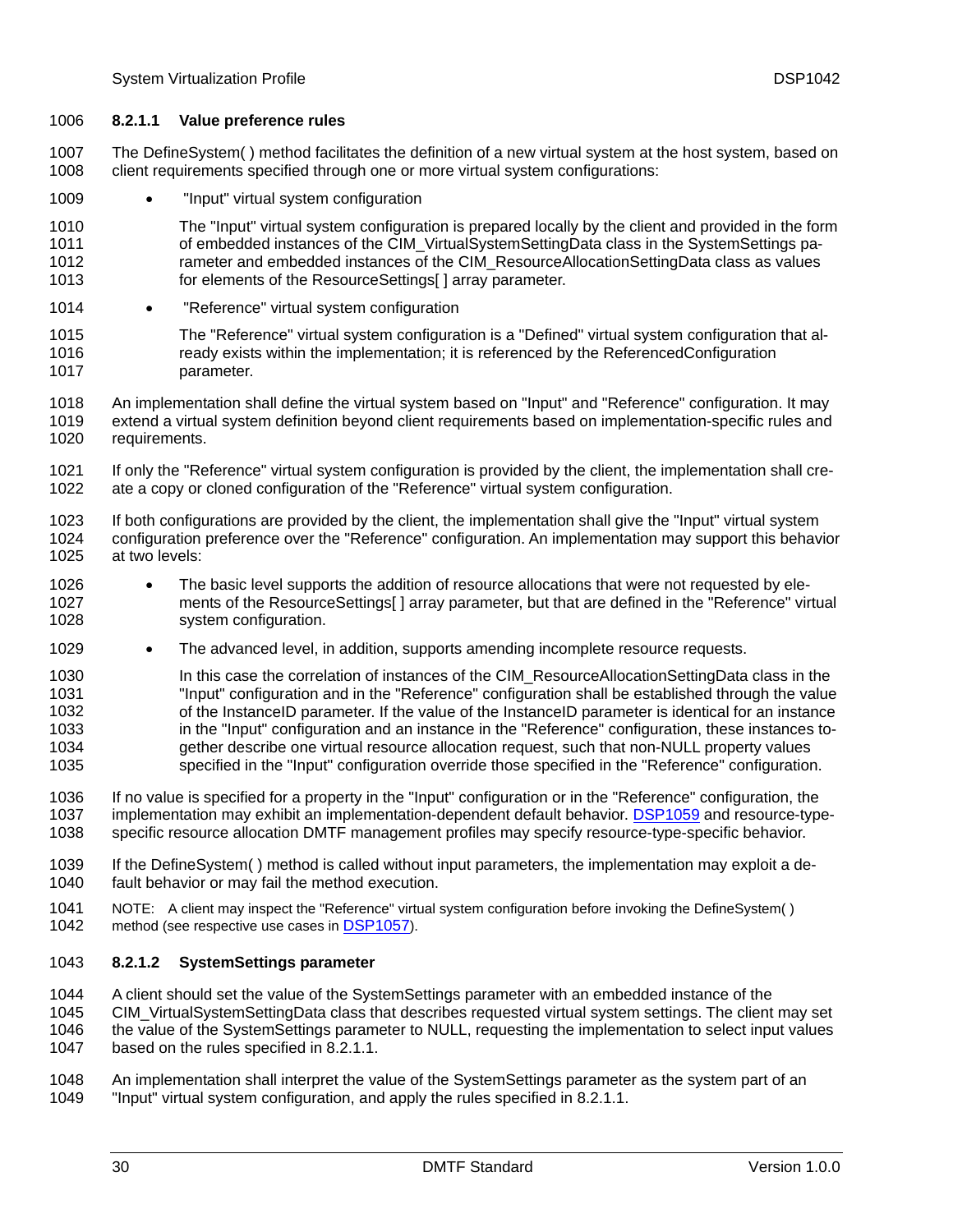<span id="page-30-0"></span>The use of the CIM\_VirtualSystemSettingData class as input for operations specified by this profile is specified in [10.22.](#page-78-1) 1050 1051

#### <span id="page-30-1"></span>1052 **8.2.1.3 ResourceSettings[ ] array parameter**

1053 1054 1055 A client should set the ResourceSettings[ ] array parameter and apply the specifications given in [8.1.1.](#page-26-2) The client may set the value of the ResourceSettings[ ] array parameter to NULL or provide an empty array, requesting the implementation to define a default set of virtual resources (see [8.2.1.1\)](#page-29-1).

1056 1057 An implementation shall interpret the value of the ResourceSettings[] array parameter as the resource part of an "Input" virtual system configuration, and apply the value preference rules specified in [8.2.1.1.](#page-29-1)

#### <span id="page-30-2"></span>1058 **8.2.1.4 ReferencedConfiguration parameter**

1059 1060 1061 A client may set a value of the ReferencedConfiguration parameter to refer to an existing "Defined" virtual system configuration. A client may set the value of the ReferencedConfiguration parameter to NULL, indicating that a "Reference" configuration shall not be used.

1062 1063 An implementation shall use the "Reference" virtual system configuration according to the rules specified in [8.2.1.1](#page-29-1).

#### <span id="page-30-3"></span>1064 **8.2.1.5 ResultingSystem parameter**

- 1065 The implementation shall set the value of the ResultingSystem parameter as follows:
- 1066 1067 1068 If the method execution is performed synchronously and is successful, the value is set to reference the instance of the CIM\_ComputerSystem class that represents the newly defined virtual system.
- 1069 1070 • If the method execution is performed synchronously and fails, or if the method execution is performed asynchronously, the value is set to NULL.

#### 1071 **8.2.1.6 Return codes**

1072 1073 An implementation shall indicate the result of the method execution by using the return code values specified in [Table 3.](#page-30-4)

<span id="page-30-4"></span>1074

**Table 3 – DefineSystem( ) method: Return code values** 

| Value | <b>Description</b>                                                                     |
|-------|----------------------------------------------------------------------------------------|
|       | Method execution was successful.                                                       |
|       | Method is not supported.                                                               |
| ົ     | Method execution failed.                                                               |
| 3     | Method execution failed because a timeout condition occurred.                          |
|       | Method execution failed because invalid parameters were specified by the client.       |
| 4096  | Method execution is performed asynchronously. The specifications given in 8.1.3 apply. |

#### 1075 **8.2.2 CIM\_VirtualSystemManagementService.DestroySystem( ) method**

1076 The implementation of the DestroySystem( ) method is conditional.

- 1077 Condition: The definition and destruction of virtual systems is implemented; see [7.4.6.1.](#page-21-2)
- 1078 If the DestroySystem( ) method is implemented, the provisions in this subclause apply; in addition
- 1079 behavior applicable to all extrinsic methods is specified in [8.1.2](#page-27-1).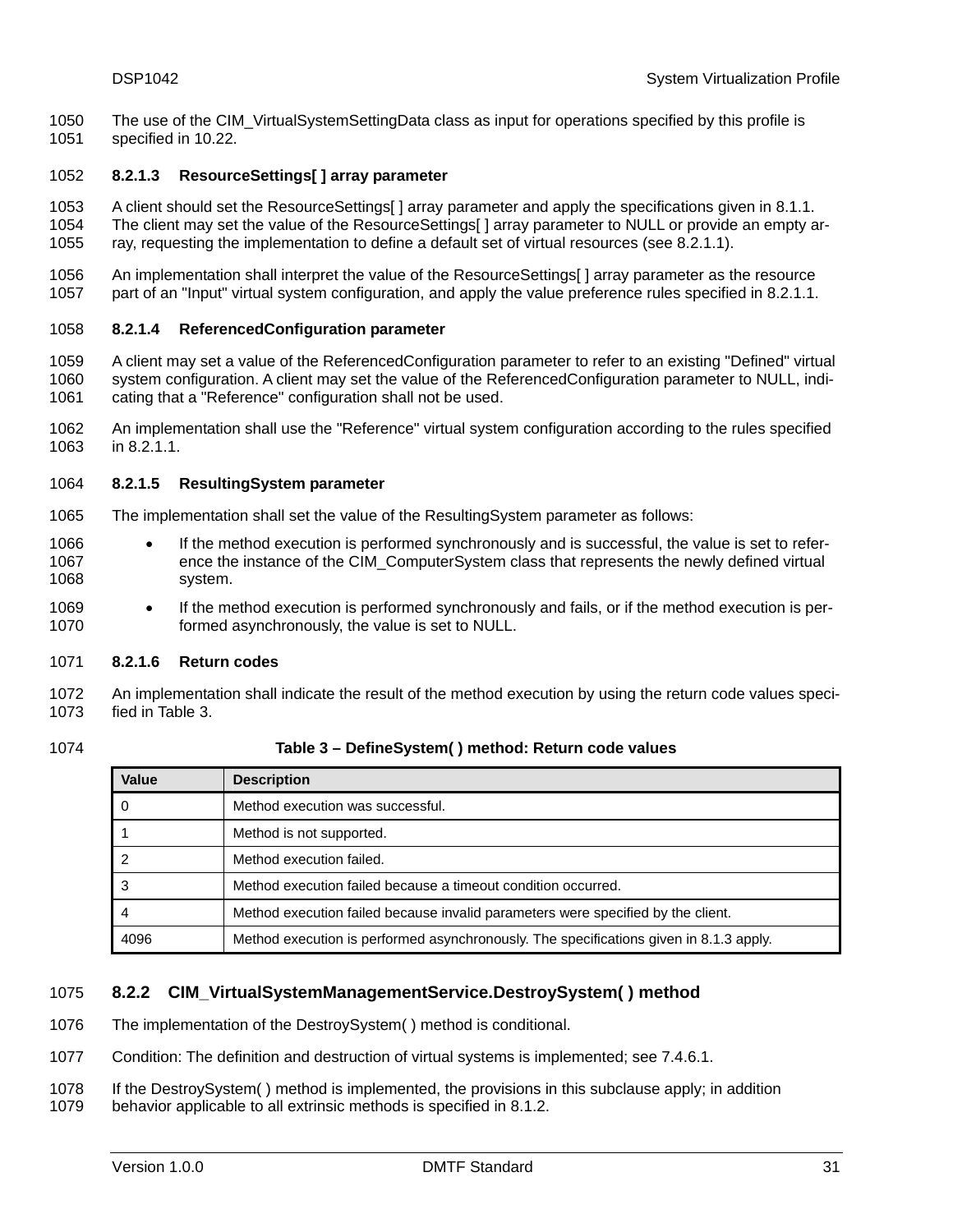- <span id="page-31-0"></span>The execution of the DestroySystem( ) method shall effect the destruction of the referenced virtual system 1080
- and all related virtual system configurations, including snapshots. 1081
- 1082 [Table 4](#page-31-1) contains requirements for parameters of this method.

<span id="page-31-1"></span>1083

#### **Table 4 – DestroySystem( ) method: Parameters**

| <b>Qualifiers</b> | <b>Name</b>    | <b>Type</b>            | <b>Description/Values</b> |
|-------------------|----------------|------------------------|---------------------------|
| IN                | AffectedSystem | CIM_ComputerSystem REF | See 8.2.2.1.              |
| OUT               | Job            | CIM ConcreteJob REF    | See 8.1.3.2.              |

#### <span id="page-31-2"></span>1084 **8.2.2.1 AffectedSystem parameter**

- A client shall set a value of the AffectedSystem parameter to refer to the instance of the 1085
- CIM\_ComputerSystem class that represents the virtual system to be destroyed. 1086

1087 1088 An implementation shall interpret the value of the AffectedSystem parameter to identify the virtual system that is to be destroyed.

#### 1089 **8.2.2.2 Return codes**

1090 1091 An implementation shall indicate the result of the method execution by using the return code values specified in [Table 5.](#page-31-3)

<span id="page-31-3"></span>1092

#### **Table 5 – DestroySystem( ) method: Return code values**

| Value | <b>Description</b>                                                                                                    |
|-------|-----------------------------------------------------------------------------------------------------------------------|
| 0     | Method execution was successful.                                                                                      |
|       | Method is not supported.                                                                                              |
| 2     | Method execution failed.                                                                                              |
| 3     | Method execution failed because a timeout condition occurred.                                                         |
| 4     | Method execution failed because the system could not be found.                                                        |
| 5     | Method execution failed because the affected system is in a state in which the implementation<br>rejects destruction. |
| 4096  | Method execution is performed asynchronously. The specifications given in 8.1.3 apply.                                |

#### 1093 **8.2.3 CIM\_VirtualSystemManagementService.AddResourceSettings( ) method**  1094 **(Conditional)**

- 1095 The implementation of the AddResourceSettings( ) method is conditional.
- 1096 1097 Condition: The addition and the removal of virtual resources to virtual systems is implemented; see [7.4.6.2.](#page-21-3)

1098 1099 If the AddResourceSettings( ) method is implemented, the provisions in this subclause apply; in addition behavior applicable to all extrinsic methods is specified in [8.1.2](#page-27-1).

1100 The execution of the AddResourceSettings( ) method shall effect the entry of resource allocation requests

1101 1102 or resource allocations provided through the ResourceSettings[ ] array parameter in the affected virtual system configuration.

1103 [Table 6](#page-32-1) contains requirements for parameters of this method.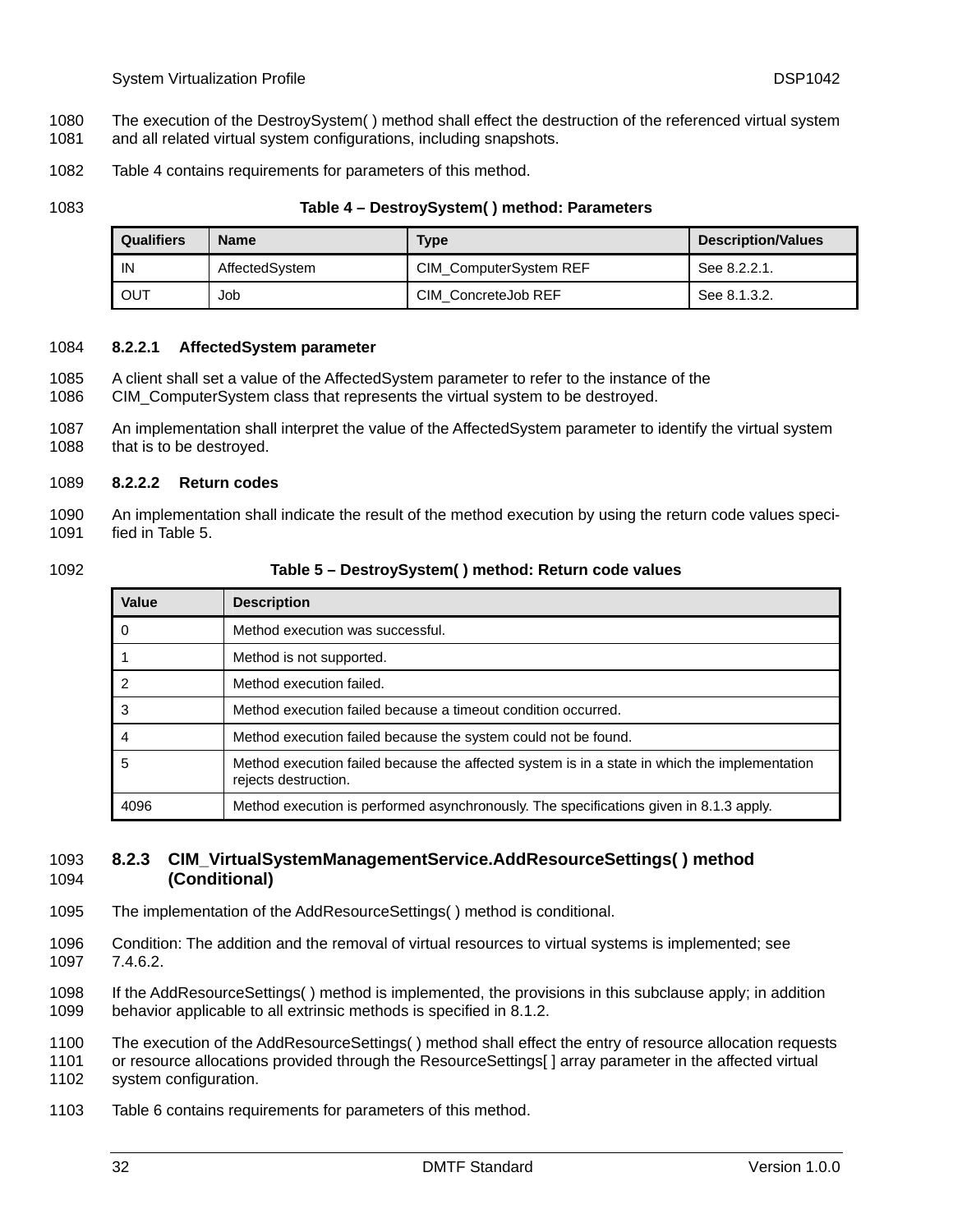<span id="page-32-1"></span>

#### <span id="page-32-0"></span>1104 **Table 6 – AddResourceSettings( ) method: Parameters**

| <b>Qualifiers</b> | <b>Name</b>                 | Type                                  | <b>Description/Values</b> |
|-------------------|-----------------------------|---------------------------------------|---------------------------|
| IN                | AffectedConfiguration       | CIM_VirtualSystemSettingData REF      | See 8.2.3.1.              |
| IN                | ResourceSettings[]          | string                                | See 8.2.3.2.              |
| OUT               | ResultingResourceSettings[] | CIM_ResourceAllocationSettingData REF | See 8.2.3.3.              |
| OUT               | Job                         | CIM ConcreteJob REF                   | See 8.1.3.2.              |

#### <span id="page-32-2"></span>1105 **8.2.3.1 AffectedConfiguration parameter**

- A client shall set a value of AffectedConfiguration parameter to refer to the instance of the 1106
- CIM\_VirtualSystemSettingData class that represents the virtual system configuration that receives new resource allocations. 1107 1108
- 1109 1110 An implementation shall interpret the value of the AffectedConfiguration parameter to identify the virtual system configuration that receives new resource allocations.

#### <span id="page-32-3"></span>1111 **8.2.3.2 ResourceSettings[ ] array parameter**

- 1112 A client shall set the ResourceSettings[ ] parameter containing one or more input instances of the
- CIM\_ResourceAllocationSettingData class as specified in a profile based on [DSP1041](#page-8-0) and on [DSP1043,](#page-8-0) 1114 such as for example **[DSP1044](#page-8-0)** or **[DSP1047](#page-8-0)**. 1113
- 1115 1116 If the value of the InstanceID property in any of the input CIM\_ResourceAllocationSettingData instances is other than NULL, that value shall be ignored; however, the remaining values of the input instance shall
- 1117 be respected as defined in the resource type specific resource allocation profile.
- 1118 An implementation shall apply the specifications given in [8.1.1](#page-26-2).

#### <span id="page-32-4"></span>1119 **8.2.3.3 ResultingResourceSettings[ ] array parameter**

- 1120 The implementation shall set the value of the ResultingResourceSettings[ ] array parameter as follows:
- 1121 1122 • to an array of references to instances of the CIM\_ResourceAllocationSettingData class that represent resource allocations that were obtained during the execution of the method
- 1123 1124 • to NULL, if the method is executed synchronously and fails, or if the method is executed asynchronously

#### 1125 **8.2.3.4 Return codes**

- 1126 1127 An implementation shall indicate the result of the method execution by using the return code values specified in [Table 7.](#page-32-5)
- <span id="page-32-5"></span>1128

#### **Table 7 – AddResourceSettings( ) method: Return code values**

| Value | <b>Description</b>                                                                     |
|-------|----------------------------------------------------------------------------------------|
|       | Method execution was successful.                                                       |
|       | Method is not supported.                                                               |
|       | Method execution failed.                                                               |
|       | Method execution failed because a timeout condition occurred.                          |
|       | Method execution failed because invalid parameters were specified by the client.       |
| 4096  | Method execution is performed asynchronously. The specifications given in 8.1.3 apply. |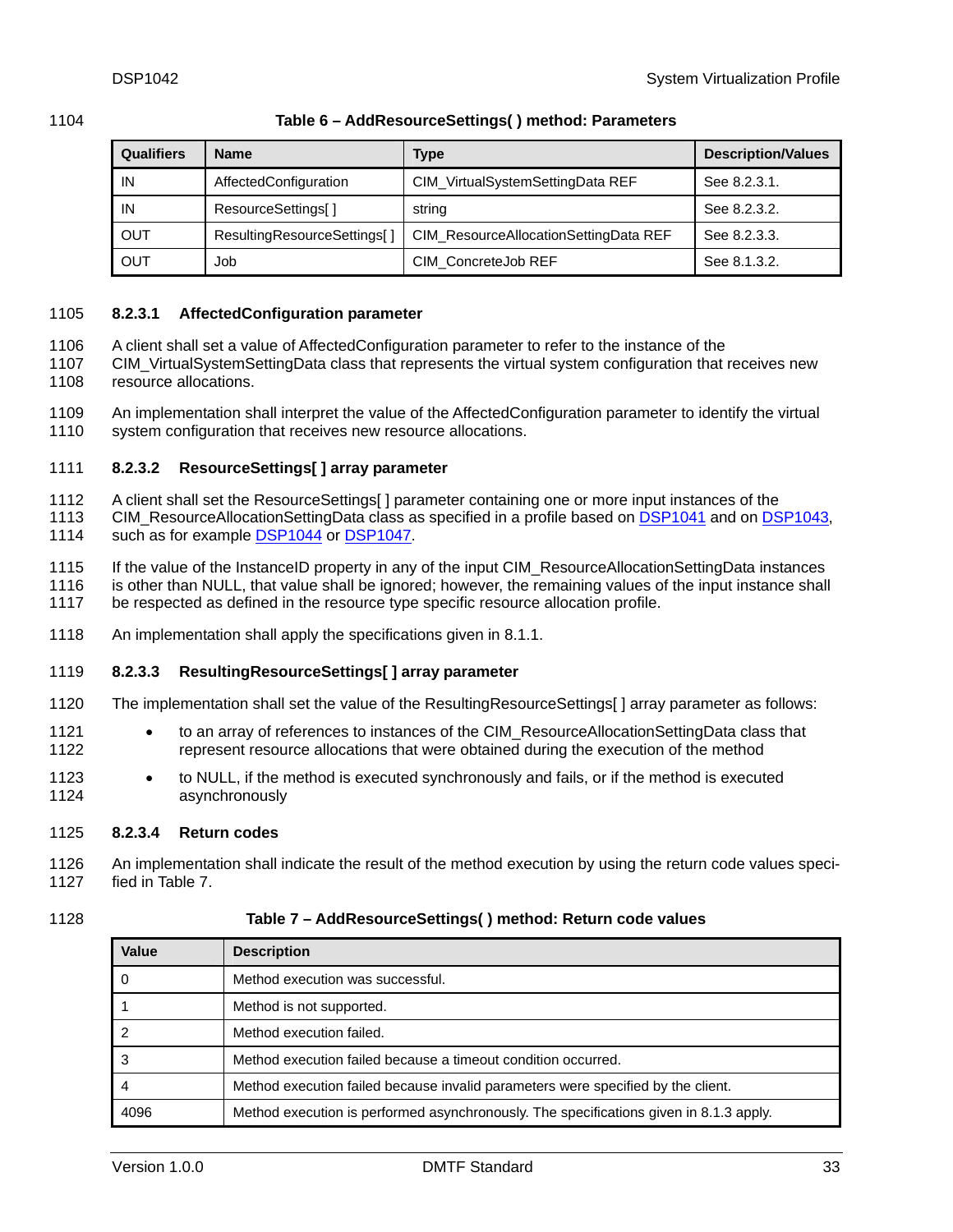#### <span id="page-33-0"></span>1129 **8.2.4 CIM\_VirtualSystemManagementService.ModifyResourceSettings( ) method**

- 1130 The implementation of the ModifyResourceSettings( ) method is conditional.
- 1131 Condition: The modification of virtual systems and resources is implemented; see [7.4.6.3](#page-22-1).
- 1132 1133 If the ModifyResourceSettings( ) method is implemented, the provisions in this subclause apply; in addition behavior applicable to all extrinsic methods is specified in [8.1.2](#page-27-1).
- 1134 If implemented, the execution of the ModifyResourceSettings( ) method shall effect the modification of re-
- 1135 source allocation requests that exist, with the implementation using instances of the
- 1136 CIM\_ResourceAllocationSettingData class that are passed in through values of elements of the
- 1137 ResourceSettings[] array parameter.
- 1138 The execution of the ModifyResourceSettings( ) method shall effect the modification of resource alloca-
- 1139 tions or resource allocation requests, such that non-key and non-NULL values of instances of the
- 1140 CIM\_ResourceAllocationSettingData class provided as values for elements of the ResourceSettings[ ] ar-
- 1141 ray parameter override respective values in instances identified through the InstanceID property.
- 1142 [Table 8](#page-33-1) contains requirements for parameters of this method.
- <span id="page-33-1"></span>1143

#### **Table 8 – ModifyResourceSettings( ) method: Parameters**

| <b>Qualifiers</b> | <b>Name</b>                 | Type                                            | <b>Description/Values</b> |
|-------------------|-----------------------------|-------------------------------------------------|---------------------------|
| IN                | ResourceSettings[]          | string                                          | See 8.2.4.1.              |
| OUT               | ResultingResourceSettings[] | CIM ResourceAllocationSettingData<br><b>REF</b> | See 8.2.4.2.              |
| OUT               | Job                         | CIM_ConcreteJob REF                             | See 8.1.3.2.              |

#### <span id="page-33-2"></span>1144 **8.2.4.1 ResourceSettings[ ] parameter**

- 1145 The specifications in [8.1.1](#page-26-2) apply.
- 1146 A client shall set the ResourceSettings[ ] parameter. Any instance of the
- 1147 CIM\_ResourceAllocationSettingData class that is passed in as a value for elements of the
- 1148 ResourceSettings[ ] array parameter shall conform to all of the following conditions:
- 1149 1150 It shall represent requests for the modification of virtual resource state extensions, virtual resource definitions scoped by one particular virtual system, or both.
- 1151 1152 1153 1154 1155 1156 1157 • It shall have a valid non-NULL value in the InstanceID property that identifies a respective instance of the CIM\_ResourceAllocationSettingData class that represents an existing resource allocation or resource allocation request within the implementation. This should be assured through the execution of previously executed retrieve operations, such as the execution of extrinsic methods or intrinsic CIM operations that yield respective instances of the CIM\_ResourceAllocationSettingData class. For example, the client may use the intrinsic GetInstance( ) CIM operation.
- 1158 1159 1160 The client shall modify such instances locally to reflect the desired modifications and finally pass them back in as elements of the ResourceSettings[ ] array parameter. Modifications shall not be applied to the InstanceID property that is the key property of the
- 1161 1162 CIM\_ResourceAllocationSettingData class. Further restriction may apply, such as from resource-type-specific resource allocation DMTF management profiles.

1163 An implementation shall apply the specifications given in [8.1.1](#page-26-2). The implementation shall ignore any ele-

1164 ment of the ResourceSettings[ ] array property that does not identify, through the value of the InstanceID

1165 1166 key property, an existing instance of the CIM\_ResourceAllocationSettingData class within the implementation.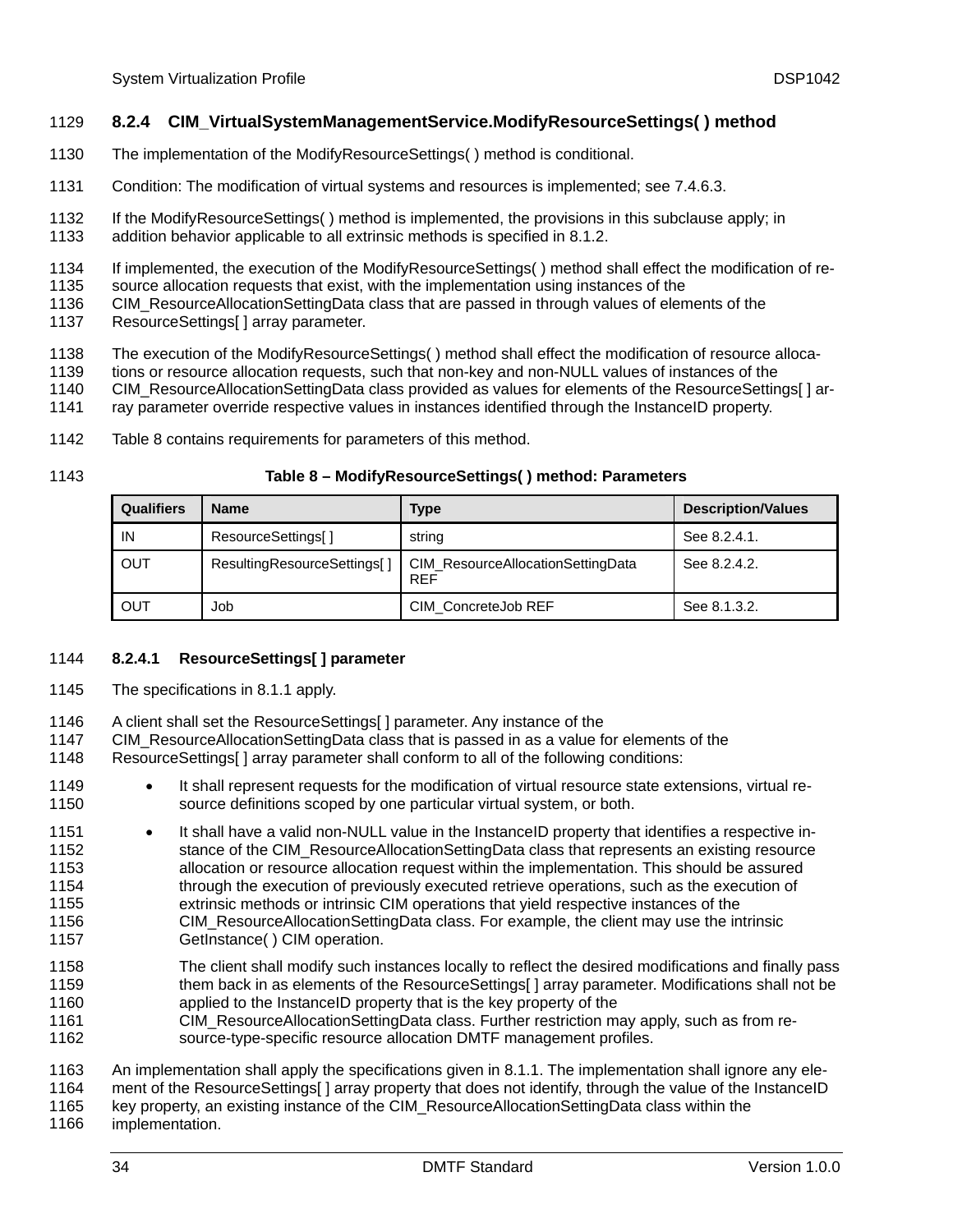#### <span id="page-34-2"></span><span id="page-34-0"></span>1167 **8.2.4.2 ResultingResourceSettings[ ] parameter**

- 1168 The implementation shall set the value of the ResultingResourceSettings[ ] array parameter as follows:
- 1169 • If the method was executed asynchronously, the value shall be set to NULL.
- 1170 1171 1172 1173 • If the method was executed synchronously and one or more resources were successfully modified, for each successfully modified resource one element in the returned array shall reference the instance of the CIM\_ResourceAllocationSettingData class that represents the modified resource allocation or resource allocation request.
- 1174 1175 • If the method was executed synchronously and failed completely, the value shall be set to NULL.
- <span id="page-34-1"></span>1176 **8.2.4.3 Return codes**
- 1177 1178 An implementation shall indicate the result of the method execution by using the return code values specified in [Table 9.](#page-34-3)
- <span id="page-34-3"></span>1179

| Table 9 - ModifyResourceSettings() Method: Return code values |  |
|---------------------------------------------------------------|--|
|---------------------------------------------------------------|--|

| Value                                                                                                                                                                                                                                                       | <b>Description</b>                                                                                                                                                                                                                                                      |  |
|-------------------------------------------------------------------------------------------------------------------------------------------------------------------------------------------------------------------------------------------------------------|-------------------------------------------------------------------------------------------------------------------------------------------------------------------------------------------------------------------------------------------------------------------------|--|
| $\Omega$                                                                                                                                                                                                                                                    | Method was successfully executed; all modification requests were successfully processed.                                                                                                                                                                                |  |
|                                                                                                                                                                                                                                                             | Method is not supported.                                                                                                                                                                                                                                                |  |
| $\overline{2}$                                                                                                                                                                                                                                              | Method execution failed, but some modification requests may have been processed.                                                                                                                                                                                        |  |
| 3                                                                                                                                                                                                                                                           | Method execution failed because a timeout condition occurred, but some modification requests<br>may have been processed.                                                                                                                                                |  |
| 4                                                                                                                                                                                                                                                           | Method execution failed because invalid parameters were specified by the client; no modification<br>requests were processed.                                                                                                                                            |  |
| 5                                                                                                                                                                                                                                                           | Method execution failed because the implementation does not support modifications on virtual<br>resource allocations for the present virtual system state of the virtual system scoping virtual<br>resources affected by this resource allocation modification request. |  |
| 6                                                                                                                                                                                                                                                           | Method execution failed because incompatible parameters were specified by the client; no<br>modification requests were processed.                                                                                                                                       |  |
| 4096                                                                                                                                                                                                                                                        | Method execution is performed asynchronously. The specifications given in 8.1.3 apply.                                                                                                                                                                                  |  |
| NOTE: Even if the return code indicates a failure, some modification requests may have been successfully executed. In this<br>case, the set of successfully modified resources is conveyed through the value of the ResultingResourceSettings<br>parameter. |                                                                                                                                                                                                                                                                         |  |

#### 1180 **8.2.5 CIM\_VirtualSystemManagementService.ModifySystemSettings( ) method**

- 1181 The implementation of the ModifySystemSettings( ) method is conditional.
- 1182 Condition: The modification of virtual systems and resources is implemented; see [7.4.6.3](#page-22-1).
- 1183 1184 If the ModifySystemSettings( ) method is implemented, the provisions in this subclause apply; in addition behavior applicable to all extrinsic methods is specified in [8.1.2](#page-27-1).
- 1185 The execution of the ModifySystemSettings( ) method shall effect the modification of system settings,
- 1186 such that non-key and non-NULL values of the instance of the CIM\_VirtualSystemSettingData class that
- 1187 is provided through the SystemSettings parameter override respective values in the instance identified

1188 through the value of the InstanceID property.

1189 [Table 10](#page-35-1) contains requirements for parameters of this method.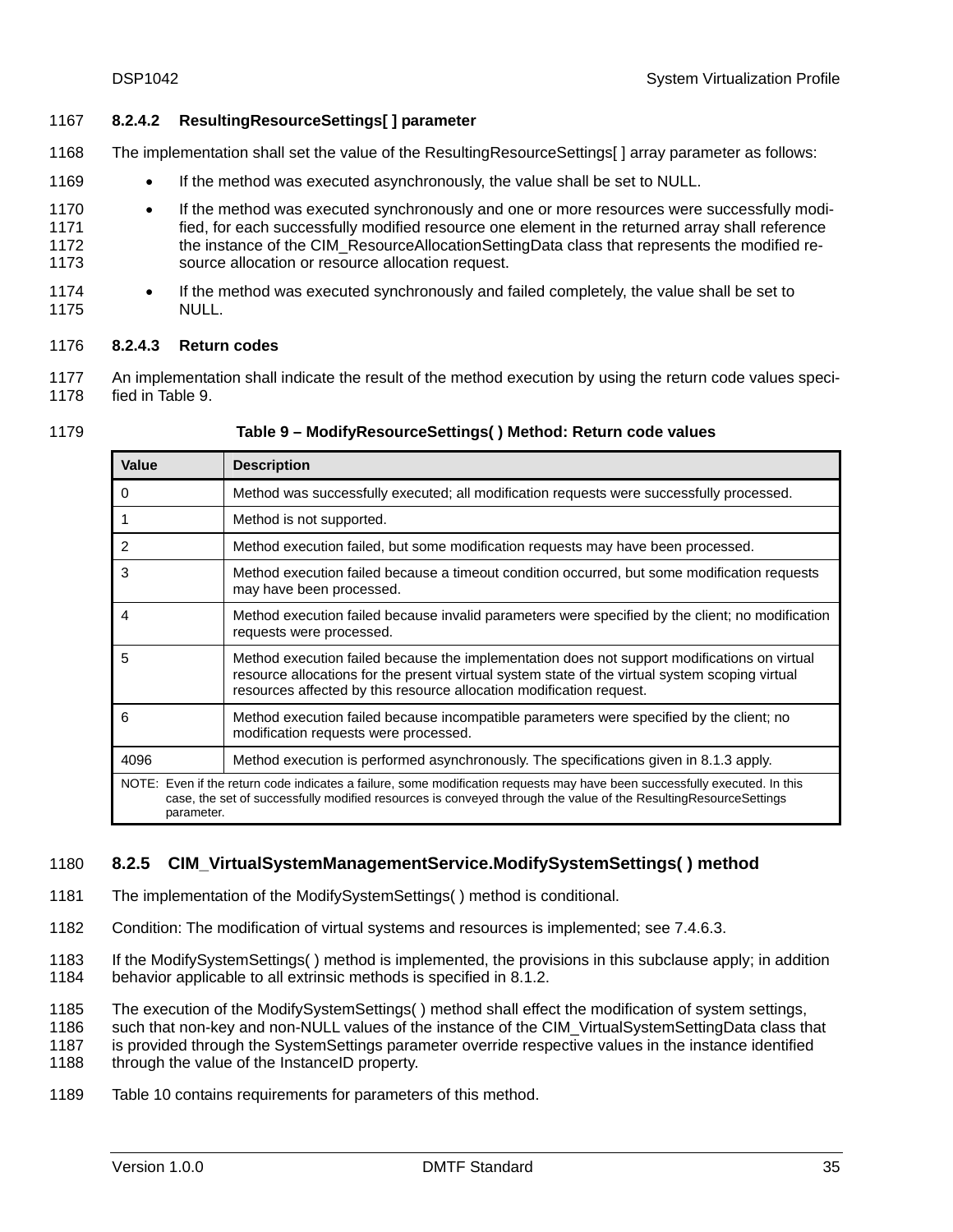#### <span id="page-35-1"></span><span id="page-35-0"></span>1190 **Table 10 – ModifySystemSettings( ) Method: Parameters**

| <b>Qualifiers</b> | <b>Name</b>    | Type                | Description/Values |
|-------------------|----------------|---------------------|--------------------|
| IN                | SystemSettings | string              | See 8.2.5.1.       |
| <b>OUT</b>        | Job            | CIM ConcreteJob REF | See 8.1.3.2.       |

#### <span id="page-35-2"></span>1191 **8.2.5.1 SystemSettings parameter**

A client shall set the SystemSettings parameter. Any instance of the CIM\_VirtualSystemSettingData class that is passed in as a value of the SystemSettings parameter shall have a valid non-NULL value in the InstanceID property that identifies a respective instance of the CIM\_VirtualSystemSettingData class existing within the implementation. A client shall obtain such an instance before invoking the ModifySystemSettings( ) method (for example, by using an extrinsic method or intrinsic CIM operation that yields a respective instance as a result). For example, the client may use the intrinsic GetInstance( ) CIM operation. The client shall then modify the instance locally so that it reflects the desired modifications and finally pass it back in as a value of the SystemSettings parameter. 1192 1193 1194 1195 1196 1197 1198 1199

- 1200 The implementation shall ignore any value of the SystemSettings parameter that does not identify,
- 1201 through the value of the InstanceID key property, an existing instance of the
- 1202 CIM\_VirtualSystemSettingData class within the implementation.

#### 1203 **8.2.5.2 Return codes**

- 1204 1205 An implementation shall indicate the result of the method execution by using the return code values specified in [Table 11.](#page-35-3)
- <span id="page-35-3"></span>1206

#### **Table 11 – ModifySystemSettings( ) Method: Return code values**

| Value | <b>Description</b>                                                                                                                                                                                                     |
|-------|------------------------------------------------------------------------------------------------------------------------------------------------------------------------------------------------------------------------|
| 0     | Method was successfully executed.                                                                                                                                                                                      |
|       | Method is not supported.                                                                                                                                                                                               |
| 2     | Method execution failed.                                                                                                                                                                                               |
| 3     | Method execution failed because a timeout condition occurred.                                                                                                                                                          |
| 4     | Method execution failed because invalid parameters were specified by the client.                                                                                                                                       |
| 5     | Method execution failed because the implementation does not support modifications on virtual<br>system settings for the present virtual system state of the virtual system identified by the input<br>system settings. |
| 6     | Method execution failed because incompatible parameters were specified by the client.                                                                                                                                  |
| 4096  | Method execution is performed asynchronously. The specifications given in 8.1.3 apply.                                                                                                                                 |

#### 1207 **8.2.6 CIM\_VirtualSystemManagementService.RemoveResourceSettings( ) method**

- 1208 The implementation of the RemoveResourceSettings( ) method is conditional.
- 1209 1210 Condition: The addition and the removal of virtual resources to virtual systems is implemented; see [7.4.6.2.](#page-21-3)
- 1211 1212 If the RemoveResourceSettings( ) method is implemented, the provisions in this subclause apply; in addition behavior applicable to all extrinsic methods is specified in [8.1.2](#page-27-1).
- 1213 1214 The execution of the RemoveResourceSettings( ) method shall effect the removal of resource allocation requests identified by the value of elements of the ResourceSettings[ ] parameter.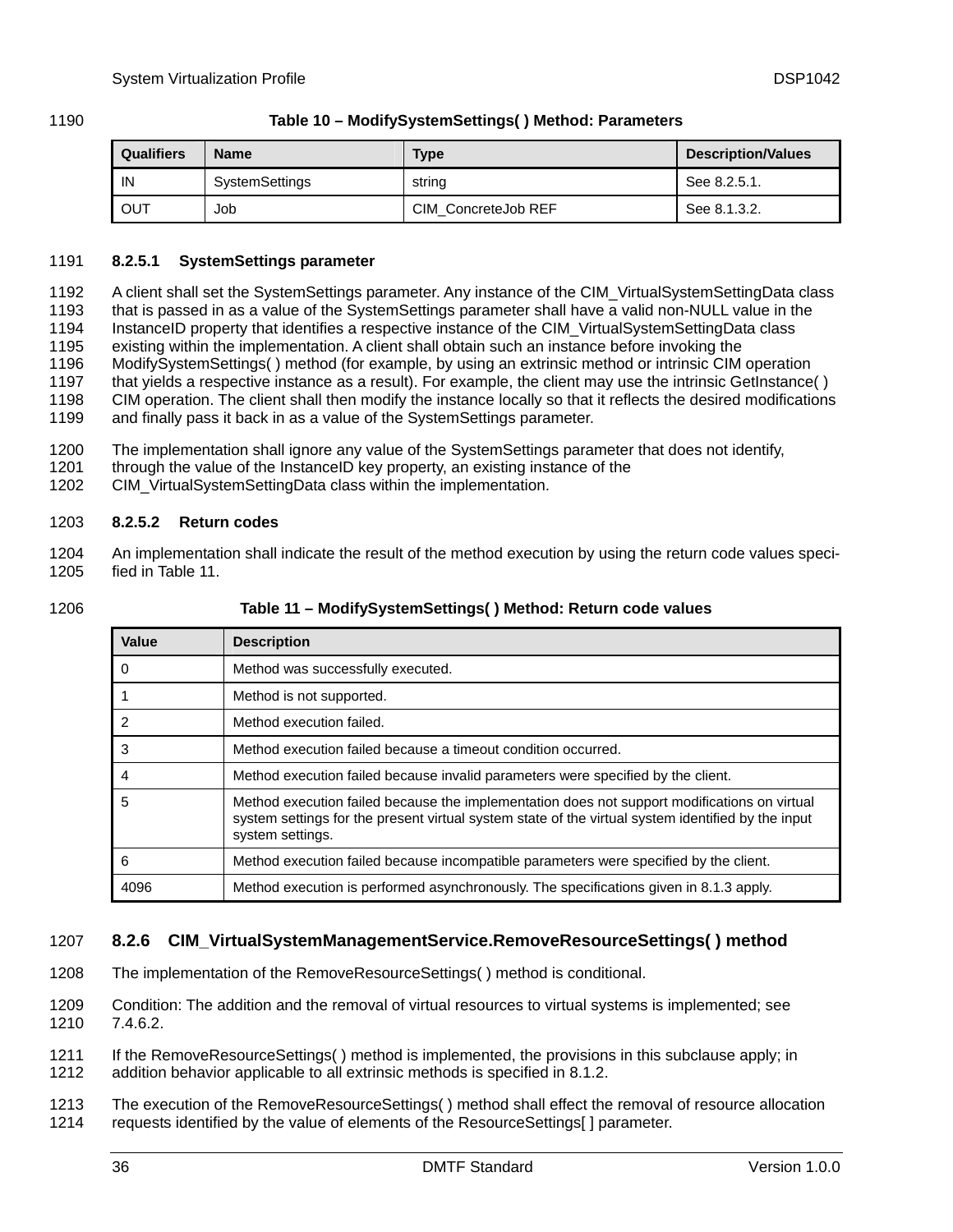1215 [Table 12](#page-36-0) contains requirements for parameters of this method.

### <span id="page-36-0"></span>1216 **Table 12 – RemoveResourceSettings( ) Method: Parameters**

| <b>Qualifiers</b> | <b>Name</b>               | Type                                  | <b>Description/Values</b> |
|-------------------|---------------------------|---------------------------------------|---------------------------|
| IN                | <b>ResourceSettings[]</b> | CIM ResourceAllocationSettingData REF | See 8.2.6.1.              |
| <b>OUT</b>        | Job                       | CIM ConcreteJob REF                   | See 8.1.3.2.              |

### <span id="page-36-1"></span>1217 **8.2.6.1 ResourceSettings[ ] array parameter**

A client shall set the ResourceSettings[ ] array parameter. The value of any element specified in the ResourceSettings[ ] array parameter shall represent requests for the removal of virtual resource state 1218 1219

extensions, of virtual resource definitions, or both in the scope of one virtual system. 1220

# 1221 **8.2.6.2 Return codes**

1222 1223 An implementation shall indicate the result of the method execution by using the return code values specified in [Table 13](#page-36-2).

#### <span id="page-36-2"></span>1224

### **Table 13 – RemoveResourceSettings( ) Method: Return code values**

| Value | <b>Description</b>                                                                     |  |
|-------|----------------------------------------------------------------------------------------|--|
|       | Method execution was successful.                                                       |  |
|       | Method is not supported.                                                               |  |
|       | Method execution failed.                                                               |  |
|       | Method execution failed because a timeout condition occurred.                          |  |
|       | Method execution failed because invalid parameters were specified by the client.       |  |
| 4096  | Method execution is performed asynchronously. The specifications given in 8.1.3 apply. |  |

# 1225 **8.3 Methods of the CIM\_VirtualSystemSnapshotService class**

This subclause models virtual system snapshot management in terms of methods of the 1226

CIM\_VirtualSystemSnapshotService class. 1227

# 1228 **8.3.1 CIM\_VirtualSystemSnapshotService.CreateSnapshot( ) method**

- 1229 The implementation of the CreateSnapshot( ) method is conditional.
- 1230 1231 Condition: The creation, destruction and application of virtual system snapshots is implemented; see [7.7.1.1.](#page-24-0)
- 1232 1233 If the CreateSnapshot( ) method is implemented, the provisions in this subclause apply; in addition behavior applicable to all extrinsic methods is specified in [8.1.2](#page-27-1).
- 1234 1235 1236 The execution of the CreateSnapshot( ) method shall effect the creation of a snapshot of the affected virtual system. The snapshot shall have the type that is designated by the value of the SnapshotType parameter (see [8.3.1.3\)](#page-37-0).
- 1237 A full snapshot shall contain all information required to restore the complete virtual system and its re-
- 1238 1239 sources to exactly the situation that existed when the snapshot was created. Other types of snapshots may contain less information.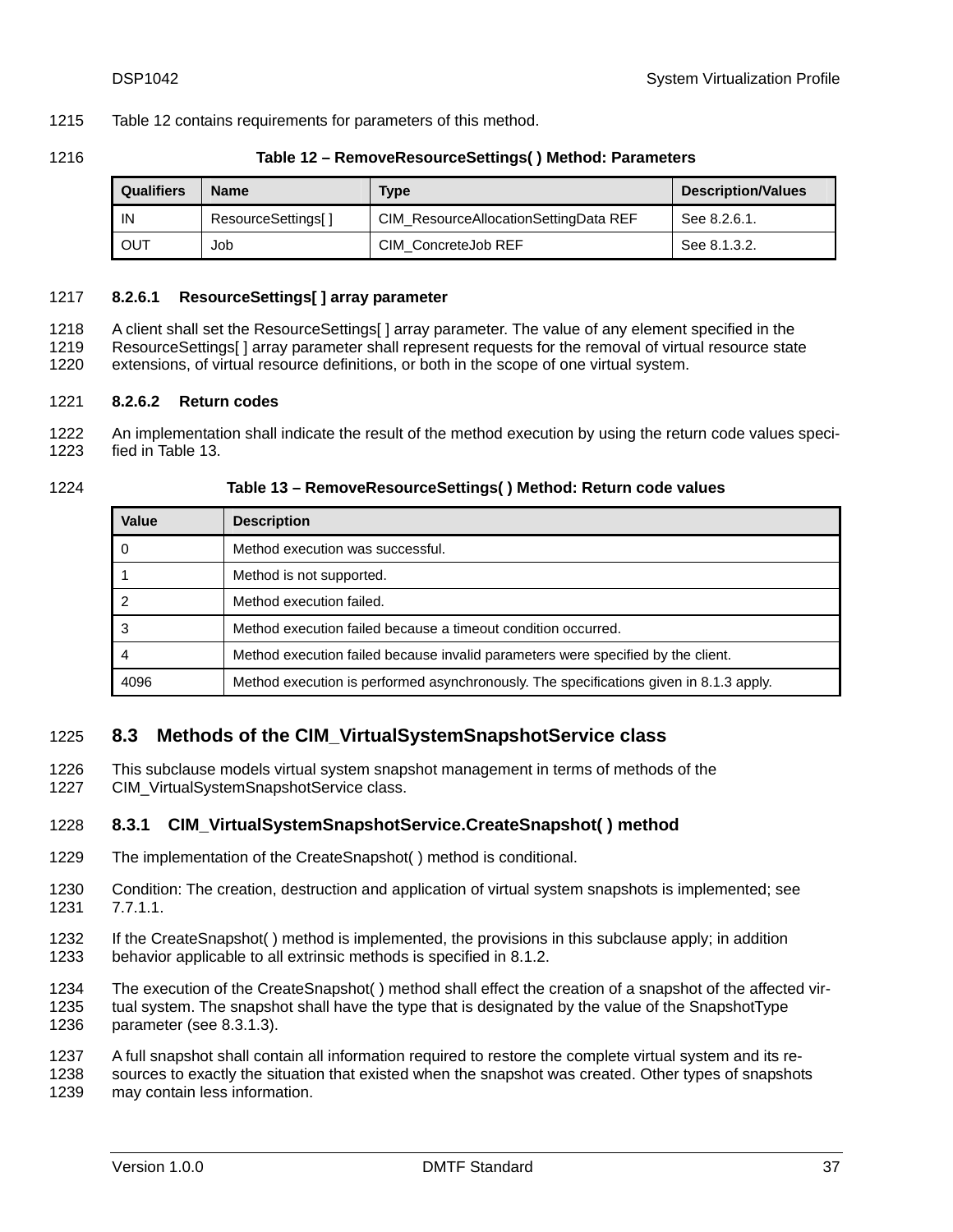- If the virtual system is in the "Active" virtual system state, it may continue to perform tasks but may be 1240
- temporarily paused as the creation of the snapshot requires the capturing of state information. 1241
- 1242 [Table 14](#page-37-1) contains requirements for parameters of this method.

<span id="page-37-1"></span>1243

### **Table 14 – CreateSnapshot( ) method: Parameters**

| <b>Qualifiers</b> | <b>Name</b>             | Type                             | <b>Description/Values</b> |  |
|-------------------|-------------------------|----------------------------------|---------------------------|--|
| IN                | AffectedSystem          | CIM_ComputerSystem REF           | See 8.3.1.1.              |  |
| IN                | <b>SnapshotSettings</b> | string                           | See 8.3.1.2.              |  |
| IN                | SnapshotType            | uint16                           | See 8.3.1.3.              |  |
| OUT               | ResultingSnapshot       | CIM_VirtualSystemSettingData REF | See 8.3.1.4.              |  |
| <b>OUT</b>        | Job                     | CIM ConcreteJob REF              | See 8.1.3.2.              |  |

# <span id="page-37-2"></span>1244 **8.3.1.1 AffectedSystem parameter**

- A client shall set a value of the AffectedSystem parameter to refer to the instance of the 1245
- CIM\_ComputerSystem class that represents the virtual system that is the source for the snapshot. 1246
- 1247 1248 An implementation shall interpret the value of the AffectedSystem parameter to identify the virtual system that is the source for the snapshot.

### <span id="page-37-3"></span>1249 **8.3.1.2 SnapshotSettings parameter**

- 1250 A client may set a value of the SnapshotSettings parameter with an embedded instance of a
- 1251 CIM\_SettingData class. It is assumed that an implementation-specific class derived from
- 1252 CIM\_SettingData contains additional implementation-specific properties that enable some control over
- 1253 characteristics of the snapshot process.
- 1254 1255 An implementation shall use the value of the SnapshotSettings parameter to control the characteristics of the snapshot process.

# <span id="page-37-0"></span>1256 **8.3.1.3 SnapshotType parameter**

- 1257 1258 1259 A client shall set the value of the SnapshotType parameter to designate the intended type of snapshot. The value shall be one of the values set in the SnapshotTypesSupported[ ] array property in the instance of the CIM\_VirtualSystemSnapshotServiceCapabilities class that is related to the snapshot service.
- 1260 1261 1262 1263 1264 An implementation shall use the value of the SnapshotType parameter to determine the requested type of snapshot. If a value is not specified or is not one of the values set in the SnapshotTypesSupported[] array property in the instance of the CIM\_VirtualSystemSnapshotServiceCapabilities class that is related to the snapshot service, an implementation shall fail the method execution and set a return code of 6 (Invalid Type).

# <span id="page-37-4"></span>1265 **8.3.1.4 ResultingSnapshot parameter**

- 1266 The implementation shall set the value of the ResultingSnapshot parameter as follows:
- 1267 1268 1269 • If the method execution is performed synchronously and is successful, the value shall be set to reference the instance of the CIM\_VirtualSystemSettingData class that represents the newly created virtual system snapshot.
- 1270 1271 • If the method execution is performed synchronously and fails, or if the method execution is performed asynchronously, the value shall be set to NULL.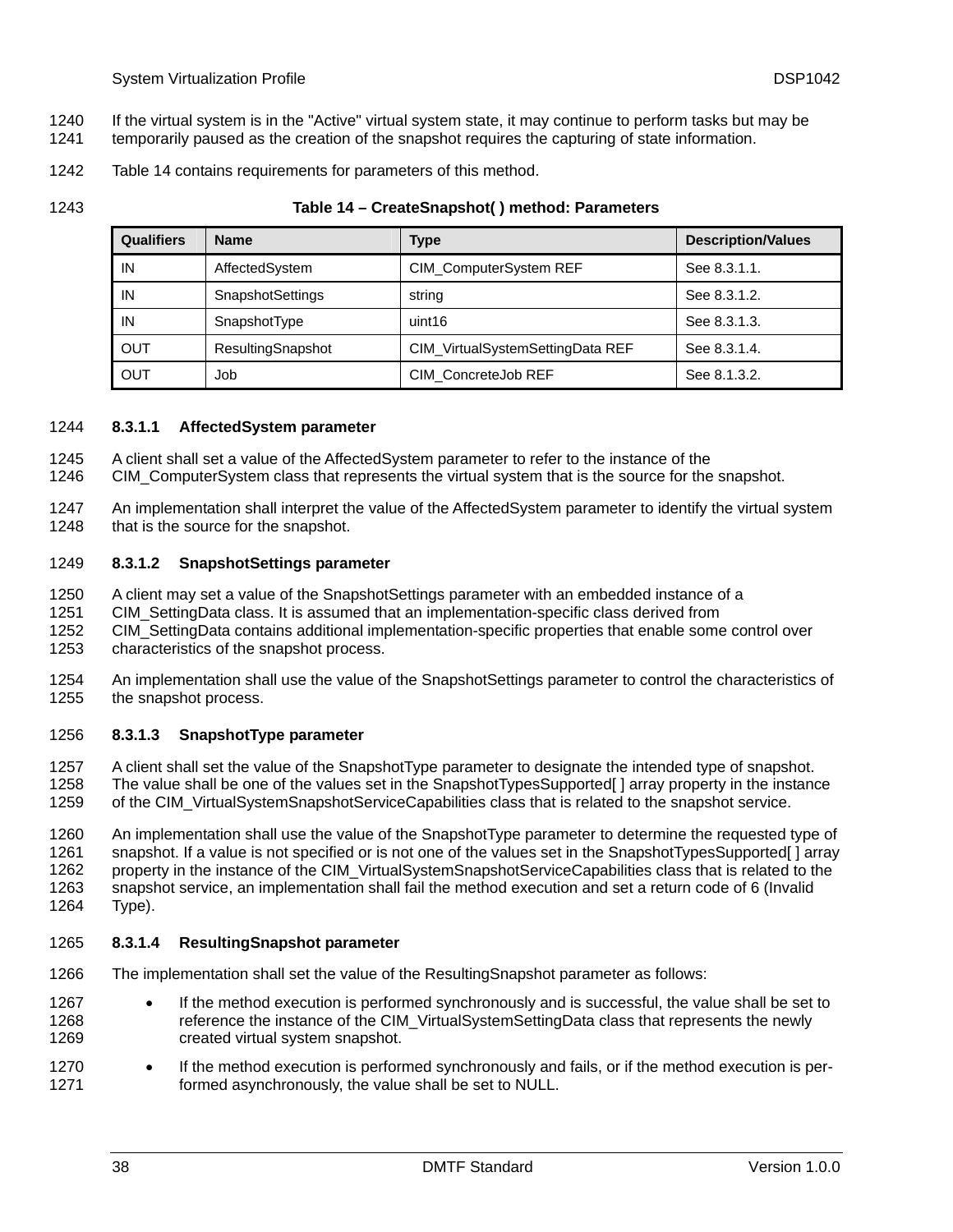• If the method execution is performed asynchronously and is successful, see [8.1.2](#page-27-1) to locate the instance of the CIM VirtualSystemSettingData class that represents the newly created virtual system snapshot. 1272 1273 1274

#### 1275 **8.3.1.5 Return codes**

1276 1277 An implementation shall indicate the result of the method execution by using the return code values specified in [Table 15](#page-38-0).

<span id="page-38-0"></span>1278

| Table 15 – CreateSnapshot() method: Return code values |
|--------------------------------------------------------|
|--------------------------------------------------------|

| Value                   | <b>Description</b>                                                                                                             |
|-------------------------|--------------------------------------------------------------------------------------------------------------------------------|
| - 0                     | Method execution was successful.                                                                                               |
| $\overline{\mathbf{1}}$ | Method is not supported.                                                                                                       |
| -2                      | Method execution failed.                                                                                                       |
| -3                      | Method execution failed because a timeout condition occurred.                                                                  |
| -4                      | Method execution failed because an invalid parameter was specified.                                                            |
| -5                      | Method execution failed because the affected system is in a state in which the implementation<br>rejects capturing a snapshot. |
| 6                       | Method execution failed because no snapshot or an unsupported type of snapshot was re-<br>quested.                             |
| 4096                    | Method execution is performed asynchronously. The specifications given in 8.1.3 apply.                                         |

# 1279 **8.3.2 VirtualSystemSnapshotService.DestroySnapshot( ) method**

1280 The implementation of the DestroySnapshot( ) method is conditional.

- 1281 Condition: Virtual system snapshots are implemented; see [7.7.1.1.](#page-24-0)
- 1282 1283 If the DestroySnapshot( ) method is implemented, the provisions in this subclause apply; in addition behavior applicable to all extrinsic methods is specified in [8.1.2](#page-27-1).

1284 1285 1286 1287 1288 1289 1290 1291 The execution of the DestroySnapshot( ) method shall effect the destruction of the affected virtual system snapshot. Dependency relationships from other snapshots to the affected snapshot shall be updated so that the affected snapshot is no longer referenced. If the snapshot was persistently established to be used during virtual system activation, the implementation may assign a different snapshot to be used for subsequent virtual system activations, or may fall back to the "Default" virtual system configuration to be used for future activations. If a virtual system was activated using the snapshot and is still in a state other than the "Defined" virtual system state, the active virtual system shall not be affected by the execution of the DestroySnapshot( ) method.

- 1292 [Table 16](#page-38-1) contains requirements for parameters of this method.
- <span id="page-38-1"></span>1293

# **Table 16 – DestroySnapshot( ) method: Parameters**

| <b>Qualifiers</b>      | <b>Name</b> | Type                             | Description/Values |  |
|------------------------|-------------|----------------------------------|--------------------|--|
| IN<br>AffectedSnapshot |             | CIM VirtualSystemSettingData REF | See 8.3.2.1.       |  |
| OUT                    | Job         | CIM ConcreteJob REF              | See 8.1.3.2.       |  |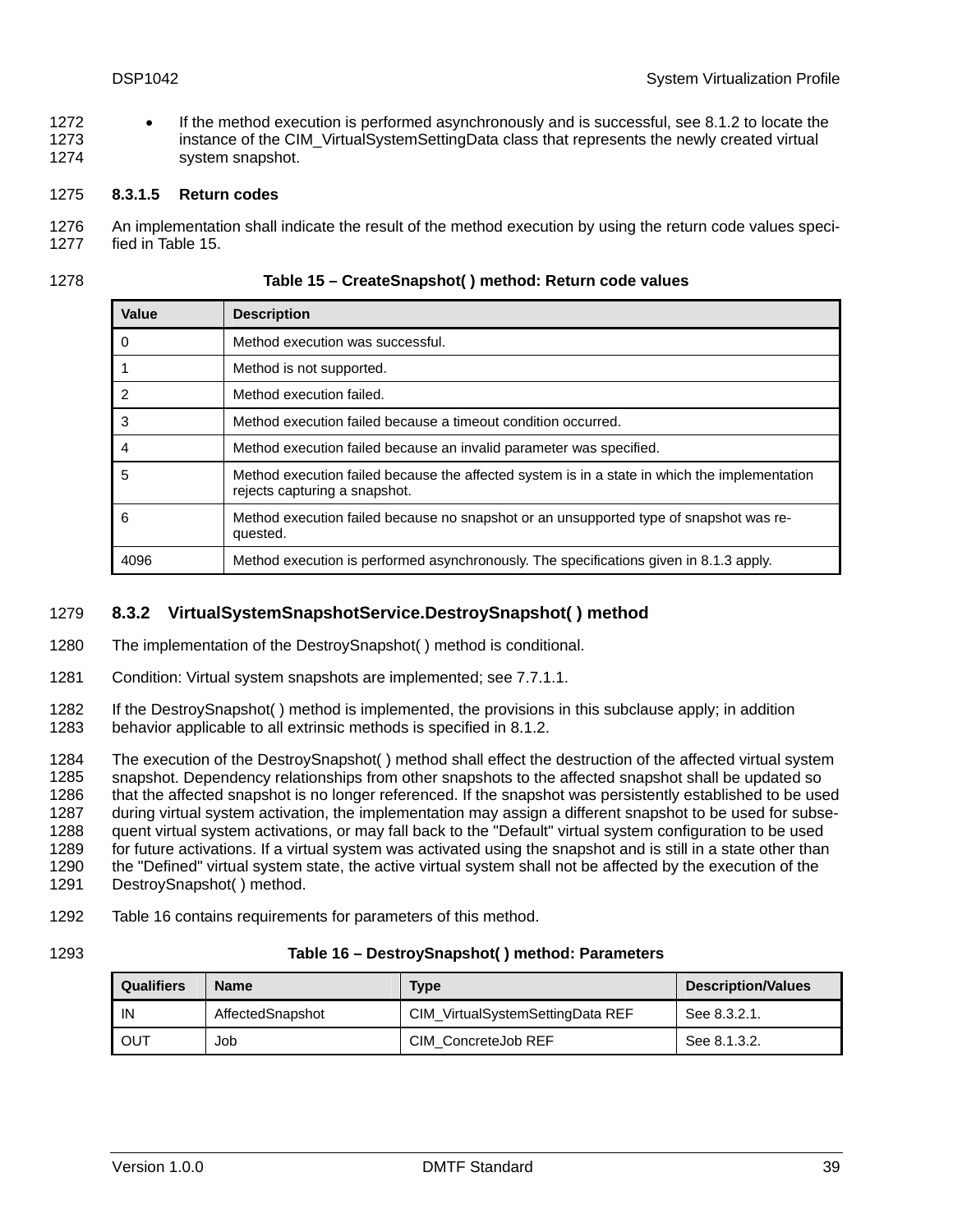### <span id="page-39-0"></span>1294 **8.3.2.1 AffectedSnapshot parameter**

- A client shall set a value of the AffectedSnapshot parameter to refer to the instance of the CIM\_VirtualSystemSettingData class that represents a snapshot. 1295 1296
- 1297 1298 An implementation shall interpret the value of the AffectedSnapshot parameter to identify the snapshot that is to be destroyed.

### 1299 **8.3.2.2 Return codes**

1300 1301 An implementation shall indicate the result of the method execution using the return code values specified by [Table 17](#page-39-1).

<span id="page-39-1"></span>1302

| Value | <b>Description</b>                                                                                                                |
|-------|-----------------------------------------------------------------------------------------------------------------------------------|
|       | Method execution was successful.                                                                                                  |
|       | Method is not supported.                                                                                                          |
| 2     | Method execution failed.                                                                                                          |
| 3     | Method execution failed because a timeout condition occurred.                                                                     |
| 4     | Method execution failed because an invalid parameter was specified.                                                               |
| 5     | Method execution failed because the affected snapshot is in a state in which the implementation<br>rejects destroying a snapshot. |
| 6     | Method execution failed because the affected snapshot is of a type that is not destroyable.                                       |
| 4096  | Method execution is performed asynchronously. The specifications given in 8.1.3 apply.                                            |

# 1303 **8.3.3 VirtualSystemSnapshotService.ApplySnapshot( ) method**

- 1304 The implementation of the ApplySnapshot( ) method is conditional.
- 1305 Condition: Virtual system snapshots are implemented; see [7.7.1.1.](#page-24-0)
- 1306 1307 If the ApplySnapshot( ) method is implemented, the provisions in this subclause apply; in addition behavior applicable to all extrinsic methods is specified in [8.1.2](#page-27-1).

1308 1309 1310 The execution of the ApplySnapshot( ) method shall indicate that the snapshot is used for the next activation of the associated virtual system (the virtual system that was the source for the snapshot). The method execution shall have one or both of the following effects:

- 1311 • The snapshot is persistently established to be used for subsequent activations.
- 1312 • The virtual system is immediately activated or recycled, using the snapshot.
- 1313 [Table 18](#page-39-2) contains requirements for parameters of this method.
- <span id="page-39-2"></span>1314

# **Table 18 – ApplySnapshot( ) method: Parameters**

| Qualifiers | <b>Name</b> | <b>Type</b>                      | <b>Description/Values</b> |
|------------|-------------|----------------------------------|---------------------------|
| IN         | Snapshot    | CIM VirtualSystemSettingData REF | See 8.3.3.1.              |
| <b>OUT</b> | Job         | CIM ConcreteJob REF              | See 8.1.3.2.              |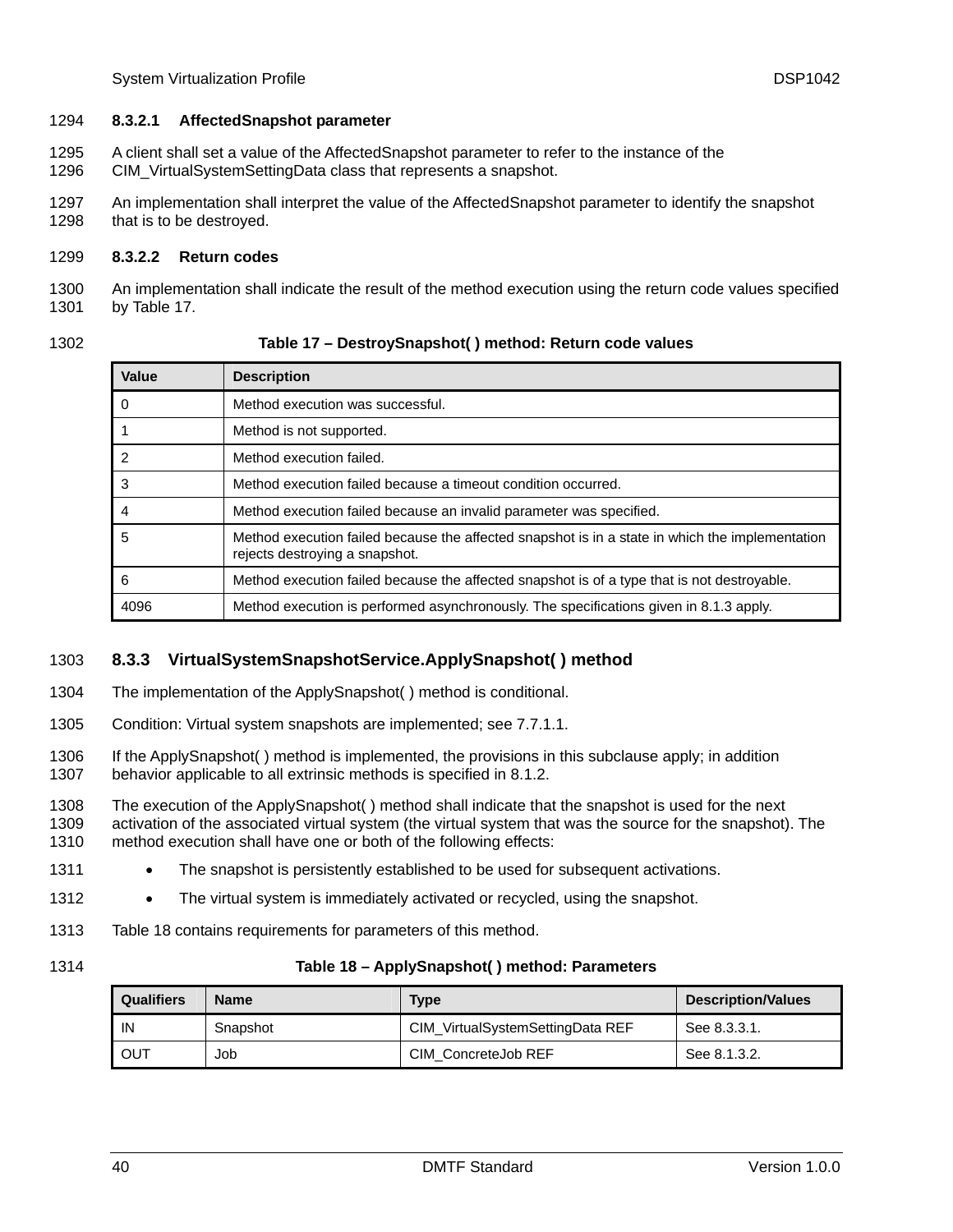### <span id="page-40-0"></span>1315 **8.3.3.1 Snapshot parameter**

- A client shall set a value of the Snapshot parameter to refer to the instance of the 1316
- CIM\_VirtualSystemSettingData class that represents a snapshot. 1317
- 1318 1319 An implementation shall interpret the value of the Snapshot parameter to identify the snapshot that is to be applied.

### 1320 **8.3.3.2 Return codes**

1321 1322 An implementation shall indicate the result of the method execution by using the return code values specified in [Table 19](#page-40-1).

<span id="page-40-1"></span>1323

### **Table 19 – ApplySnapshot( ) method: Return code values**

| Value          | <b>Description</b>                                                                                                 |  |
|----------------|--------------------------------------------------------------------------------------------------------------------|--|
| 0              | Method execution was successful.                                                                                   |  |
|                | Method is not supported.                                                                                           |  |
| $\overline{2}$ | Method execution failed.                                                                                           |  |
| 3              | Method execution failed because a timeout condition occurred.                                                      |  |
| 4              | Method execution failed because an invalid parameter was specified.                                                |  |
| 5              | Method execution failed because the affected system is in a state where snapshots cannot be<br>applied.            |  |
| 6              | Method execution failed because the type of the affected system does not support the<br>application of a snapshot. |  |
| 4096           | Method execution is performed asynchronously. The specifications given in 8.1.3 apply.                             |  |

# <span id="page-40-2"></span>1324 **8.4 Profile conventions for operations**

- 1325 The default list of operations for all classes is:
- 1326 GetInstance()
- 1327 EnumerateInstances()
- 1328 EnumerateInstanceNames()
- 1329 For classes that are referenced by an association, the default list also includes
- 1330 Associators( )
- 1331 AssociatorNames( )
- 1332 References( )
- 1333 ReferenceNames( )

# 1334 **8.4.1 CIM\_AffectedJobElement**

- 1335 All operations in the default list in [8.4](#page-40-2) shall be implemented as defined in **DSP0200**.
- 1336 NOTE Related profiles may define additional requirements on operations for the profile class.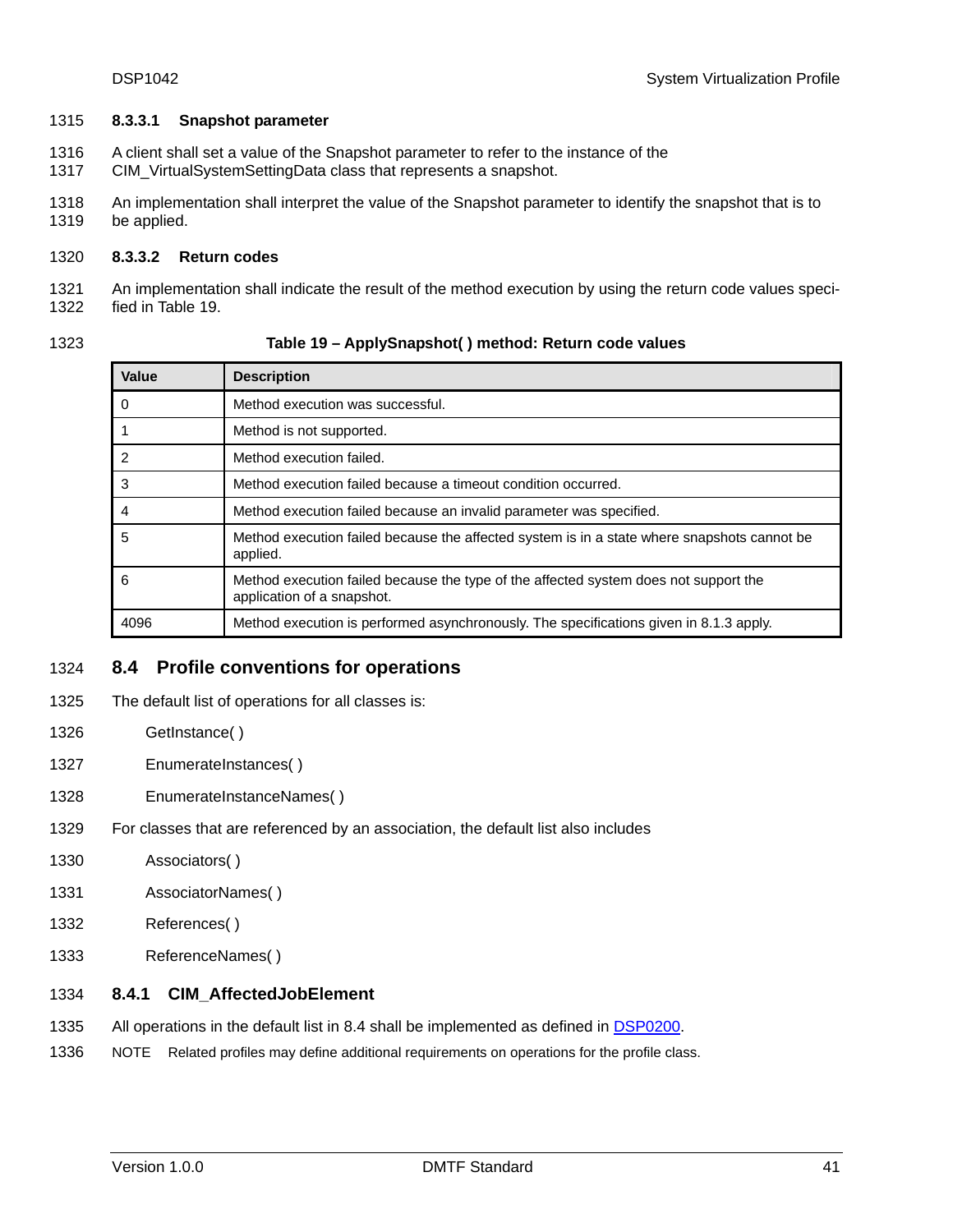System Virtualization Profile **DSP1042** 

| 1337 | 8.4.2       | <b>CIM_ComputerSystem</b>                                                                |
|------|-------------|------------------------------------------------------------------------------------------|
| 1338 |             | All operations in the default list in 8.4 shall be implemented as defined in DSP0200.    |
| 1339 | <b>NOTE</b> | Related profiles may define additional requirements on operations for the profile class. |
| 1340 | 8.4.3       | <b>CIM_ConcreteJob</b>                                                                   |
| 1341 |             | All operations in the default list in 8.4 shall be implemented as defined in DSP0200.    |
| 1342 | <b>NOTE</b> | Related profiles may define additional requirements on operations for the profile class. |
| 1343 | 8.4.4       | <b>CIM_Dependency</b>                                                                    |
| 1344 |             | All operations in the default list in 8.4 shall be implemented as defined in DSP0200.    |
| 1345 | <b>NOTE</b> | Related profiles may define additional requirements on operations for the profile class. |
| 1346 | 8.4.5       | <b>CIM_ElementCapabilities</b>                                                           |
| 1347 |             | All operations in the default list in 8.4 shall be implemented as defined in DSP0200.    |
| 1348 | <b>NOTE</b> | Related profiles may define additional requirements on operations for the profile class. |
| 1349 | 8.4.6       | <b>CIM_ElementConformsToProfile</b>                                                      |
| 1350 |             | All operations in the default list in 8.4 shall be implemented as defined in DSP0200.    |
| 1351 | <b>NOTE</b> | Related profiles may define additional requirements on operations for the profile class. |
| 1352 | 8.4.7       | <b>CIM_HostedDependency</b>                                                              |
| 1353 |             | All operations in the default list in 8.4 shall be implemented as defined in DSP0200.    |
| 1354 | <b>NOTE</b> | Related profiles may define additional requirements on operations for the profile class. |
| 1355 | 8.4.8       | <b>CIM_HostedService</b>                                                                 |
| 1356 |             | All operations in the default list in 8.4 shall be implemented as defined in DSP0200.    |
| 1357 | <b>NOTE</b> | Related profiles may define additional requirements on operations for the profile class. |
| 1358 | 8.4.9       | <b>CIM_LastAppliedSnapshot</b>                                                           |
| 1359 |             | All operations in the default list in 8.4 shall be implemented as defined in DSP0200.    |
| 1360 | <b>NOTE</b> | Related profiles may define additional requirements on operations for the profile class. |
| 1361 |             | 8.4.10 CIM_MostCurrentSnapshotInBranch                                                   |
| 1362 |             | All operations in the default list in 8.4 shall be implemented as defined in DSP0200.    |
| 1363 | <b>NOTE</b> | Related profiles may define additional requirements on operations for the profile class. |

# 1364 **8.4.11 CIM\_ReferencedProfile**

- 1365 All operations in the default list in [8.4](#page-40-2) shall be implemented as defined in [DSP0200](#page-8-0).
- 1366 NOTE Related profiles may define additional requirements on operations for the profile class.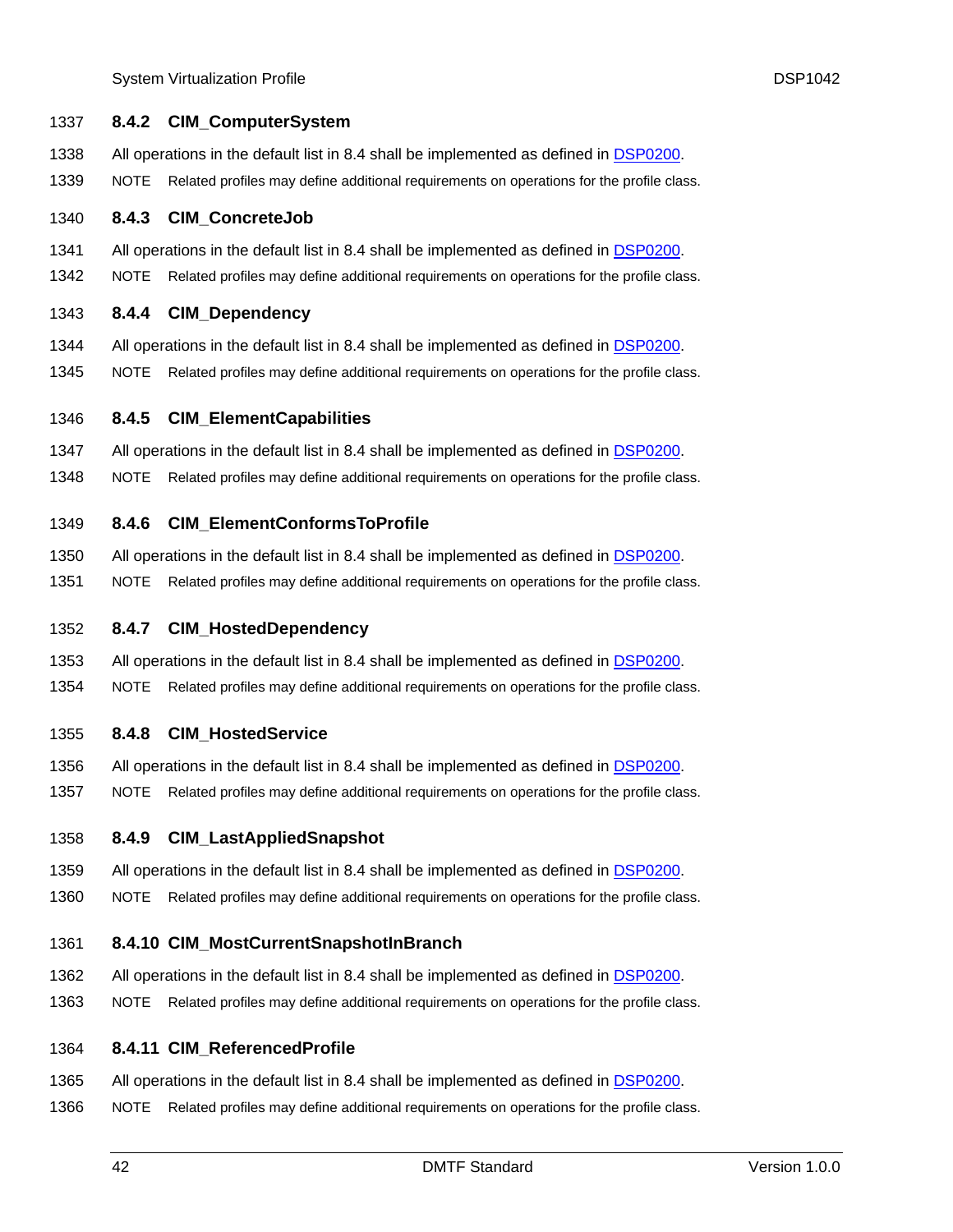### 1367 **8.4.12 CIM\_RegisteredProfile**

- 1368 All operations in the default list in [8.4](#page-40-2) shall be implemented as defined in [DSP0200](#page-8-0).
- 1369 NOTE Related profiles may define additional requirements on operations for the profile class.

#### 1370 **8.4.13 CIM\_ServiceAffectsElement**

- 1371 All operations in the default list in [8.4](#page-40-2) shall be implemented as defined in [DSP0200](#page-8-0).
- 1372 NOTE Related profiles may define additional requirements on operations for the profile class.

### 1373 **8.4.14 CIM\_SnapshotOfVirtualSystem**

- 1374 All operations in the default list in [8.4](#page-40-2) shall be implemented as defined in [DSP0200](#page-8-0).
- 1375 NOTE Related profiles may define additional requirements on operations for the profile class.

### 1376 **8.4.15 CIM\_System**

- 1377 All operations in the default list in [8.4](#page-40-2) shall be implemented as defined in [DSP0200](#page-8-0).
- 1378 NOTE Related profiles may define additional requirements on operations for the profile class.

### 1379 **8.4.16 CIM\_VirtualSystemManagementCapabilities**

- 1380 All operations in the default list in [8.4](#page-40-2) shall be implemented as defined in [DSP0200](#page-8-0).
- 1381 NOTE Related profiles may define additional requirements on operations for the profile class.

### 1382 **8.4.17 CIM\_VirtualSystemManagementService**

- 1383 All operations in the default list in [8.4](#page-40-2) shall be implemented as defined in [DSP0200](#page-8-0).
- 1384 NOTE Related profiles may define additional requirements on operations for the profile class.

### 1385 **8.4.18 CIM\_VirtualSystemSnapshotService**

- 1386 All operations in the default list in [8.4](#page-40-2) shall be implemented as defined in [DSP0200](#page-8-0).
- 1387 NOTE Related profiles may define additional requirements on operations for the profile class.
- 1388 **8.4.19 CIM\_VirtualSystemSnapshotCapabilities**
- 1389 All operations in the default list in [8.4](#page-40-2) shall be implemented as defined in [DSP0200](#page-8-0).
- 1390 NOTE Related profiles may define additional requirements on operations for the profile class.

### 1391 **8.4.20 CIM\_VirtualSystemSnapshotServiceCapabilities**

- 1392 All operations in the default list in [8.4](#page-40-2) shall be implemented as defined in [DSP0200](#page-8-0).
- 1393 NOTE Related profiles may define additional requirements on operations for the profile class.

# 1394 **9 Use Cases**

1395 This clause contains informative text only.

1396 1397 The following use cases and object diagrams illustrate use of this profile. They are for informational purposes only and do not introduce behavioral requirements for implementations of the profile.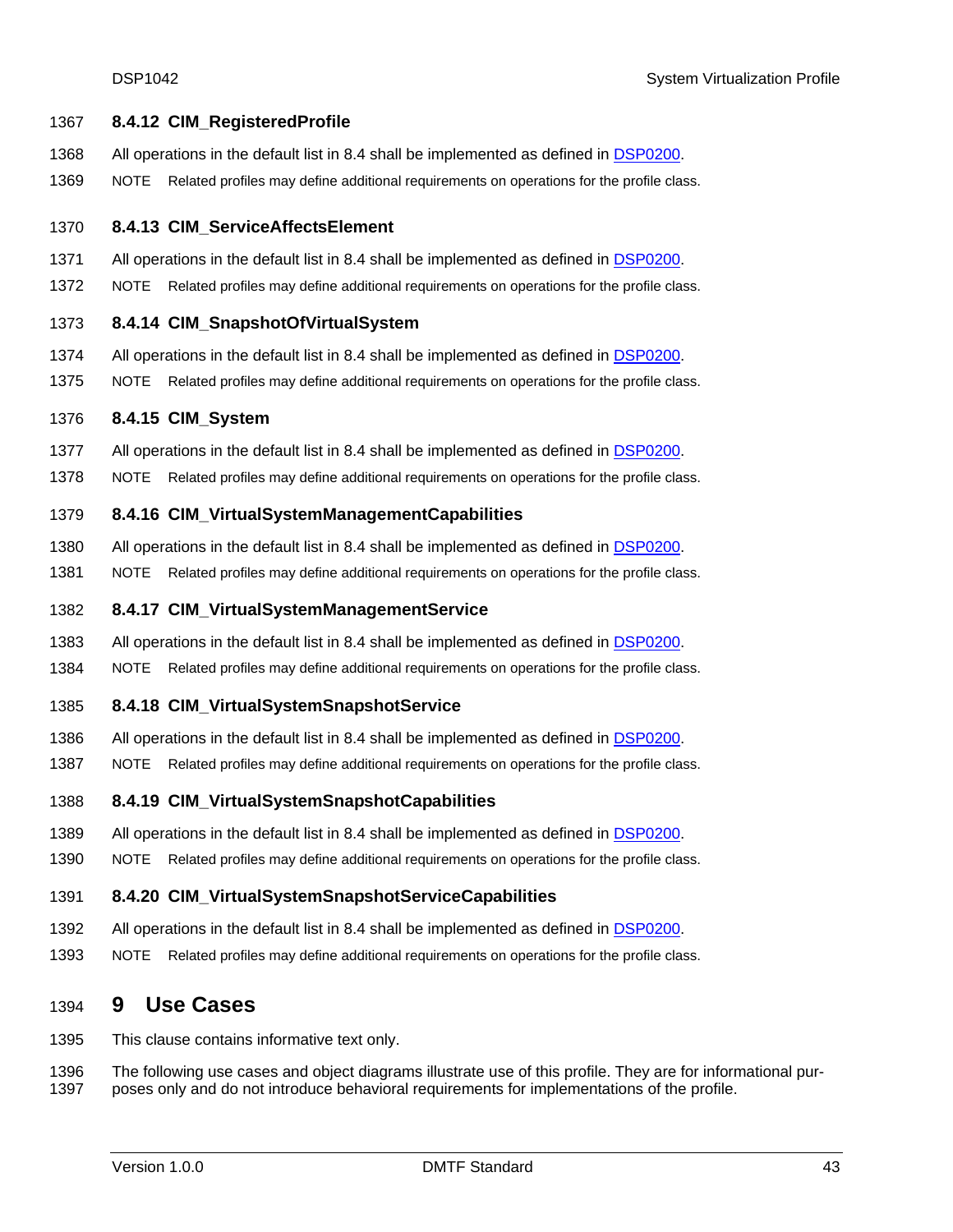# 1398 **9.1 General assumptions**

- For all use cases, it is assumed that a client performs intrinsic CIM operations, extrinsic CIM operations, or both. 1399 1400
- 1401 For all use cases except the use case described in [9.2.1](#page-44-0), the following conditions are implicitly assumed:
- 1402 • The client knows the URL of a WBEM service that exposes an implementation of this profile.
- 1403 • The client is able to communicate with the WBEM service through a specified CIM protocol. An example is the use of the http protocol as described in **DSP0200**. The client may use a facility like a CIM client API to perform the encoding and decoding of CIM messages. 1404 1405

# 1406 **9.2 Discovery, localization, and inspection**

1407 1408 1409 This set of use cases describes how a client obtains access to an implementation, detects the central and scoped instances, and analyzes information available through these instances. [Figure 3](#page-44-1) outlines a sample situation that is referenced by some of the use-case descriptions in subsequent subclauses.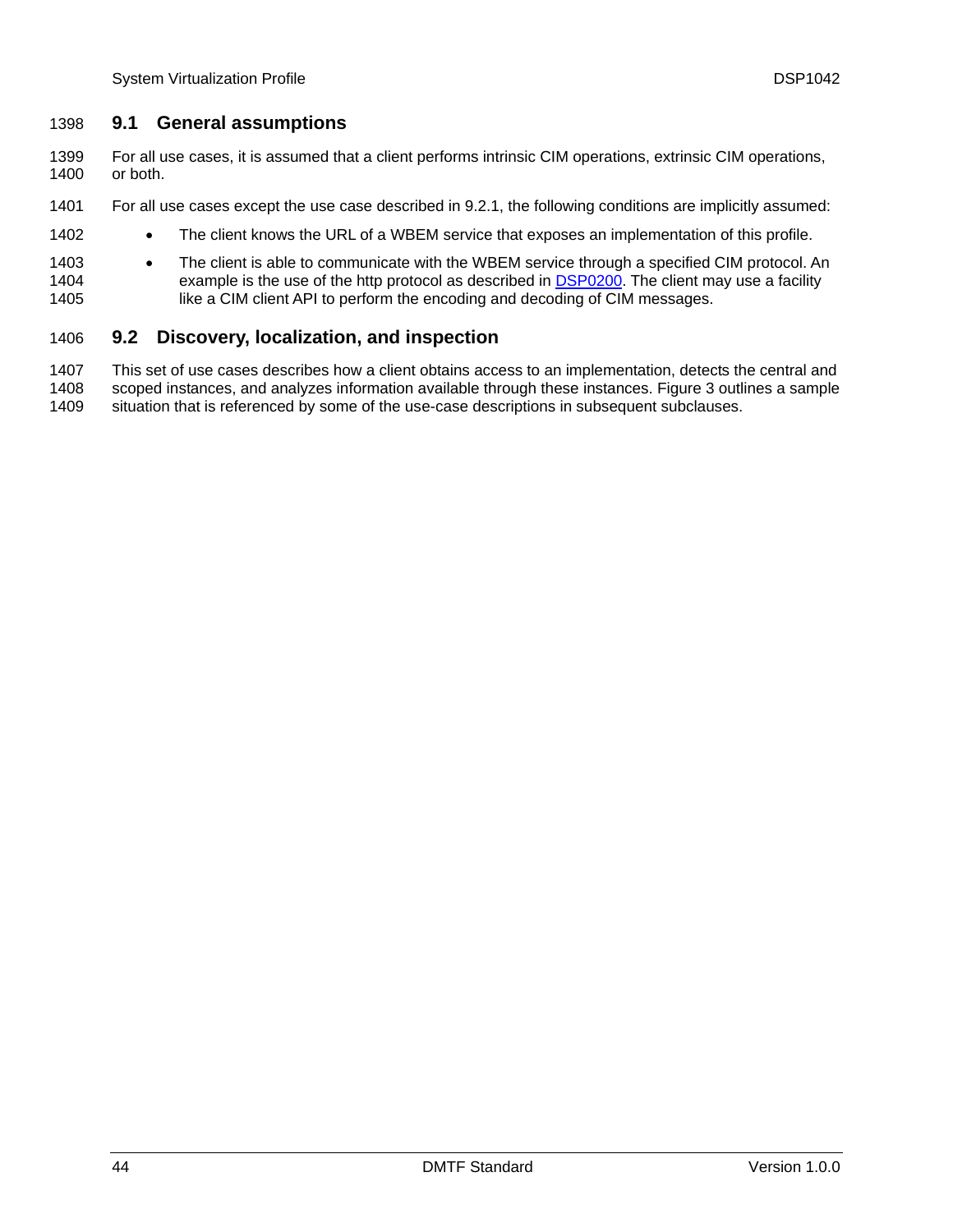

1410

<span id="page-44-1"></span>1411 **Figure 3 – System Virtualization Profile instance diagram: Discovery, localization, and inspection** 

#### <span id="page-44-0"></span>1413 1412 **9.2.1 SLP-Based discovery of CIM object managers hosting implementations of this Profile**

1414 1415 1416 The service location protocol (SLP) is used to locate WBEM services. A WBEM service that implements SLP as a discovery mechanism is required to register with SLP all instances of the CIM\_RegisteredProfile class that reside in the Interop namespace. An SLP service type is used to identify entities that are

1417 registered with SLP. An SLP service type is a structured string variable.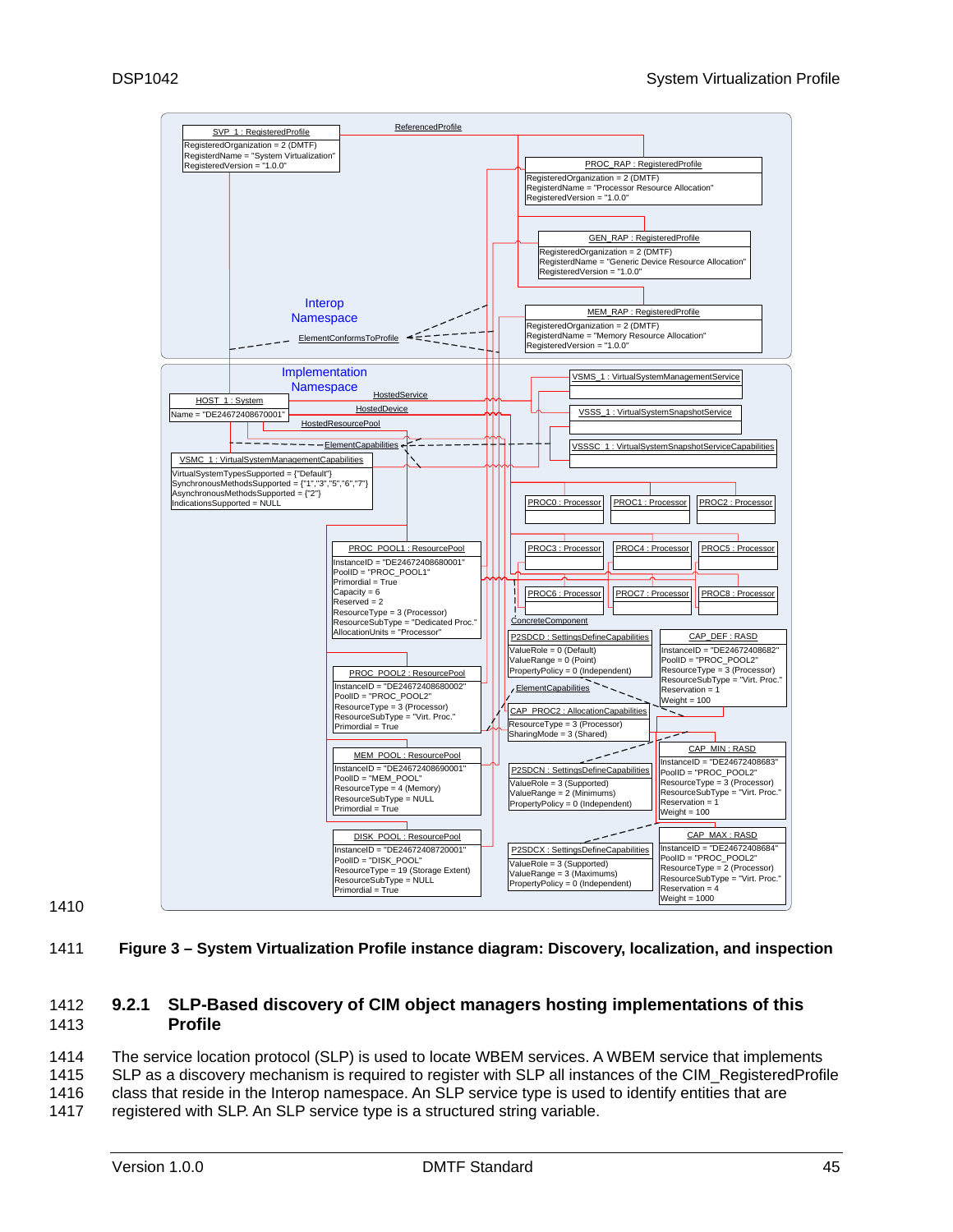- **Assumption:** This profile is registered by at least one WBEM service that maintains a registration with an 1418
- SLP Directory Agent. The registration includes information about registered DMTF management profiles. 1419
- The client is able to make SLP calls. 1420
- 1421 The client invokes the SLPFindSrvs() SLP function as follows:
- 1422 – The value of the srvtype parameter is set to "service:wbem".
- 1423 – The value of the scopelist parameter is set to "default".
- 1424 1425 – The value of the filter parameter is set to "(RegisteredProfilesSupported=DMTF:System Virtualization)".
- 1426 **Result:** Each URL in a list of URLs identifies a WBEM service where this profile is implemented.

# <span id="page-45-0"></span>1427 **9.2.2 Locate conformant implementations using the EnumerateInstances( ) operation**

- 1428 1429 **Assumption:** The client knows the URL of a WBEM service hosting implementations of this profile (see [9.2.1](#page-44-0)).
- 1430 1431 1) Using the URL, the client invokes the intrinsic EnumerateInstances( ) CIM operation with the value of the ClassName input parameter set to "CIM\_RegisteredProfile".
- 1432 The result is a list of instances of the CIM\_RegisteredProfile class.
- 1433 1434 2) The client iterates over the list of instances of the CIM\_RegisteredProfile class and selects instances where
- 1435 – the RegisteredOrganization property has a value of 2 (DMTF)
- 1436 – the RegisteredName property has a value of "System Virtualization"
- 1437 – the RegisteredVersion property has a value equal to or greater than "1.0.0"
- 1438 1439 **Result:** The client knows a set of instances of the CIM\_RegisteredProfile class, each representing an implementation of this profile.
- 1440 1441 In the example shown in [Figure 3](#page-44-1), one instance of the CIM RegisteredProfile class represents an implementation of this profile; it is tagged SVP 1.

# <span id="page-45-1"></span>1442 **9.2.3 Locate conformant implementations using the ExecuteQuery( ) operation**

- 1443 1444 **Assumption:** The client knows the URL of a WBEM service hosting implementations of this profile (see [9.2.1](#page-44-0)).
- 1445 • Using the URL, the client invokes the intrinsic ExecuteQuery( ) CIM operation as follows:
- 1446 – The value of the QueryLanguage input parameter is set to "CIM:CQL".
- 1447 1448 The value of the Query input parameter is set to "SELECT \* FROM CIM\_RegisteredProfile WHERE RegisteredName = 'System Virtualization' AND RegisteredVersion >= '1.0.0'".
- 1449 1450 **Result:** The client knows a set of instances of the CIM\_RegisteredProfile class, each representing an implementation of this profile.
- 1451 1452 In the example shown in [Figure 3](#page-44-1), one instance of the CIM RegisteredProfile class represents an implementation of this profile; it is tagged SVP\_1.

# <span id="page-45-2"></span>1453 **9.2.4 Locate host systems represented by central instances of this profile**

- 1454 1455 **Assumption:** The client knows a reference to an instance of the CIM\_RegisteredProfile class that represents an implementation of this profile (see [9.2.2](#page-45-0) or [9.2.3\)](#page-45-1).
- 1456 • The client invokes the intrinsic AssociatorNames( ) CIM operation as follows: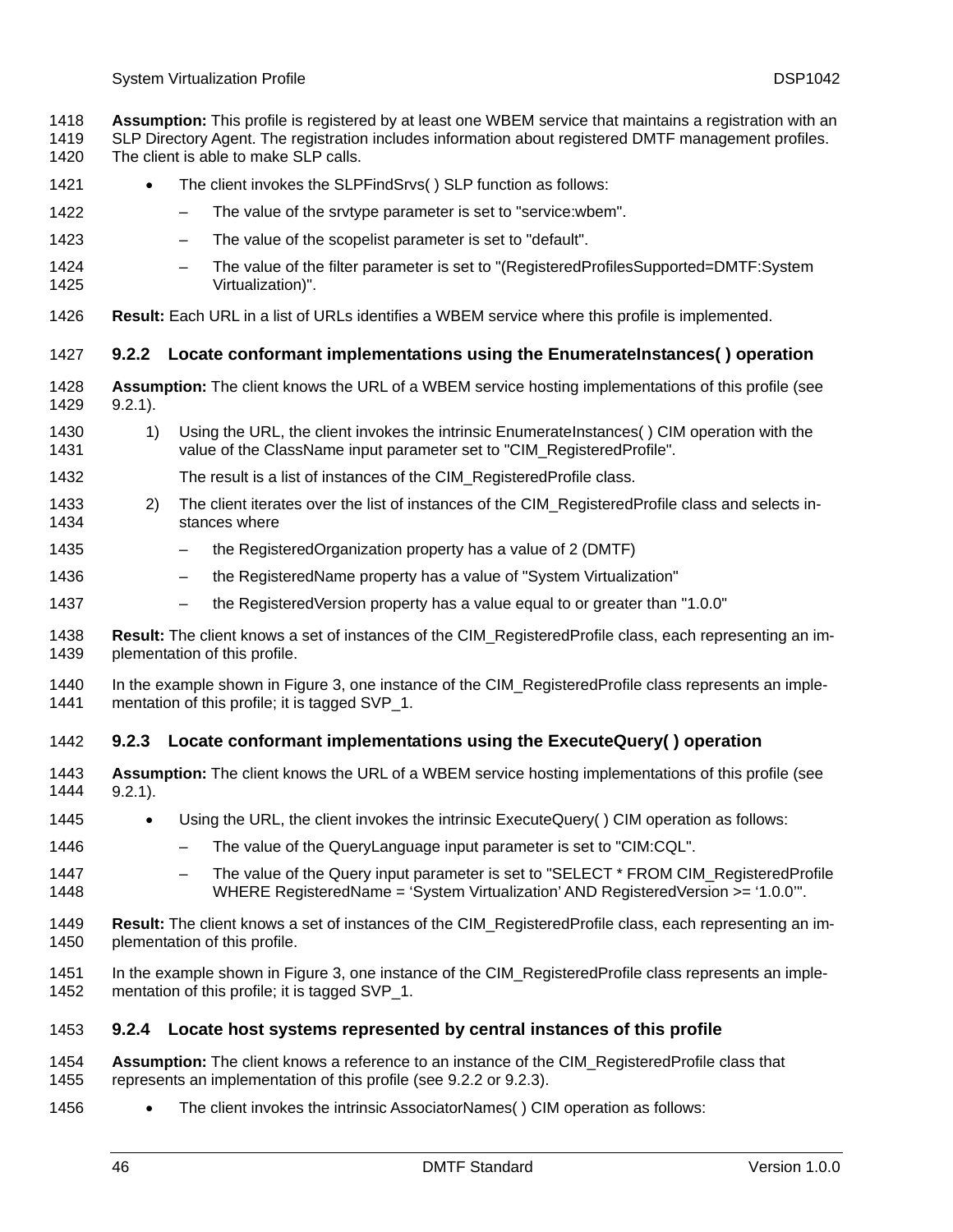- The value of the ObjectName parameter is set to refer to the instance of the CIM\_RegisteredProfile class. 1457 1458
- 1459 – The value of the AssocClass parameter is set to "CIM\_ElementConformsToProfile".
- 1460 – The value of the ResultClass parameter is set to "CIM\_System".

1461 1462 **Result:** The client knows a set of references to instances of the CIM\_System class that represent host systems that are central and scoping instances of this profile.

1463 1464 In the example shown in [Figure 3](#page-44-1), one instance of the CIM RegisteredProfile class represents a host system that is a central and scoping instance of this profile; it is tagged HOST\_1.

# <span id="page-46-0"></span>1465 **9.2.5 Locate implementations of scoped resource allocation profiles**

- 1466 1467 **Assumption:** The client knows a reference to an instance of the CIM\_RegisteredProfile class that represents an implementation of this profile (see [9.2.2](#page-45-0) or [9.2.3\)](#page-45-1).
- 1468 1469 1) The client invokes the intrinsic Associators( ) CIM operation to obtain a the list of scoped DMTF management profiles, as follows:
- 1470 1471 The value of the ObjectName parameter is set to refer to the instance of the CIM\_RegisteredProfile class.
- 1472 – The value of the AssocClass parameter is set to "CIM\_ReferencedProfile".
- 1473 The value of the ResultClass parameter is set to "CIM\_RegisteredProfile".
- 1474 1475 The result is a set of instances of the CIM\_RegisteredProfile class that each represent an implementation of a DMTF management profile that is scoped by this profile.
- 1476 1477 1478 2) For each instance of the CIM RegisteredProfile class, the client determines whether the value of the RegisteredName property matches the registered name of one of the scoped resource allocation DMTF management profiles as specified by [Table 1](#page-11-0).
- 1479 1480 If the value does not match any name of a resource allocation DMTF management profile scoped by this profile, the client ignores that instance of the CIM RegisteredProfile class.
- 1481 1482 **Result:** The client knows a set of instances of the CIM\_RegisteredProfile class that each represent an implementation of a resource allocation DMTF management profile that is scoped by this profile.
- 1483 1484 1485 1486 In the example shown in [Figure 3](#page-44-1), three instances of the CIM\_RegisteredProfile class are associated with the instance of the CIM\_RegisteredProfile class that is tagged SVP\_1 and represents a central instance of this profile. These instances represent implementations of scoped resource allocation DMTF management profiles:
- 1487 The instance tagged PROC\_RAP represents an implementation of [DSP1044](#page-8-0).
- 1488 The instance tagged GEN RAP represents an implementation of [DSP1059.](#page-9-0)
- 1489 The instance tagged MEM\_RAP represents an implementation of [DSP1045.](#page-8-0)

### <span id="page-46-1"></span>1490 **9.2.6 Locate virtual system management service**

- 1491 1492 **Assumption:** The client knows a reference to an instance of the CIM\_System class that represents a host system that is a central instance of this profile (see [9.2.4\)](#page-45-2).
- 1493 • The client invokes the intrinsic AssociatorNames () CIM operation as follows:
- 1494 1495 The value of the ObjectName parameter is set to refer to the instance of the CIM System class.
- 1496 – The value of the AssocClass parameter is set to "CIM\_HostedService".
- 1497 – The value of the ResultClass parameter is set to "CIM\_VirtualSystemManagementService".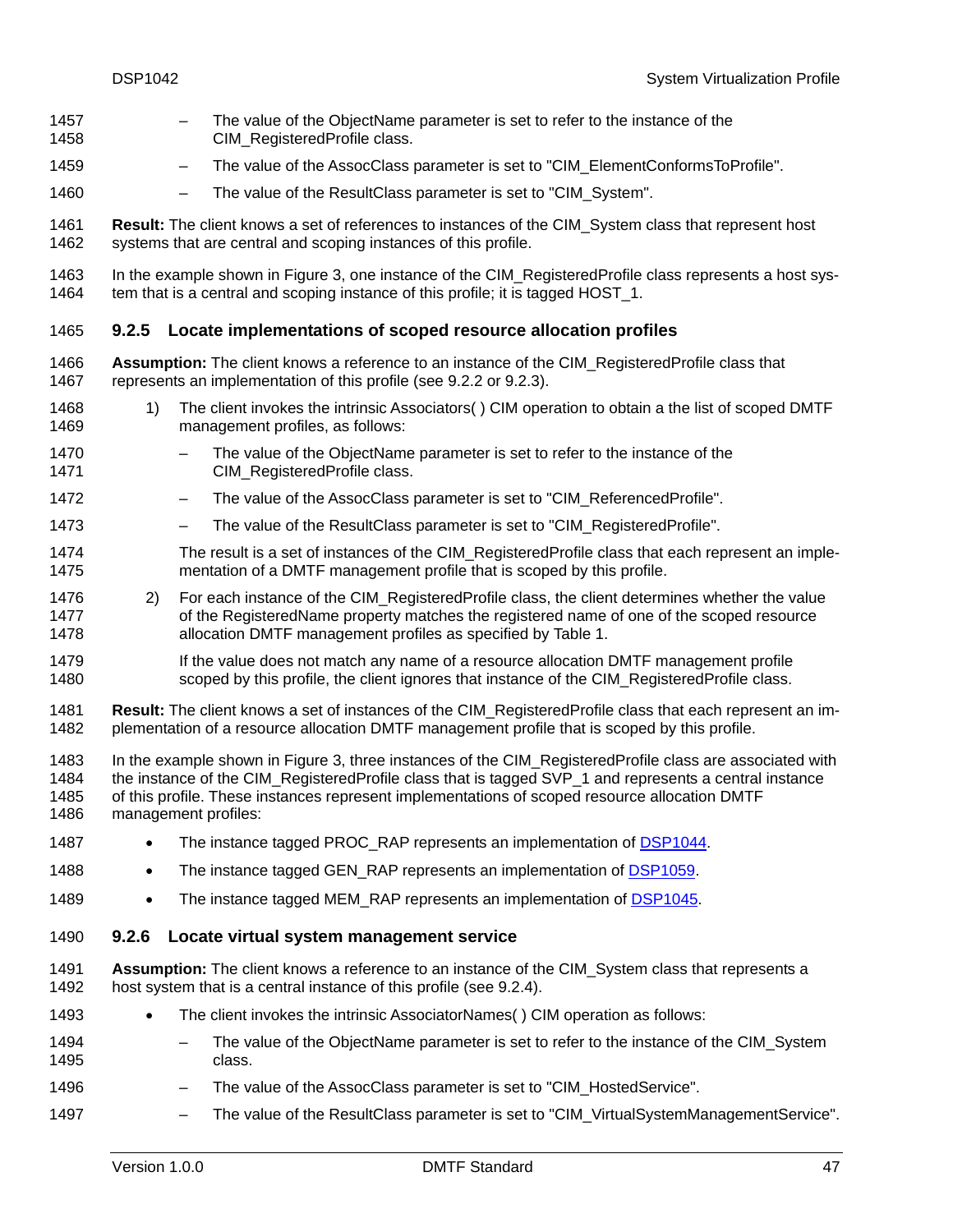**Result:** The client knows a reference to the instance of the CIM\_VirtualSystemManagementService class that represents the virtual system management service that serves the host system. If the operation is successful, the size of the result set is 1. 1498 1499 1500

1501 1502 In the example shown in [Figure 3](#page-44-1), one instance of the CIM\_VirtualSystemManagementService class serves the host system; it is tagged VSMS\_1.

# 1503 **9.2.7 Determine the capabilities of an implementation**

- 1504 1505 **Assumption:** The client knows a reference to an instance of the CIM\_System class that represents a host system that is a central instance of this profile (see [9.2.4\)](#page-45-2).
- 1506 1) The client invokes the intrinsic Associators( ) CIM operation as follows:
- 1507 1508 The value of the ObjectName parameter is set to refer to the instance of the CIM System class.
- 1509 The value of the AssocClass parameter is set to "CIM\_ElementCapabilities".
- 1510 1511 – The value of the ResultClass parameter is set to "CIM\_VirtualSystemManagementCapabilities".
- 1512 1513 The result is a list of instances of the CIM\_VirtualSystemManagementCapabilities class. If the operation is successful, the size of the result set is 1.
- 1514 2) The client analyzes the instance of the CIM VirtualSystemManagementCapabilities class.
- 1515 1516 – The VirtualSystemTypesSupported[ ] array property lists identifiers of virtual system types that the implementation supports.
- 1517 1518 1519 – The SynchronousMethodsSupported[ ] array property lists identifiers of methods of the CIM\_VirtualSystemManagementService class that are implemented with synchronous method execution only.
- 1520 1521 1522 – The AsynchronousMethodsSupported[ ] array property lists identifiers of methods of the CIM\_VirtualSystemManagementService class that are implemented with synchronous and asynchronous method execution.
- 1523 1524 – The IndicationsSupported[ ] array property lists identifiers of types of indications that the implementation supports.
- 1525 1526 **Result:** The client knows the capabilities of the host system in terms of properties of the CIM\_VirtualSystemManagementCapabilities class.
- 1527 1528 In the example shown in [Figure 3](#page-44-1), one instance of the CIM VirtualSystemManagementCapabilities class is associated with the host system; it is tagged VSMC 1.
- 1529 1530 1531 • The VirtualSystemTypesSupported[ ] array property lists one element with the value "Default", which indicates that the implementation supports one virtual system type named "Default". The semantics are implementation specific.
- 1532 The SynchronousMethodsSupported[] array property lists enumerated values:
- 1533 { 1 (AddResourceSettingsSupported), 3 (DestroySystemSupported),
- 1534 5 (ModifyResourceSettingsSupported), 6 (ModifySystemSettingsSupported), and
- 1535 1536 7 (RemoveResourcesSupported) }, which indicates that the AddResources( ) method, the DestroySystem( ) method, the ModifyResourceSettings( ) method, and the
- 1537 1538 RemoveResourceSettings( ) method are implemented by the implementation with synchronous execution.
- 1539 1540 1541 • The AsynchronousMethodsSupported[ ] array property lists the enumerated value { 2 (DefineSystemSupported) }, which indicates that the DefineSystem( ) method is implemented by the implementation with synchronous or asynchronous execution.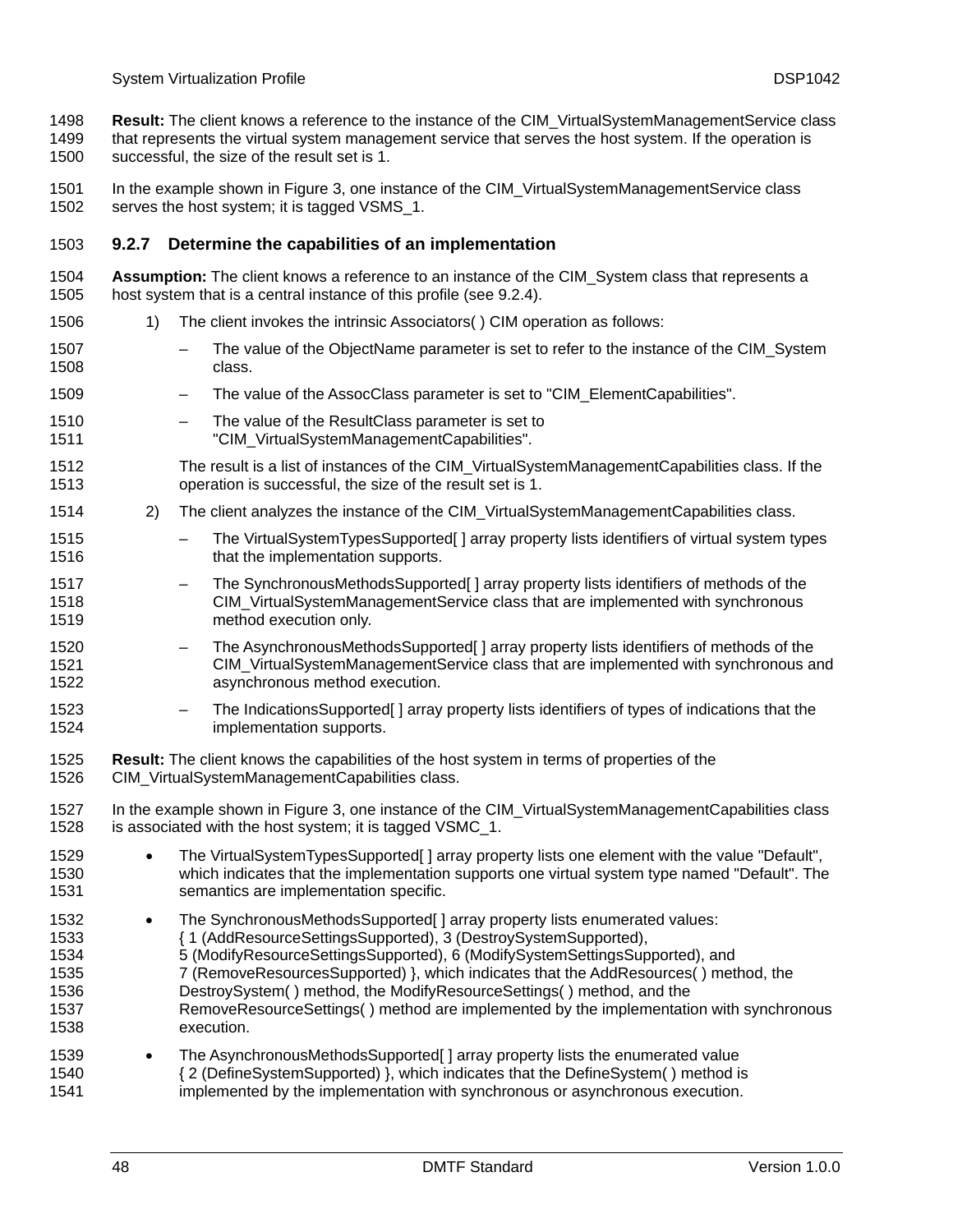• The value of the IndicationsSupported [] array property is NULL, which indicates that indications are not implemented by the implementation. 1542 1543

# <span id="page-48-0"></span>1544 **9.2.8 Locate hosted resource pools of a particular resource type**

- 1545 1546 **Assumption:** The client knows a reference to an instance of the CIM\_System class that represents a host system that is a central instance of this profile (see [9.2.4\)](#page-45-2).
- 1547 1) The client invokes the intrinsic Associators( ) CIM operation as follows:
- 1548 1549 The value of the ObjectName parameter is set to refer to the instance of the CIM\_System class.
- 1550 – The value of the AssocClass parameter is set to "CIM\_HostedResourcePool".
- 1551 – The value of the ResultClass parameter is set to "CIM\_ResourcePool".
- 1552 The result is a list of instances of the CIM\_ResourcePool class.
- 1553 1554 2) For each instance of CIM\_ResourcePool, the client determines whether the value of the ResourceType property matches the requested resource type.
- 1555 1556 If the value does not match the requested resource type, the client drops that instance of the CIM\_ResourcePool class from the list.
- 1557 1558 **Result:** The client knows a set of instances of the CIM\_ResourcePool class, each representing a hosted resource pool of the requested resource type.

# <span id="page-48-1"></span>1559 **9.2.9 Obtain a set of central instances of scoped resource allocation profiles**

- Resource allocation DMTF management profiles are based on [DSP1041](#page-8-0) that defines the CIM\_ResourcePool class as the central class. The procedure for the determination of central instances of scoped DMTF management profiles depends on the profile advertisement methodology applied by the 1560 1561 1562
- respective implementations. 1563
- 1564 1565 **Assumption:** The client knows a reference to an instance of the CIM\_RegisteredProfile class that represents an implementation of a scoped DMTF management profile (see [9.2.5\)](#page-46-0).
- 1566 1567 1568 • The client invokes the intrinsic Associators( ) CIM operation to obtain the list of instances of the CIM\_ResourcePool class that are central instances of the scoped DMTF management profiles, as follows:
- 1569 1570 – The value of the ObjectName parameter is set to refer to the instance of the CIM\_RegisteredProfile class
- 1571 – The value of the AssocClass parameter is set to "CIM\_ElementConformsToProfile".
- 1572 – The value of the ResultClass parameter is set to "CIM\_ResourcePool".
- 1573 The result is a list of instances of the CIM\_ResourcePool class; the list may be empty.
- 1574 1575 1576 – If the list is not empty, the *central class* profile implementation advertisement methodology is applied by the implementation for the scoped resource allocation DMTF management profile. In this case, the list is the result for this use case.
- 1577 1578 1579 – If the list is empty, the *scoping class* profile implementation advertisement methodology is applied by the implementation for the scoped resource allocation DMTF management profile. In this case, the client
- 1580 1581 – needs to know the resource type associated with the scoped resource allocation DMTF management profile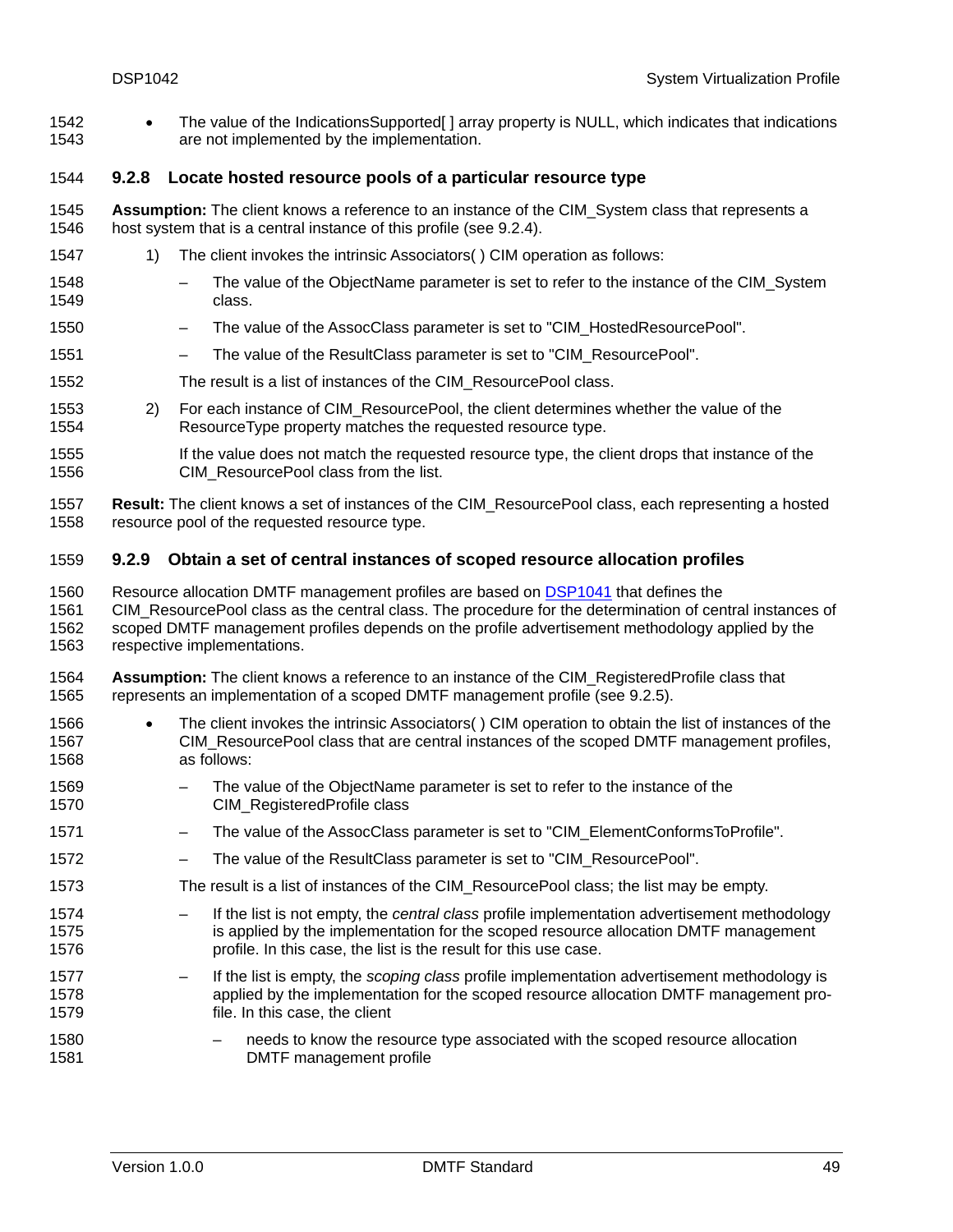- applies use case [9.2.8](#page-48-0) to obtain a list of instances of the CIM\_ResourcePool class that each represent a resource pool of that particular resource type. 1582 1583
- 1584 The resulting list is the result for this use case.

1585 1586 **Result:** The client knows a list of instances of the CIM\_ResourcePool class, each representing a central instance of a scoped resource allocation DMTF management profile.

### 1587 **9.2.10 Determine implemented resource types**

- 1588 1589 **Assumption:** The client knows a reference to an instance of the CIM\_RegisteredProfile class that represents an implementation of this profile (see [9.2.2](#page-45-0) or [9.2.3\)](#page-45-1).
- 1590 1591 1) The client locates implementations of DMTF management profiles that are scoped by this profile (see [9.2.5\)](#page-46-0).
- 1592 1593 The result is a list of references to instances of the CIM\_RegisteredProfile class that represent implementations of DMTF management profiles that are scoped by this profile.
- <span id="page-49-0"></span>1594 1595 1596 2) For each instance of CIM\_RegisteredProfile, the client obtains the set of instances of the CIM\_ResourcePool class that are central instances of the respective scoped resource allocation DMTF management profiles and represent a conformant resource pool (see [9.2.9](#page-48-1)).
- 1597 1598 The result is a list of instances of the CIM\_ResourcePool class that are central instances of scoped resource allocation DMTF management profiles.
- 1599 1600 1601 3) The client creates an initially empty list of integer values. For each instance that is a result from step [2\),](#page-49-0) the client determines whether the value of property ResourceType is already represented in the list:
- 1602 – If that value is already contained in the list, the client ignores the element.
- 1603 1604 If that value is not yet contained in the list, the client adds a new element to the list with that value.
- 1605 1606 **Result:** The client knows a list of integer values, each designating a resource type that is supported by the implementation.

1607 1608 1609 In the example shown in [Figure 3](#page-44-1), three instances of the CIM\_RegisteredProfile class are associated with the instance of the CIM\_RegisteredProfile class that represents the implementation of this profile. These instances are central instances of scoped resource allocation DMTF management profiles:

- 1610 The instance tagged PROC\_RAP represents an implementation of [DSP1044](#page-8-0).
- 1611 The instance tagged GEN\_RAP represents an implementation of [DSP1059.](#page-9-0)
- 1612 The instance tagged MEM\_RAP represents an implementation of [DSP1045.](#page-8-0)
- 1613 1614 These instances are all associated with respective instances of the CIM\_ResourcePool class, indicating that in this example in all cases the central class profile advertisement methodology is in use:
- 1615 1616 1617 • The instance tagged PROC RAP is associated with two instances that represent resource pools for the allocation of processors. They show a value of 3 (Processor) for the ResourceType property and are tagged PROC\_POOL1 and PROC\_POOL2.
- 1618 1619 1620 • The instance tagged GEN, RAP is associated with one instance that represents a resource pool for the allocation of virtual disks. It shows a value of 19 (Storage Extent) for the ResourceType property and is tagged DISK\_POOL.
- 1621 1622 1623 • The instance tagged MEM\_RAP is associated with one instance that represents a resource pool for the allocation of memory. It shows a value of 4 (Memory) for the ResourceType property and is tagged MEM\_POOL.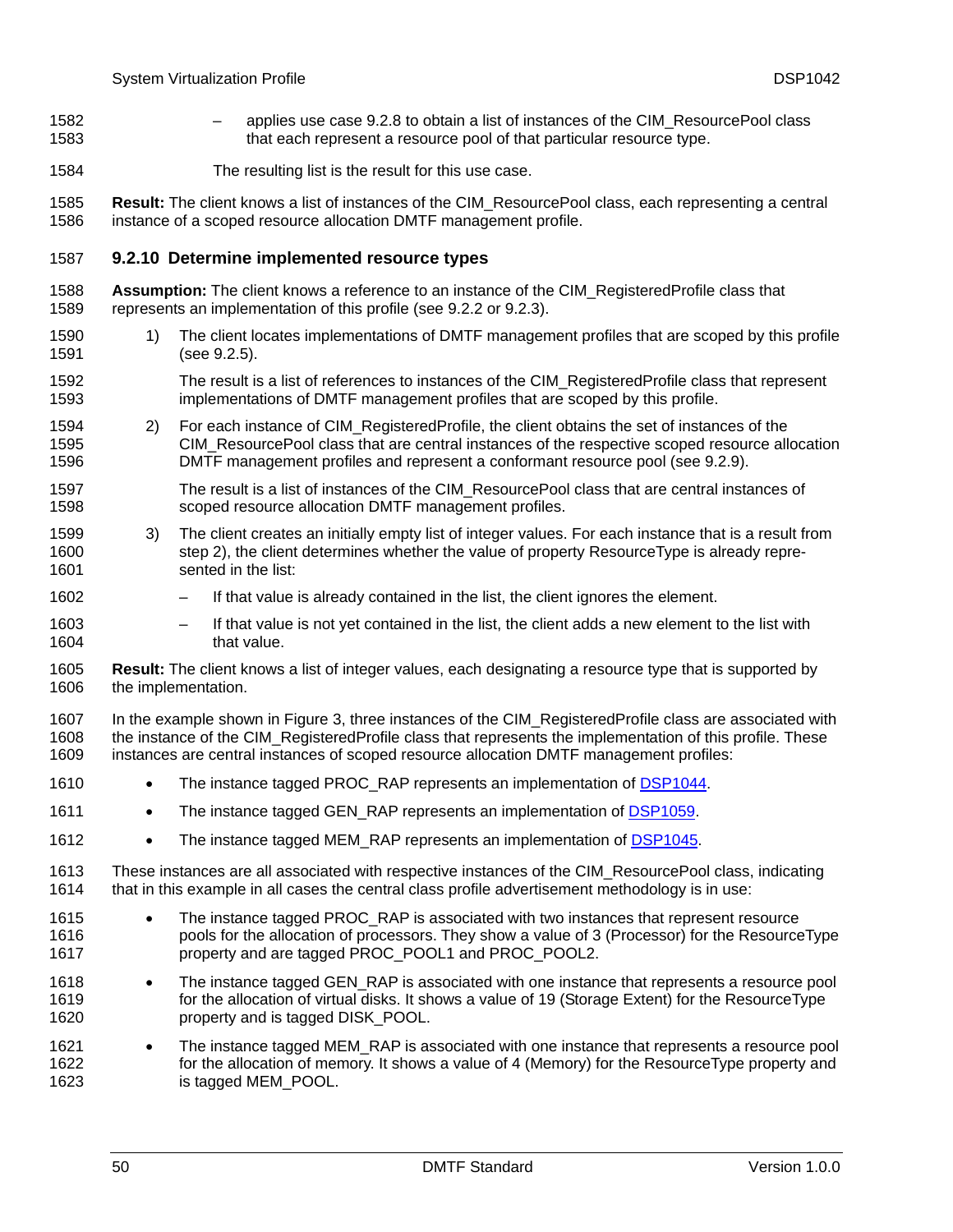The resulting list of integer values is {"3","4","19"} and designates the implemented resource types 3 (Processor), 4 (Memory), and 19 (Storage Extent). 1624 1625

### 1626 **9.2.11 Determine the default resource pool for a resource type**

- 1627 1628 **Assumption:** The client knows a reference to an instance of the CIM\_System class that represents a host system that is a central instance of this profile (see [9.2.4\)](#page-45-2).
- <span id="page-50-0"></span>1629 1630 1) The client invokes the intrinsic Associators( ) CIM operation for a list of allocation capabilities associated with resource pools hosted by the host system, as follows:
- 1631 1632 – The value of the ObjectName parameter is set to refer to the instance of the CIM\_System class.
- 1633 The value of the AssocClass parameter is set to "CIM\_ElementCapabilities".
- 1634 – The value of the ResultClass parameter is set to "CIM\_AllocationCapabilities".
- 1635 The result is a list of instances of the CIM\_AllocationCapabilities class.
- <span id="page-50-1"></span>1636 1637 2) The client drops instances from the result list of step [1\)](#page-50-0) that have a value for the ResourceType property that does not match the requested resource type.
- 1638 1639 1640 1641 The purpose of the following two steps is to further limit the result set from step [2\)](#page-50-1) to those instances of the CIM\_AllocationCapabilities class that describe default settings. Default settings are flagged in the connecting instance of the CIM\_ElementCapabilities association that has a value of 2 (Default) for the Characteristics property.
- <span id="page-50-2"></span>1642 1643 3) For each instance of the list resulting from step [2\)](#page-50-1), the client invokes the intrinsic References( ) CIM operation for a list of association instances that refer to the resource pool:
- 1644 1645 – The value of the ObjectName parameter refers the instance of the CIM\_ResourcePool class.
- 1646 – The value of the ResultClass parameter is set to "CIM\_AllocationCapabilities".
- 1647 1648 The result is a list of instances of the CIM ElementCapabilities association that associate an in-stance of the CIM ResourcePool class that is taken from the result of step [2\)](#page-50-1).
- <span id="page-50-3"></span>1649 1650 4) From the list obtained in step [3\)](#page-50-2), the client drops all elements that meet either of the following conditions:
	- have a value other than 2 (Default) for the Characteristics property
	- do not refer to the instance of the CIM\_System class that represents the host system through the ManagedElement property
- 1654 1655 The list should now contain one instance of the CIM\_AllocationCapabilities class that represents default allocation capabilities for the resource type in question.
- <span id="page-50-4"></span>1656 1657 5) The client invokes the intrinsic Associators( ) CIM operation to resolve association for the resource pool, as follows:
	- The value of the ObjectName parameter refers to the instance of the CIM\_AllocationCapabilities class selected in step [4\)](#page-50-3).
- 1660 – The value of the AssocClass parameter is set to "CIM\_ElementCapabilities".
- 1661 – The value of the ResultClass parameter is set to "CIM\_ResourcePool".
- 1662 The result is a list of instances of the CIM\_ResourcePool class. The size of the list is 1.

1663 1664 **Result:** The client knows the instance of the CIM\_ResourcePool class that represents the default resource pool for the requested resource type.

1651 1652 1653

1658 1659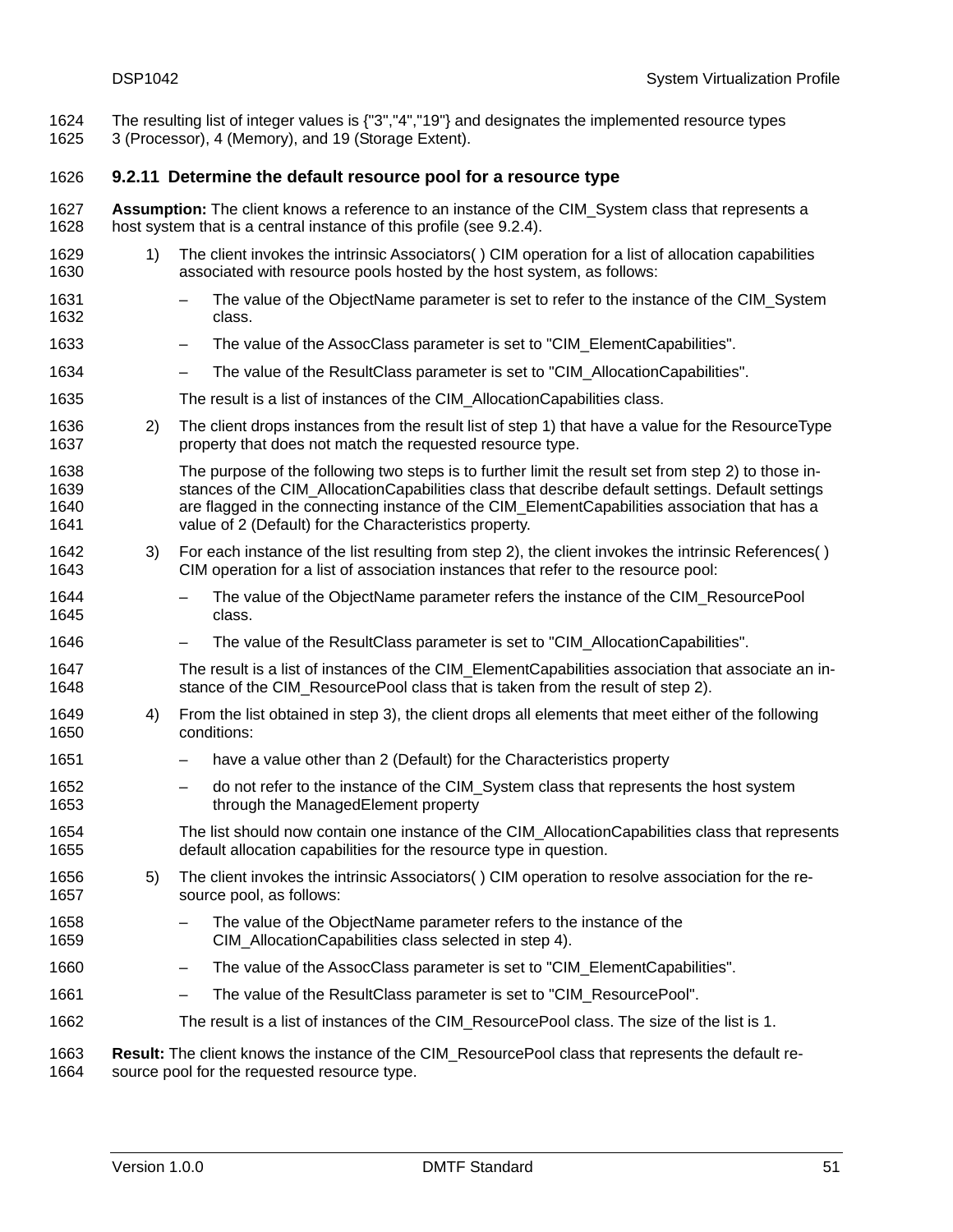In the example shown in [Figure 3](#page-44-1), allocation capabilities are depicted only for the virtual processor pool. In the subsequent description, it is assumed that the client looks for the default resource pool for processors: 1665 1666 1667

- 1668 1669 • With step [1\)](#page-50-0) of this use case, the client resolves the CIM ElementCapabilities association from the instance of the CIM\_System class that represents the host system (tagged HOST\_1) to instances of the CIM\_AllocationCapabilities class. A conformant implementation of [DSP1043](#page-8-0) shows only one associated element for each resource type. 1670 1671
- 1672 1673 • With step [2\),](#page-50-1) the client reduces the result set to the one element that describes allocation capabilities processors. This instance is tagged CAP\_PROC1.
- 1674 1675 1676 • With steps [3\)](#page-50-2) and [4\),](#page-50-3) the client further reduces the result set to the one instance of the CIM\_AllocationCapabilities class that represents the system's default capabilities for resource type 3 (Processor).
- 1677 1678 1679 With step [5\),](#page-50-4) the client resolves the CIM\_ElementCapabilities association in order to obtain the instance of the CIM\_ResourcePool class that represents the default resource pool for processors. This instance is tagged PROC\_POOL2.

#### 1681 1680 **9.2.12 Determine the resource pool for a resource allocation request or an allocated resource**

- 1682 1683 **Assumption:** The client knows a reference to an instance of the CIM\_ResourceAllocationSettingData class that represents a resource allocation request or allocated resource.
- 1684 1685 • The client invokes the intrinsic Associators( ) CIM operation for a list of allocation capabilities associated with resource pools hosted by the host system, as follows:
- 1686 1687 – The value of the ObjectName parameter is set to refer to the instance of the CIM\_ResourceAllocationSettingData class.
- 1688 – The value of the AssocClass parameter is set to "CIM\_ResourceAllocationFromPool".
- 1689 – The value of the ResultClass parameter is set to "CIM\_ResourcePool".
- 1690 The result is a list of instances of the CIM\_ResourcePool class containing one element.
- 1691 1692 **Result:** The client knows the instance of the CIM\_ResourcePool class that represents the resource pool for the resource allocation request or allocated resource.
- <span id="page-51-1"></span>1693 **9.2.13 Determine valid settings for a resource type**
- 1694 1695 This use case describes the determination of valid settings for a resource type in the context of either the system as a whole or one resource pool.
- 1696 Assumption: The client knows a reference to either of the following instances:
- 1697 1698 • an instance of the CIM\_ResourcePool class that represents a resource pool that is a central instance of a resource allocation DMTF management profile
- 1699 an instance of the CIM System class that represents a host system
- 1700 The sequence of activities is as follows:
- <span id="page-51-0"></span>1701 1) The client invokes the intrinsic Associators( ) CIM operation as follows:
- 1702 1703 The value of the ObjectName parameter is set to refer to the instance of the CIM\_ResourcePool class or the CIM\_System class.
- 1704 – The value of the AssocClass parameter is set to "CIM\_ElementCapabilities".
- 1705 – The value of the ResultClass parameter is set to "CIM\_AllocationCapabilities".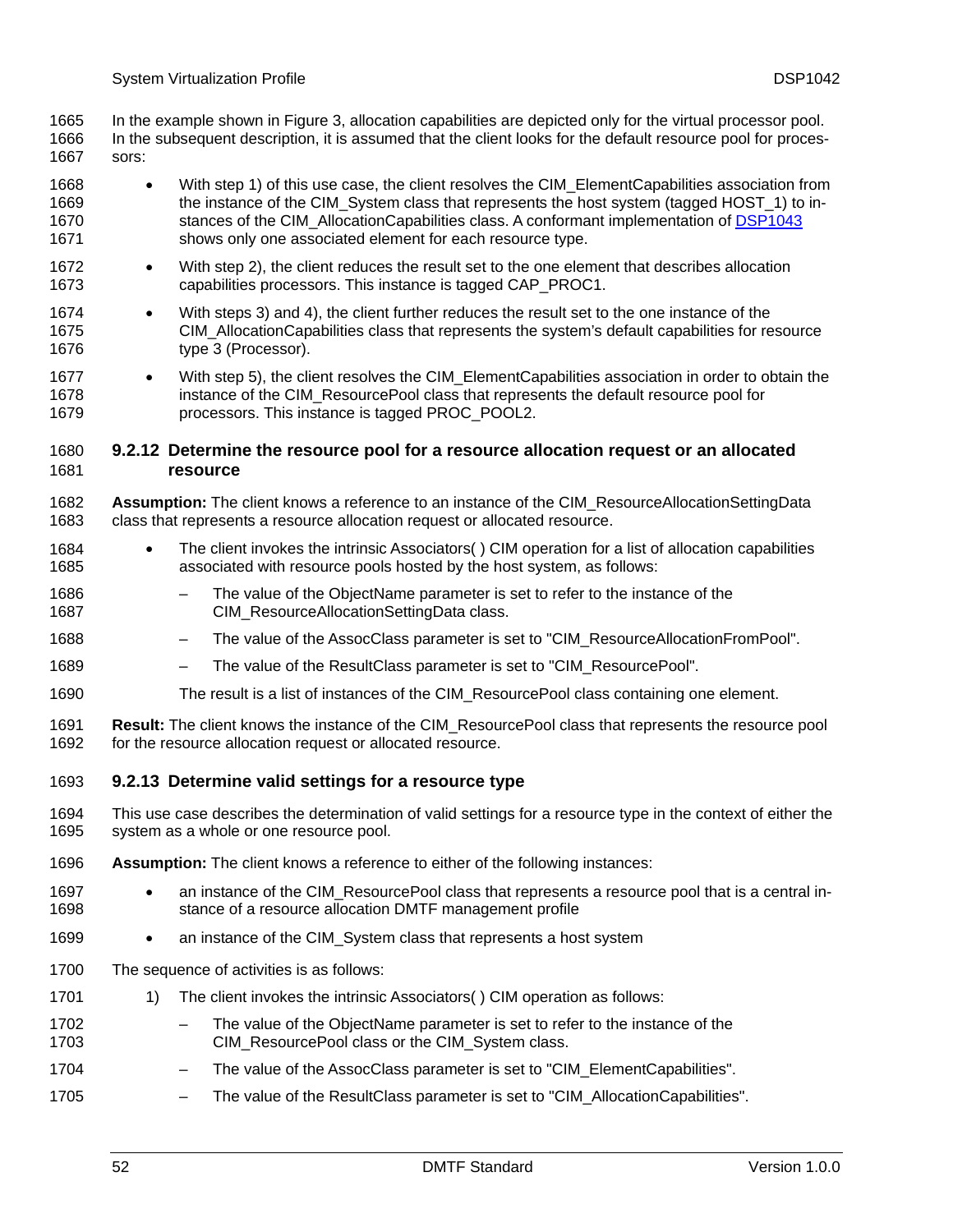<span id="page-52-1"></span><span id="page-52-0"></span>The result is a list of instances of the CIM\_AllocationCapabilities class that describe the capabilities of the input instance. 1706 1707 1708 1709 1710 1711 1712 1713 1714 1715 1716 1717 1718 1719 1720 1721 1722 1723 1724 1725 1726 2) The client drops from the result of step [1\)](#page-51-0) those instances in which the ResourceType property designates a resource type other than the requested resource type. This step is required only if the starting point of the use case was an instance of the CIM\_System class. At this point the client has a list of instances of the CIM\_AllocationCapabilities class that describe allocation capabilities. The value of the SharingMode property allows a distinction between shared and dedicated resources. 3) The client invokes the intrinsic References( ) CIM operation for a set of instances of the CIM\_SettingsDefineCapabilities association that each associate one instance of the CIM\_ResourceAllocationSettingData class that describes a limiting aspect (min/max/increment), as follows: – The value of the ObjectName parameter is set to refer to the instance of the CIM\_AllocationCapabilities class. The value of the ResultClass parameter is set to "CIM\_SettingsDefineCapabilities". The result is a list of instances of the CIM\_SettingsDefineCapabilities association. 4) For each instance that is a result from step [3\),](#page-52-0) the client analyzes the values of the PropertyPolicy property and the ValueRange property. The value of the ValueRole property is irrelevant in this case. The property values have the following impact: – The value of the PropertyPolicy property is 0 (Independent) for a conformant implementation of [DSP1043](#page-8-0) in association instances that connect a min/max/increment limiting setting. 1727 1728 1729 1730 1731 1732 1733 1734 1735 1736 1737 1738 1739 1740 1741 1742 1743 1744 1745 1746 – The value of the ValueRange property allows determining the designation of the associated setting: – A value of 1 (Minimums) indicates that the referenced instance of the CIM\_ResourceAllocationSettingData class represents a lower limit for the allocation of resources of the respective resource type. – A value of 2 (Maximums) indicates that the referenced instance of the CIM\_ResourceAllocationSettingData class represents an upper limit for the allocation of resources of the respective resource type. – A value of 3 (Increments) indicates that the referenced instance of the CIM\_ResourceAllocationSettingData class represents an increment for the allocation of resources of the respective resource type. 5) For each association instance obtained in step [4\)](#page-52-1), the client invokes the intrinsic GetInstance() CIM operation for the instance of the CIM\_ResourceAllocationSettingData class that describes the respective limitation. The value of InstanceName parameter is set to the value of the PartComponent property in the association instance obtained in step [4\).](#page-52-1) In each case, the result is an instance of the CIM\_ResourceAllocationSettingData class that represents a limiting setting. **Result:** The client knows the valid resource settings for the requested resource type.

# <span id="page-52-2"></span>1747 **9.2.14 Determine implementation class specifics**

1748 1749 1750 1751 This profile specifies the use of classes derived from the CIM\_SettingData class, namely the CIM\_VirtualSystemSettingData class and the CIM\_ResourceAllocationSettingData class. Instances of these classes are used to describe requirements on virtual systems and virtual resources as these are created or modified. An implementation may provide platform-specific implementation classes that extend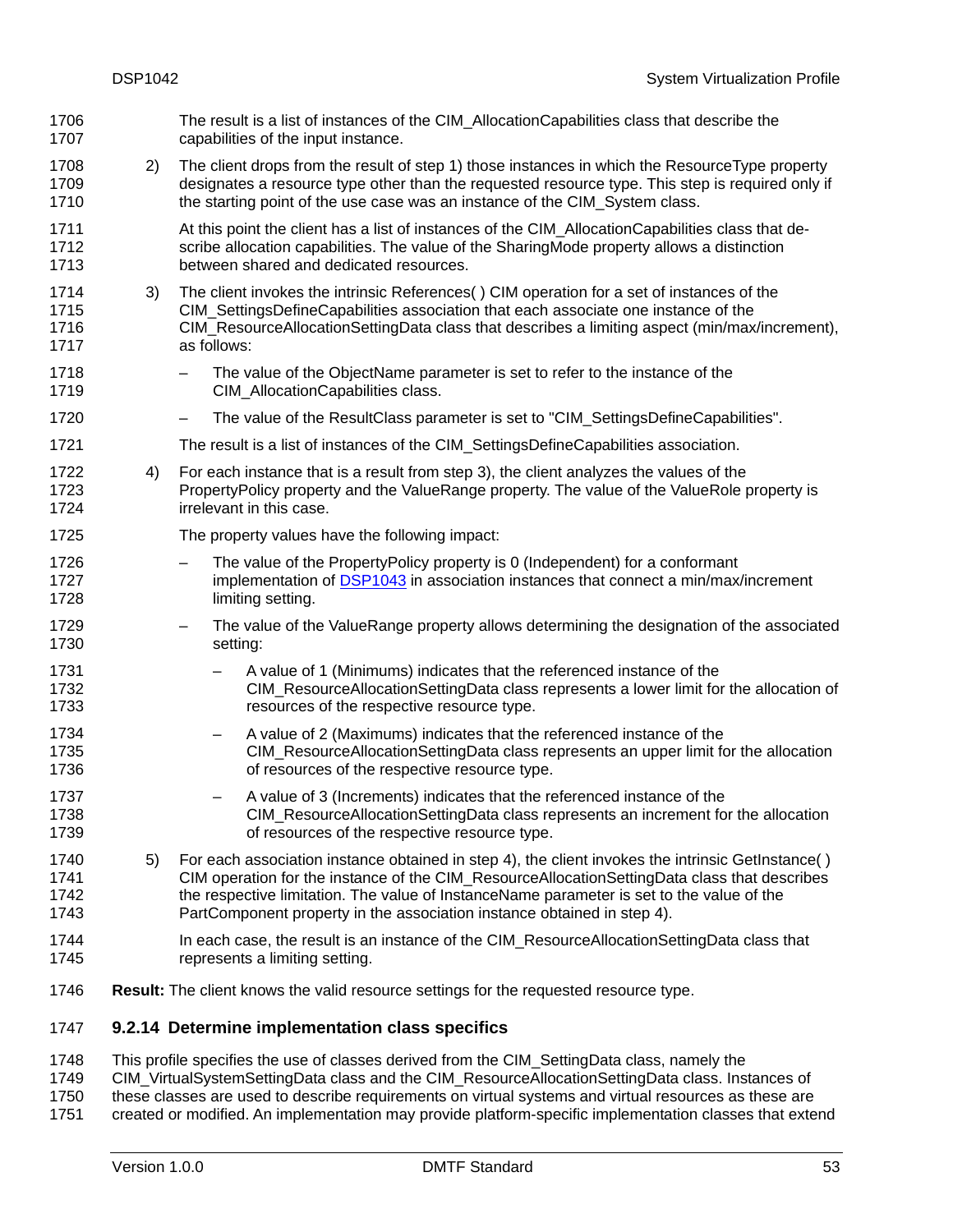- these classes (or, for the CIM\_ResourceAllocationSettingData class, that extend resource-type-specific extensions specified in a resource-type-specific resource allocation DMTF management profile). 1752 1753
- 1754 A client should be prepared to deal with these extensions. A client should obtain class information for all
- 1755 1756 derived classes it deals with, in particular focusing on all class qualifiers and all property qualifiers, namely
- 1757 • the Description qualifier that provides a description of the subclass or property
- 1758 1759 • the DisplayName qualifier that provides a name for each subclass or property that is potentially known to end-users
- 1760 1761 **Assumption:** The client knows a reference to an instance of the class for which the client wants to obtain class-specific information.
- 1762 1) The client extracts the class name from the reference.
- 1763 1764 2) The client invokes the intrinsic GetClass( ) CIM operation to obtain a formal class description, as follows:
- 1765 – The value of the ClassName parameter is set to the name of the class.
- 1766 – The value of the LocalOnly parameter is set to "false".
- 1767 – The value of the IncludeQualifiers parameter is set to "true".
- 1768 – The value of the IncludeClassOrigin parameter is set to "true".
- 1769 The result is a description of a CIM class.
- 1770 **Result:** The client has a description of the class. The format depends on the CIM client used to issue the
- request and is based on the XML class data structure that describes a CIM class as defined in [DSP0201.](#page-8-0) 1771
- The description contains the class's qualifiers, its properties with property qualifiers, and its methods with 1772
- method qualifiers. Inspection of the class description enables the client to create local instances of the 1773

respective implementation class. 1774

# <span id="page-53-0"></span>1775 **9.2.15 Determine the implementation class for a resource type**

- 1776 1777 **Assumption:** The client knows a list of references to instances of the CIM\_ResourcePool class that represent resource pools available at a host system.
- 1778 1779 1780 1) The client applies use case [9.2.13](#page-51-1) to obtain a reference to an instance of the CIM\_ResourceAllocationSettingData class that is associated with an instance of the CIM\_ResourcePool class of the requested type through an instance of the
- 1781 CIM\_SettingsDefineCapabilities association with the ValueRole property set to "DEFAULT".
- 1782 2) The client applies use case [9.2.14](#page-52-2) to obtain class information about that instance.
- 1783 **Result:** The client has an implementation class descriptor, which allows the client to analyze the
- 1784 implementation class for its qualifiers, its properties and their qualifiers, and its methods and their
- 1785 qualifiers. Further, the client can create local instances of the returned class that may be used as input on
- 1786 methods of the CIM\_VirtualSystemManagementService class.

# <span id="page-53-1"></span>1787 **9.2.16 Locate virtual systems hosted by a host system**

- 1788 1789 **Assumption:** The client knows a reference to an instance of the CIM\_System class that is the central instance of this profile and represents a host system (see [9.2.4\)](#page-45-2).
- 1790 1791 • The client invokes the intrinsic AssociatorNames( ) CIM operation for the list of virtual systems, as follows:
- 1792 1793 The value of the ObjectName parameter is set to refer to the instance of the CIM\_System class.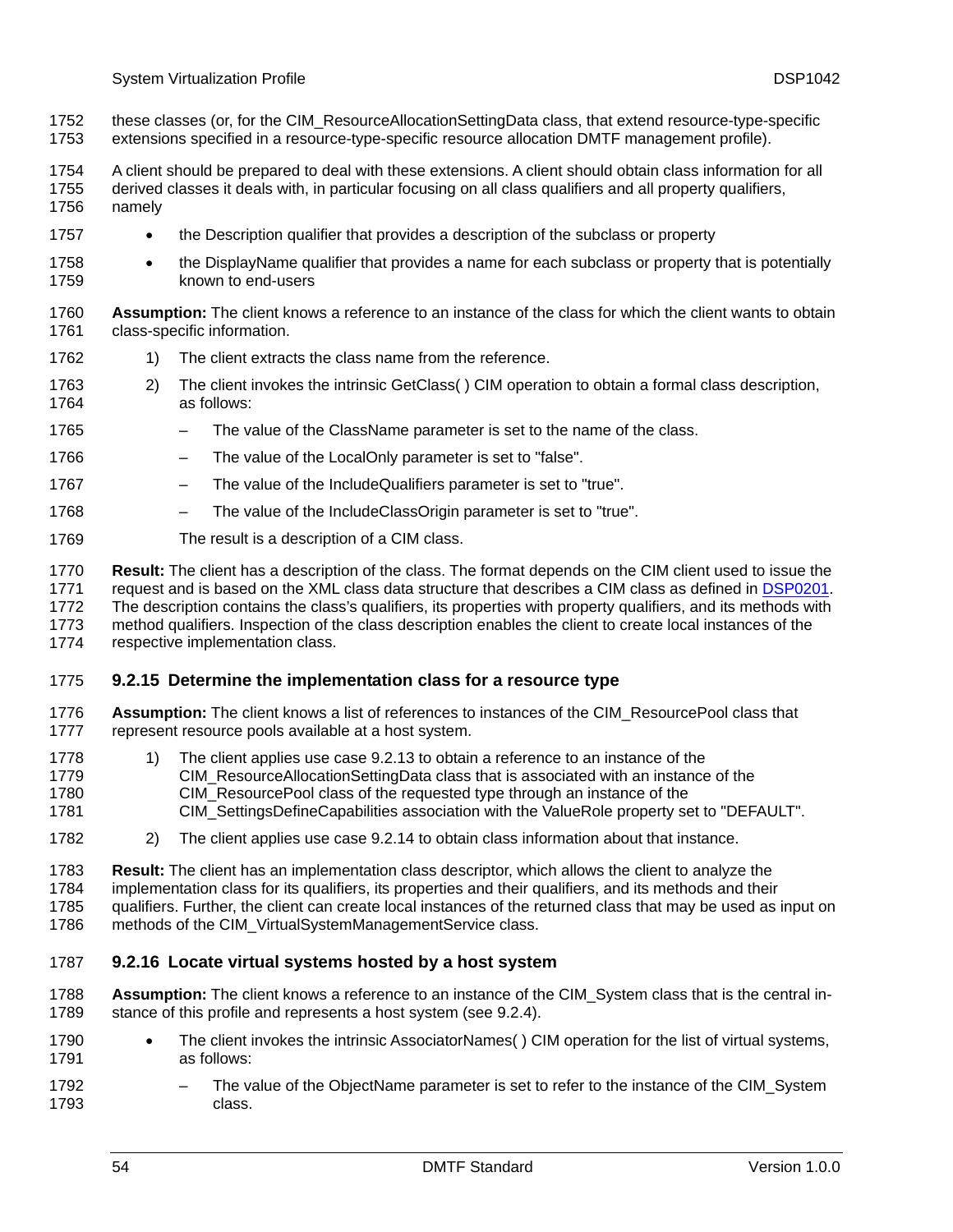- 1794 The value of the AssocClass parameter is set to "CIM\_HostedSystem".
- 1795 – The value of the ResultClass parameter is set to "CIM\_ComputerSystem".
- 1796 The result is a list of references to instances of the CIM\_ComputerSystem class.
- 1797 1798 **Result:** The client knows a set of references to instances of the CIM\_ComputerSystem class that represent virtual systems that are hosted by the host system.

# <span id="page-54-0"></span>1799 **9.3 Virtual system definition, modification, and destruction**

- 1800 **General assumption:** The client knows a reference to an instance of the
- 1801 1802 CIM\_VirtualSystemManagementService class that represents the virtual system management services of a host system (see [9.2.6\)](#page-46-1).

# 1803 **9.3.1 Virtual system definition**

1804 1805 Virtual system definition is performed using a client-provided configuration, a configuration of an existing virtual system, a configuration that is stored within the implementation, or combinations of these.

### <span id="page-54-1"></span>1806 **9.3.1.1 Define virtual system based on input and reference virtual system configuration**

- 1807 **Assumption:** No assumption is made beyond the general assumption specified in [9.3](#page-54-0).
- 1808 1809 1) The client invokes the DefineSystem( ) method (see [8.2.1\)](#page-28-1) on the virtual system management service, as follows.
- 1810 1811 – The value of the SystemSettings parameter is set to an embedded instance of the CIM\_VirtualSystemSettingData class.
- 1812 1813 – The value of the ResourceSettings[ ] array parameter is set to an array of embedded instances of the CIM\_ResourceAllocationSettingData class.
- 1814 1815 – The value of the ReferenceConfiguration parameter is set to refer to a "Reference" virtual system configuration.
- 1816 1817 1818 2) The implementation executes the DefineSystem( ) method. The configuration of the new virtual system is created according to the client's requirements. The new virtual system is in the "Defined" virtual system state.
- 1819 1820 The value returned in the ResultingSystem parameter refers to an instance of the CIM\_ComputerSystem class.

1821 1822 **Result:** The client knows a reference to an instance of the CIM\_ComputerSystem class that represents the new virtual system.

1823 1824 [Figure 4](#page-55-0) shows the representation of a virtual system that was defined using an "Input" virtual system and a "Reference" virtual system configuration.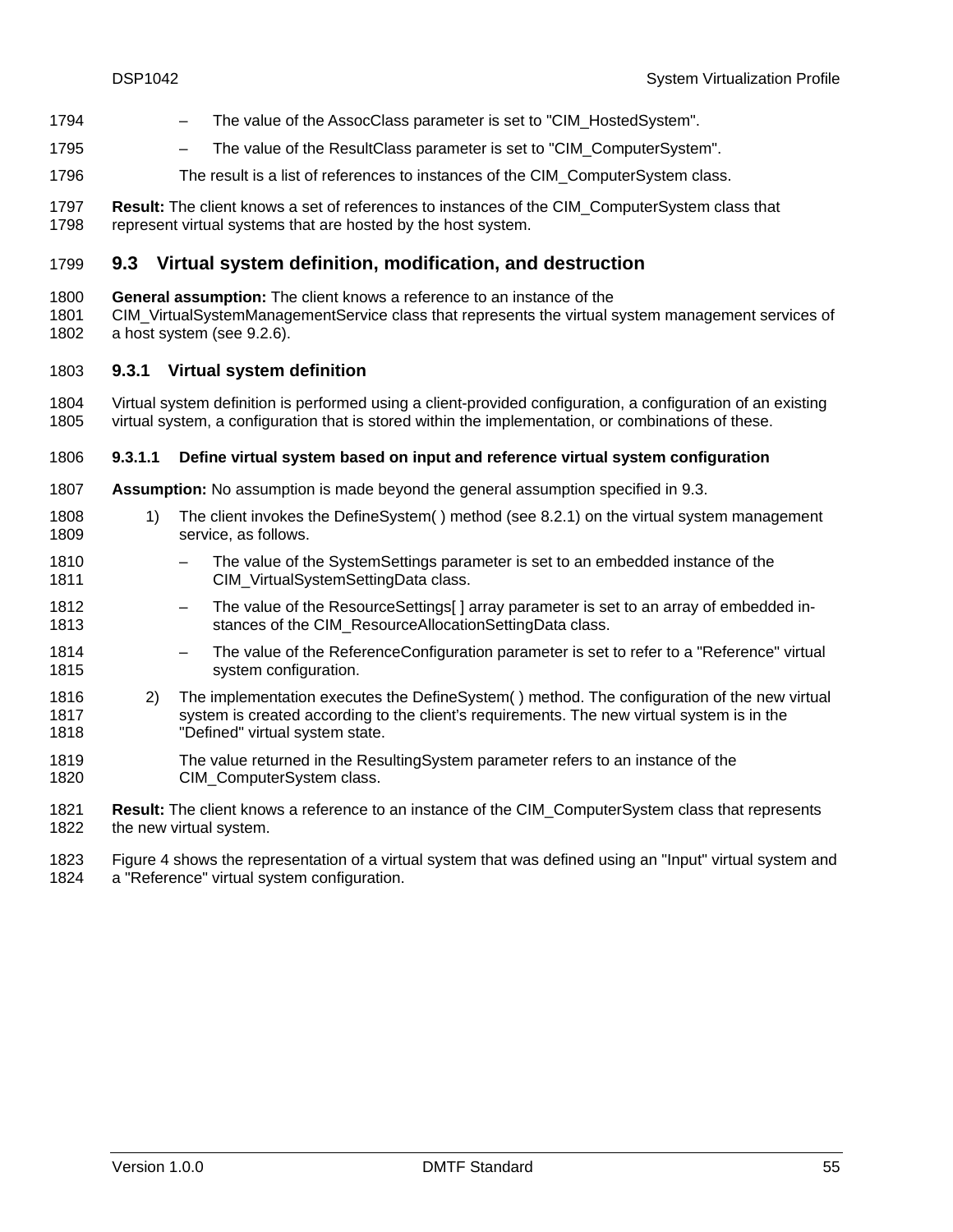

1825

#### <span id="page-55-0"></span>1826 1827 **Figure 4 – Virtual system configuration based on input virtual system configurations and implementation defaults**

1828 1829 1830 1831 1832 The new virtual system is represented by an instance of the CIM\_ComputerSystem class that is tagged VS2. The right side of [Figure 4](#page-55-0) shows the "Defined" virtual system configuration for the new virtual system. It is based on the "Input" virtual system configuration shown at the top of [Figure 4](#page-55-0). In this example, it is assumed that the ReferenceConfiguration parameter refers to a virtual system configuration that contains requests for the following resources:

- 1833 a virtual processor
- 1834 • virtual memory of 1024 MB
- 1835 • a virtual disk of 1024 MB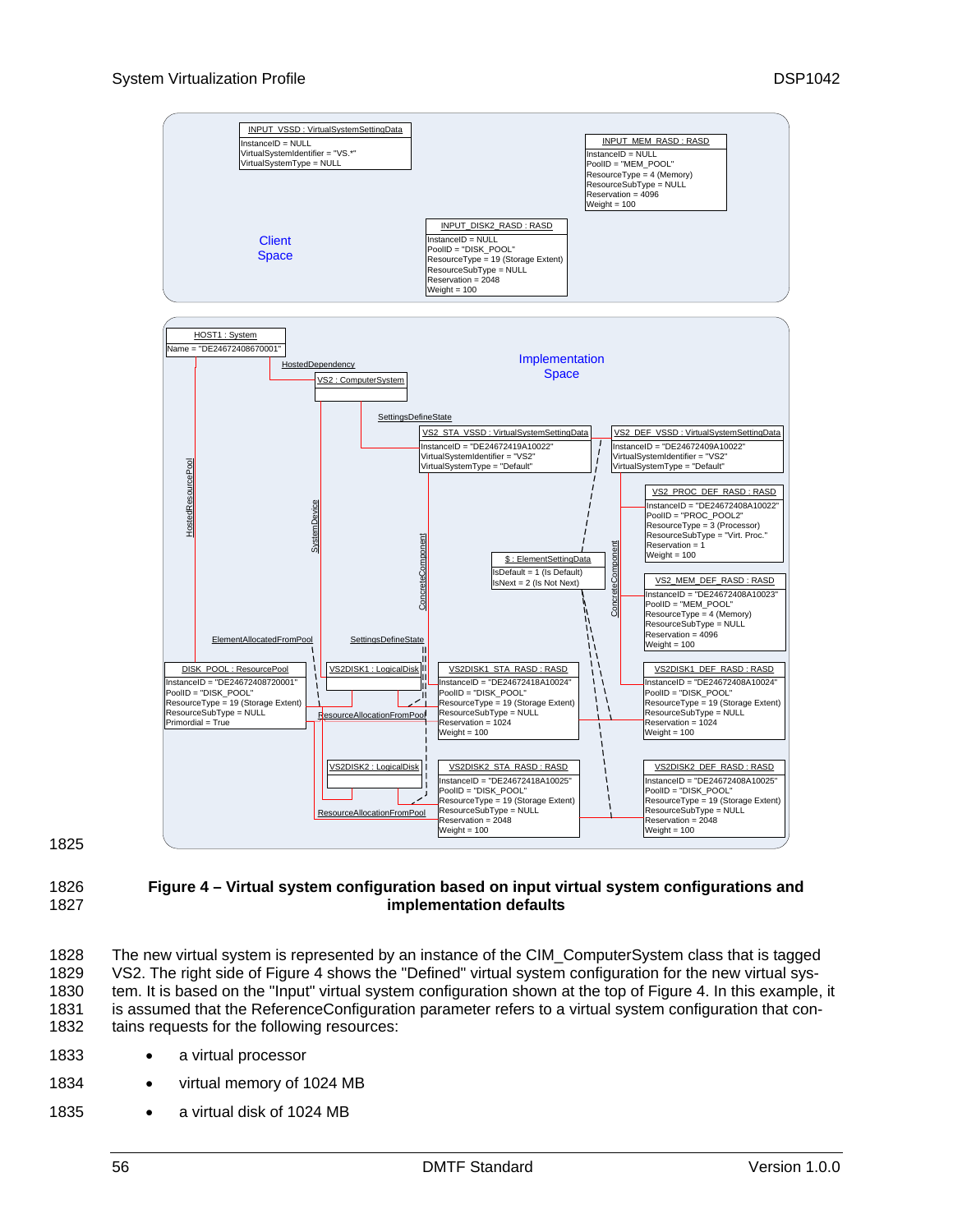- The "Input" virtual system configuration does not request the allocation of a processor, but because the 1836
- "Reference" virtual configuration does, the resulting virtual system definition contains a request for a processor as well. 1837 1838
- 1839 1840 The input virtual system configuration requests 4096 MB of memory. That value is given preference over the value of 1024 that is specified in the "Reference" configuration.
- 1841 1842 The input virtual system configuration requests a virtual disk in addition to the one requested by the "Reference" configuration, resulting in two virtual disks allocated for the new virtual system.

### 1843 **9.3.1.2 Define virtual system with implementation-specific properties**

- 1844 **Assumption:** No assumption is made beyond the general assumption specified in [9.3](#page-54-0).
- 1845 1846 1847 1848 1849 • The client performs use case [9.3.1.1](#page-54-1) using an input configuration only. While preparing the input virtual system configuration, the client applies use case [9.2.14](#page-52-2) to determine the implementation class of the CIM\_VirtualSystemSettingData class and use case [9.2.15](#page-53-0) to determine the various implementation classes for the CIM\_ResourceAllocationSettingData class for the required resource types.
- 1850 1851 1852 1853 1854 The implementation classes may specify additional properties beyond the set that is defined in the respective base classes. The client may use the description information about each of these properties that is obtained with the respective class descriptions to request appropriate values from end users in order to create valid instances of the implementation class (thereby defining implementation-specific resource requirements).
- 1855 **Result:** The value of the DefinedSystem output parameter refers to an instance of the
- 1856 1857 CIM\_ComputerSystem class that represents the newly created virtual system. The new system is in the "Defined" state.

### 1858 **9.3.2 Virtual system modification**

1859 This clauses describes a set of usecases that modify virtual systems or virtual system configurations.

### 1860 **9.3.2.1 Modify virtual system state or definition**

- 1861 1862 **Assumption:** The client knows a reference to an instance of the CIM\_ComputerSystem class that represents a virtual system.
- 1863 1864 1) The client obtains the instance of the CIM\_VirtualSystemSettingData class that represents the state or definition of virtual aspects of the affected virtual system (respective use cases are de-1865 scribed in [DSP1057\)](#page-9-0).
- <span id="page-56-0"></span>1866 1867 2) The client makes conformant changes to the instance of the CIM\_VirtualSystemSettingData class. In particular, the client must not modify key properties.
- 1868 1869 1870 3) The client invokes the ModifySystemSettings( ) method (see [8.2.5\)](#page-34-0) on the virtual system management service. The value of the SystemSettings parameter is the modified instance from step [2\).](#page-56-0)
- 1871 1872 4) The implementation executes the ModifySystemSettings( ) method, and the configuration of the virtual system is modified according to the clients requirements.
- 1873 **Result:** The requested modification is applied to the state or definition of the virtual system.

### 1874 **9.3.2.2 Add virtual resources**

- 1875 1876 **Assumption:** The client knows a reference to an instance of the CIM\_VirtualSystemSettingData class that represents a virtual system configuration.
- <span id="page-56-1"></span>1877 1878 1) The client locally prepares one or more instances of the CIM\_ResourceAllocationSettingData class to represent the resource allocation requests for the new virtual resources.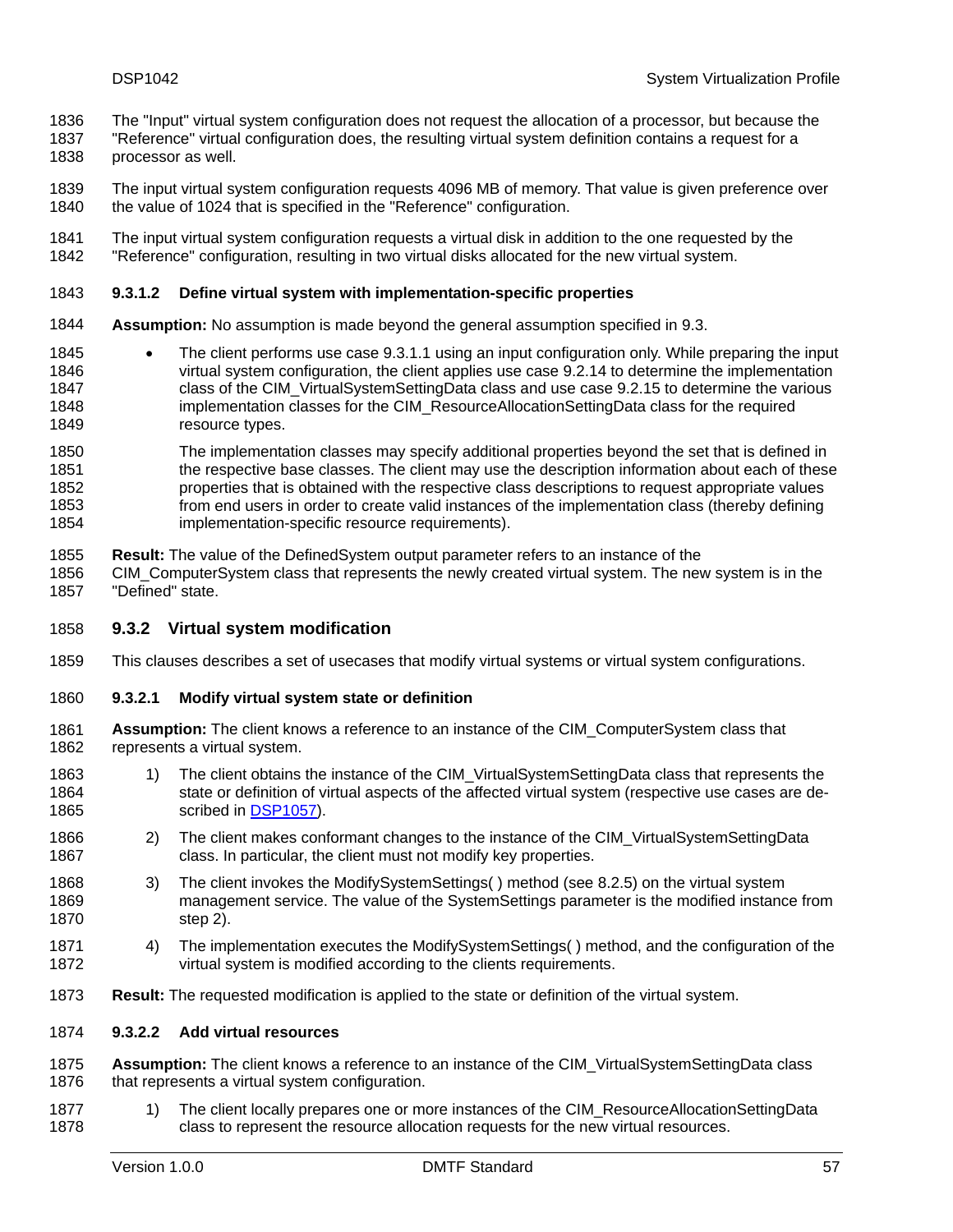- 2) The client invokes the AddResourceSettings( ) method (see [8.2.3\)](#page-31-0) on the virtual system management service, as follows: 1879 1880
- 1881 1882 1883 – The value of the AffectedConfiguration parameter is set to refer to the instance of the CIM\_VirtualSystemSettingData class that represents the virtual system configuration that receives new resources allocations.
- 1884 1885 – The value of the ResourceSettings[ ] array parameter is set with each element as one embedded instance of the CIM ResourceAllocationSettingData class prepared in step [1\).](#page-56-1)
- 1886 1887 3) The implementation executes the AddResourceSettings( ) method, adding the requested resource allocations and resource allocation requests to the virtual system configuration.

1888 1889 **Result:** The requested resource allocations or resource allocation requests are configured into the referenced virtual system configuration.

### 1890 **9.3.2.3 Modify virtual resource state extension or virtual resource definition**

1891 1892 **Assumption:** The client knows references to one or more instances of the CIM\_LogicalDevice class that represent one or more virtual resources.

1893 1894 1895 1896 Alternatively the client knows the reference to an instance of the CIM\_ResourceAllocationSettingData class that represents the virtual resource state extensions or virtual resource definitions. In this case, the client would obtain the referenced instance by using the intrinsic GetInstance( ) CIM operation and proceed with step [4\).](#page-57-0)

- <span id="page-57-3"></span>1897 1898 1) The client invokes the intrinsic Associators( ) CIM operation for the virtual resource state extension as follows:
- 1899 1900 – The value of the ObjectName parameter is set to refer to the instance of the CIM\_LogicalDevice class.
- 1901 – The value of the AssocClass parameter is set to "CIM\_SettingsDefineState".
- 1902 – The value of the ResultClass parameter is set to "CIM\_ResourceAllocationSettingData".
- 1903 1904 1905 1906 1907 The result is a list of instances of the CIM\_ResourceAllocationSettingData class. The size of the list is expected to be 1, and that element represents the virtual resource state extension. If the client intends to modify the virtual resource state extension, the client skips steps [2\)](#page-57-1) and [3\),](#page-57-2) and proceeds with step [4\)](#page-57-0). If the client intends to modify the virtual resource definition, the client continues with step [2\).](#page-57-1)
- <span id="page-57-1"></span>1908 1909 2) The client invokes the intrinsic References( ) CIM operation for the association instances that connect the virtual resource definition, as follows:
- 1910 1911 The value of the ObjectName parameter is set to refer to the instance of the CIM\_ResourceAllocationSettingData class that was obtained in step [1\)](#page-57-3).
- 1912 The value of the ResultClass parameter is set to "CIM\_ElementSettingData".
- 1913 1914 The result is a list of instances of the CIM\_ElementSettingData association that connect various settings to the virtual resource state extension.
- <span id="page-57-2"></span>1915 1916 1917 1918 3) The client selects from the result set of step [2\)](#page-57-1) the instance in which the IsDefault property has a value of 1 (Is Default). In that instance, the value of the SettingData property refers to the instance of the CIM\_ResourceAllocationSettingData class that represents the virtual resource definition.
- <span id="page-57-0"></span>1919 1920 1921 1922 4) The client invokes the intrinsic GetInstance( ) CIM operation for the setting that represents the resource allocation definition. The value of the InstanceName parameter is set to the value of the SettingData property from the instance of the CIM\_ElementSettingData association selected in step [3\)](#page-57-2).
- 1923 1924 The result is the instance of the CIM\_ResourceAllocationSettingData class that represents the virtual resource definition.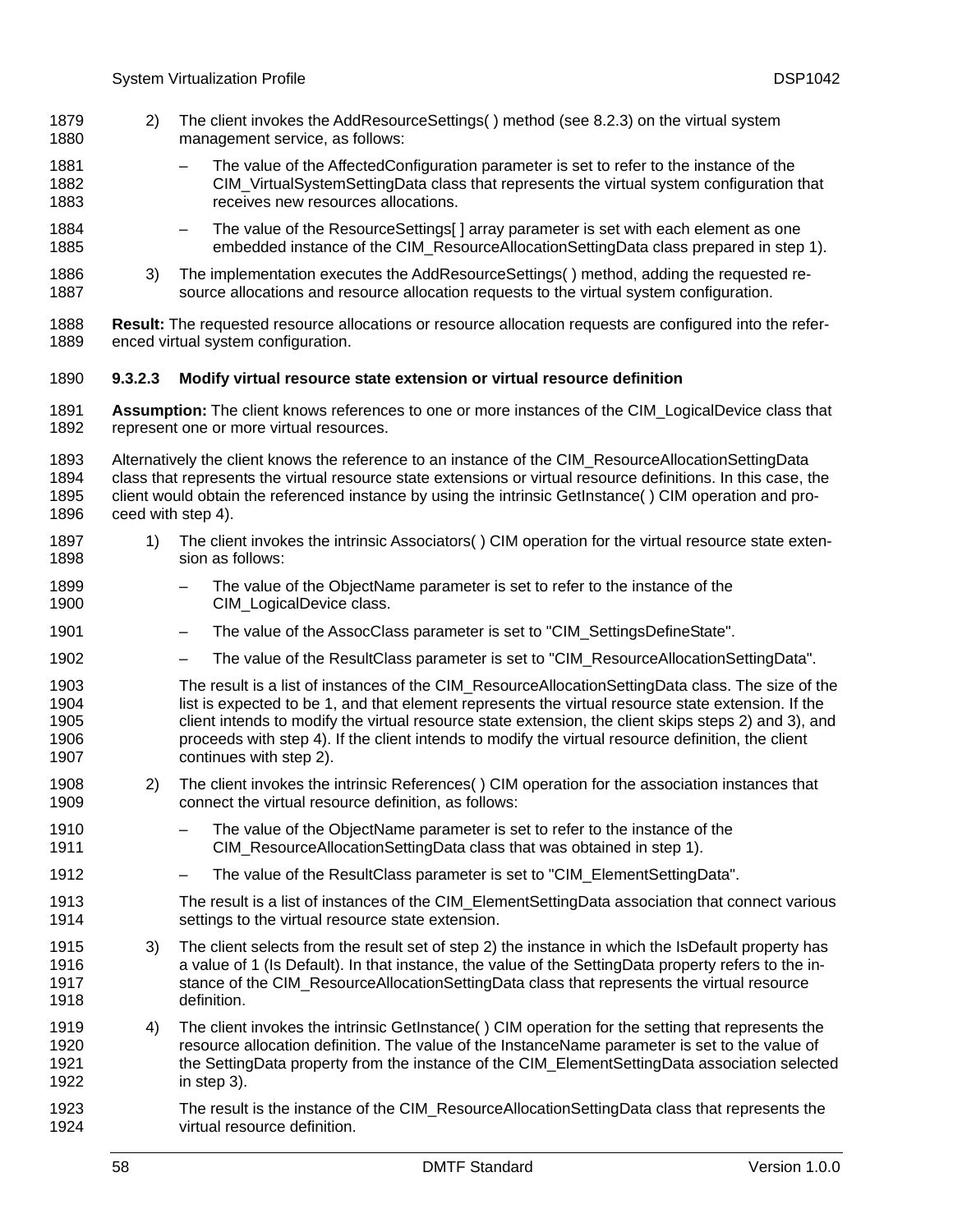- <span id="page-58-0"></span>5) The client makes conformant changes to the instance of the 1925
- CIM\_ResourceAllocationSettingData class. In particular, the client must not modify key properties. 1926 1927
- 1928 1929 Eventually the client executes steps [1\)](#page-57-3) to [5\)](#page-58-0) repetitively, preparing a set of resource allocation change requests that subsequently are applied as one atomic operation.
- 1930 1931 1932 1933 6) The client invokes the ModifyResourceSettings( ) method (see [8.2.4\)](#page-33-0) on the virtual system management service. The values of elements of the ResourceSettings parameter are the modified instances of the CIM\_ResourceAllocationSettingData class that were prepared through repetitive execution of steps in steps [1\)](#page-57-3) to [5\).](#page-58-0)
- 1934 1935 1936 7) The implementation executes the ModifyResourceSettings( ) method, causing the requested resource allocation changes being applied to resource allocation state extensions or resource allocation definitions.
- 1937 1938 **Result:** The requested resource modifications are applied to virtual resource state extensions or virtual resource definitions.

1939 1940 1941 1942 1943 1944 1945 [Figure 5](#page-59-0) shows the representation of a virtual system. Initially the virtual system was instantiated according to the "Defined" virtual system configuration that is show on the right side. During the activation of the virtual system, required resources were allocated. Virtual resources are represented by instances of subclasses of the CIM\_LogicalDevice class (CIM\_Processor, CIM\_Memory, or CIM\_LogicalDisk in this case), with their "State" extensions in the "State" virtual system configuration. Related elements in the virtual system representation and the "State" virtual system configuration are associated through instances of the CIM\_SettingsDefineState association.

1946 1947 Entities that are shown in blue color in [Figure 5](#page-59-0) are involved in the example of a processor resource modification that is described following the figure.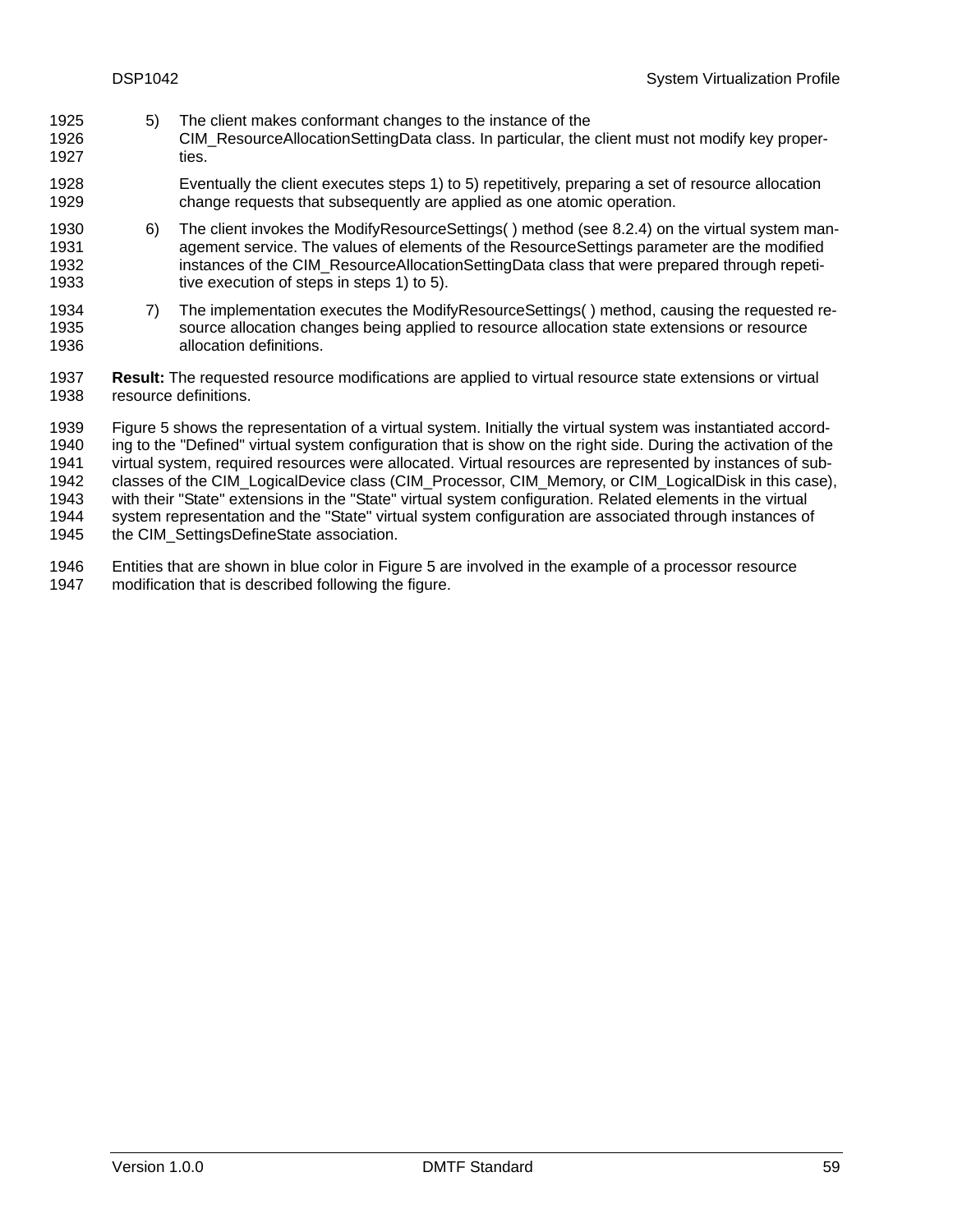

1948

<span id="page-59-0"></span>1949

**Figure 5 – Virtual system resource modification** 

1950 1951 1952 1953 1954 1955 1956 1957 Next, the client applied a resource modification on the allocated processor resource within the virtual system's "State" configuration. The "State" configuration is shown to the left of the "Defined" virtual system configuration. The client obtained a local copy of the instance of the CIM ResourceAllocationSettingData class that is tagged VS2\_PROC\_STA\_RASD. In that local copy, the client modified the value of the Reservation property to 2 and the value of the Weight property to 200. Then the client called the ModifyResourceSettings( ) method with the modified instance as the only element value for the ResourceSettings[ ] array parameter. The execution of that method resulted in another virtual processor being allocated to the virtual system.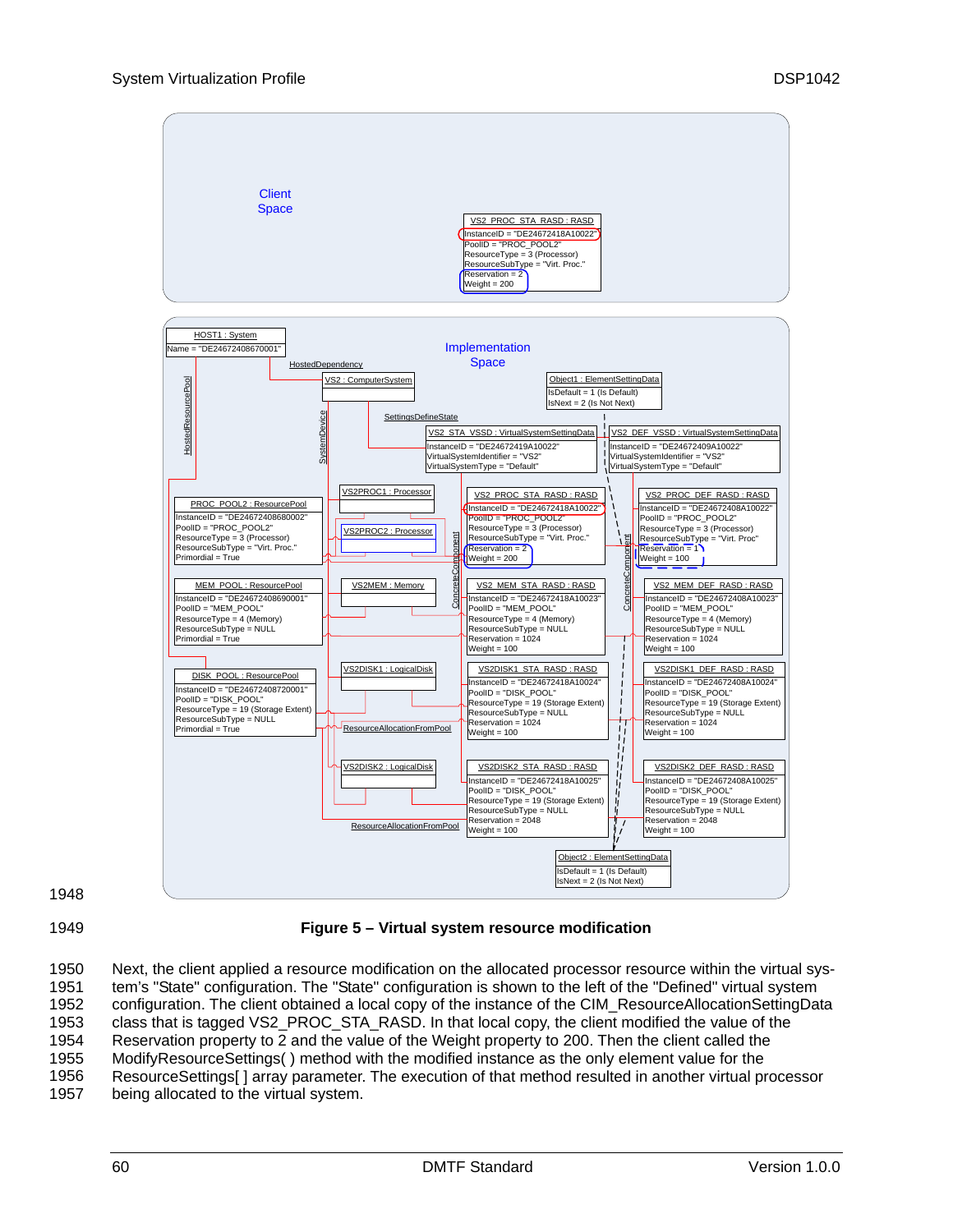- NOTE: Because a change applied to the "State" virtual system configuration is temporary in nature, a recycling of 1958
- the virtual system will nullify the change and result in a new "State" virtual system configuration based on the 1959
- "Defined" virtual system configuration. 1960

### 1961 **9.3.2.4 Delete virtual resources or virtual resource definitions**

- 1962 **Assumption:** The client has references to one or more instances of the
- 1963 CIM\_ResourceAllocationSettingData class that refer to elements of the "State" or "Defined" virtual system 1964 configuration of one virtual system. See [DSP1057,](#page-9-0) clause 9, for respective use cases.
- 1965 1966 1967 1) The client invokes the RemoveResourceSettings( ) method (see [8.2.6\)](#page-35-0) on the virtual system management service. The value of the ResourceSettings[ ] array parameter is set with each element referring to one instance of the CIM\_ResourceAllocationSettingData class.
- 1968 1969 2) The implementation executes the RemoveResourceSettings( ) method. Either all requested resource allocations or resource allocation requests are removed, or none at all.
- 1970 **Result:** The referenced virtual resources are removed from their respective virtual system configurations.

### 1971 **9.3.3 Destroy virtual system**

- 1972 1973 **Assumption:** The client knows a reference to an instance of the CIM\_ComputerSystem class that represents a virtual system (see [9.2.16\)](#page-53-1).
- 1974 1975 1976 1) The client invokes the DestroySystem( ) method on the virtual system management service. The value of the AffectedSystem parameter is set to refer to the instance of the CIM\_ComputerSystem class that represents the virtual system.
- 1977 2) The implementation executes the DestroySystem( ) method.

1978 1979 1980 1981 **Result:** The affected virtual system and its virtual resources (together with their definition) are removed from the implementation. If the virtual system was in the "Active" state, the "Paused" state, or in the "Suspended" state, the running instance of the virtual system and its virtual resources are removed before the definition of the virtual system is removed.

1982 1983 NOTE: Dependencies may exist that may prevent the destruction of a virtual system. For example, if definitions or instances of other virtual systems refer to elements of the virtual system to be destroyed, the destruction may fail.

# 1984 **9.4 Snapshot-related activities**

- 1985 This set of use cases describes activities such as the following:
- 1986 • discovering a virtual system snapshot service
- 1987 • inspecting the capabilities of a virtual system snapshot service
- 1988 • creating a snapshot from a virtual system
- 1989 • applying a snapshot to a virtual system
- 1990 • analyzing a virtual snapshot
- 1991 • analyzing dependencies among snapshots
- 1992 • locating the most recently captured snapshot
- 1993 • destroying a snapshot

1994 1995 [Figure 6](#page-62-0) depicts the CIM representation of a virtual system VS1 and of configurations that are associated with the virtual system at time T3. In the example, it is assumed that the implementation applies the 1996 "Single-Configuration Implementation Approach" as described in [DSP1057](#page-9-0).

1997 The sequence of events that yield the situation shown in [Figure 6](#page-62-0) is as follows: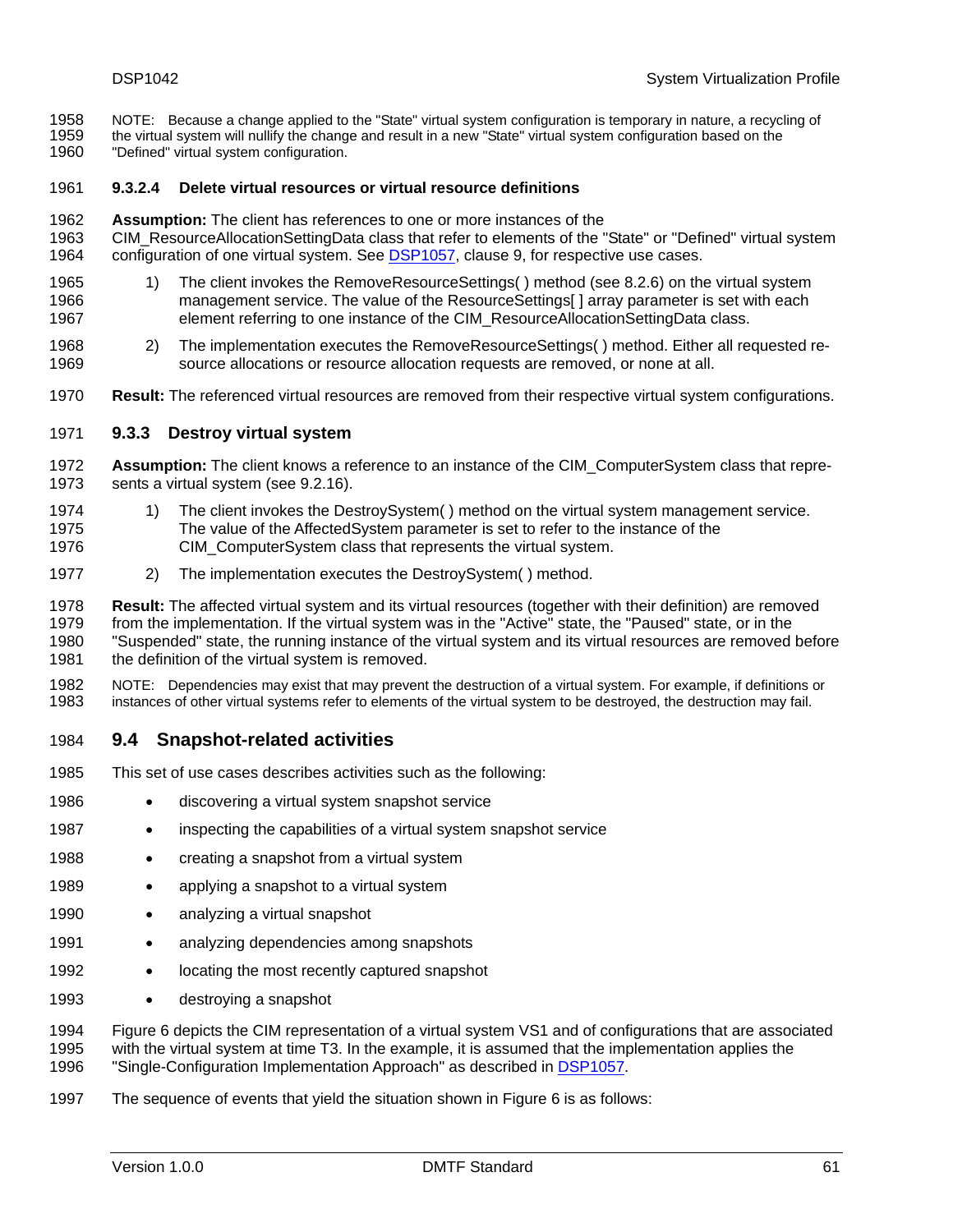- 1) At time T0, the virtual system VS1 is defined. The initial virtual system definition contains virtual resource allocation requests for one memory extent, one virtual processor, and one virtual disk. 1998 1999
- 2000 2) At a time after T0 but before T1, the virtual system is activated.
- 2001 2002 2003 3) At time T1, a full snapshot S1 is captured of the virtual system. Virtual system definition and state are copied into the snapshot. A full snapshot includes the "content" of virtual memory *and* of virtual disks; a disk snapshot would contain the "content" of virtual disks only.
- 2004 2005 4) The virtual system remains active after the snapshot is captured. The virtual system configuration and the "content" of memory and of virtual disks may change in that interval.
- 2006 2007 5) At a time after T1 but before T2, snapshot S1 is applied to the virtual system, causing definition and state to be restored to the situation at time T1.
- 2008 2009 2010 2011 6) Still at a time before T2, a second virtual disk is dynamically added to the virtual system. Because in this example the implementation applies the "Single-Configuration Implementation Approach," this change in effect applies to both virtual system definition and virtual system instance and is visible through the "Single" VS configuration.
- 2012 2013 7) At time T2, snapshot S2 is captured of the virtual system. Because at time T2 the virtual system snapshot S1 is the last applied snapshot, snapshot S2 depends on snapshot S1.
- 2014 2015 8) The virtual system remains active after the snapshot is captured. The virtual system configuration and the "content" of memory and of virtual disks may change in that interval.
- 2016 2017 2018 9) At a time after T2 but before T3, snapshot S2 is applied to the virtual system, causing definition and state to be restored to the situation at time T2, thereby nullifying changes that were applied to the virtual system after T2.
- 2019 10) At time T3, the situation is as shown in [Figure 6](#page-62-0).
- 2020 **General assumption:** The client knows the reference to an instance of the
- 2021 2022 CIM\_VirtualSystemSnapshotService class that represents the virtual system snapshot of a host system (see [9.2.6](#page-46-1)).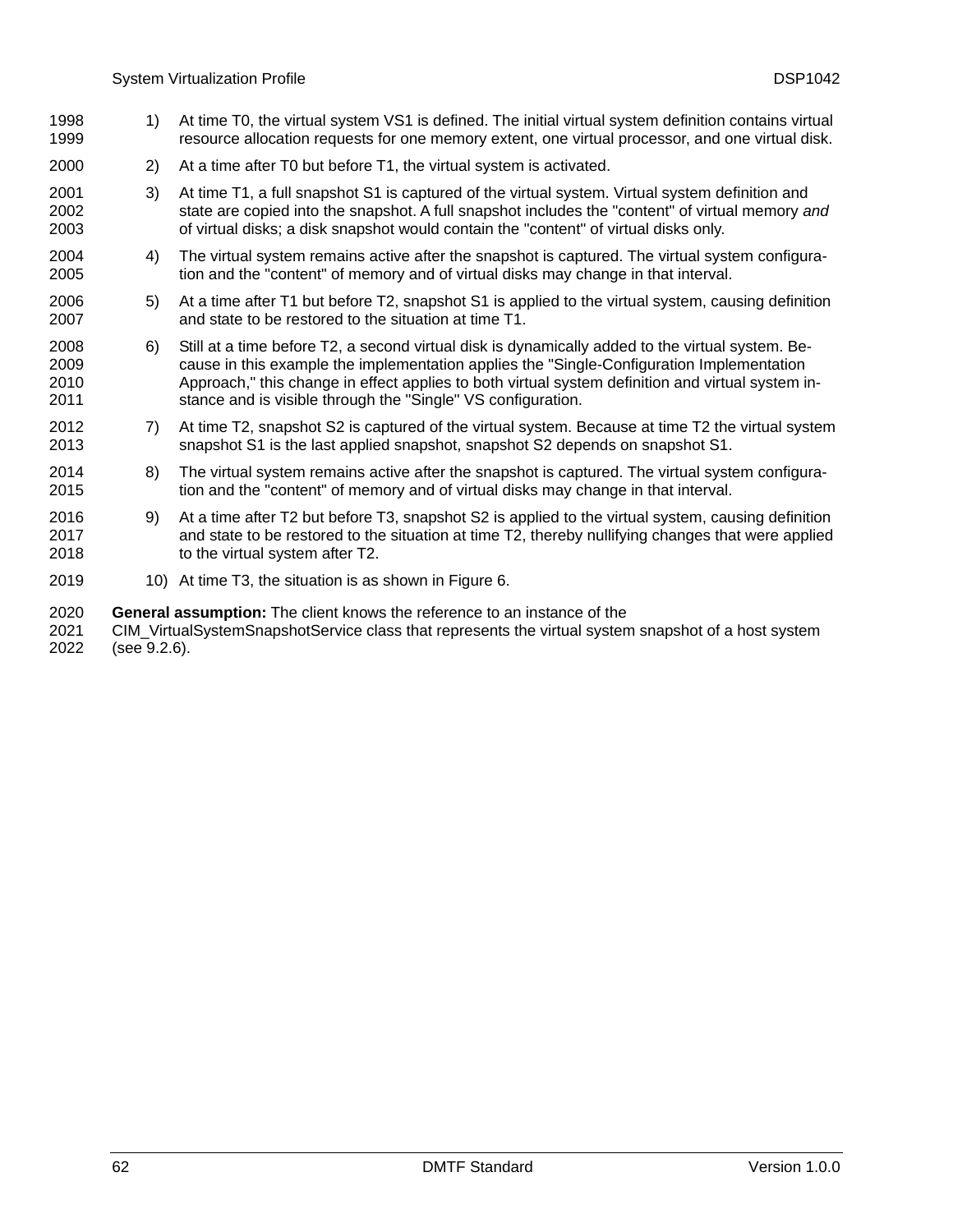# **Current Time: T3 > T2 > T1 > T0**



<span id="page-62-0"></span>

2023

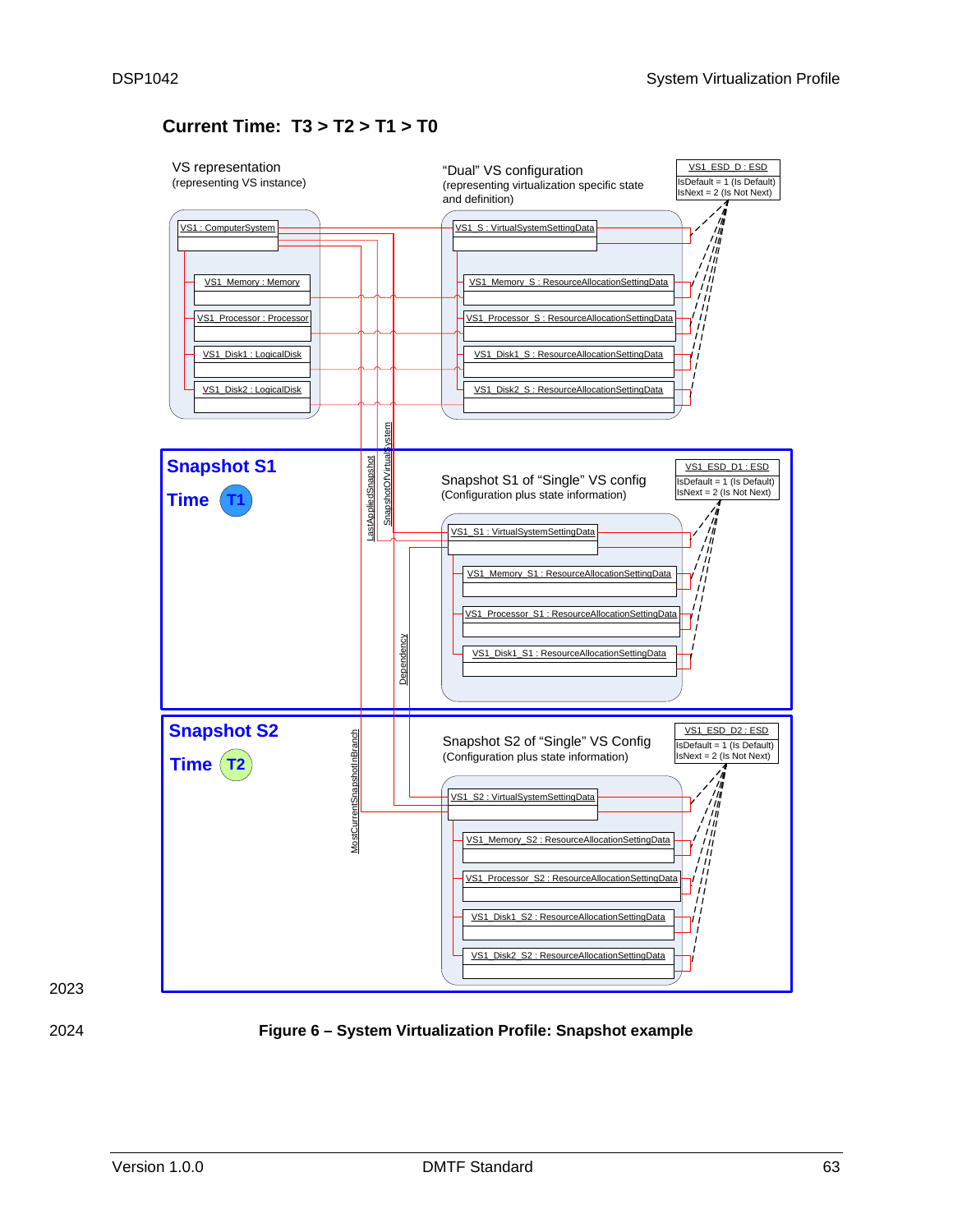### <span id="page-63-0"></span>2025 **9.4.1 Locate virtual system snapshot service**

- **Assumption:** The client knows a reference to an instance of the CIM\_System class that represents a host system that is a central instance of this profile; see [9.2.4.](#page-45-2) 2026 2027
- 2028 • The client invokes the intrinsic AssociatorNames( ) CIM operation as follows:
- 2029 2030 The value of the ObjectName parameter is set to refer to the instance of the CIM System class.
- 2031 – The value of the AssocClass parameter is set to "CIM\_HostedService".
- 2032 The value of the ResultClass parameter is set to "CIM\_VirtualSystemSnapshotService".
- 2033 2034 2035 **Result:** The client knows a reference to the instance of the CIM\_VirtualSystemSnapshotService class that represents the virtual system snapshot service serving the host system. If the operation is successful, the size of the result set is 1.
- 2036 2037 In the example shown in [Figure 3](#page-44-1), one instance of the CIM\_VirtualSystemSnapshotService class serves the host system; it is tagged VSSS\_1.

### 2038 **9.4.2 Determine capabilities of a virtual system snapshot service**

- 2039 2040 **Assumption:** The client knows a reference to an instance of the CIM\_VirtualSystemSnapshotService class that represents the virtual system snapshot service serving a host system (see [9.4.1](#page-63-0)).
- 2041 1) The client invokes the intrinsic Associators( ) CIM operation as follows:
- 2042 2043 The value of the ObjectName parameter is set to refer to the instance of the CIM\_VirtualSystemSnapshotService class.
- 2044 – The value of the AssocClass parameter is set to "CIM\_ElementCapabilities".
- 2045 2046 The value of the ResultClass parameter is set to "CIM\_VirtualSystemSnapshotServiceCapabilities".
- 2047 2048 The result is a list of instances of the CIM\_VirtualSystemSnapshotServiceCapabilities class. If the operation is successful, the size of the result set is 1.
- 2049 2) The client analyzes the instance of the CIM\_VirtualSystemSnapshotServiceCapabilities class.
- 2050 2051 2052 – The SynchronousMethodsSupported[ ] array property lists identifiers of methods of the CIM\_VirtualSystemSnapshotServiceCapabilities class that are implemented with synchronous method execution only.
- 2053 2054 2055 – The AsynchronousMethodsSupported[ ] array property lists identifiers of methods of the CIM\_VirtualSystemSnapshotServiceCapabilities class that are implemented with synchronous and asynchronous method execution.
- 2056 2057 – The SnapshotTypesSupported[ ] array property lists identifiers designating snapshot types that are supported by the implementation.
- 2058 2059 **Result:** The client knows the virtual-system-snapshot-related capabilities of the host system in terms of properties of the CIM\_VirtualSystemSnapshotServiceCapabilities class.
- 2060 2061 In the example shown in [Figure 3](#page-44-1), one instance of the CIM\_VirtualSystemSnapshotServiceCapabilities class is associated with the host system; it is tagged VSSSC\_1.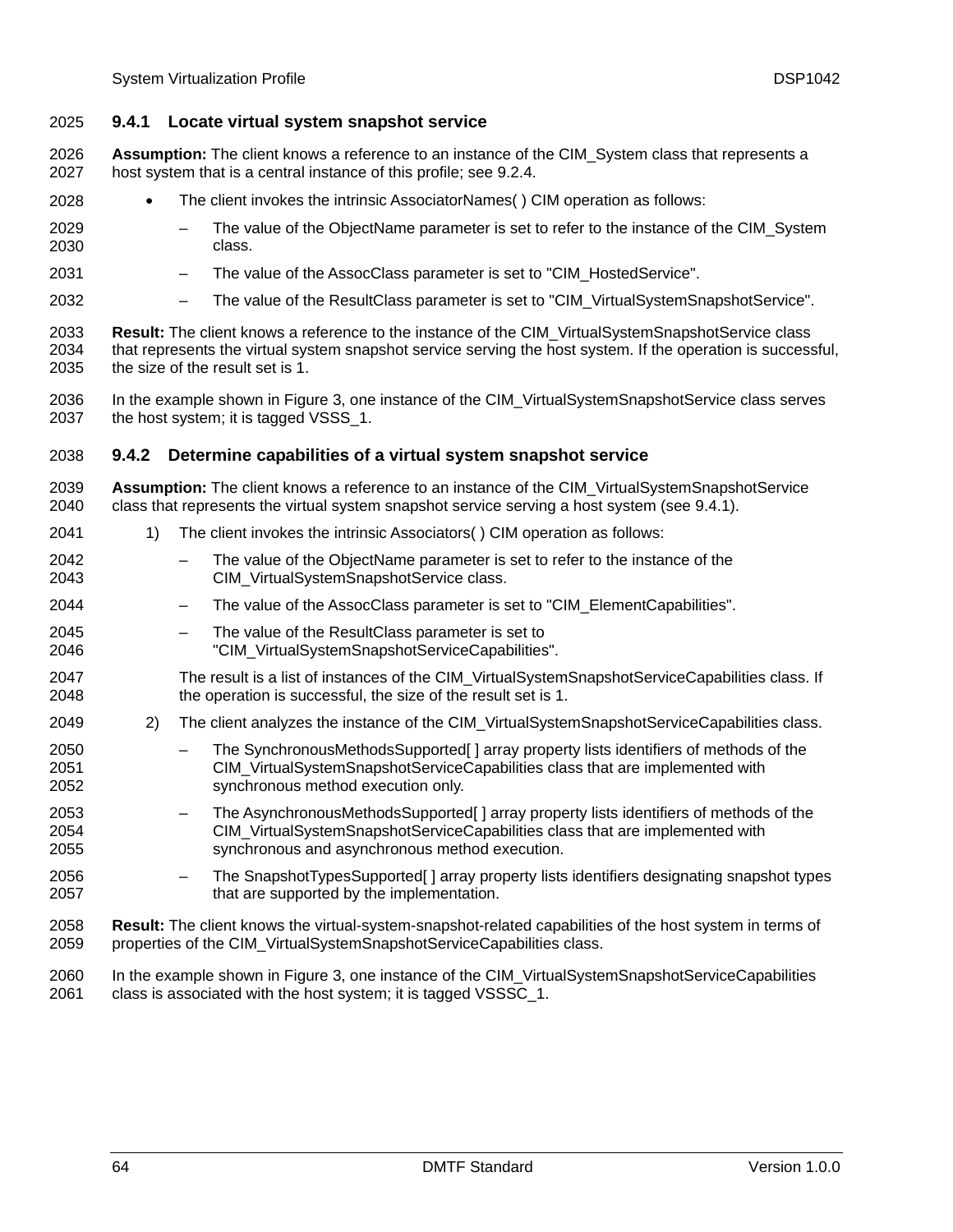# <span id="page-64-1"></span>2062 **9.4.3 Create snapshot**

**Assumption:** The client knows a reference to an instance of the CIM\_ComputerSystem class that represents a virtual system hosted by a host system (see [9.2.16](#page-53-1)). The virtual system is active. 2063 2064

- 2065 2066 1) The client invokes the CreateSnapshot( ) method on the virtual system snapshot service, as follows:
- 2067 2068 – The value of the AffectedSystem parameter is set to refer to the instance of the CIM\_ComputerSystem class that represents the virtual system.
- 2069 – The value of the SnapshotType parameter is set to 2 (Full Snapshot).
- 2070 2) The implementation executes the CreateSnapshot( ) method.
- 2071 2072 The value returned in the ResultingSnapshot parameter refers to an instance of the CIM\_VirtualSystemSettingData class that represents the new snapshot.
- 2073 2074 **Result:** The client knows a reference to the instance of the CIM\_VirtualSystemSettingData class that represents the created virtual system snapshot.
- 2075 2076 2077 2078 In the example shown in [Figure 6](#page-62-0), two instances of the CIM\_VirtualSystemSettingData class represent virtual system snapshots S1 and S2 taken at times T1 and T2. Although the situation captured in [Figure 6](#page-62-0) shows the situation at T3, a snapshot taken at T3 would look identical to S2 (because the current system at time T3 is unchanged with respect to S2).

# <span id="page-64-0"></span>2079 **9.4.4 Locate snapshots of a virtual system**

- 2080 2081 **Assumption:** The client knows a reference to an instance of the CIM\_ComputerSystem class that represents a virtual system (see [9.2.16](#page-53-1)).
- 2082 • The client invokes the intrinsic Associators( ) CIM operation for the list of snapshots, as follows:
- 2083 2084 The value of the ObjectName parameter is set to refer to the instance of the CIM\_ComputerSystem class.
- 2085 – The value of the AssocClass parameter is set to "CIM\_SnapshotOfVirtualSystem".
- 2086 The value of the ResultClass parameter is set to "CIM\_VirtualSystemSettingData".
- 2087 The result is a list of instances of the CIM\_VirtualSystemSettingData class.
- 2088 2089 **Result:** The client knows a set of instances of the CIM\_VirtualSystemSettingData class, each representing a virtual system snapshot taken from the virtual system.
- 2090 2091 In the example shown in [Figure 6](#page-62-0), the instances tagged VS\_S1 and VS1\_S2 of the CIM\_VirtualSystemSettingData class represent snapshots S1 and S2.

# <span id="page-64-2"></span>2092 **9.4.5 Locate the source virtual system of a snapshot**

- 2093 2094 **Assumption:** The client knows the reference to an instance of the CIM\_VirtualSystemSettingData class that represents a virtual system snapshot.
- 2095 2096 • The client invokes the intrinsic AssociatorNames( ) CIM operation for the source virtual system as follows:
- 2097 2098 – The value of the ObjectName parameter is set to refer to the instance of the CIM\_VirtualSystemSettingData class.
- 2099 The value of the AssocClass parameter is set to "CIM\_ElementSettingData".
- 2100 – The value of the ResultClass parameter is set to "CIM\_ComputerSystem".
- 2101 2102 The result is a list of references to instances of the CIM\_ComputerSystem class. The size of the list is 1.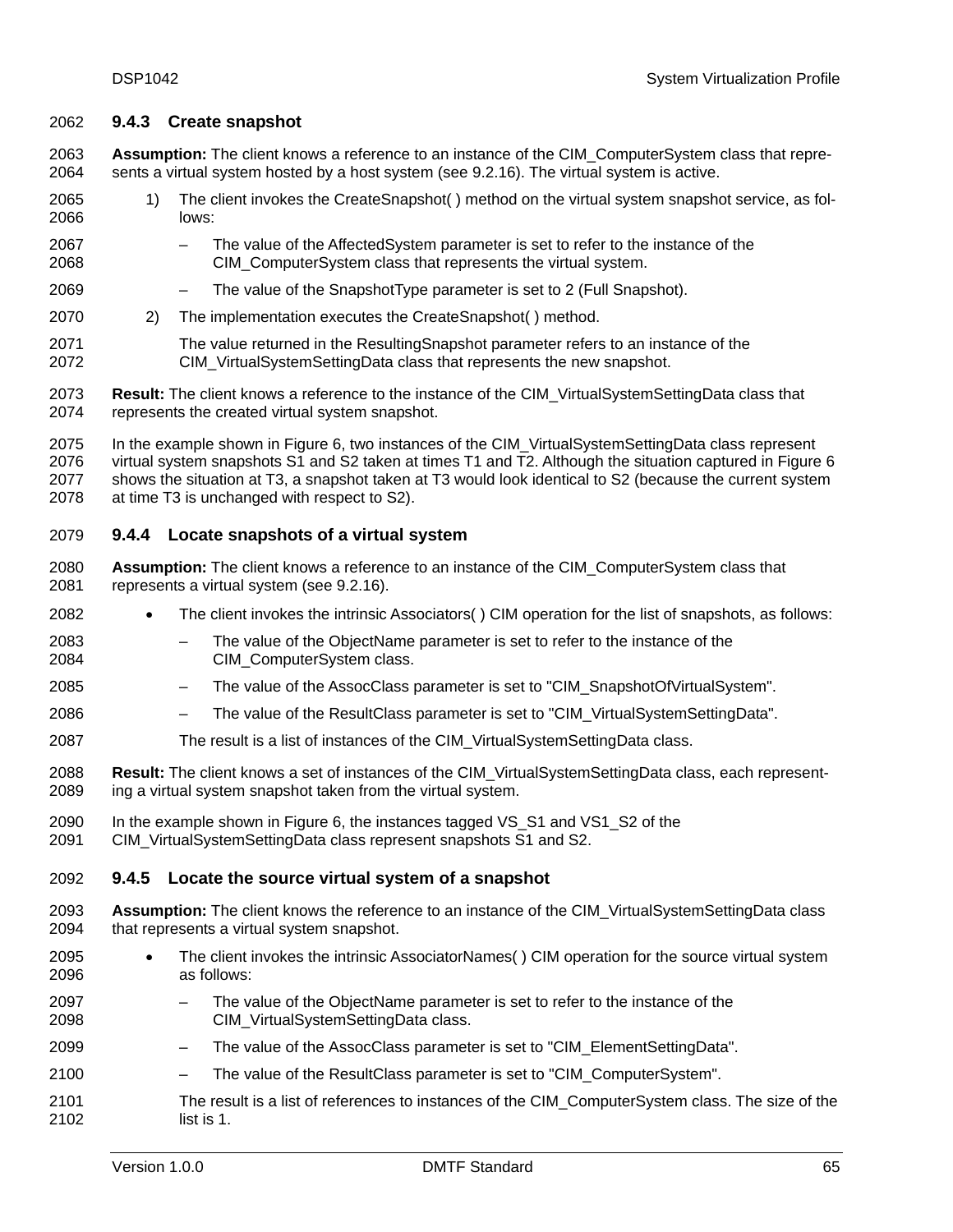- **Result:** The client knows a reference to an instance of the CIM\_ComputerSystem class that represents the virtual system that was the source for the snapshot. 2103 2104
- 2105 2106 NOTE: At this time the present configuration of the virtual system may be completely different from the configuration that was captured in the snapshot.

2107 2108 2109 In the example shown in [Figure 6](#page-62-0), the instance of class CIM\_ComputerSystem tagged VS1 is the source of snapshots S1 and S2, represented by instances of the CIM\_VirtualSystemSettingData class tagged VS S1 and VS S2.

### 2110 **9.4.6 Locate the most current snapshot in a branch of snapshots**

- 2111 2112 **Assumption:** The client knows an instance of the CIM\_ComputerSystem class that represents a virtual system (see [9.2.16\)](#page-53-1).
- 2113 2114 • The client invokes the intrinsic Associators( ) CIM operation for the most current snapshot in the current branch of virtual snapshots, as follows:
- 2115 2116 The value of the ObjectName parameter is set to refer to the instance of the CIM\_ComputerSystem class.
- 2117 – The value of the AssocClass parameter is set to "CIM\_MostCurrentSnapshotInBranch".
- 2118 – The value of the ResultClass parameter is set to "CIM\_VirtualSystemSettingData".
- 2119 2120 The result is a list of instances of the CIM VirtualSystemSettingData class. The size of the list is 1.
- 2121 2122 **Result:** The client knows an instance of the CIM\_VirtualSystemSettingData class that represents the virtual system snapshot that is the most current snapshot in the current branch of snapshots.

2123 2124 2125 2126 In the example shown in [Figure 6](#page-62-0), the instance of the CIM\_VirtualSystemSettingData class that is tagged VS1\_2 represents the most current snapshot in the current branch of snapshots. This is the case because that snapshot was applied most recently to the virtual system and no other snapshot was applied to or created from the virtual system since then.

### 2127 **9.4.7 Locate dependent snapshots**

- 2128 2129 **Assumption:** The client knows a reference to an instance of the CIM\_VirtualSystemSettingData class that represents a virtual system snapshot (see [9.4.4](#page-64-0)).
- 2130 2131 The client invokes the intrinsic AssociatorNames() CIM operation for the list of dependent snapshots as follows:
- 2132 2133 The value of the ObjectName parameter is set to refer to the instance of the CIM\_VirtualSystemSettingData class.
- 2134 The value of the AssocClass parameter is set to "CIM\_Dependency".
- 2135 – The value of the ResultClass parameter is set to "CIM\_VirtualSystemSettingData".
- 2136 – The value of the Role parameter is set to "Antecedent".
- 2137 – The value of the ResultRole parameter is set to "Dependent".
- 2138 The result is a list of references to instances of the CIM\_VirtualSystemSettingData class.

2139 2140 2141 **Result:** The client knows a set of instances of the CIM\_VirtualSystemSettingData class that represent virtual system snapshots that depend on the input virtual system snapshot. The set may be empty, indicating that no dependent snapshots exist.

2142 In the example shown in [Figure 6](#page-62-0), the instance tagged VS\_S2 represents snapshot S2, which is depend-

2143 ent on snapshot S1, which is represented by the instance tagged VS\_S1.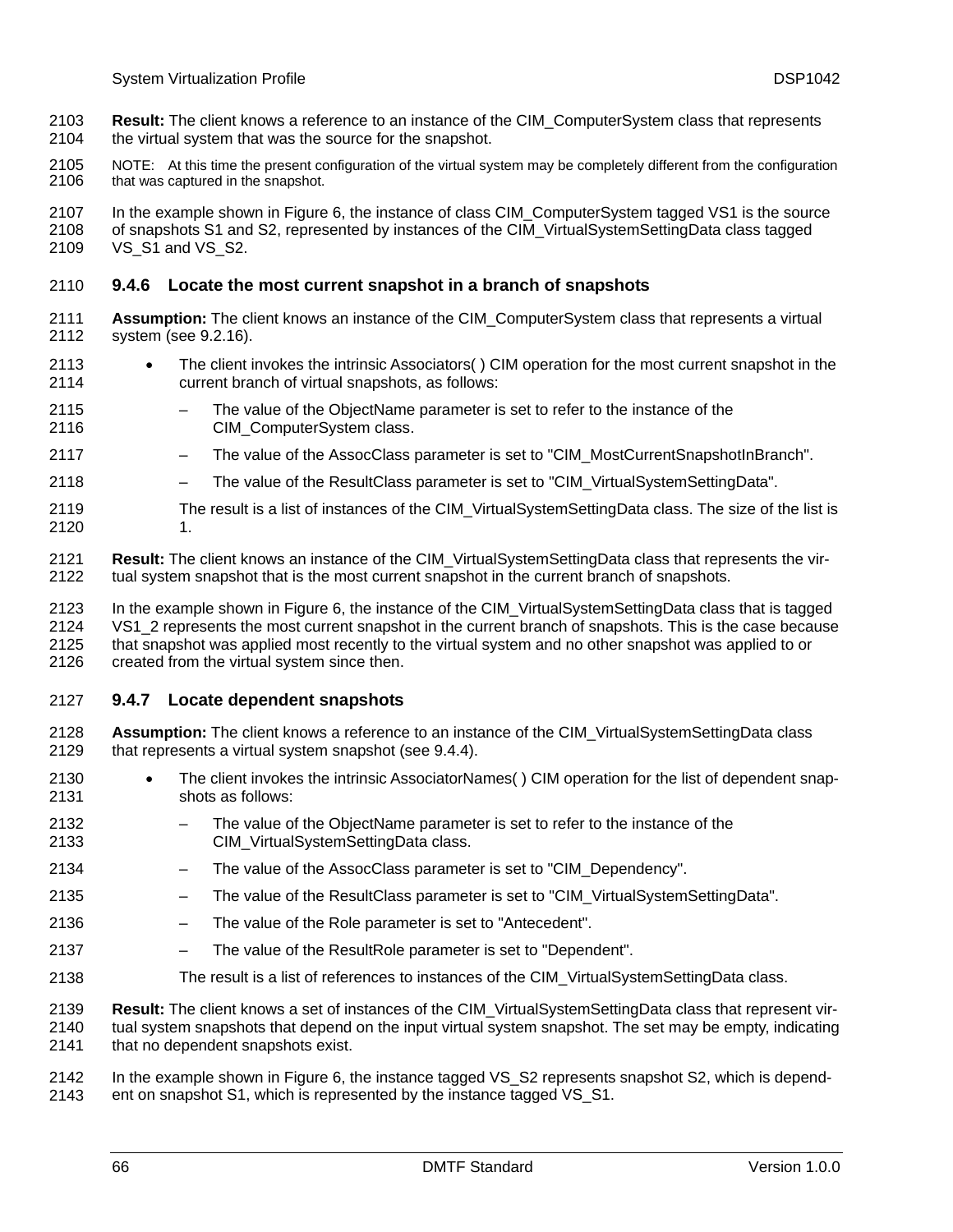### 2144 **9.4.8 Locate parent snapshot**

**Assumption:** The client knows a reference to an instance of the CIM\_VirtualSystemSettingData class that represents a virtual system snapshot (see [9.4.4](#page-64-0)). 2145 2146

- 2147 2148 • The client invokes the intrinsic AssociatorNames( ) CIM operation for the parent snapshot as follows:
- 2149 2150 – The value of the ObjectName parameter is set to refer to the instance of the CIM\_VirtualSystemSettingData class that represents the virtual system snapshot.
- 2151 The value of the AssocClass parameter is set to "CIM\_Dependency".
- 2152 The value of the ResultClass parameter is set to "CIM\_VirtualSystemSettingData".
- 2153 – The value of the Role parameter is set to "Dependent".
- 2154 – The value of the ResultRole parameter is set to "Antecedent".
- 2155 2156 The result is a list of references to instances of the CIM\_VirtualSystemSettingData class that represent virtual system snapshots. The list has a size of 1 or 0.

2157 2158 2159 **Result:** The client knows the instance of the CIM\_VirtualSystemSettingData class that represents the parent virtual system snapshot of the input virtual system snapshot. The set may be empty, indicating that no parent snapshots exist.

2160 2161 In the example shown in [Figure 6](#page-62-0), the instance tagged VS S1 represents snapshot S1, which is the parent of snapshot S2, which is represented by the instance tagged VS S2.

# 2162 **9.4.9 Apply snapshot**

2171 2172

2163 2164 2165 2166 **Assumption:** The client knows a reference to an instance of the CIM\_VirtualSystemSettingData class that represents a virtual system snapshot (see [9.4.3](#page-64-1) or [9.4.4\)](#page-64-0). The client knows a reference to the instance of the CIM\_ComputerSystem class that represents the virtual system that was the source for the snapshot (see [9.4.5\)](#page-64-2). The virtual system is active.

- 2167 2168 1) The client invokes the ApplySnapshot( ) method on the virtual system snapshot service. The value of the Snapshot parameter is set to refer to the instance of the
- 2169 CIM\_VirtualSystemSettingData class that represents the snapshot.
- 2170 2) The snapshot is applied into the active virtual system as follows:
	- a) The virtual system is deactivated. This implies a disruptive termination of the software that may be active in the instance of the virtual system.
- 2173 2174 b) The virtual system is reconfigured according to the virtual system snapshot. For a disk snapshot, this applies to the disk resources only.
- 2175 2176 2177 c) If the applied snapshot is a full snapshot, all stateful resources like memory and disk are restored to the situation that was captured in the snapshot. If the applied snapshot is a disk snapshot, only disk resources are restored.
- 2178 2179 2180 d) The virtual system is activated. If the applied snapshot is a full snapshot, the virtual system starts from the situation that was captured by the full snapshot. If the applied snapshot was a disk snapshot, a normal virtual system activation occurs.
- 2181 **Result:** The virtual system is restored to the situation that was in place when the snapshot was taken.

2182 2183 In the example shown in [Figure 6](#page-62-0), the situation is depicted at time T3, immediately after the activation of snapshot S2 within virtual system VS1.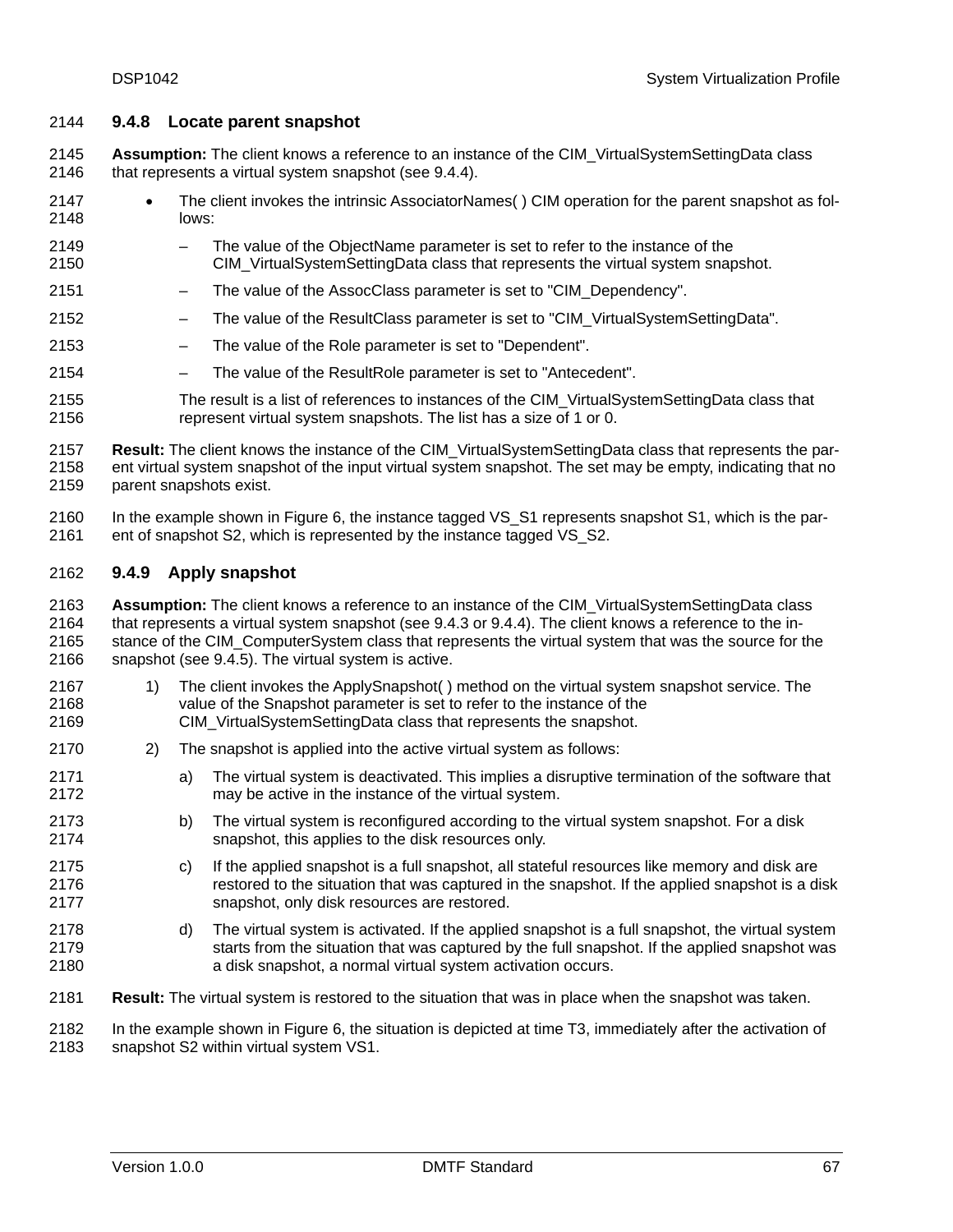# 2184 **9.4.10 Destroy snapshot**

**Assumption:** The client knows the reference to an instance of the CIM\_VirtualSystemSettingData class that represents a virtual system snapshot (see [9.2.16\)](#page-53-1). 2185 2186

- 2187 2188 2189 1) The client invokes the DestroySnapshot( ) method on the virtual system management service. The value of the Snapshot parameter is set to refer to the instance of the CIM\_VirtualSystemSettingData class that represents the snapshot.
- 2190 2) The snapshot is removed from the implementation.
- 2191 **Result:** The snapshot no longer exists within the implementation.

# 2192 **10 CIM elements**

2193 2194 2195 [Table 20](#page-67-0) lists CIM elements that are defined or specialized for this profile. Each CIM element shall be implemented as described in [Table 20.](#page-67-0) The CIM Schema descriptions for any referenced element and its sub-elements apply.

- 2196 Clauses [7](#page-18-0) (["Implementation](#page-18-0)") and [8](#page-26-0) ("[Methods"](#page-26-0)) may impose additional requirements on these elements.
- <span id="page-67-0"></span>2197

# **Table 20 – CIM Elements: System Virtualization Profile**

| <b>Element Name</b>                                           | <b>Requirement</b> | <b>Description</b> |
|---------------------------------------------------------------|--------------------|--------------------|
| CIM_AffectedJobElement                                        | Conditional        | See 10.1.          |
| CIM_ConcreteJob                                               | Conditional        | See 10.2.          |
| CIM_Dependency                                                | Conditional        | See 10.3.          |
| CIM_ElementCapabilities (Host system)                         | Mandatory          | See 10.4.          |
| CIM_ElementCapabilities (Virtual system management service)   | Mandatory          | See 10.5.          |
| CIM_ElementCapabilities (Virtual system snapshot service)     | Conditional        | See 10.6.          |
| CIM_ElementCapabilities (Snapshots of virtual systems)        | Conditional        | See 10.7.          |
| CIM_ElementConformsToProfile                                  | Mandatory          | See 10.8.          |
| CIM_HostedDependency                                          | Mandatory          | See 10.9.          |
| CIM_HostedService (Virtual system management service)         | Conditional        | See 10.10.         |
| CIM_HostedService (Virtual system snapshot service)           | Conditional        | See 10.11.         |
| CIM_LastAppliedSnapshot                                       | Conditional        | See 10.12.         |
| CIM_MostCurrentSnapshotInBranch                               | Conditional        | See 10.13.         |
| CIM_ReferencedProfile                                         | Conditional        | See 10.14.         |
| CIM_RegisteredProfile                                         | Mandatory          | See 10.15.         |
| CIM_ServiceAffectsElement (Virtual system management service) | Conditional        | See 10.16.         |
| CIM_ServiceAffectsElement (Virtual system snapshot service)   | Conditional        | See 10.17.         |
| CIM_SnapshotOfVirtualSystem                                   | Conditional        | See 10.18.         |
| CIM_System                                                    | Mandatory          | See 10.19.         |
| CIM_VirtualSystemManagementCapabilities                       | Mandatory          | See 10.20.         |
| CIM_VirtualSystemManagementService                            | Conditional        | See 10.21.         |
| CIM_VirtualSystemSettingData (Input)                          | Conditional        | See 10.22.         |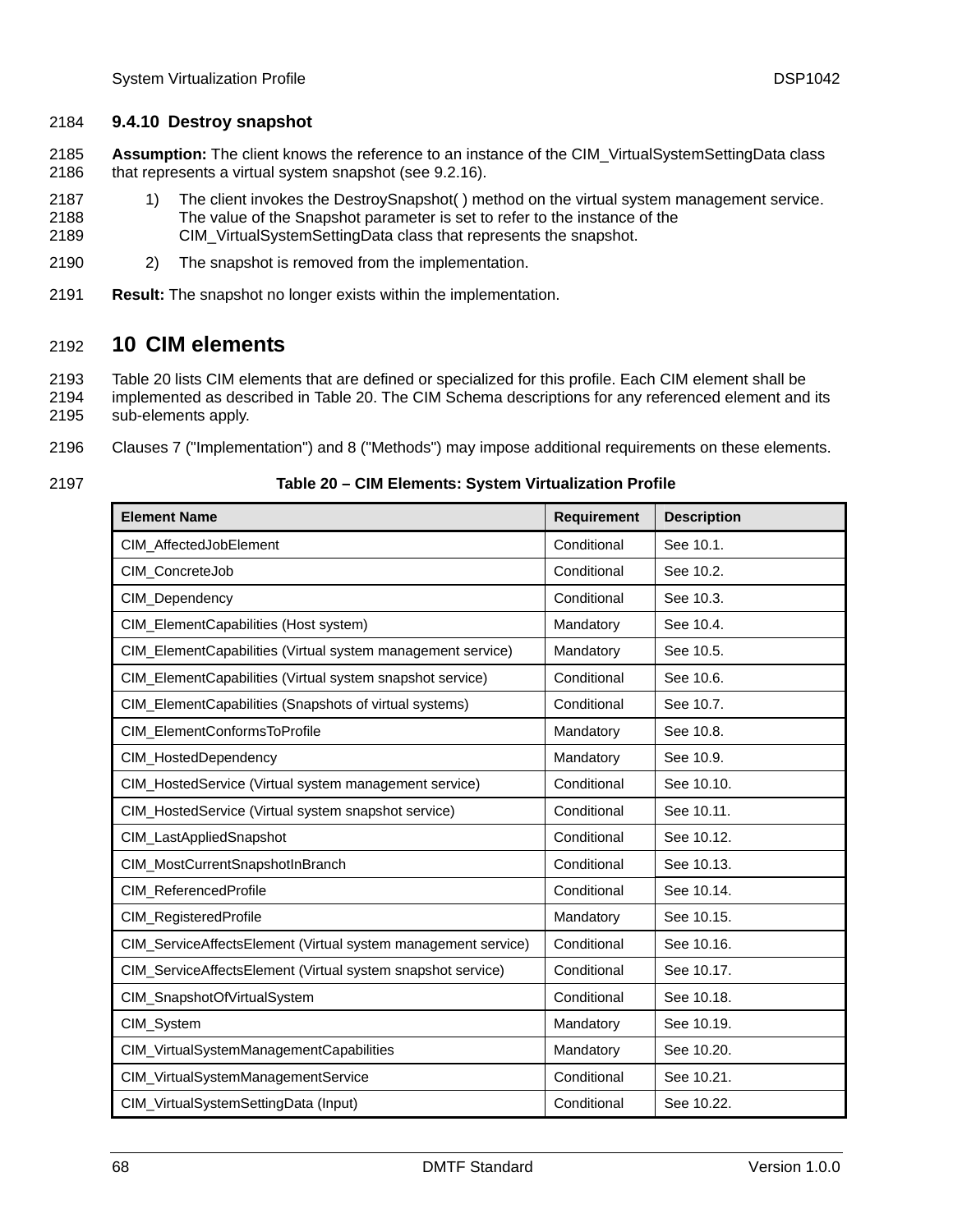| <b>Element Name</b>                          | <b>Requirement</b> | <b>Description</b> |
|----------------------------------------------|--------------------|--------------------|
| CIM_VirtualSystemSettingData (Snapshot)      | Conditional        | See 10.23.         |
| CIM_VirtualSystemSnapshotCapabilities        | Conditional        | See 10.24.         |
| CIM_VirtualSystemSnapshotService             | Optional           | See 10.25.         |
| CIM_VirtualSystemSnapshotServiceCapabilities | Conditional        | See 10.26.         |

# <span id="page-68-0"></span>2198 **10.1 CIM\_AffectedJobElement**

2199 The implementation of the CIM\_AffectedJobElement association is conditional.

2200 2201 Condition: A non-NULL value for at least one element of the AsynchronousMethodsSupported[ ] array property of the CIM\_VirtualSystemManagementCapabilities class is implemented.

2202 If the CIM\_AffectedJobElement association is implemented, the provisions in this subclause apply.

2203 An implementation shall use the CIM\_AffectedJobElement association to associate an instance of the

2204 CIM\_ConcreteJob class that represents an asynchronous task and an instance of the

2205 CIM\_ComputerSystem class that represents a virtual system that is affected by its execution.

- 2206 [Table 21](#page-68-2) contains the requirements for elements of this association.
- <span id="page-68-2"></span>2207

### **Table 21 – Association: CIM\_AffectedJobElement**

| <b>Elements</b>   | <b>Requirement</b> | <b>Notes</b>           |
|-------------------|--------------------|------------------------|
| AffectedElement   | Mandatory          | <b>Key:</b> See 8.1.2. |
|                   |                    | Cardinality: *         |
| AffectingElement  | Mandatory          | <b>Key:</b> See 8.1.2. |
|                   |                    | <b>Cardinality: 1</b>  |
| ElementEffects[1] | Mandatory          | See 8.1.2.             |

# <span id="page-68-1"></span>2208 **10.2 CIM\_ConcreteJob**

- 2209 The implementation of the CIM\_ConcreteJob class is conditional.
- 2210 2211 Condition: A non-NULL value for at least one element of the AsynchronousMethodsSupported[ ] array property of the CIM\_VirtualSystemManagementCapabilities class is implemented.
- 2212 If the CIM ConcreteJob class is implemented, the provisions in this subclause apply.
- 2213 2214 An implementation shall use an instance of the CIM\_ConcreteJob class to represent an asynchronous task.
- 2215 [Table 22](#page-68-3) contains requirements for elements of this class.
- <span id="page-68-3"></span>2216

|  |  |  |  | Table 22 – Class: CIM ConcreteJob |
|--|--|--|--|-----------------------------------|
|--|--|--|--|-----------------------------------|

| <b>Elements</b>       | <b>Requirement</b> | <b>Notes</b> |
|-----------------------|--------------------|--------------|
| InstanceID            | Mandatory          | Key          |
| JobState              | Mandatory          | See 8.1.2.   |
| TimeOfLastStateChange | Mandatory          | See 8.1.2.   |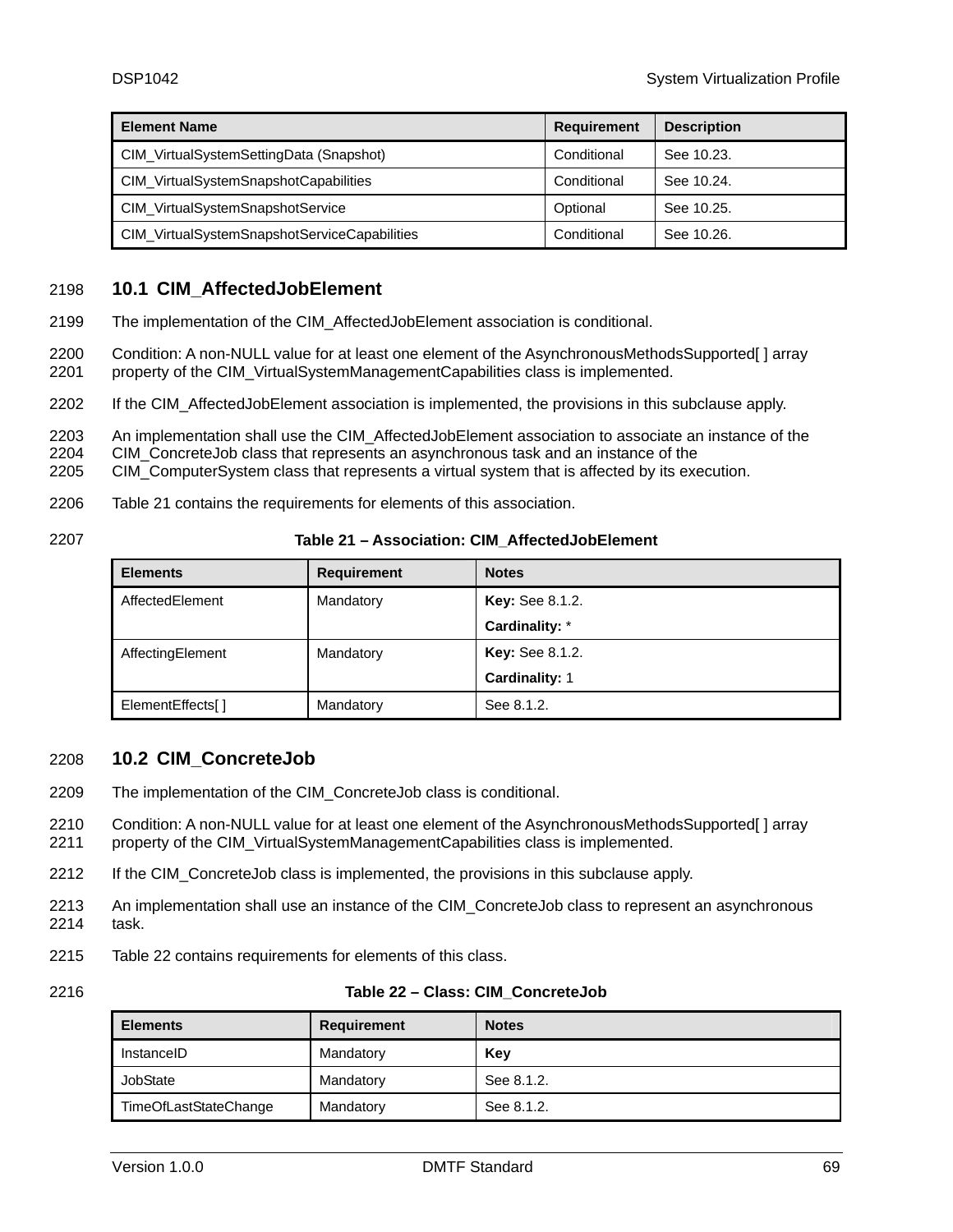# <span id="page-69-0"></span>2217 **10.3 CIM\_Dependency**

- 2218 The implementation of the CIM\_Dependency association is conditional.
- 2219 Condition: Virtual system snapshots are implemented; see [7.7.1.1.](#page-24-0)
- 2220 If the CIM\_Dependency association class is implemented, the provisions in this subclause apply.

2221 An implementation shall use an instance of the CIM\_Dependency association to associate an instance of

2222 2223 the CIM\_VirtualSystemSettingData class that represents a parent snapshot and an instance of the CIM\_VirtualSystemSettingData class that represents a dependent snapshot.

- 2224 [Table 23](#page-69-3) contains requirements for elements of this class.
- <span id="page-69-3"></span>2225

### **Table 23 – Class: CIM\_Dependency Class**

| <b>Elements</b> | <b>Requirement</b> | <b>Notes</b>                                                                                                          |
|-----------------|--------------------|-----------------------------------------------------------------------------------------------------------------------|
| Antecedent      | Mandatory          | <b>Key:</b> Reference to an instance of the CIM VirtualSys-<br>temSettingData class that represents a parent snapshot |
|                 |                    | Cardinality: 01                                                                                                       |
| Dependent       | Mandatory          | Key: Reference to an instance of the CIM_VirtualSys-<br>temSettingData class that represents a dependent<br>snapshot  |
|                 |                    | Cardinality: 01                                                                                                       |

# <span id="page-69-1"></span>2226 **10.4 CIM\_ElementCapabilities (Host system)**

- An implementation shall use an instance of the CIM\_ElementCapabilities association to associate an in-2227
- stance of the CIM\_System class that represents a host system with an instance of the 2228
- CIM\_VirtualSystemManagementCapabilities class that describes the virtual system management capabilities of the host system. 2229 2230
- 2231 [Table 24](#page-69-4) contains requirements for elements of this association.
- <span id="page-69-4"></span>2232

# **Table 24 – Association: CIM\_ElementCapabilities (Host System)**

| <b>Elements</b> | <b>Requirement</b> | <b>Notes</b>                                                                                                                                |
|-----------------|--------------------|---------------------------------------------------------------------------------------------------------------------------------------------|
| ManagedElement  | Mandatory          | Key: Reference to instance of the CIM_System class<br>that represents a host system                                                         |
|                 |                    | <b>Cardinality: 1</b>                                                                                                                       |
| Capabilities    | Mandatory          | Key: Reference to an instance of the CIM_VirtualSys-<br>temManagementCapabilities class that describes the<br>capabilities of a host system |
|                 |                    | Cardinality: 1                                                                                                                              |

# <span id="page-69-2"></span>2233 **10.5 CIM\_ElementCapabilities (Virtual system management service)**

The implementation of the CIM\_ElementCapabilities association for the virtual system management service is conditional. 2234 2235

- 2236 Condition: Any of the following is implemented:
- 2237 Virtual system definition and destruction (see [7.4.6.1](#page-21-0))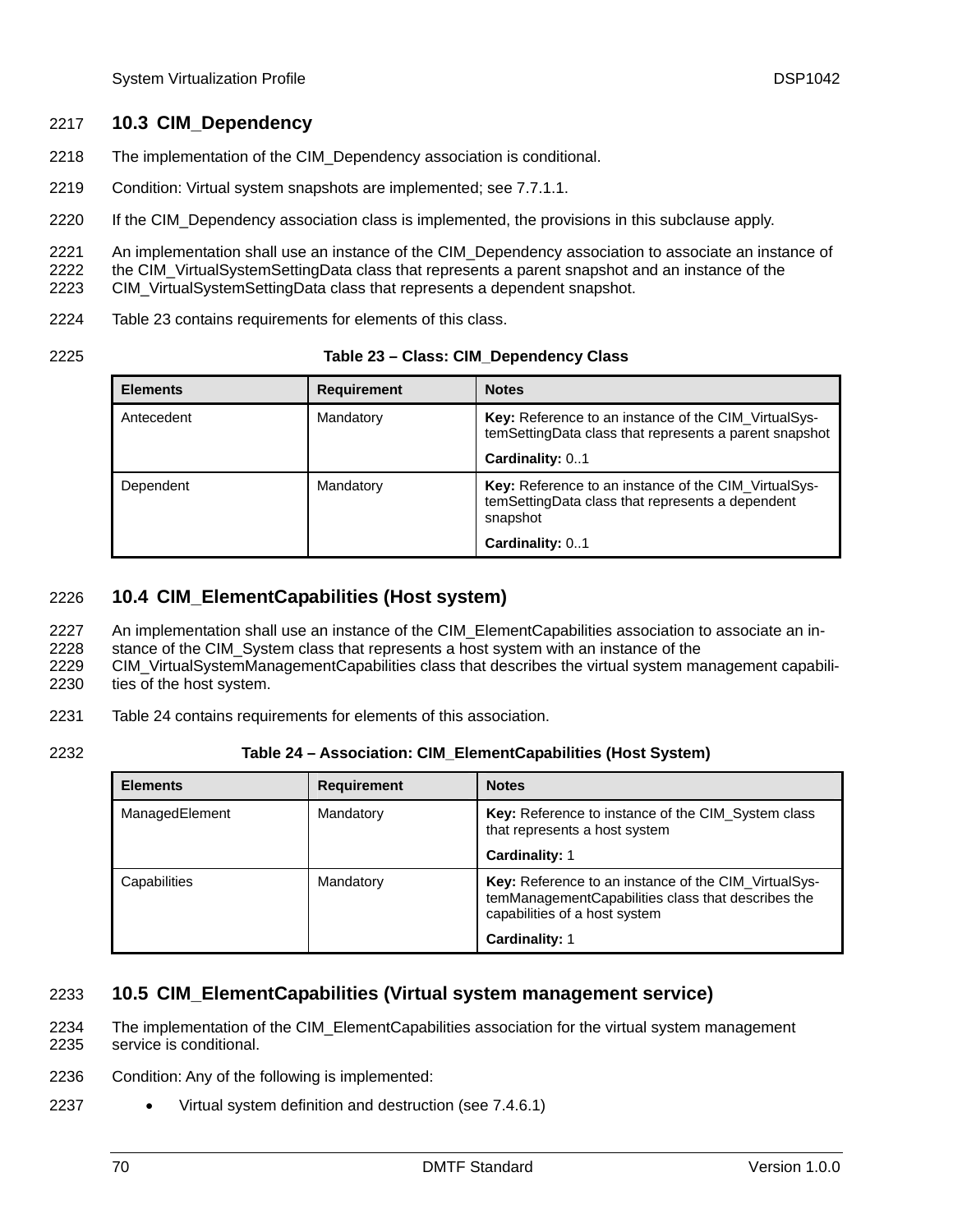- 2238 Virtual resource addition and removal (see [7.4.6.2](#page-21-1))
- 2239 • Virtual system and resource modification (see [7.4.6.3\)](#page-22-0)
- 2240 2241 If the CIM\_ElementCapabilities association is implemented for the virtual system management service, the provisions in this subclause apply.

2242 2243 2244 2245 An implementation shall use an instance of the CIM\_ElementCapabilities association to associate an instance of the CIM\_VirtualSystemManagementService class that represents a virtual system management service with an instance of the CIM VirtualSystemManagementCapabilities that describes the capabilities of the virtual system management service.

2246 [Table 25](#page-70-1) contains requirements for elements of this association.

<span id="page-70-1"></span>2247

### **Table 25 – Association: CIM\_ElementCapabilities (Virtual system management)**

| <b>Elements</b> | <b>Requirement</b> | <b>Notes</b>                                                                                     |
|-----------------|--------------------|--------------------------------------------------------------------------------------------------|
| ManagedElement  | Mandatory          | Key: Reference to instance of the<br>CIM_VirtualSystemManagementService class<br>Cardinality: 01 |
|                 |                    |                                                                                                  |
| Capabilities    | Mandatory          | Key: Reference to an instance of the<br>CIM_VirtualSystemManagementCapabilities class            |
|                 |                    | <b>Cardinality: 1</b>                                                                            |

# <span id="page-70-0"></span>2248 **10.6 CIM\_ElementCapabilities (Virtual system snapshot service)**

- The implementation of the CIM\_ElementCapabilities association for the virtual system snapshot service is conditional. 2249 2250
- 2251 Condition: Virtual system snapshots are implemented; see [7.7.1.1.](#page-24-0)
- 2252 2253 If the CIM\_ElementCapabilities association is implemented for the virtual system snapshot service, the provisions in this subclause apply.
- 2254 2255 2256 2257 An implementation shall use an instance of the CIM\_ElementCapabilities association to associate an instance of the CIM\_VirtualSystemSnapshotService class that represents a virtual system snapshot service with an instance of the CIM\_VirtualSystemSnapshotServiceCapabilities class that describes the capabilities of the virtual system snapshot service.
- 2258 [Table 26](#page-70-2) contains requirements for elements of this association.

<span id="page-70-2"></span>2259

### **Table 26 – Association: CIM\_ElementCapabilities (Snapshot service)**

| <b>Elements</b> | <b>Requirement</b> | <b>Notes</b>                                                                                                                                                                     |
|-----------------|--------------------|----------------------------------------------------------------------------------------------------------------------------------------------------------------------------------|
| ManagedElement  | Mandatory          | Key: Reference to an instance of the<br>CIM_VirtualSystemSnapshotService class that repre-<br>sents a virtual system snapshot service                                            |
|                 |                    | <b>Cardinality: 1</b>                                                                                                                                                            |
| Capabilities    | Mandatory          | <b>Key:</b> Reference to the instance of the<br>CIM VirtualSystemSnapshotServiceCapabilities class<br>that represents the capabilities of the virtual system<br>snapshot service |
|                 |                    | <b>Cardinality: 1</b>                                                                                                                                                            |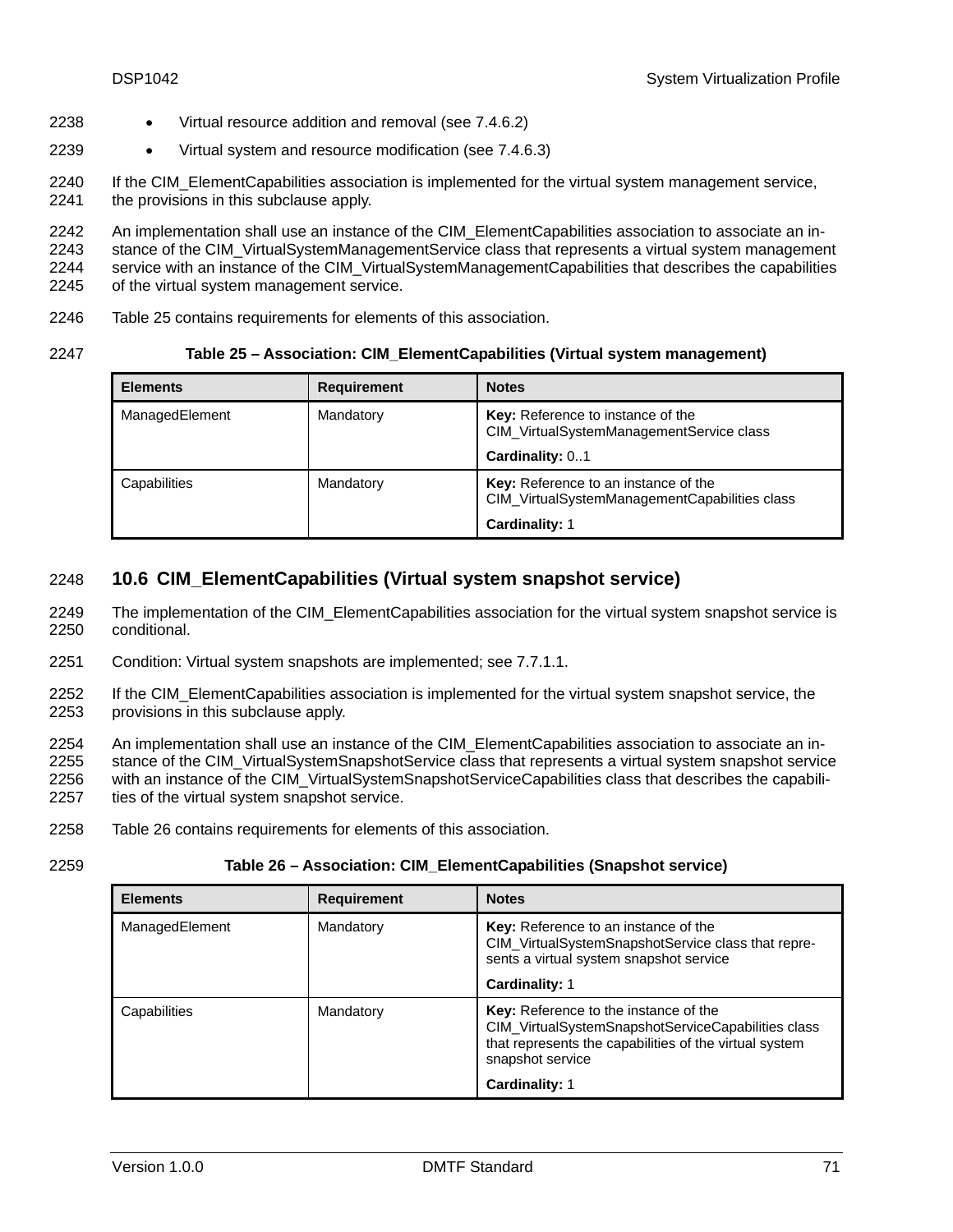# <span id="page-71-0"></span>2260 **10.7 CIM\_ElementCapabilities (Snapshots of virtual systems)**

- The implementation of the CIM\_ElementCapabilities association for the virtual systems snapshots is conditional. 2261 2262
- 2263 Condition: Virtual system snapshots are implemented; see [7.7.1.1.](#page-24-0)
- 2264 2265 If the CIM\_ElementCapabilities association is implemented for virtual systems snapshots, the provisions in this subclause apply.
- 2266 The implementation shall use an instance of the CIM\_ElementCapabilities association to associate in-
- 2267 stances of the CIM\_VirtualSystemSnapshotCapabilities class with those instances of the
- 2268 CIM\_ComputerSystem class that represent a virtual system to which the capabilities apply.
- 2269 [Table 27](#page-71-2) contains requirements for elements of this association.
- <span id="page-71-2"></span>2270

|  | Table 27 - Association: CIM_ElementCapabilities (Snapshots of virtual systems) |  |  |  |
|--|--------------------------------------------------------------------------------|--|--|--|
|--|--------------------------------------------------------------------------------|--|--|--|

| <b>Elements</b> | <b>Requirement</b> | <b>Notes</b>                                                                                                                                                                                    |
|-----------------|--------------------|-------------------------------------------------------------------------------------------------------------------------------------------------------------------------------------------------|
| ManagedElement  | Mandatory          | Key: Reference to an instance of the<br>CIM_ComputerSystem class that represents a virtual<br>system                                                                                            |
|                 |                    | Cardinality: *                                                                                                                                                                                  |
| Capabilities    | Mandatory          | <b>Key:</b> Reference to the instance of the<br>CIM_VirtualSystemSnapshotCapabilities class that de-<br>scribes the current applicability of snapshot related<br>services to the virtual system |
|                 |                    | Cardinality: 1                                                                                                                                                                                  |

# <span id="page-71-1"></span>2271 **10.8 CIM\_ElementConformsToProfile**

An implementation shall use an instance of the CIM\_ElementConformsToProfile association to associate 2272

an instance of the CIM\_RegisteredProfile class that represents an implementation of this profile with instances of the CIM\_System class that represent a host system that is a central and scoping instance of 2273 2274

- this profile. 2275
- 2276 [Table 28](#page-71-3) contains requirements for elements of this association.
- <span id="page-71-3"></span>2277

# **Table 28 – Association: CIM\_ElementConformsToProfile**

| <b>Elements</b>    | <b>Requirement</b> | <b>Notes</b>                                                                                                                                        |
|--------------------|--------------------|-----------------------------------------------------------------------------------------------------------------------------------------------------|
| ConformantStandard | Mandatory          | Key: Reference to an instance of the CIM_Registered-<br>Profile class that represents an implementation of this<br>profile<br><b>Cardinality: 1</b> |
| ManagedElement     | Mandatory          | Key: Reference to an instance of the CIM_System<br>class that represents a host system<br>Cardinality: *                                            |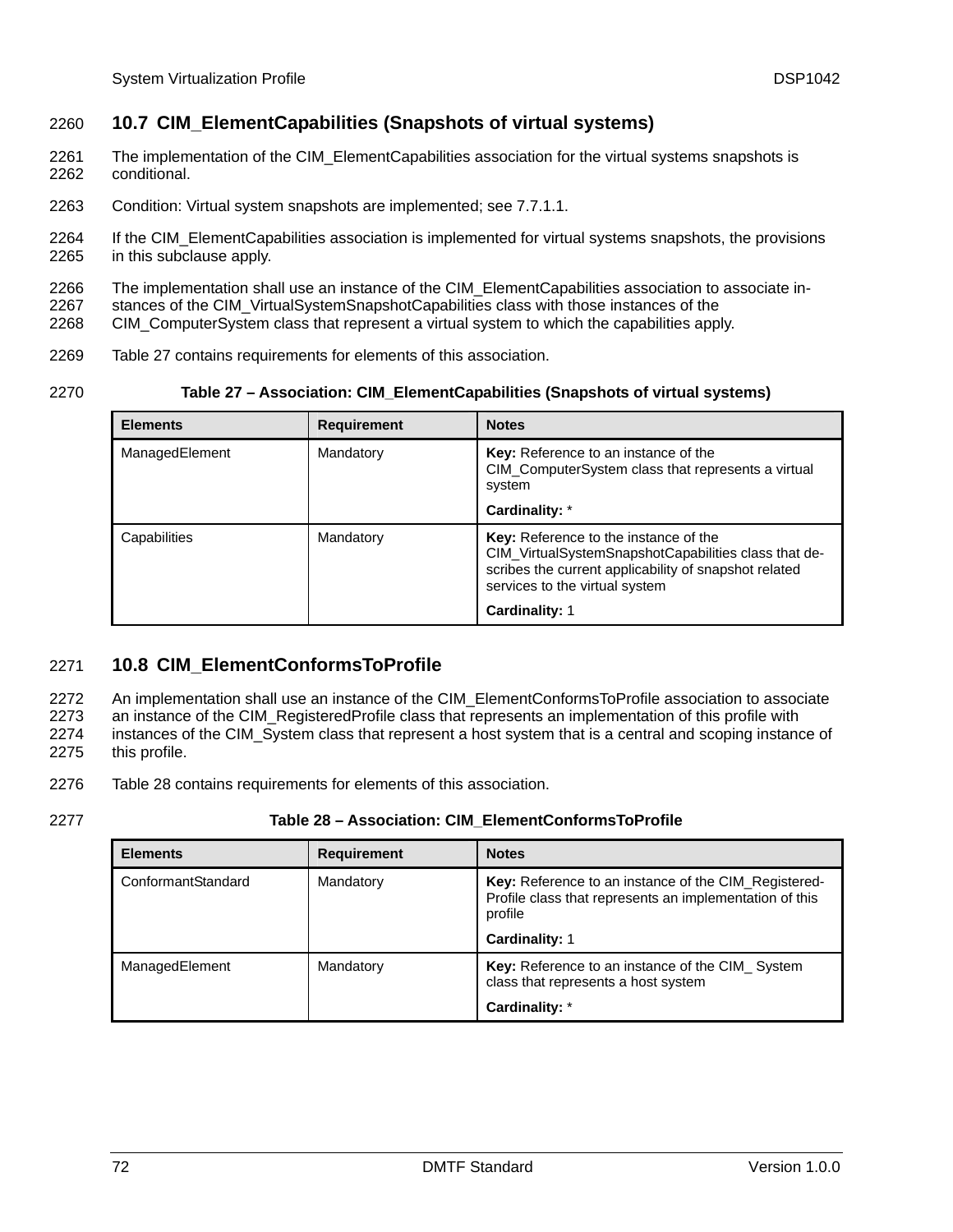## 2278 **10.9 CIM\_HostedDependency**

An implementation shall use an instance of the CIM\_HostedDependency association to associate an instance of the CIM\_System class that represents a host system with each instance of the CIM\_ComputerSystem class that represents a virtual system hosted by the host system. 2279 2280 2281

2282 [Table 29](#page-72-0) contains requirements for elements of this association.

<span id="page-72-0"></span>2283

| <b>Elements</b> | <b>Requirement</b> | <b>Notes</b>                                                                                         |  |
|-----------------|--------------------|------------------------------------------------------------------------------------------------------|--|
| Antecedent      | Mandatory          | Key: Reference to an instance of the CIM_System<br>class that represents a host system               |  |
|                 |                    | <b>Cardinality: 1</b>                                                                                |  |
| Dependent       | Mandatory          | Key: Reference to an instance of the<br>CIM_ComputerSystem class that represents a virtual<br>system |  |
|                 |                    | Cardinality: *                                                                                       |  |

## 2284 **10.10 CIM\_HostedService (Virtual system management service)**

- The implementation of the CIM\_HostedService association for the virtual system management service is conditional: 2285 2286
- 2287 Condition: Any of the following is implemented:
- 2288 • Virtual system definition and destruction (see [7.4.6.1](#page-21-0))
- 2289 • Vvirtual resource addition and removal (see [7.4.6.2](#page-21-1))
- 2290 • Virtual system and resource modification (see [7.4.6.3\)](#page-22-0)
- 2291 2292 If the CIM\_HostedService association is implemented for the virtual system management service, the provisions in this subclause apply.
- 2293 2294 2295 2296 The implementation shall use an instance of the CIM\_HostedService association to associate an instance of the CIM\_System class that represents a host system and the instance of the CIM\_VirtualSystem-ManagementService class that represents the virtual system management service that is hosted by a host system.
- 2297 [Table 30](#page-72-1) contains requirements for elements of this association.
- <span id="page-72-1"></span>2298

**Table 30 – Association: CIM\_HostedService (Virtual system management service)** 

| <b>Elements</b> | <b>Requirement</b> | <b>Notes</b>                                                                                                                                               |  |
|-----------------|--------------------|------------------------------------------------------------------------------------------------------------------------------------------------------------|--|
| Antecedent      | Mandatory          | Key: Reference to an instance of the CIM_System<br>class that represents a host system                                                                     |  |
|                 |                    | <b>Cardinality: 1</b>                                                                                                                                      |  |
| Dependent       | Mandatory          | Key: Reference to an instance of the<br>CIM_VirtualSystemManagementService class that<br>represents a virtual system management service<br>Cardinality: 01 |  |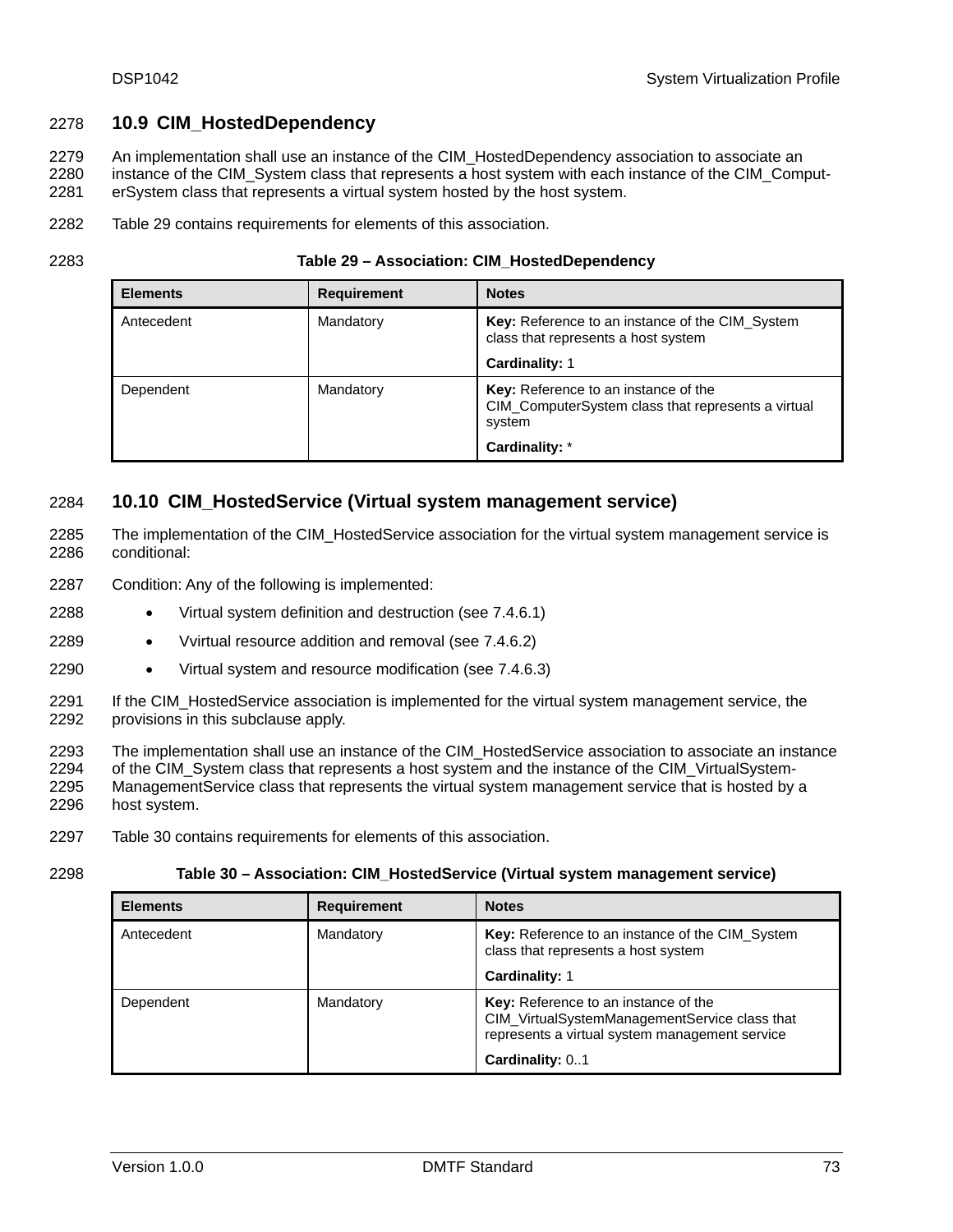## 2299 **10.11 CIM\_HostedService (Virtual system snapshot service)**

- 2300 The implementation of the CIM\_HostedService association is conditional.
- 2301 Condition: Virtual system snapshots are implemented; see [7.7.1.1.](#page-24-0)
- 2302 If the CIM\_HostedService association is implemented for the virtual system snapshot service, the
- 2303 provisions in this subclause apply.

2304 The implementation shall use an instance of the CIM\_HostedService association to associate an instance

2305 of the CIM\_ComputerSystem class that represents a host system and the instance of the

2306 CIM\_VirtualSystemSnapshotService class that represents the virtual system snapshot service.

- 2307 [Table 31](#page-73-0) contains requirements for elements of this association.
- <span id="page-73-0"></span>2308

**Table 31 – Association: CIM\_HostedService (Virtual system snapshot service)** 

| <b>Elements</b> | <b>Requirement</b> | <b>Notes</b>                                                                                                                          |  |
|-----------------|--------------------|---------------------------------------------------------------------------------------------------------------------------------------|--|
| Antecedent      | Mandatory          | Key: Reference to an instance of the CIM_System<br>class that represents a host system                                                |  |
|                 |                    | <b>Cardinality: 1</b>                                                                                                                 |  |
| Dependent       | Mandatory          | Key: Reference to an instance of the<br>CIM_VirtualSystemSnapshotService class that repre-<br>sents a virtual system snapshot service |  |
|                 |                    | Cardinality: 01                                                                                                                       |  |

## 2309 **10.12 CIM\_LastAppliedSnapshot**

- 2310 The implementation of the CIM\_LastAppliedSnapshot association is conditional.
- 2311 Condition: Virtual system snapshots are implemented; see [7.7.1.1.](#page-24-0)
- 2312 If the CIM\_LastAppliedSnapshot association is implemented, the provisions in this subclause apply.

2313 An implementation shall use an instance of the CIM\_LastAppliedSnapshot association to associate an in-

2314 stance of the CIM\_ComputerSystem class that represents a virtual system and the instance of the

- 2315 2316 CIM\_VirtualSystemSettingData class that represents the virtual system snapshot that was last applied to the virtual system.
- 
- 2317 [Table 32](#page-73-1) contains requirements for elements of this association.
- <span id="page-73-1"></span>2318

#### **Table 32 – Association: CIM\_LastAppliedSnapshot**

| <b>Elements</b> | <b>Requirement</b> | <b>Notes</b>                                                                                                                                      |
|-----------------|--------------------|---------------------------------------------------------------------------------------------------------------------------------------------------|
| Antecedent      | Mandatory          | <b>Key:</b> Reference to an instance of the<br>CIM_VirtualSystemSettingData class that represents a<br>virtual system snapshot<br>Cardinality: 01 |
| Dependent       | Mandatory          | Key: Reference to the instance of the<br>CIM_ComputerSystem class that represents the virtual<br>system                                           |
|                 |                    | Cardinality: 01                                                                                                                                   |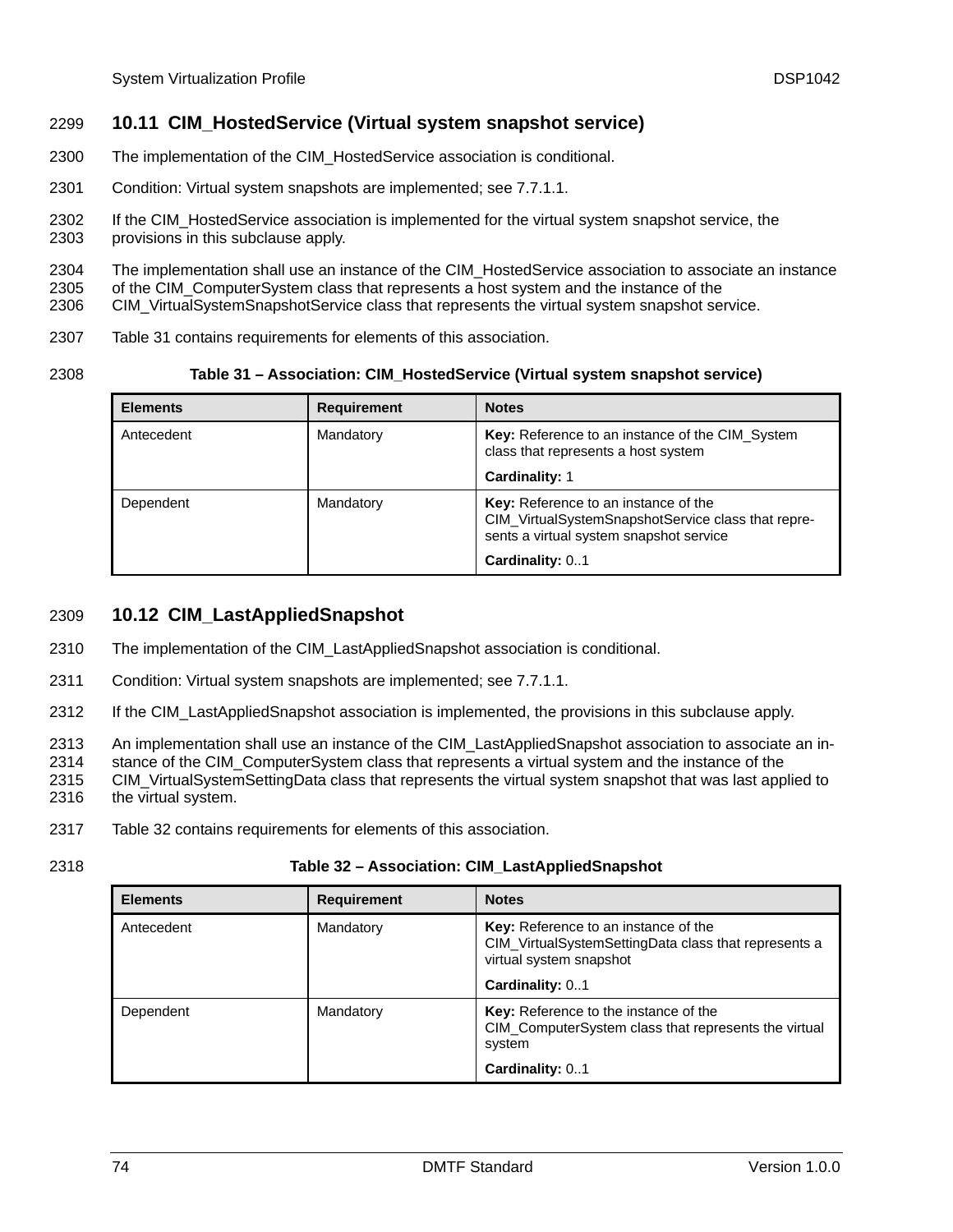## 2319 **10.13 CIM\_MostCurrentSnapshotInBranch**

- 2320 The implementation of the CIM\_MostCurrentSnapshotInBranch association is conditional.
- 2321 Condition: Virtual system snapshots are implemented; see [7.7.1.1.](#page-24-0)
- 2322 2323 If the CIM\_MostCurrentSnapshotInBranch association is implemented, the provisions in this subclause apply.

2324 2325 2326 2327 2328 An implementation shall use an instance of the CIM\_MostCurrentSnapshotInBranch association to associate an instance of the CIM\_ComputerSystem class that represents a virtual system and the instance of the CIM VirtualSystemSettingData class that represents the most current snapshot in a branch of virtual system snapshots. The most current snapshot in a branch of snapshots related to an instance of a virtual system is the younger of the following snapshots:

- 2329 • the snapshot that was most recently captured from the virtual system instance
- 2330 • the snapshot that was last applied to the instance
- 2331 [Table 33](#page-74-0) contains requirements for elements of this association.
- <span id="page-74-0"></span>2332

#### **Table 33 – Association: CIM\_MostCurrentSnapshotInBranch**

| <b>Elements</b> | <b>Requirement</b> | <b>Notes</b>                                                                                                            |
|-----------------|--------------------|-------------------------------------------------------------------------------------------------------------------------|
| Antecedent      | Mandatory          | Key: Reference to the instance of the<br>CIM ComputerSystem class that represents the virtual<br>system                 |
|                 |                    | Cardinality: 01                                                                                                         |
| Dependent       | Mandatory          | Key: Reference to an instance of the<br>CIM_VirtualSystemSettingData class that represents a<br>virtual system snapshot |
|                 |                    | Cardinality: 01                                                                                                         |

## 2333 **10.14 CIM\_ReferencedProfile**

- 2334 The implementation of the CIM\_ReferencedProfile association is conditional.
- 2335 Condition: Resource virtualization profiles such as [DSP1059](#page-9-0) are implemented as scoped profiles.
- 2336 If the CIM\_ReferencedProfile association is implemented, the provisions in this subclause apply.

2337 2338 2339 2340 2341 An implementation shall use an instance of the CIM\_ReferencedProfile association to associate an instance of the CIM\_RegisteredProfile class that represents an implementation of this profile and any instance of the CIM RegisteredProfile class that represents an implementation of a resource allocation DMTF management profile that describes virtual resource allocation that is implemented by the implementation.

- 2342 [Table 34](#page-74-1) contains requirements for elements of this association.
- <span id="page-74-1"></span>2343

#### **Table 34 – Association: CIM\_ReferencedProfile**

| <b>Elements</b> | <b>Requirement</b> | <b>Notes</b>                                                                                                                 |
|-----------------|--------------------|------------------------------------------------------------------------------------------------------------------------------|
| Antecedent      | Mandatory          | <b>Key:</b> Reference to an instance of the<br>CIM Registered Profile that represents an implementa-<br>tion of this profile |
|                 |                    | <b>Cardinality: 1</b>                                                                                                        |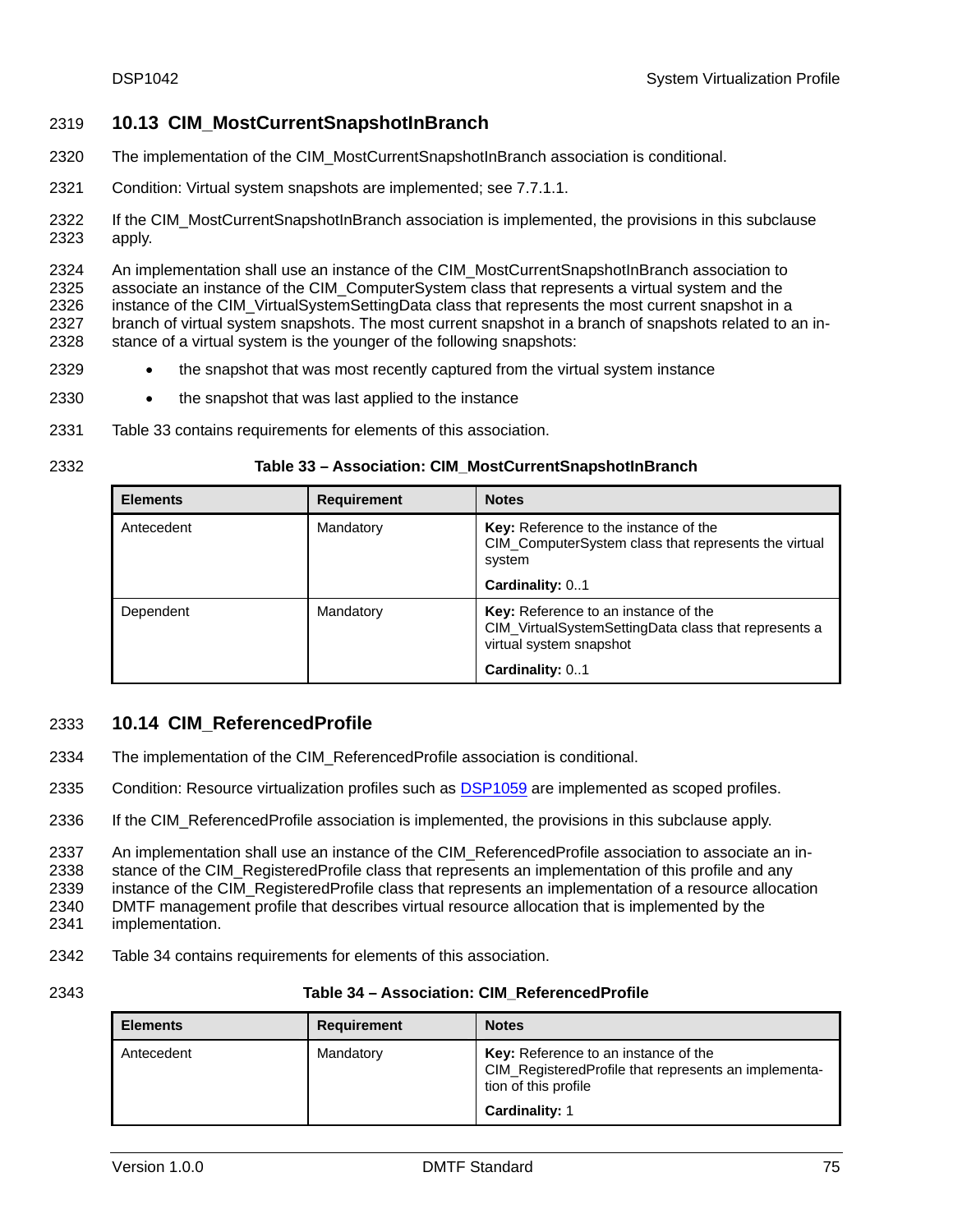| <b>Elements</b> | <b>Requirement</b> | <b>Notes</b>                                                                                                                                       |  |  |
|-----------------|--------------------|----------------------------------------------------------------------------------------------------------------------------------------------------|--|--|
| Dependent       | Mandatory          | <b>Key:</b> Reference to an instance of the<br>CIM_RegisteredProfile class that represents an imple-<br>mentation of a resource allocation profile |  |  |
|                 |                    | Cardinality: *                                                                                                                                     |  |  |

## 2344 **10.15 CIM\_RegisteredProfile**

An implementation shall use an instance of the CIM\_RegisteredProfile class to represent an implementation of this profile. 2345 2346

2347 [Table 35](#page-75-0) contains requirements for elements of this class.

<span id="page-75-0"></span>2348

| Table 35 – Class: CIM_RegisteredProfile |  |
|-----------------------------------------|--|
|-----------------------------------------|--|

| <b>Elements</b>        | <b>Requirement</b> | <b>Notes</b>                                           |
|------------------------|--------------------|--------------------------------------------------------|
| InstanceID             | Mandatory          | Key                                                    |
| RegisteredOrganization | Mandatory          | Shall be set to "DMTF".                                |
| RegisteredName         | Mandatory          | Shall be set to "System Virtualization".               |
| RegisteredVersion      | Mandatory          | Shall be set to the version of this profile ("1.0.0"). |

# 2349 **10.16 CIM\_ServiceAffectsElement (Virtual system management service)**

The implementation of the CIM\_ServiceAffectsElement association for the virtual system management service is conditional. 2350 2351

- 2352 Condition: Any of the following is implemented:
- 2353 • Virtual system definition and destruction (see [7.4.6.1](#page-21-0))
- 2354 • Virtual resource addition and removal (see [7.4.6.2](#page-21-1))
- 2355 • Virtual system and resource modification (see [7.4.6.3\)](#page-22-0)

2356 2357 If the CIM\_ServiceAffectsElement association is implemented for the virtual system management service, the provisions in this subclause apply.

2358 2359 2360 The implementation shall use an instance of the CIM\_ServiceAffectsElement association to associate an instance of the CIM\_VirtualSystemManagementService class that represents a virtual system management service and any instance of the CIM\_ComputerSystem class that represents a virtual system that is

2361 managed by that virtual system management service.

2362 [Table 36](#page-76-0) contains requirements for elements of this association.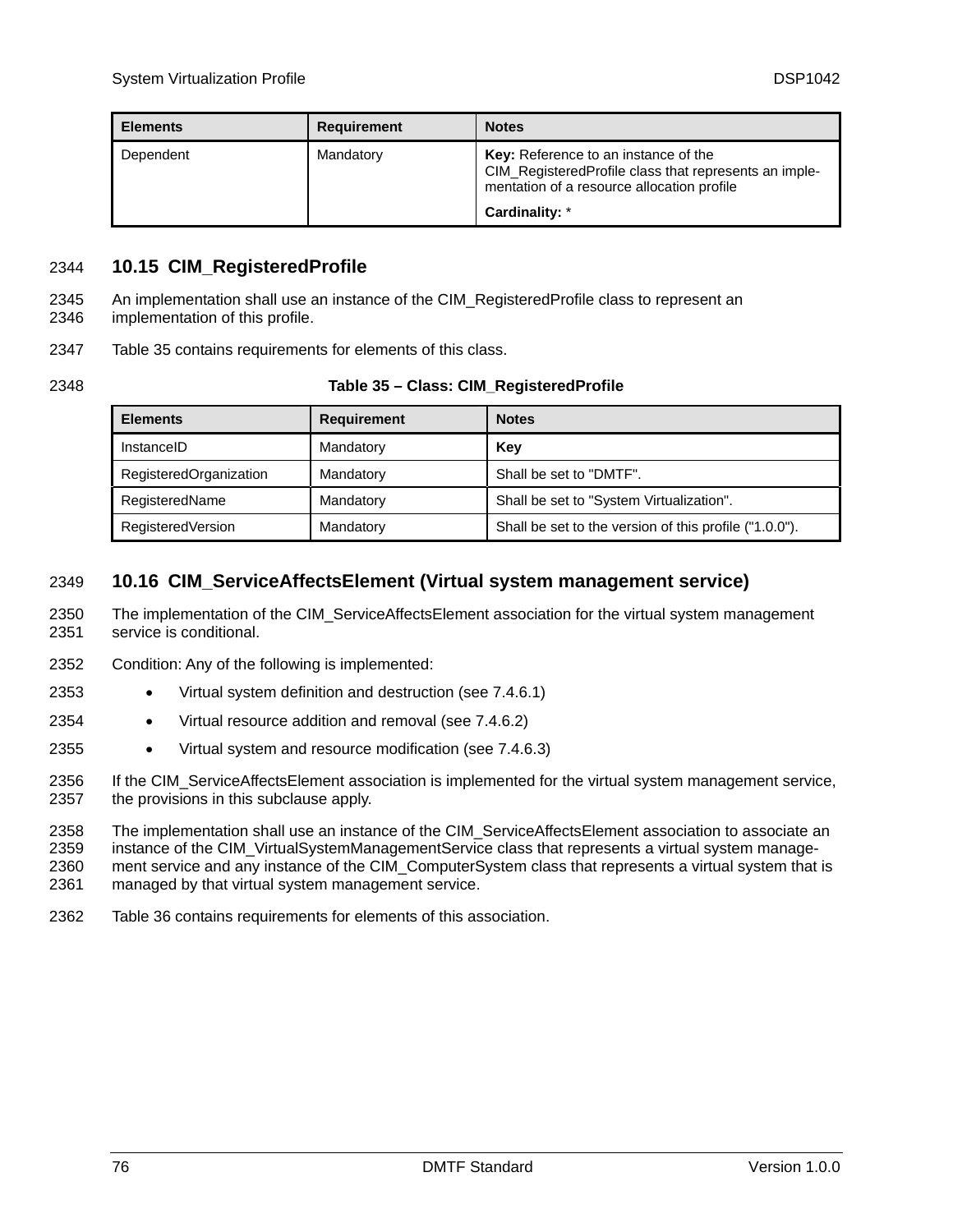<span id="page-76-0"></span>

|      | Table 36 - Association: CIM_ServiceAffectsElement (Virtual system management service) |  |  |  |
|------|---------------------------------------------------------------------------------------|--|--|--|
| 2363 |                                                                                       |  |  |  |
|      |                                                                                       |  |  |  |

| <b>Elements</b>  | <b>Requirement</b> | <b>Notes</b>                                                                                                                              |
|------------------|--------------------|-------------------------------------------------------------------------------------------------------------------------------------------|
| AffectedElement  | Mandatory          | Key: Reference to instance of the CIM_ComputerSys-<br>tem class that represents a managed virtual system                                  |
|                  |                    | Cardinality: *                                                                                                                            |
| AffectingElement | Mandatory          | Key: Reference to an instance of the CIM_VirtualSys-<br>temManagementService class that represents a virtual<br>system management service |
|                  |                    | Cardinality: 01                                                                                                                           |

# 2364 **10.17 CIM\_ServiceAffectsElement (Virtual system snapshot service)**

- 2365 The implementation of the CIM\_ServiceAffectsElement association is conditional.
- 2366 Condition: Virtual system snapshots are implemented; see [7.7.1.1.](#page-24-0)
- 2367 2368 If the CIM\_ServiceAffectsElement association is implemented for the virtual system snapshot service, the provisions in this subclause apply.
- 2369 2370 2371 The implementation shall use an instance of the CIM\_ServiceAffectsElement association to associate an instance of the CIM VirtualSystemSnapshotService class that represents a virtual system management service with the following instances:
- 2372 2373 • any instance of the CIM\_ComputerSystem class that represents a virtual system that is managed by that virtual system management service
- 2374 2375 any instance of the CIM VirtualSystemSettingData class that represents a virtual system snapshot
- 2376 [Table 37](#page-76-1) contains requirements for elements of this association.
- <span id="page-76-1"></span>2377

#### **Table 37 – Association: CIM\_ServiceAffectsElement**

| <b>Elements</b>  | <b>Requirement</b> | <b>Notes</b>                                                                                                                                                                        |
|------------------|--------------------|-------------------------------------------------------------------------------------------------------------------------------------------------------------------------------------|
| AffectedElement  | Mandatory          | Key: Reference to instance of the CIM_ComputerSys-<br>tem class that represents a virtual system or the<br>CIM_VirtualSystemSettingData class that represents a<br>managed snapshot |
|                  |                    | Cardinality: *                                                                                                                                                                      |
| AffectingElement | Mandatory          | <b>Key:</b> Reference to an instance of the CIM VirtualSys-<br>temManagementService class that represents a virtual<br>system snapshot service                                      |
|                  |                    | Cardinality: 01                                                                                                                                                                     |

# 2378 **10.18 CIM\_SnapshotOfVirtualSystem**

- 2379 The implementation of the CIM\_SnapshotOfVirtualSystem association is conditional.
- 2380 Condition: Virtual system snapshots are implemented; see [7.7.1.1.](#page-24-0)
- 2381 If the CIM\_SnapshotOfVirtualSystem association is implemented, the provisions in this subclause apply.
- 2382 2383 An implementation shall use an instance of the CIM\_SnapshotOfVirtualSystem association to associate an the instance of the CIM ComputerSystem class that represents the virtual system that was the source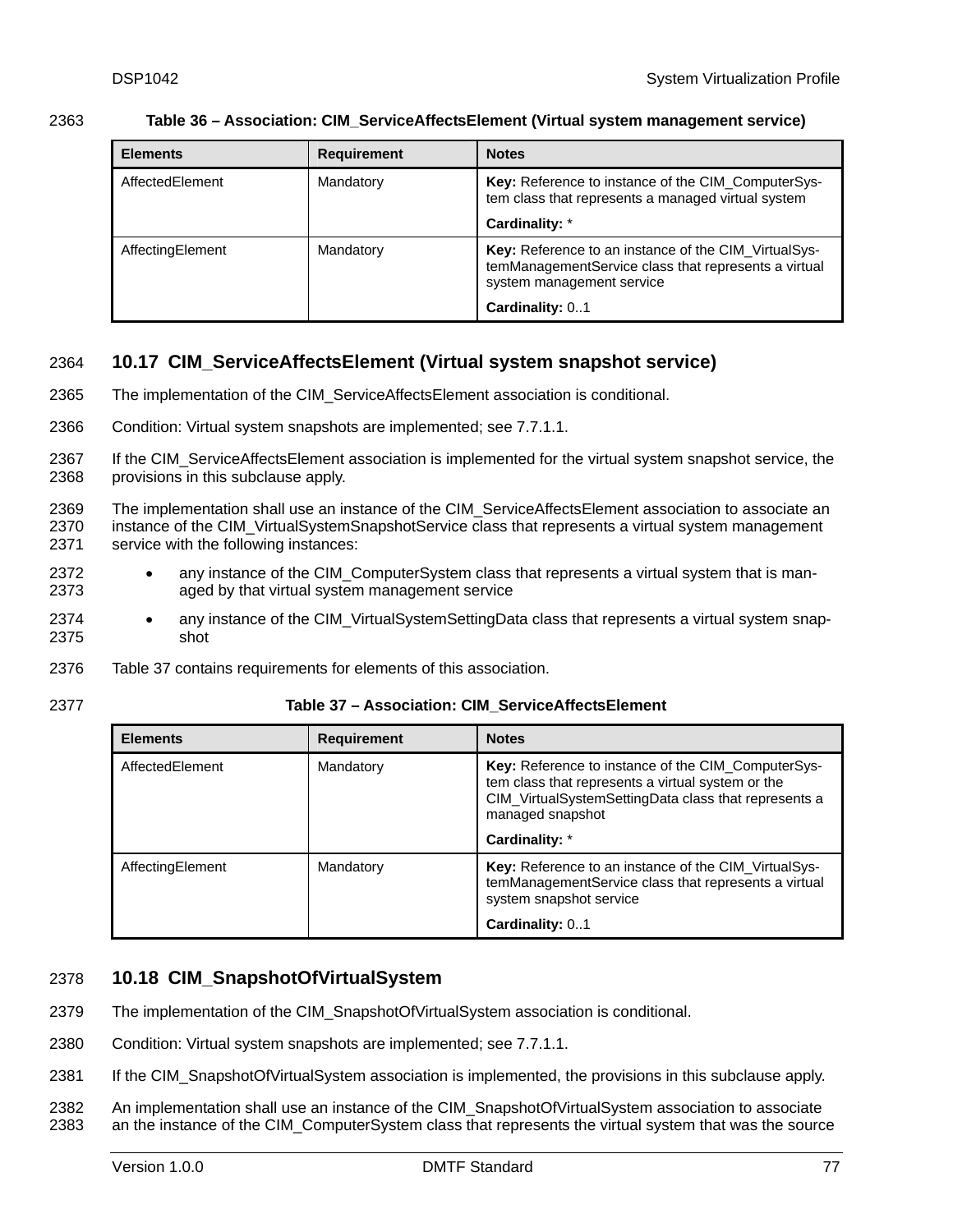- for the virtual system snapshot and the instance of the CIM\_VirtualSystemSettingData class that repre-2384
- sents a snapshot of the virtual system 2385
- 2386 [Table 38](#page-77-0) contains requirements for elements of this association.
- <span id="page-77-0"></span>2387

**Table 38 – Association: CIM\_SnapshotOfVirtualSystem** 

| <b>Elements</b> | <b>Requirement</b> | <b>Notes</b>                                                                                                              |
|-----------------|--------------------|---------------------------------------------------------------------------------------------------------------------------|
| Antecedent      | Mandatory          | Key: Reference to the instance of the CIM_Computer-<br>System class that represents the source virtual system             |
|                 |                    | Cardinality: 01                                                                                                           |
| Dependent       | Mandatory          | Key: Reference to an instance of the CIM_VirtualSys-<br>temSettingData class that represents a virtual system<br>snapshot |
|                 |                    | Cardinality: *                                                                                                            |

## 2388 **10.19 CIM\_System**

- An implementation shall use an instance of a concrete subclass of the CIM\_System class to represent a host system. 2389 2390
- 2391 [Table 39](#page-77-1) contains requirements for elements of this class.
- <span id="page-77-1"></span>2392

#### **Table 39 – Class: CIM\_VirtualSystemManagementCapabilities**

| <b>Elements</b>   | Requirement | <b>Notes</b> |
|-------------------|-------------|--------------|
| CreationClassName | Mandatory   | Kev          |
| Name              | Mandatory   | Kev          |

## 2393 **10.20 CIM\_VirtualSystemManagementCapabilities**

An implementation shall use an instance of the CIM\_VirtualSystemManagementCapabilities class to represent the virtual system management capabilities of a host system. 2394 2395

- 2396 [Table 40](#page-77-2) contains requirements for elements of this class.
- <span id="page-77-2"></span>2397

#### **Table 40 – Class: CIM\_VirtualSystemManagementCapabilities**

| <b>Elements</b>                | <b>Requirement</b> | <b>Notes</b> |
|--------------------------------|--------------------|--------------|
| InstanceID                     | Mandatory          | Key          |
| VirtualSystemTypesSupported[]  | Optional           | See 7.4.2.   |
| SynchronousMethodsSupported[]  | Optional           | See 7.4.3.   |
| AsynchronousMethodsSupported[] | Optional           | See 7.4.4.   |
| IndicationsSupported[]         | Optional           | See 7.4.5.   |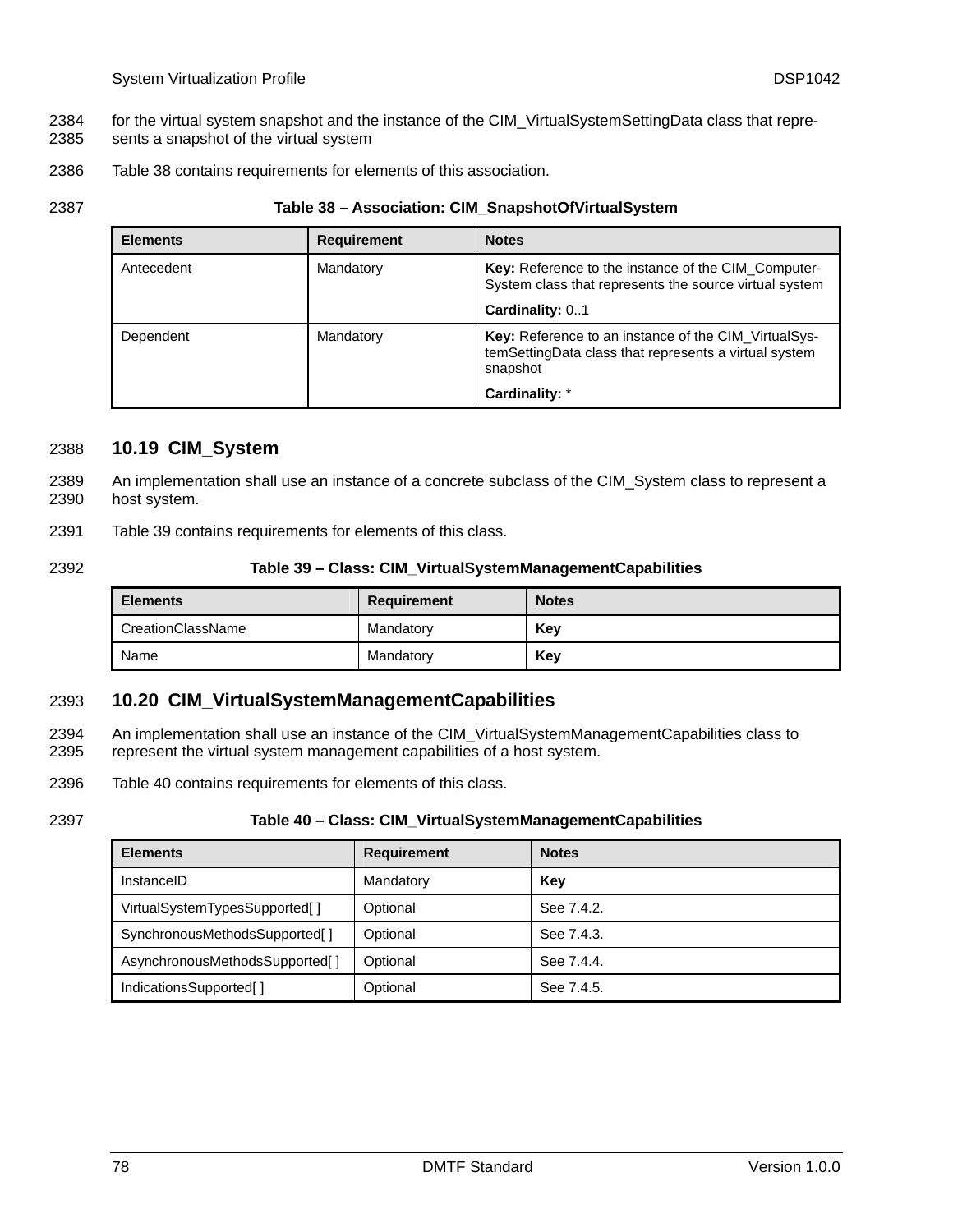## 2398 **10.21 CIM\_VirtualSystemManagementService**

- 2399 The implementation of the CIM\_VirtualSystemManagementService class is conditional.
- 2400 Condition: Any of the following is implemented:
- 2401 • Virtual system definition and destruction (see [7.4.6.1](#page-21-0))
- 2402 • Virtual resource addition and removal (see [7.4.6.2](#page-21-1))
- 2403 • Virtual system and resource modification (see [7.4.6.3\)](#page-22-0)
- 2404 2405 If the CIM\_VirtualSystemManagementService class is implemented, the provisions in this subclause apply.
- 2406 2407 An implementation shall use an instance of the CIM\_VirtualSystemManagementService class to represent the virtual system management service provided by one host system.
- 2408 [Table 41](#page-78-0) contains requirements for elements of this class.

#### **Table 41 – Class: CIM\_VirtualSystemManagementService**

| <b>Elements</b>          | <b>Requirement</b> | <b>Notes</b> |
|--------------------------|--------------------|--------------|
| CreationClassName        | Mandatory          | Key          |
| Name                     | Mandatory          | Key          |
| SystemCreationClassName  | Mandatory          | Key          |
| SystemName               | Mandatory          | Key          |
| AddResourceSettings()    | Conditional        | See 8.2.3.   |
| DefineSystem()           | Conditional        | See 8.2.1.   |
| DestroySystem()          | Conditional        | See 8.2.2.   |
| ModifyResourceSettings() | Conditional        | See 8.2.4.   |
| ModifySystemSettings()   | Conditional        | See 8.2.5.   |
| RemoveResourceSettings() | Conditional        | See 8.2.6.   |

## 2410 **10.22 CIM\_VirtualSystemSettingData (Input)**

- 2411 The implementation of the CIM\_VirtualSystemSettingData class for input is conditional.
- 2412 Condition: Any of the following is implemented:
- 2413 • Virtual system definition and destruction (see [7.4.6.1](#page-21-0))
- 2414 • Virtual resource addition and removal (see [7.4.6.2](#page-21-1))
- 2415 • Virtual system and resource modification (see [7.4.6.3\)](#page-22-0)
- 2416 2417 If the CIM\_VirtualSystemSettingData class is implemented for input, the provisions in this subclause apply.
- 2418 2419 An instance of the CIM\_VirtualSystemSettingData class shall be used to represent input data for a virtual system's definitions and modifications.
- 2420 [Table 42](#page-79-0) contains requirements for elements of this class.

<span id="page-78-0"></span><sup>2409</sup>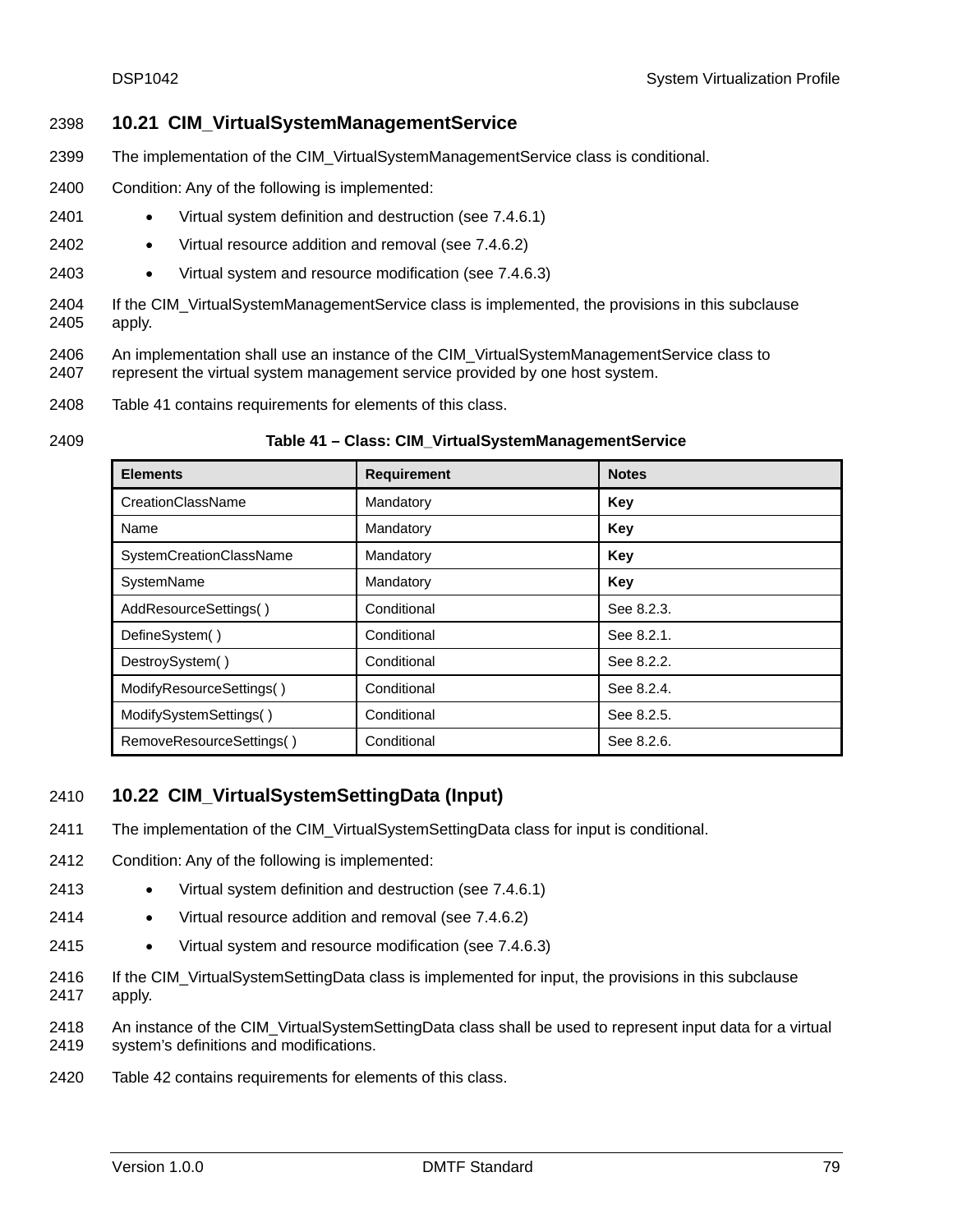<span id="page-79-0"></span>

| 2421 | Table 42 - Class: CIM_VirtualSystemSettingData (Input) |  |
|------|--------------------------------------------------------|--|
|      |                                                        |  |

| <b>Elements</b>       | <b>Requirement</b> | <b>Notes</b>                   |
|-----------------------|--------------------|--------------------------------|
| InstanceID            | Mandatory          | <b>Key</b> (Input): See 7.5.1. |
| ElementName           | Optional           | See 7.5.2.                     |
| VirtualSystemIdentity | Optional           | See 7.5.3.                     |
| VirtualSystemType     | Optional           | See 7.5.4.                     |

- 2422 **10.23 CIM\_VirtualSystemSettingData (Snapshot)**
- The implementation of the CIM\_VirtualSystemSettingData class for the representation of snapshots of virtual systems is conditional. 2423 2424
- 2425 Condition: Virtual system snapshots are implemented; see [7.7.1.1.](#page-24-0)
- 2426 2427 If the CIM\_VirtualSystemSettingData class is implemented for the representation of snapshots, the provisions in this subclause apply.
- 2428 2429 An instance of the CIM\_VirtualSystemSettingData class shall be used to represent snapshots of virtual systems.
- 2430 [Table 43](#page-79-1) contains requirements for elements of this class.
- <span id="page-79-1"></span>2431

**Table 43 – Class: CIM\_VirtualSystemSettingData (Snapshot)** 

| <b>Elements</b>                          | <b>Requirement</b> | <b>Notes</b>                                               |
|------------------------------------------|--------------------|------------------------------------------------------------|
| InstanceID                               | Mandatory          | Key                                                        |
| Caption                                  | Optional           | See CIM Schema.                                            |
| Description                              | Optional           | See CIM Schema.                                            |
| ElementName                              | Optional           | See CIM Schema.                                            |
| VirtualSystemIdentifier                  | Optional           | See CIM Schema.                                            |
| VirtualSystemType                        | Optional           | See CIM Schema.                                            |
| <b>Notes</b>                             | Optional           | See CIM Schema.                                            |
| CreationTime                             | Mandatory          | The value shall reflect the creation time of the snapshot. |
| ConfigurationID                          | Optional           | See CIM Schema.                                            |
| ConfigurationDataRoot                    | Optional           | See CIM Schema.                                            |
| ConfigurationFile                        | Mandatory          | This element shall have a value of NULL.                   |
| SnapshotDataRoot                         | Mandatory          | This element shall have a value of NULL.                   |
| SuspendDataRoot                          | Optional           | See CIM Schema.                                            |
| SwapFileDataRoot                         | Mandatory          | This element shall have a value of NULL.                   |
| LogDataRoot                              | Optional           | See CIM Schema.                                            |
| AutomaticStartupAction                   | Mandatory          | This element shall have a value of NULL.                   |
| AutomaticStartupActionDelay              | Mandatory          | This element shall have a value of NULL.                   |
| AutomaticStartupActionSequen<br>ceNumber | Mandatory          | This element shall have a value of NULL.                   |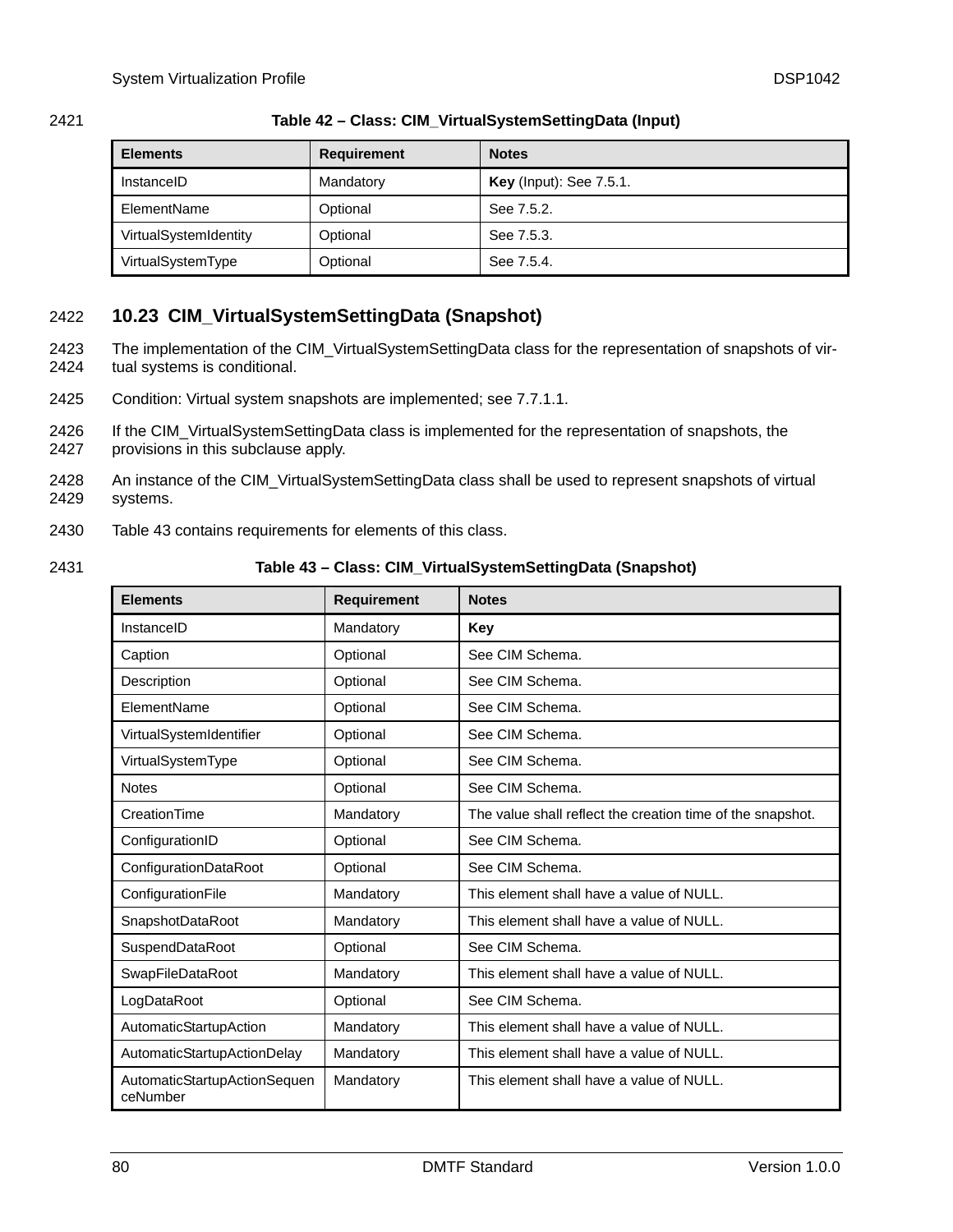| <b>Elements</b>                                                                                                                                                                                                                                                                                                                                            | <b>Requirement</b> | <b>Notes</b>                             |
|------------------------------------------------------------------------------------------------------------------------------------------------------------------------------------------------------------------------------------------------------------------------------------------------------------------------------------------------------------|--------------------|------------------------------------------|
| AutomaticShutdownAction                                                                                                                                                                                                                                                                                                                                    | Mandatory          | This element shall have a value of NULL. |
| AutomaticRecoveryAction                                                                                                                                                                                                                                                                                                                                    | Mandatory          | This element shall have a value of NULL. |
| This element shall have a value of NULL.<br>Mandatory<br>RecoveryFile                                                                                                                                                                                                                                                                                      |                    |                                          |
| NOTE: Elements marked as mandatory but with a required value of NULL shall in effect not be implemented. Respective<br>information applies to the virtual system as a whole, not just to a particular snapshot, and is covered by the instance of<br>the CIM VirtualSystemSettingData class in the "State" and the "Defined" virtual system configuration. |                    |                                          |

# 2432 **10.24 CIM\_VirtualSystemSnapshotCapabilities**

- 2433 The implementation of the CIM\_VirtualSystemSnapshotCapabilities class is optional.
- 2434 2435 If the CIM\_VirtualSystemSnapshotCapabilities class is implemented, the provisions in this subclause apply.
- 2436 2437 The implementation of the optional CIM\_VirtualSystemSnapshotCapabilities class is specified only if virtual system snapshots are implemented; see [7.7.1.1.](#page-24-0)
- 2438 2439 An instance of the CIM\_VirtualSystemSnapshotCapabilities class may be used to represent the current applicability of snapshot-related services to one virtual system.
- 2440 [Table 44](#page-80-0) contains requirements for elements of this class.
- <span id="page-80-0"></span>2441

**Table 44 – Class: CIM\_VirtualSystemSnapshotCapabilities** 

| <b>Elements</b>              | Requirement | <b>Notes</b> |
|------------------------------|-------------|--------------|
| InstanceID                   | Mandatory   | Key          |
| SnapshotTypesEnabled[]       | Mandatory   | See 7.7.5.1. |
| GuestOSNotificationEnabled[] | Optional    | See 7.7.5.2. |

## 2442 **10.25 CIM\_VirtualSystemSnapshotService**

- 2443 The implementation of the CIM\_VirtualSystemSnapshotService class is optional.
- 2444 If the CIM\_VirtualSystemSnapshotService class is implemented, the provisions in this subclause apply.
- 2445 2446 If the CIM VirtualSystemSnapshotService class is implemented, this indicates the presence of the support of virtual system snapshots (see [7.7.1.1\)](#page-24-0).
- 2447 2448 An instance of the CIM\_VirtualSystemSnapshotService class shall be used to represent the virtual system snapshot service available at a host system.
- 2449 [Table 45](#page-80-1) contains requirements for elements of this class.
- <span id="page-80-1"></span>2450

#### **Table 45 – Class: CIM\_VirtualSystemSnapshotService**

| <b>Elements</b>         | Requirement | <b>Notes</b> |
|-------------------------|-------------|--------------|
| CreationClassName       | Mandatory   | Key          |
| Name                    | Mandatory   | Key          |
| SystemCreationClassName | Mandatory   | Key          |
| SystemName              | Mandatory   | Key          |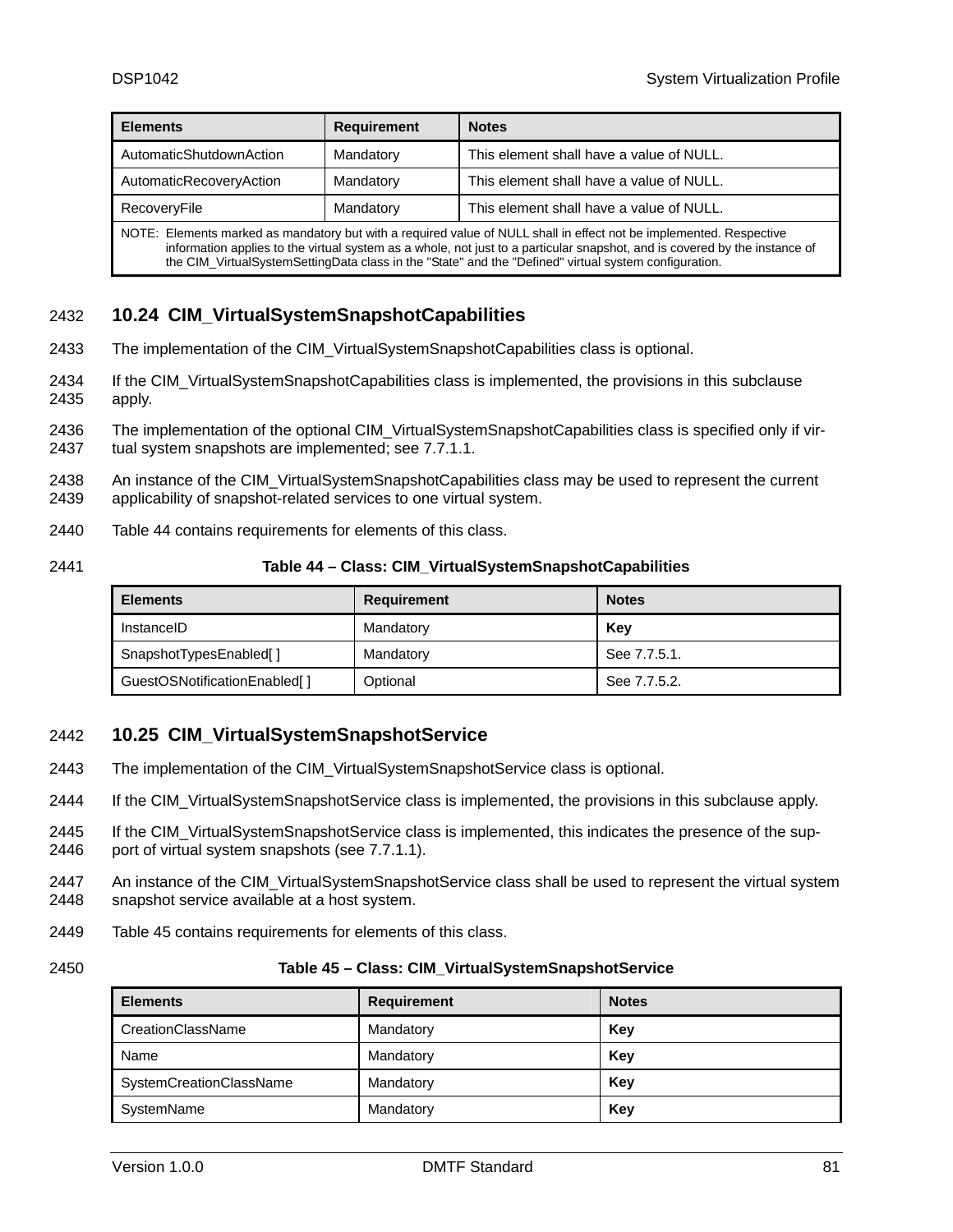| <b>Elements</b>   | Requirement | <b>Notes</b> |
|-------------------|-------------|--------------|
| CreateSnapshot()  | Conditional | See 8.3.1.   |
| DestroySnapshot() | Conditional | See 8.3.2.   |
| ApplySnapshot()   | Conditional | See 8.3.3.   |

## 2451 **10.26 CIM\_VirtualSystemSnapshotServiceCapabilities**

- 2452 The implementation of the CIM\_VirtualSystemSnapshotServiceCapabilities class is conditional.
- 2453 Condition: Virtual system snapshots are implemented; see [7.7.1.1.](#page-24-0)
- 2454 2455 If the CIM\_VirtualSystemSnapshotServiceCapabilities class is implemented, the provisions in this subclause apply.
- 2456 2457 An instance of the CIM\_VirtualSystemSnapshotServiceCapabilities class shall be used to represent the capabilities of a virtual system snapshot service.
- 2458 [Table 46](#page-81-0) contains requirements for elements of this class.

<span id="page-81-0"></span>2459

#### **Table 46 – Class: CIM\_VirtualSystemSnapshotServiceCapabilities**

| <b>Elements</b>                | <b>Requirement</b> | <b>Notes</b> |  |
|--------------------------------|--------------------|--------------|--|
| InstanceID                     | Mandatory          | Key          |  |
| SynchronousMethodsSupported[]  | Conditional        | See 7.7.1.2. |  |
| AsynchronousMethodsSupported[] | Conditional        | See 7.7.1.2. |  |
| SnapshotTypesSupported[]       | Mandatory          | See 7.7.1.2. |  |

2460